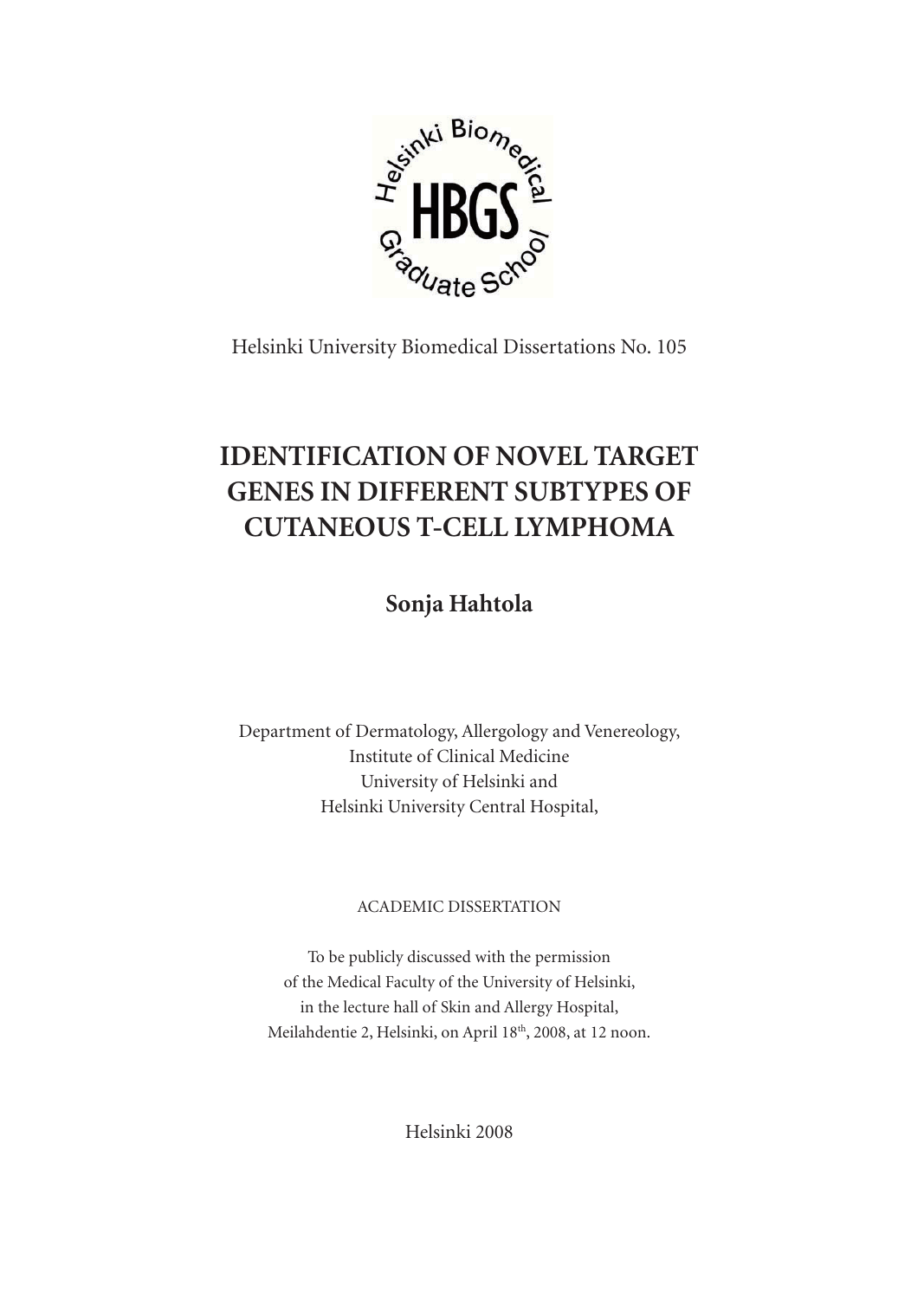#### **Supervised by**

Professor Annamari Ranki, M.D., Ph.D. Department of Dermatology, Allergology and Venereology, Institute of Clinical Medicine University of Helsinki Helsinki, Finland

#### **Reviewed by**

Professor Anne Kallioniemi, M.D., Ph.D. Institute of Medical Technology University of Tampere Tampere, Finland

Professor Veli-Matti Kähäri, M.D., Ph.D. Department of Dermatology University of Turku Turku, Finland

#### **Official opponent**

Professor Rudolf Stadler, M.D. Department of Dermatology Medical Centre Minden Academic Teaching Unit of the University of Hannover Minden, Germany

ISSN 1457-8433 ISBN 978-952-10-4611-7 (paperback) ISBN 978-952-10-4612-4 (PDF) http://ethesis.helsinki.fi Helsinki University Printing House Helsinki 2008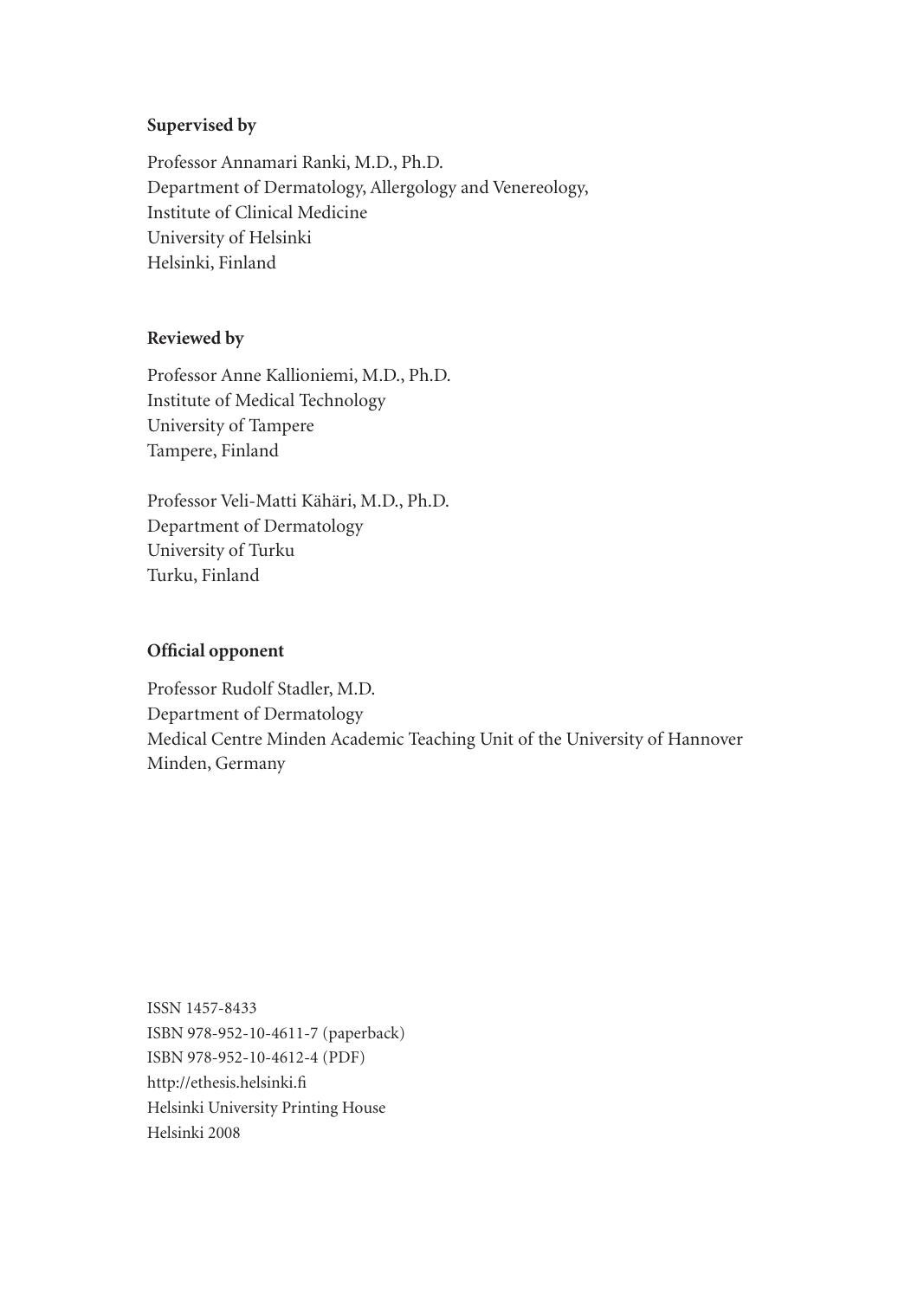*To Kimmo, Aino, and Venla*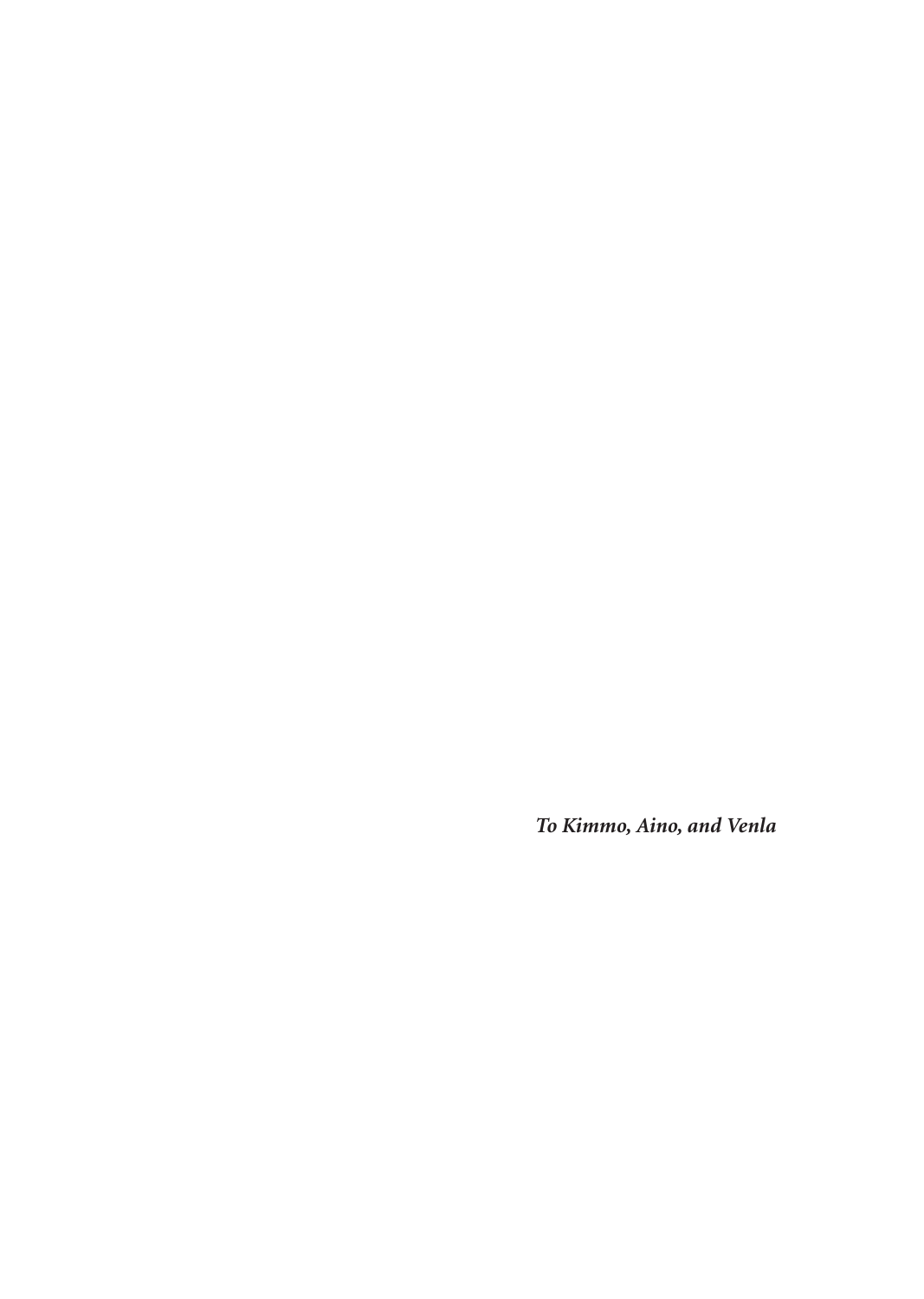# **TABLE OF CONTEST**

|                                                                         | 7  |
|-------------------------------------------------------------------------|----|
|                                                                         | 8  |
|                                                                         | 10 |
|                                                                         | 12 |
|                                                                         | 12 |
|                                                                         | 12 |
|                                                                         | 12 |
|                                                                         | 14 |
|                                                                         | 14 |
|                                                                         | 15 |
|                                                                         | 15 |
|                                                                         | 16 |
|                                                                         | 16 |
|                                                                         | 16 |
|                                                                         | 17 |
| 1.2.1.3 Subcutaneous panniculitis-like T-cell lymphoma (SPTL)           | 18 |
| 1.2.2 Chromosomal, genetic and transcriptional aberrations              |    |
|                                                                         | 19 |
|                                                                         | 19 |
| 1.2.2.2 DNA copy number gains and losses in CTCL                        | 20 |
|                                                                         | 21 |
|                                                                         | 21 |
| 1.2.2.5 Protein-level aberrations characterizing CTCL                   | 22 |
| 1.2.3 The biology of T-lymphocytes normally and in relation to CTCL     | 24 |
|                                                                         | 24 |
|                                                                         | 24 |
|                                                                         | 25 |
|                                                                         | 27 |
|                                                                         | 27 |
|                                                                         | 29 |
|                                                                         | 30 |
| 3.1 Patient samples and preparation of research / study material (I-IV) | 30 |
|                                                                         | 31 |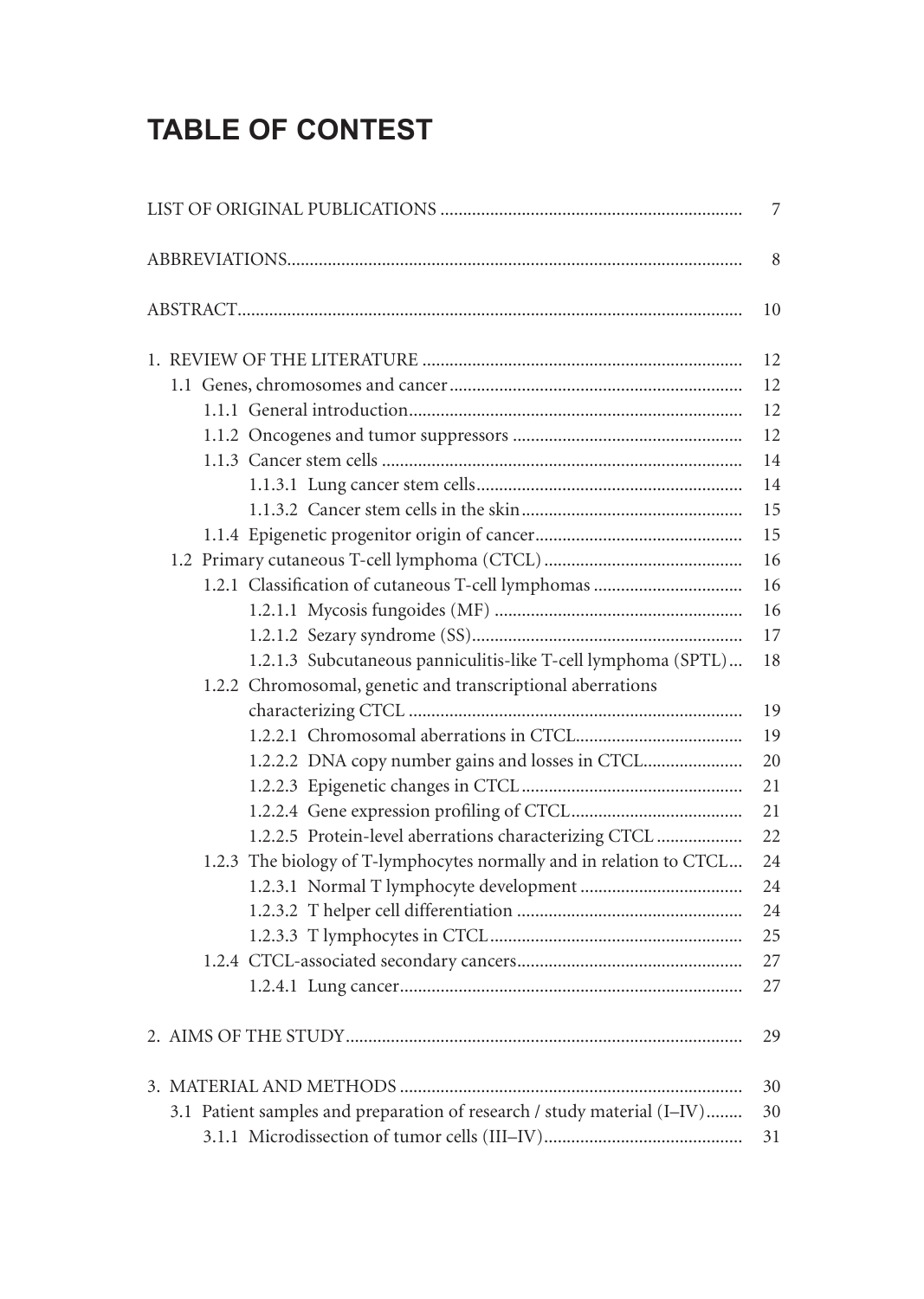|  |                                                                           | 31 |
|--|---------------------------------------------------------------------------|----|
|  | 3.1.2.1 DNA isolation using standard techniques                           | 31 |
|  | 3.1.2.2 DNA isolation after laser microdissection                         | 31 |
|  | 3.1.2.3 RNA isolation from PBMC, CD4+ cells and skin                      | 31 |
|  | 3.1.3 Cell preparates for FISH, MFISH and CGH (I-IV)                      | 32 |
|  |                                                                           | 32 |
|  |                                                                           | 32 |
|  | 3.2.2 Fluorescence in situ hybridization, FISH (I, III-IV)                | 33 |
|  | 3.2.3 Multicolor fluorescence in situ hybridization (I-II, unpublished)   | 34 |
|  |                                                                           | 35 |
|  | 3.3.1 Array-based comparative genomic hybridization (unpublished data)    | 35 |
|  |                                                                           | 36 |
|  | 3.3.3 Correlating gene expression microarray data with CGH data (II)      | 37 |
|  |                                                                           | 38 |
|  |                                                                           | 38 |
|  |                                                                           | 40 |
|  |                                                                           | 41 |
|  |                                                                           | 41 |
|  | 3.5.2 Gene silencing by RNA interference technology (I)                   | 42 |
|  |                                                                           | 42 |
|  |                                                                           | 43 |
|  | 4.1 Chromosomal aberrations characterizing different CTCL subtypes (I-IV) | 43 |
|  | 4.1.1 Combination of molecular cytogenetics and gene expression           |    |
|  | profiling reveals chromosomal regions with both gene expression           |    |
|  |                                                                           | 43 |
|  | 4.1.2 Chromosomal aberrations characterizing SPTL and differentiating     |    |
|  | SPTL from the other CTCL subtypes (III, unpublished)                      | 44 |
|  | 4.1.3 CTCL-associated lung cancers show chromosomal aberrations           |    |
|  | differing from primary lung cancer and resembling aberrations             |    |
|  | observed in CTCL primary lesions (skin/blood) (IV)                        | 45 |
|  |                                                                           | 46 |
|  | 4.3 Novel target genes characterizing different CTCL subtypes (I-IV)      | 49 |
|  | 4.3.1 NAV3 gene deletion is frequent in many CTCL sybtypes and            |    |
|  |                                                                           | 49 |
|  | 4.3.2 Th1 response and cytotoxicity genes are downregulated in SS and     |    |
|  |                                                                           | 50 |
|  | 4.3.3 Copy number and expression of genes encoding receptor tyrosine      |    |
|  |                                                                           |    |
|  | kinases (KIT, PDGFRα, VEGFR2) is different between the CTCL-              |    |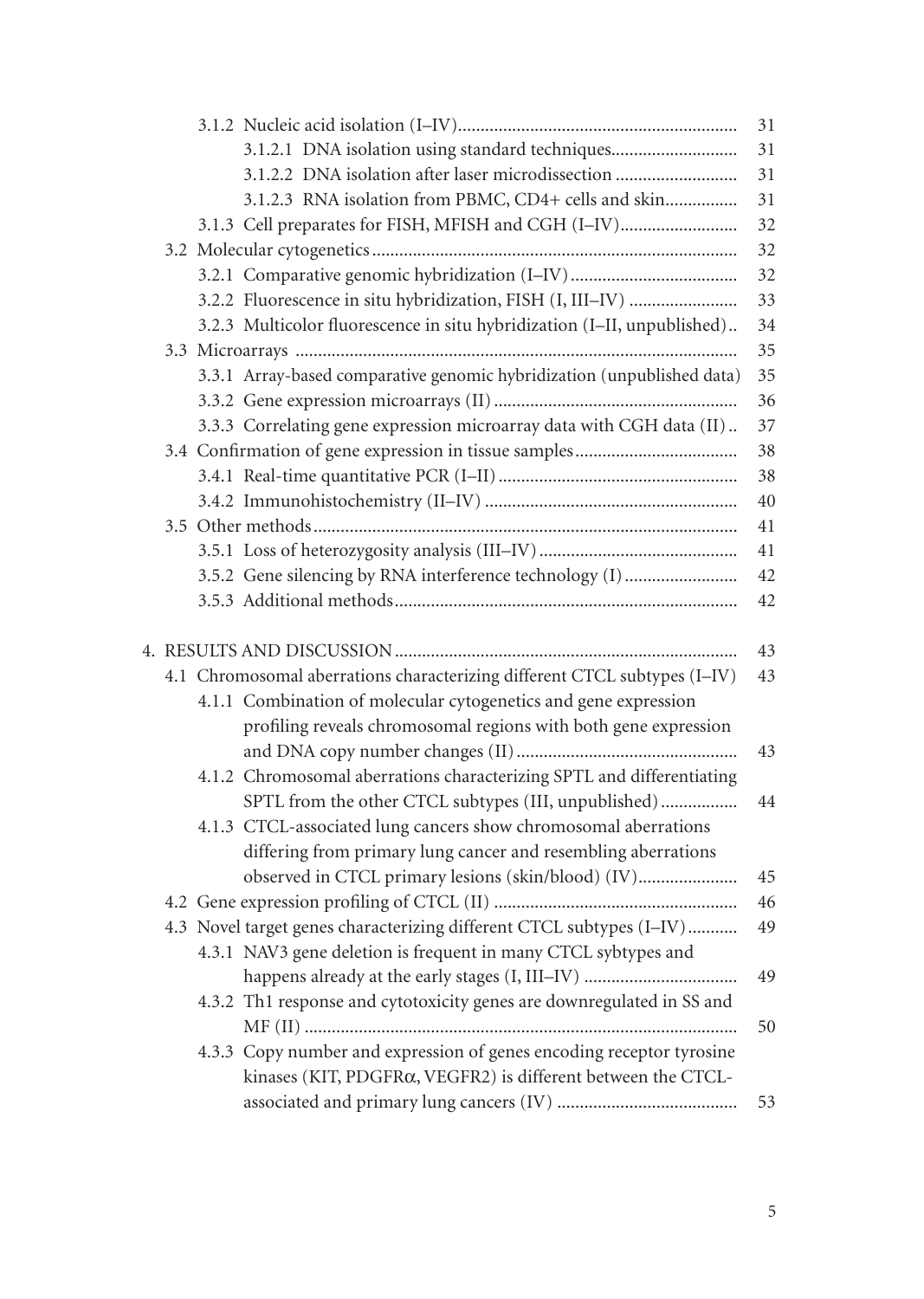|                                                           | 55 |  |
|-----------------------------------------------------------|----|--|
|                                                           | 56 |  |
|                                                           | 56 |  |
|                                                           | 56 |  |
|                                                           | 57 |  |
| 5.2.4 The development of CTCL-associated lung cancer      | 58 |  |
|                                                           | 59 |  |
|                                                           | 60 |  |
|                                                           | 60 |  |
| 5.3.3 Chromosomal areas likely to harbor new target genes | 60 |  |
|                                                           | 62 |  |
|                                                           | 63 |  |
|                                                           | 66 |  |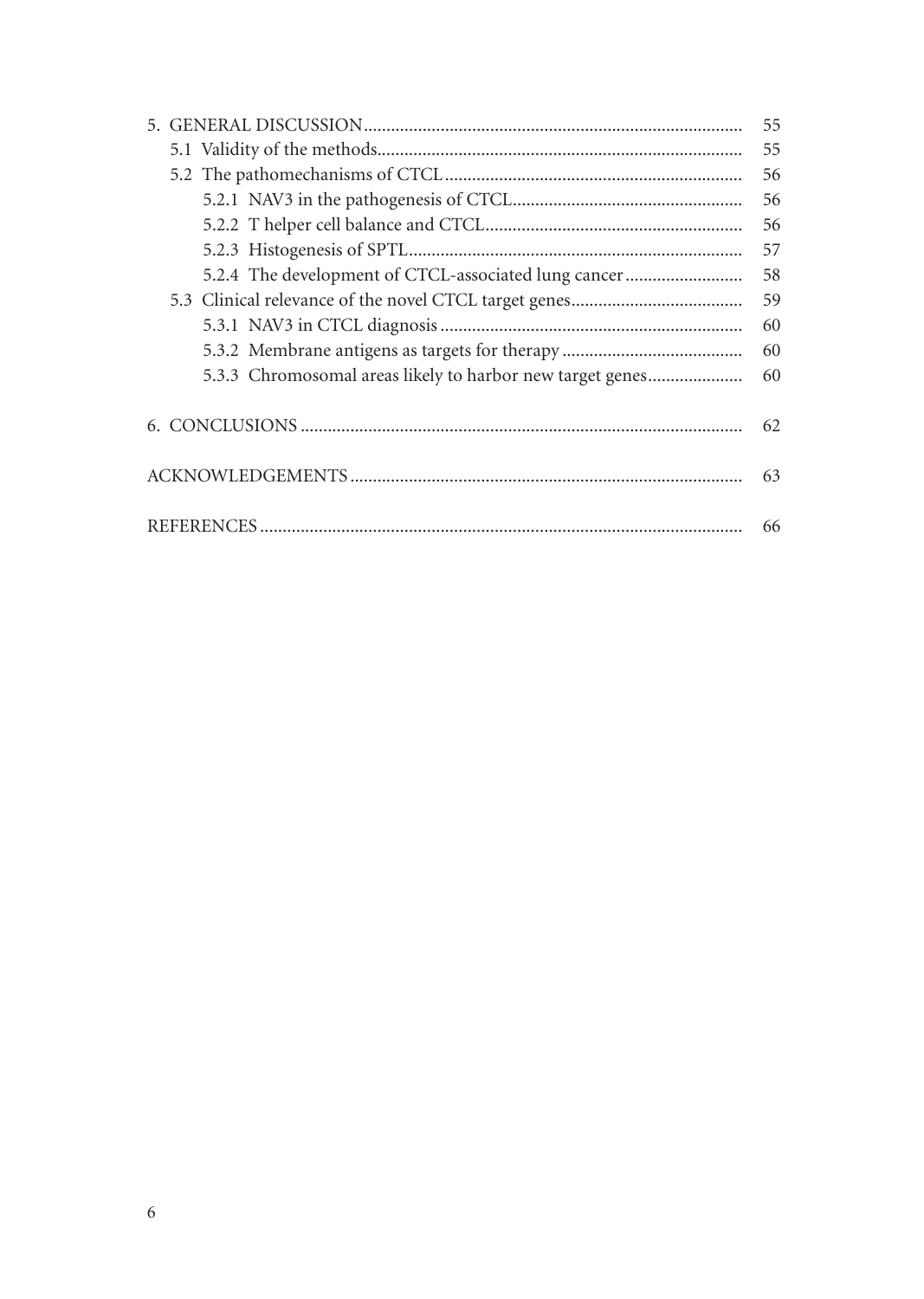# **LIST OF ORIGINAL PUBLICATIONS**

- **I.** Karenko L, **Hahtola S**\*, Päivinen S\*, Karhu R, Syrjä S, Kähkönen M, Nedoszytko B, Kytölä S, Zhou Y, Blazevic V, Pesonen M, Nevala H, Nupponen N, Sihto H, Krebs I, Poustka A, Roszkiewicz J, Saksela K, Peterson P, Visakorpi T, Ranki A. Primary cutaneous T-cell lymphomas show a deletion or translocation affecting NAV3, the human unc-53 homologue. Cancer Res 2005; 65: 8101–8110.
- **II. Hahtola S**\*, Tuomela S\*, Elo L, Häkkinen T, Karenko L, Nedoszytko B, Heikkilä H, Saarialho-Kere U, Roszkiewich J, Aittokallio T, Lahesmaa R, Ranki A. Th1-response and cytotoxicity genes are downregulated in cutaneous T-cell lymphoma. Clin Cancer Res 2006; 12: 4812–4821.
- **III. Hahtola S**, Burghart E, Jeskanen L, Karenko L, Abdel Rahman WM, Polzer B, Kajanti M, Peltomäki P, Pettersson T, Klein C, Ranki A. Clinicopathological characterization and genomic aberrations in subcutaneous panniculitis like Tcell lymphoma. J Invest Dermatol, 2008; Mar 13; Epub ahead of print
- **IV. Hahtola S**, Burghart E\*, Puputti M\*, Karenko L, Abdel-Rahman WM, Väkevä L, Jeskanen L, Virolainen S, Karvonen J, Salmenkivi K, Kinnula V, Joensuu H, Peltomäki P, Klein C, Ranki A. Cutaneous T-cell lymphoma –associated lung cancers show chromosomal aberrations differing from primary lung cancer. Genes Chromosomes Cancer 2008; 47: 107–117.

\*These authors contributed equally to the study. Original publications have been reprinted with the permission of their copyright holders. In addition, some unpublished data are presented. Study I is also included in the Ph.D. thesis of Dr. Leena Karenko, University of Helsinki, 2004.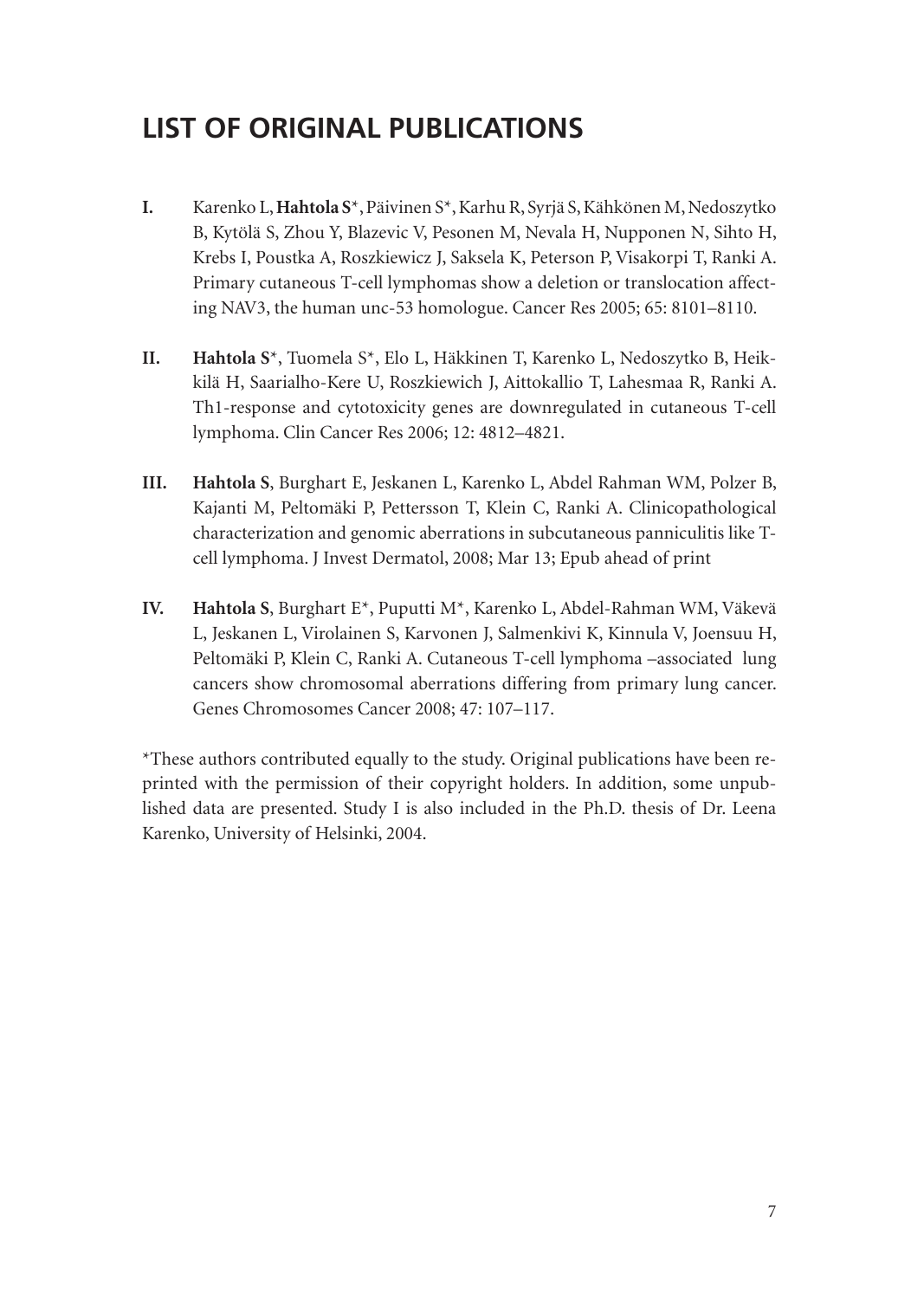# **ABBREVIATIONS**

| aCGH           | microarray CGH                                                |
|----------------|---------------------------------------------------------------|
| <b>APC</b>     | antigen presenting cell                                       |
| <b>BAC</b>     | bacterial artificial chromosome                               |
| <b>CCR</b>     | chemokine receptor                                            |
| cDNA           | complementary DNA                                             |
| <b>CLA</b>     | cutaneous lymphocyte -associated antigen                      |
| CGH            | comparative genomic hybridization                             |
| COBRA-FISH     | combined binary ratio labelling FISH                          |
| $C_{\text{t}}$ | threshold cycle                                               |
| <b>CTCL</b>    | cutaneous T-cell lymphoma                                     |
| <b>CTL</b>     | T-cell cytotoxicity                                           |
| <b>DHPLC</b>   | denaturing high-performance liquid chromatography             |
| <b>DNA</b>     | deoxyribonucleic acid                                         |
| <b>EORTC</b>   | The European Oragnization for Reseach and Treatment of Cancer |
| <b>EST</b>     | expressed sequence tag                                        |
| <b>FACS</b>    | fluorescence-activated cell sorting                           |
| <b>FISH</b>    | fluorescent in situ hybridization                             |
| <b>FITC</b>    | fluorescein isothiocyanate                                    |
| <b>GFP</b>     | green fluorescent protein                                     |
| <b>HDAC</b>    | histone deacetylase                                           |
| <b>HPS</b>     | hemophagocytic syndrome                                       |
| <b>IFN</b>     | interpheron                                                   |
| <b>IHC</b>     | immunohistochemistry                                          |
| IL             | interleukin                                                   |
| <b>KIR</b>     | killer cell immunoglobulin-like receptor                      |
| <b>LEP</b>     | lupus erythematosus profundus                                 |
| <b>LOH</b>     | loss of heterozygosity                                        |
| MF             | mycosis fungoides                                             |
| <b>MFISH</b>   | multifluor-FISH                                               |
| MHC            | major histocompatibility complex                              |
| <b>MMP</b>     | matrix metalloproteinase                                      |
| NAV3           | neuron navigator 3                                            |
| <b>NHL</b>     | non-Hodgkin lymphoma                                          |
| <b>NSCLC</b>   | non-small cell lung cancer                                    |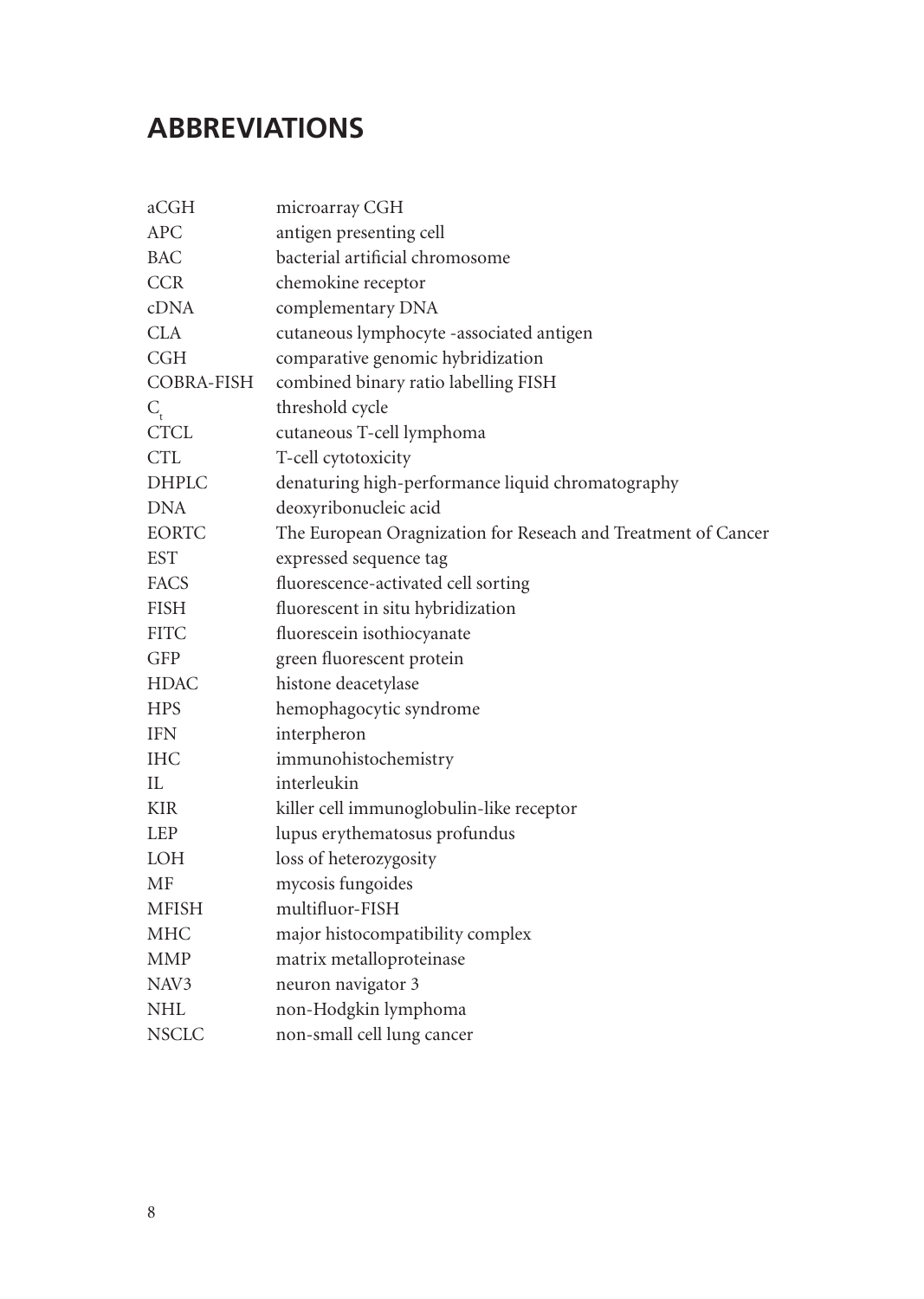| peripheral blood mononuclear cell                |
|--------------------------------------------------|
| polymerase chain reaction                        |
| psoralen + ultraviolet A photochemotherapy       |
| quantitative PCR                                 |
| ribonucleic acid                                 |
| RNA interference                                 |
| cross-species color banding                      |
| squamous cell carcinoma                          |
| small cell lung cancer                           |
| single cell comparative genomic hybridization    |
| small interfering RNA                            |
| spectral karyotyping                             |
| single nucleotide polymorphism                   |
| subcutaneous panniculitis like T-cell lymphoma   |
| Sezary syndrome                                  |
| signal transducer and activator of transcription |
| T cell receptor                                  |
| T helper cell                                    |
| tumor necrosis factor                            |
| tumor node metastasis -classification            |
| T regulatory cell                                |
| ultraviolet B radiation                          |
| yeast artificial chromosome                      |
|                                                  |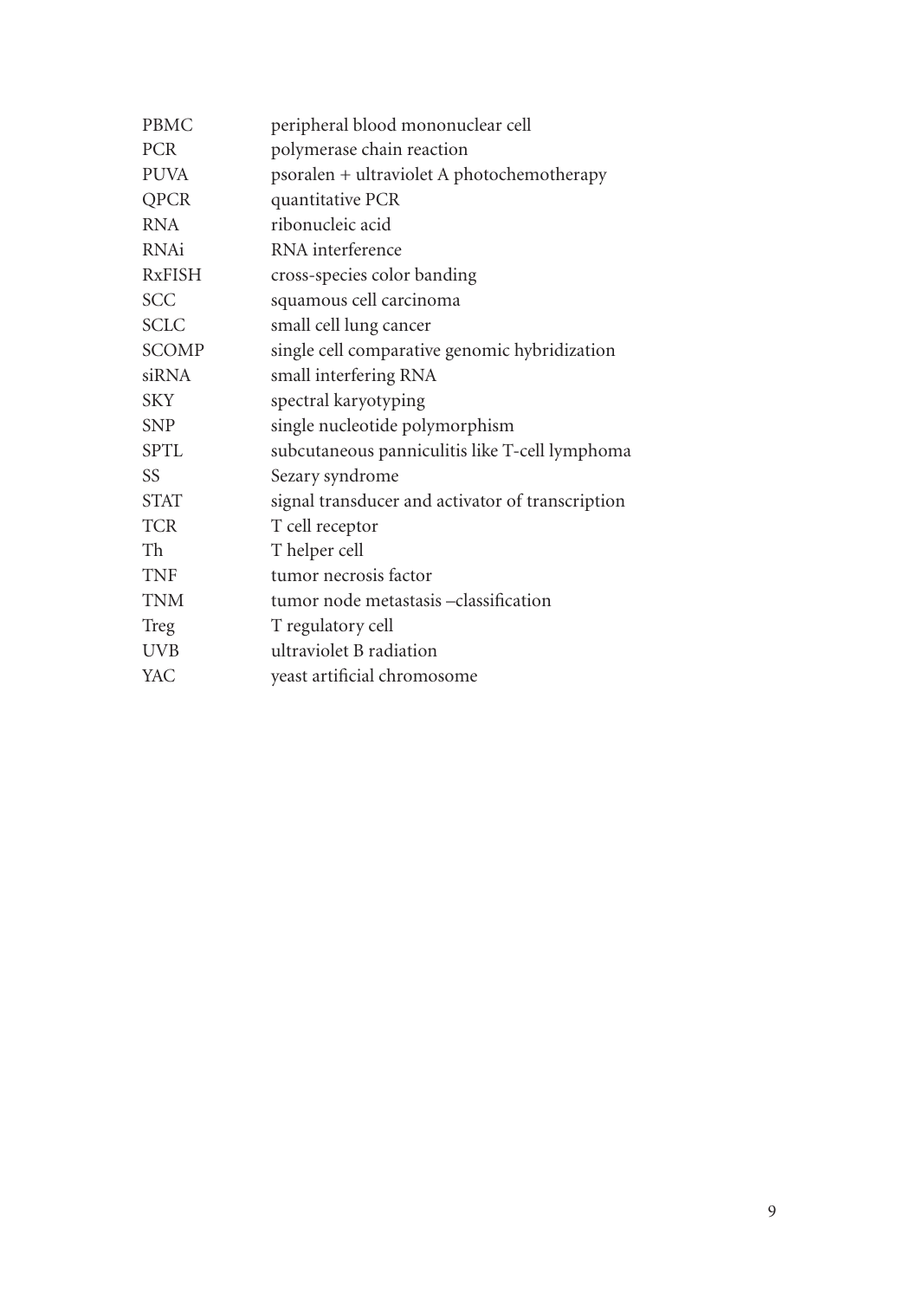## **ABSTRACT**

Cutaneous T-cell lymphomas (CTCL) represent a group of non-Hodgkin lymphomas showing a growing incidence especially in the Western world. The mechanisms leading to the disease are largely unknown, diagnosis is difficult and therefore often delayed, and no curative therapy exists. CTCL presents with skin symptoms although the malignant cells are not derived of human skin but of human immune system instead. The malignant cells are mature T helper memory cells, and preferentially express cytokines characteristic to T-helper 2 (Th2) type immune response. Chromosomal instability is a typical feature of CTCL. Some secondary cancers occur in CTCL patients more often than in general population, the most common of which are lung cancers and non-Hodgkin lymphomas.

The aim of the study was to identify genes relevant to CTCL pathogenesis to clarify the poorly understood pathomechanisms behind the disease group. The two most common subgroups of CTCL, mycosis fungoides (MF) and Sezary syndrome (SS), as well as the difficult to diagnose subcutaneous panniculitis like T-cell lymphoma (SPTL), were studied. To reveal the molecular pathogenesis underlying CTCL-associated lung cancer, CTCL-associated lung cancer samples were analysed moleculocytogenetically and compared to primary / reference lung cancer samples. Identification of potential novel diagnostic markers as well as target molecules for therapy was a special focus of the study. To achieve this, patient derived material was studied with molecular cytogenetic techniques, microarrays and gene expression analysis.

This study identified the first specific recurrent common gene level aberration in CTCL, namely the deletion / translocation of neuron navigator 3 (*NAV3*) in chromosome 12q21 occurring in 50% of patients with early CTCL and in 85% of patients with advanced CTCL. *NAV3* is hypothesized to function as a non-classical, i.e. haploinsufficient tumor suppressor influencing the differentiation of T-helper cells by increasing the production of cytokine interleukin-2. *NAV3* deletion was observed in many CTCL subgroups (MF, SS, and SPTL), and its demonstration by FISH-technology provides a novel diagnostic aid. Also additional chromosomal hot spots of loss and gain were identifed, with both DNA and RNA copy numbers changing to the same direction. Future studies will concentrate mainly on these areas to search for further target genes in CTCL.

With microarray technology changes in gene expression were identified, which could clarify the CTCL pathogenesis. A panel of genes with a central role in Th1-type immune responses, e.g. *T-bet*, *RANTES*, and *NKG7*, was downregulated in CTCL, thus explaining the previous observation of the Th2 type cytokine profile of CTCL cells. Moreover, overexpression of potential target molecules for antibody-based therapy, e.g. membrane antigens *MS4A4A*, *LIR9* and *CD52*, was identified.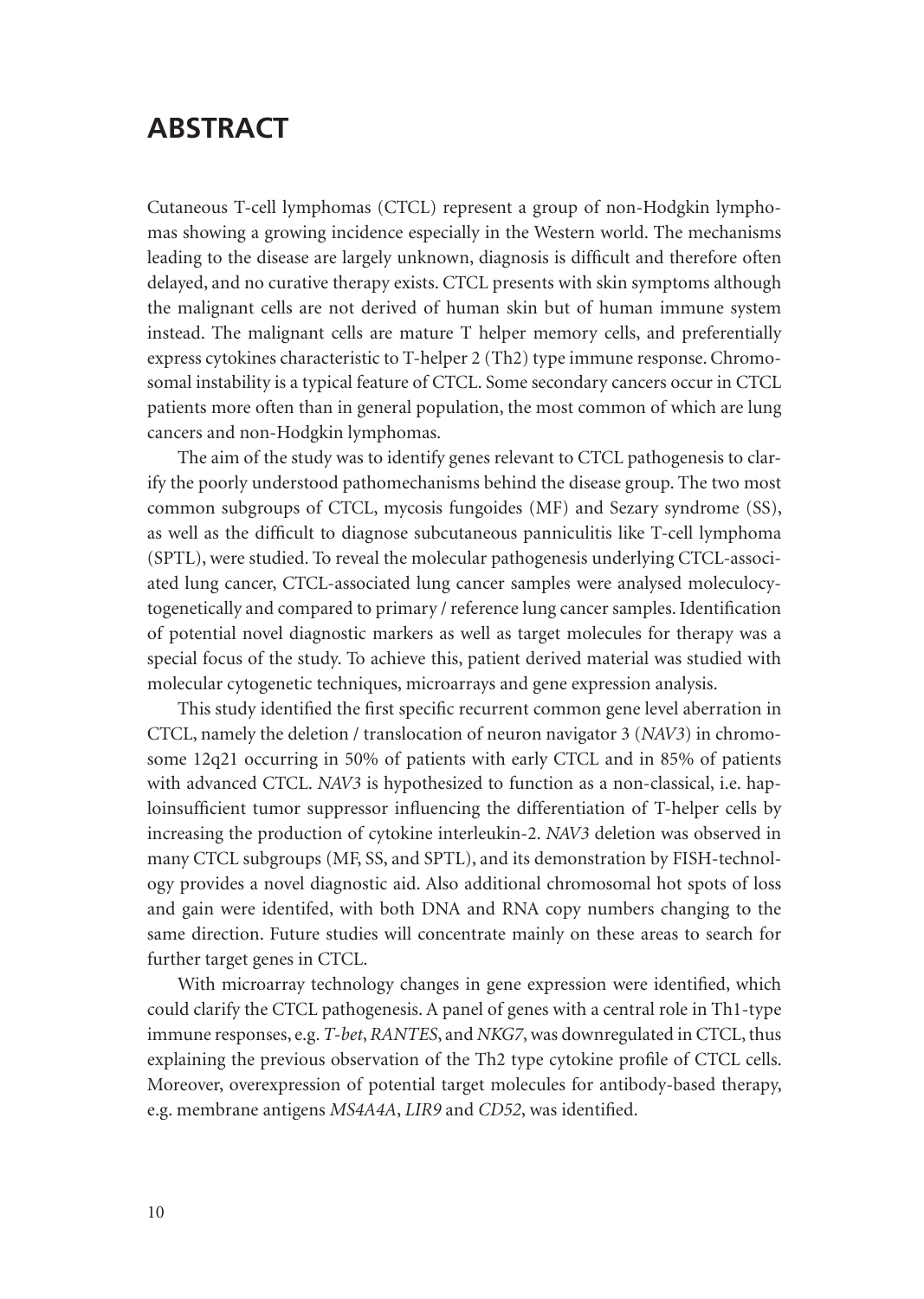For the first time, CTCL-associated lung cancers were observed to show chromosomal aberrations differing from primary lung cancers. Especially amplifications of chromosome arm 4q and selected receptor tyrosine kinase genes (*KIT*, *PDGFR*α, and *VEGFR2*) in 4q12 found in CTCL-associated lung cancers were of interest, since chromosome arm 4q is frequently deleted in primary lung cancer. These preliminary observations warrant further prospective studies to identify the common underlying factors between CTCL and CTCL-associated lung cancer.

To conclude, *NAV3* gene aberrations are common to many different CTCL subtypes, and the pathways affected by its aberrant function, are currently being studied. Novel insights to CTCL pathogenesis were achieved through the observation that several genes specific for Th1 type immune response are downregulated in CTCL. Moreover, the finding of the difference in genomic aberrations of CTCL-associated and reference lung cancers raises a question whether cancer stem cells also have a role in the pathogenesis of CTCL. Demonstration of *NAV3* deletion by FISH provides a novel diagnostic tool, and overexpression of certain membrane antigens will provide the basis for developing novel therapeutic means.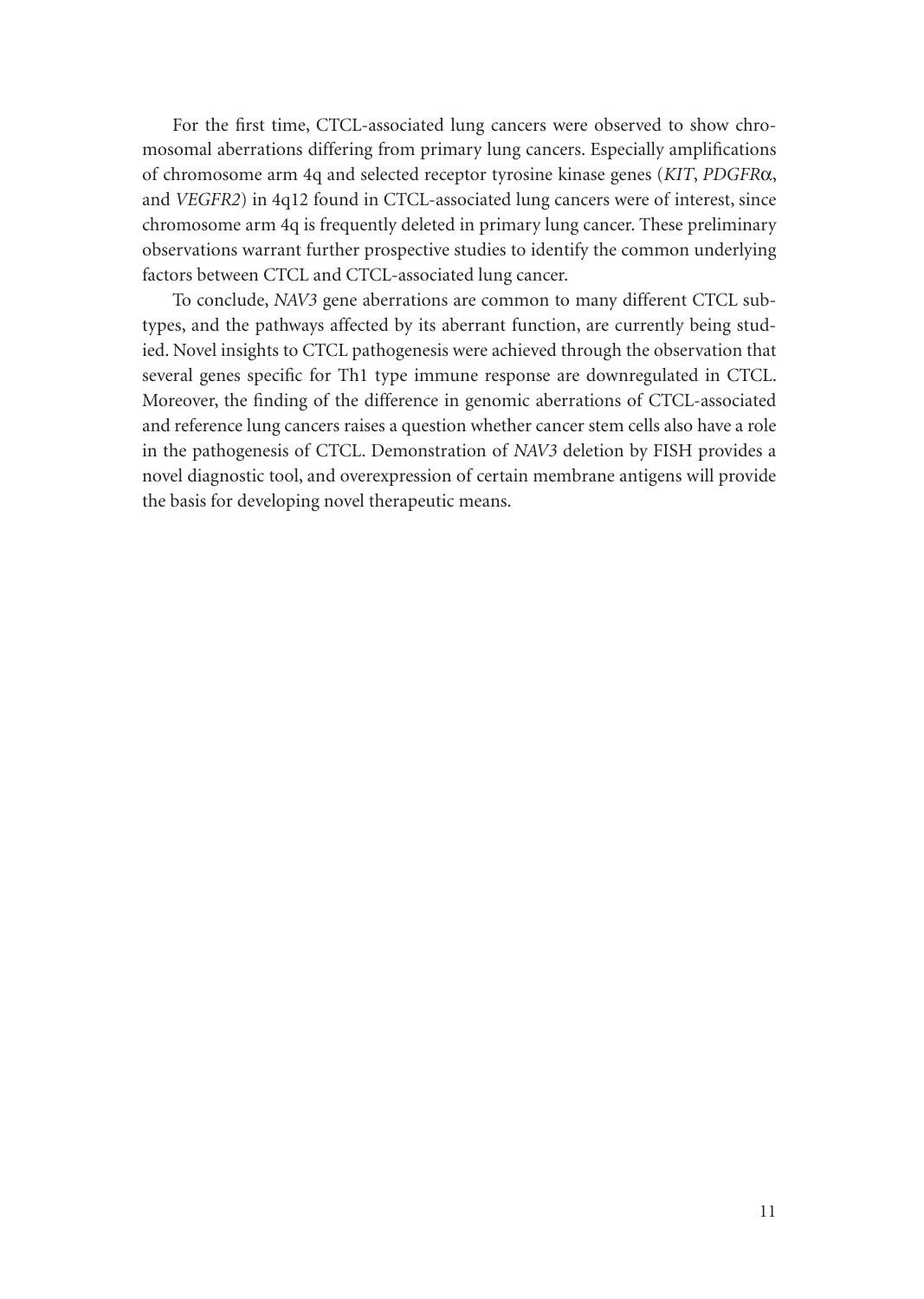## **1. REVIEW OF THE LITERATURE**

## **1.1 Genes, chromosomes and cancer**

#### *1.1.1 General introduction*

Current concept of cancer development includes the development of chromosomal instability, chromosomal number changes and a series of acquired genetic aberrations affecting genes important for the growth and survival properties of the cell. The most important properties of malignancies are considered to be clonal cell growth and invasive ability (Fearon and Vogelstein, 1990). According to Kinzler and Vogelstein there are five different types of genetic alterations in tumor cells: 1) subtle alterations, such as small deletions, insertions and mutations, 2) chromosome number changes, i.e. aneuploidy, 3) chromosomal translocations, 4) amplifications of small regions of chromosomes or single genes, and 5) exogenous sequences derived from tumor viruses (Kinzler and Vogelstein, 1998). Hanahan and Weinberg (2000) have proposed six principles defining cancer, namely 1) self-sufficiency in growth signals, 2) insensitivity to negative growth signals, 3) capability to evade programmed cell death, 4) capacity for sustained proliferation, 5) angiogenesis, and 6) tissue invasion and metastasis. Several different deregulated genes and pathways are involved in carcinogenesis (Hanahan and Weinberg, 2000). However, two main categories among genes with major effect on tumor initiation are identified, namely oncogenes and tumor suppressor genes (Fearon and Vogelstein, 1990), and a certain gene may have both of these functions (Yang et al., 2007). Today, cancer is recognized as a multistep process in which the number of genetic hits rather than their order is essential. According to Vogelstein and Kinzler (2004) at least five different genetic changes are required for a cancer to develop. Moreover, the genetic defects target more precisely different pathways than different genes (Vogelstein and Kinzler, 2004).

#### *1.1.2 Oncogenes and tumor suppressors*

Oncogenes are altered forms of normal cellular genes, called proto-oncogenes. In human cancers, proto-oncogenes are often located adjacent to chromosomal breakpoints and are targets for mutation. According to current knowledge, activation of several oncogenes and inactivation of several tumor suppressor genes are necessary for the acquisition of a complete neoplastic phenotype. Oncogenes regulate main cellular functions, e.g. cell cycle, cell differentiation and cell division. Oncogenes may act by rescuing the cells from senescence and apoptosis, thus blocking the cell differentiation, or by reducing the growth factor requirements resulting in a continuous proliferative response.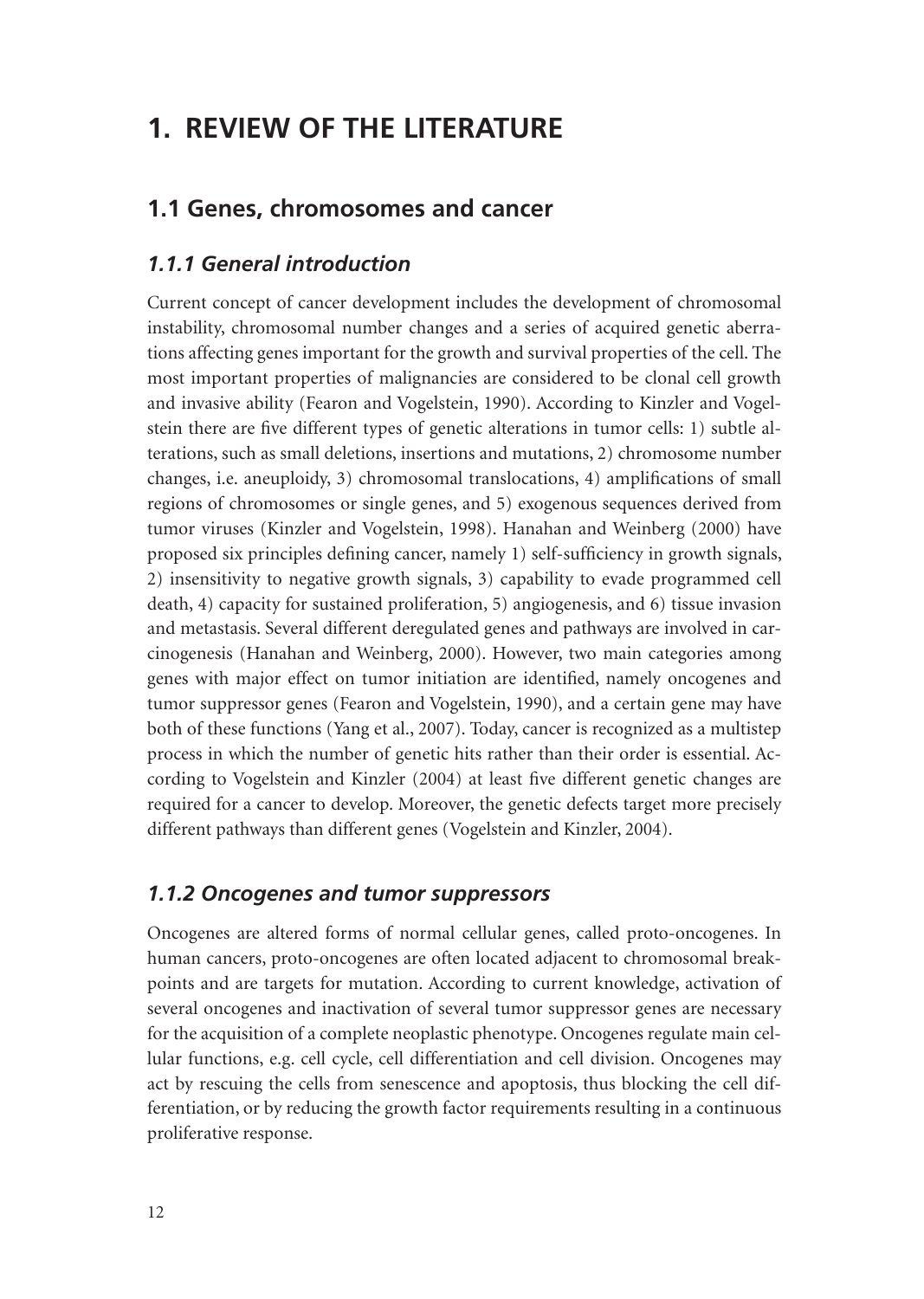Oncogenes are activated through chromosomal translocations, gene amplifications or gain-of function mutations (Bishop, 1991). Oncogenes act dominantly at cellular level, meaning that a mutation in one of the two oncogene alleles is sufficient to lead to its increased activity. To date, more than 100 oncogenes have been identified (Bishop, 1991; Rabbitts, 1994; Futreal et al., 2004).

In contrast to oncogenes, classical tumor suppressor genes act recessively at cellular level, meaning that two mutational events are required for the cancer development (Knudson, 1971). The first mutation may be inherited or somatic, whereas the second mutation is often achieved through a gross chromosomal mechanism, such as deletion, gene conversion, mitotic recombination resulting in loss of heterozygosity (LOH), or through epigenetic mechansims (Devilee et al., 2001; Tomlinson et al., 2001; Jones and Baylin, 2002). Approximately 30 classical tumor suppressor genes have been identified thus far, including well-known genes for the pathogenesis of different cancer types, such as retinoblastoma 1 (*RB1*), von Hippel-Lindau tumor suppressor (*VHL*), neurofibromin 1 (*NF1*), adenomatosis polyposis coli (*APC*), and breast cancer 1 and 2, early onset (*BRCA1* and *BRCA2*) (Futreal et al., 2001).

In addition to the classical tumor suppressors, acting through biallelic inactivation of a tumor suppressor gene, other phenomena, for example haploinsufficiency (Quon and Berns, 2001; Sherr 2004), have been shown to contribute to tumorigenesis. For a haploinsufficient tumor suppressor gene, inactivation of only one copy of the gene is sufficient for the suppressive effect. Examples of tumor suppressor genes acting in haploinsufficient manner include  $p27^{Kip1}$  (Fero et al., 1998),  $p53$  (Venkatachalam et al., 1998), *PTEN* (Trotman et al., 2003) and *DMP1* (Inoue et al., 2001). Knock out studies on mice have demonstrated that in *p53* hemizygous mice (p53 +/-) the tumors arise later than in homozygous mice (p53 -/-) but earlier and more frequently than in wildtype mice ( $p53 +/+$ ) (Venkatachalam et al., 1998). The degree of haploinsufficiency may vary among tumor suppressor genes, ranging from no apparent effect to weak or strong effects (Cook and McCaw, 2000; Quon and Berns, 2001). It is believed that the biallelic inactivation of a tumor suppressor gene contributes to tumor progression and more severe tumor susceptibility (Quon and Berns, 2001; Rossi et al., 2002). However, haploinsufficiency would allow the clonal expansion of cells that are heterozygous for a tumor suppressor gene, and would thus increase the size of the target cell population available for subsequent mutations during the remaining course of tumor progression. Thus, some degree of haploinsufficiency may be required to generate a sufficiently large target cell population for mutagenesis. (Quon and Berns, 2001) It is believed that many classical tumor suppressors may well manifest haploinsufficient effects, particularly when combined with collaborating mutations affecting additional tumor suppressors or oncogenes (Sherr, 2004).

MicroRNAs (miRNAs) are short, noncoding RNAs that posttranscriptionally regulate gene expression. To date, over 500 miRNA genes have been identified in the human genome, and miRNAs have been found to be involved in the pathophysiology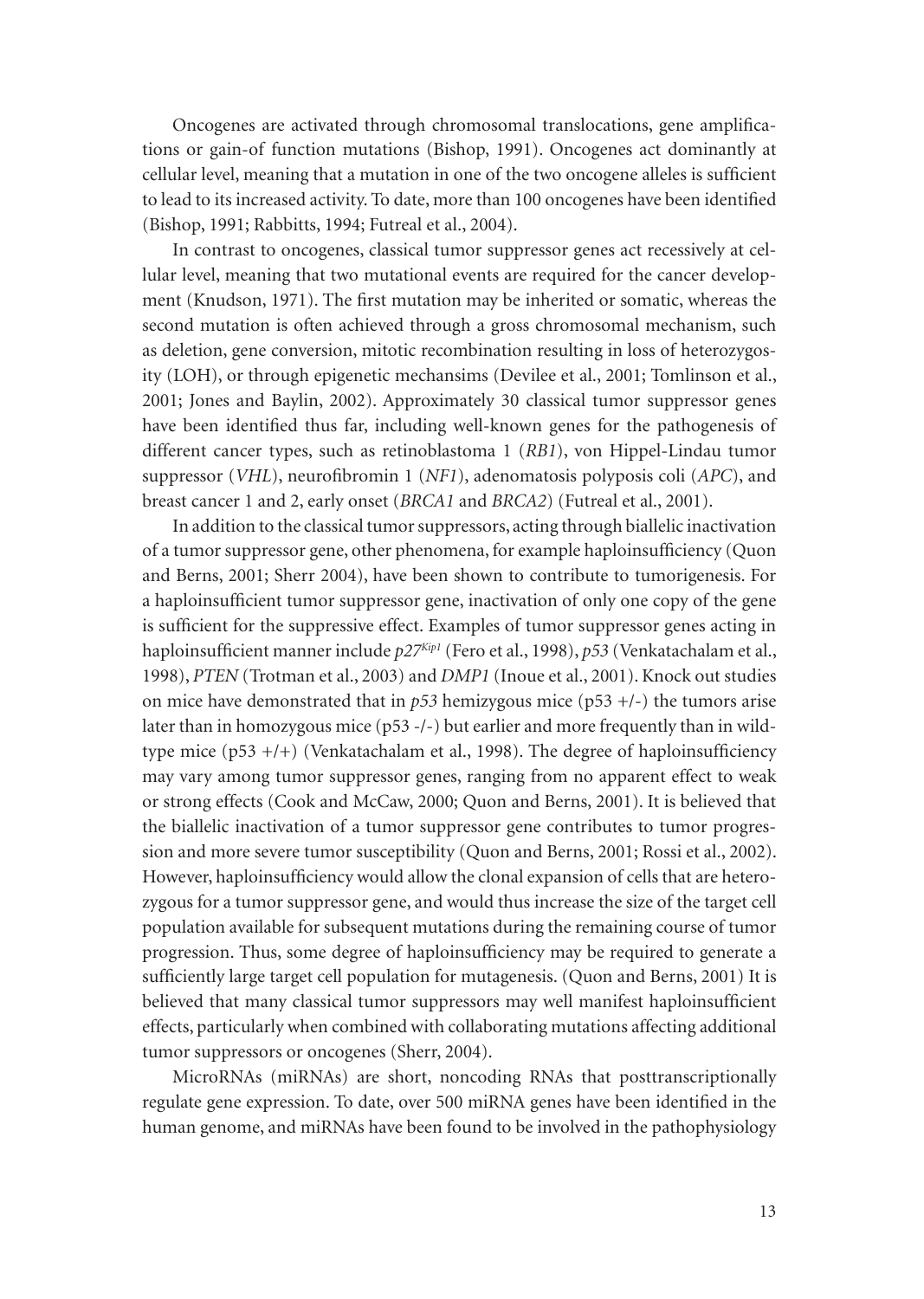of all types of analysed human cancers by functioning either as tumor suppressors or oncogenes. Additionally, miRNAs alterations may cause cancer predisposition. miR-NAs are shown to control key cellular events, such as cell proliferation, differentiation, and apoptosis (Calin et al., 2006). Thus, miRNAs profiling by microarrays or quantitative PCR provides novel diagnostic and prognostic tools for cancer patients. (Barbarotto et al., 2008; Yang et al., 2008)

#### *1.1.3 Cancer stem cells*

According to a current prevailing hypothesis, the recurrence and dissemination of many cancers is dependent on a small population of cells forming the primary tumor, namely the cancer stem cells, which apart from being capable of self-renewal and proliferation, also contribute to drug resistance and express typical stem cell markers (Harris, 2004; Dean et al., 2005; Polyak and Hahn, 2006). Cancer stem cells are responsible for initiating and sustaining tumor growth but are predicted to be refractory to current therapies which are designed to eradicate actively cycling cells. Changes in the surrounding specialized microenvironment (niche) of the tumor cells can also directly influence tumor growth (Polyak and Hahn, 2006). Cancer stem cells may arise as a malignant transformation of tissue-specific stem cells or from more differentiated cells that have acquired stem cell characteristics through subsequent de-differentation. Still another possibility is that bone marrow –derived CD34+ stem cells migrate to sites of tissue damage, where they become tissue-specific stem cells (Passegue et al., 2003; Borue et al., 2004; Bjerkvig et al., 2005; Polyak and Hahn, 2006). There is experimental evidence supporting all these pathways, and it may be, that in different tumour types, different pathways operate (Polyak and Hahn 2006). The first cancer stem cell described was the leukaemia stem cell, and to date the existence of cancer stem cells has been proven in breast, brain, and gastrointestinal tumors (Sirard et al., 1996; Cobakeda et al., 2000; Al Hajj et al., 2003; Singh et al., 2003; Houghton et al., 2004; Li et al., 2007).

#### *1.1.3.1 Lung cancer stem cells*

For lung cancer, a stem cell population giving rise to lung adenocarcinoma, has recently been identified (Kim et al., 2005). However, small cell lung cancer (SCLC) progenitor cell has not been isolated yet, although there is evidence of the existence of a primitive neuroendocrine cell giving rise to some subsets of SCLC (Watkins et al., 2003). Studies on SCLC mouse model have also shown a possible dysplastic precursor lesion containing small foci of neuroendocrine cell proliferation and expressing markers for neuroendocrine differentiation (Meuwissen et al., 2003; Calbo et al., 2005). Also, it has been shown recently, that fetal lung mesenchymal stem cells can differentiate into neural cells in addition to the mesenchymal differentiation (Fan et al., 2005).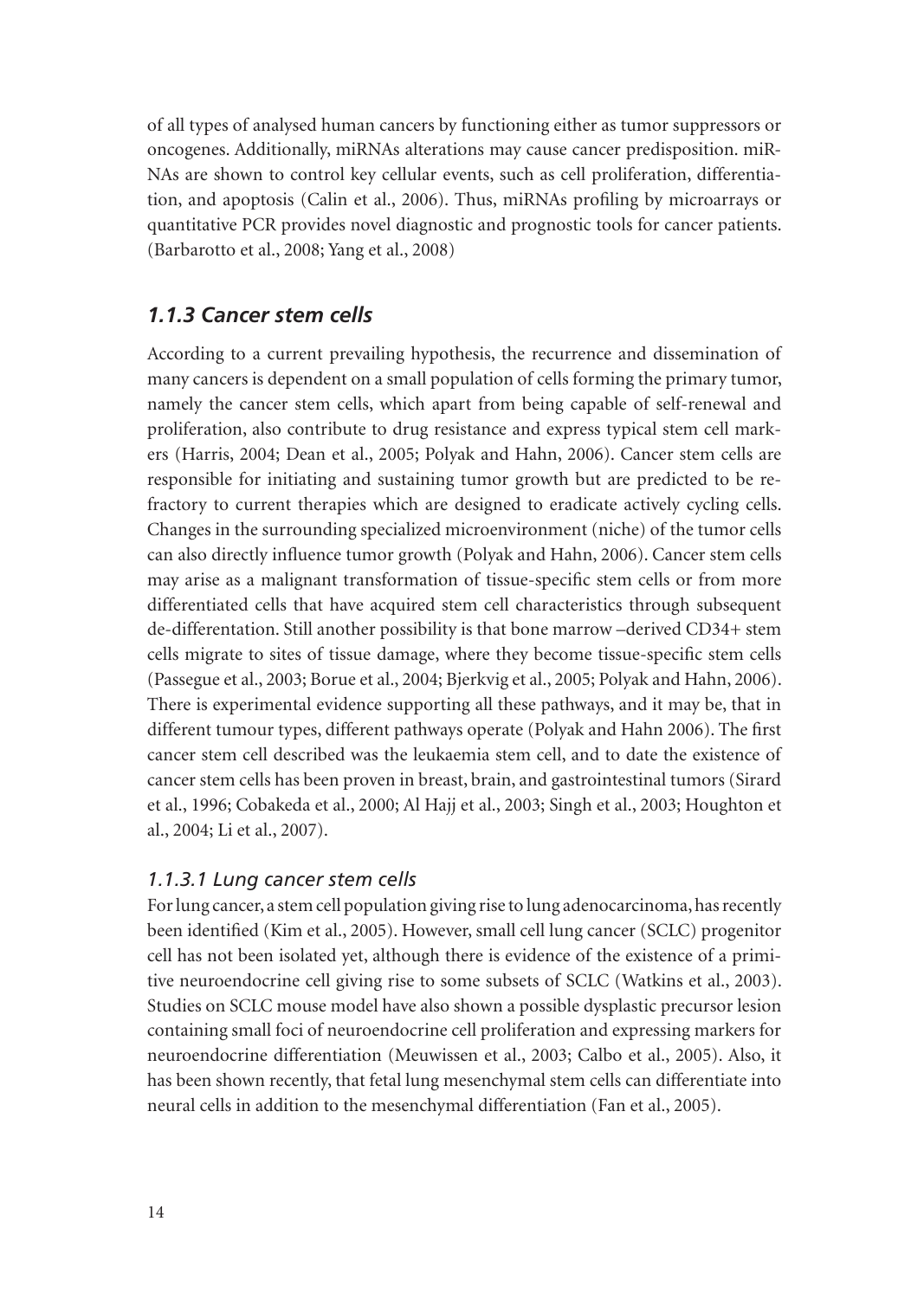#### *1.1.3.2 Cancer stem cells in the skin*

To date, there is emerging evidence of the stem cell origin of some cutaneous malignancies, especially squamous cell carcinoma and melanoma (Kamstrup et al., 2007). Squamous and basal cell carcinomas are believed to arise from stem cells locating in the hair follicles and, to a lesser degree, in the basal layer of interfollicular epidermis (Blanpain et al., 2004; Tumbar et al., 2004). Studies on mouse models have demonstrated the squamous cell carcinomas to occur when the oncogenic *HRAS* gene is expressed in the stem cells within the hair follicle but not, if other cells of the epidermis are targeted (Brown et al., 1998). Another study reported that mice, in which the interfollicular epidermis had been removed, developed carcinomas as often as the intact mice (Morris et al., 2000). In basal cell carcinoma, a subset of cells escaping from the blockage of the Hedgehog signalling pathway and thus maintaining their capacity of tumor formation, has been recognized (Hutchin et al., 2005). As melanoma cells are capable of expressing neural markers (Rasheed et al., 2005), the association between nervous system tumors and melanoma in certain individuals, is believed to represent an underlying abnormality in neural crest stem cells (Fang et al., 2005). Moreover, metastatic melanoma has been shown to recur from a common progenitor cell (Wang et al., 2006).

No CTCL progenitor cell has been isolated so far, although there are preliminary reports of the initial malignant transformation to occur in bone marrow in a lowgrade cutaneous lymphoma, namely lymphomatoid papulosis (Gniadecki et al., 2003; Gniadecki, 2004). It has been speculated that bone marrow –derived stem cells would migrate to the site of chronic skin inflammation (like Parapsoriasis en plaques), often preceding CTCL, and then either fuse with mutated lymphocytes in the skin or undergo malignant transformation by themselves (Kamstrup et al., 2007).

#### *1.1.4 Epigenetic progenitor origin of cancer*

In accordance with the cancer stem cell model, a recent theory suggesting the epigenetic progenitor origin of human cancer has been proposed (Feinberg et al., 2006). Epigenetic refers to heritable information related to gene function not encoded in the nucleotide sequence (Baylin and Ohm, 2006; Feinberg et al., 2006). Epigenetic mechanisms include global changes such as histone modifications and gene-specific hypo- or hypermethylation of CpG dinucleotide islands resulting in gene activation or silencing, respectively (Herman et al., 2003; Issa et al., 2004). According to the epigenetic progenitor model of cancer, cancer arises in three steps (Feinberg et al., 2006). First, polyclonal epigenetic alterations occur in stem / progenitor cells within a certain tissue. These early epigenetic alterations predispose cells to genetic abnormalities. Second, an initiating monoclonal genetic mutation occurs within the subpopulation of the epigenetically disrupted cells. Third, genetic and epigenetic instability leads to tumor increased tumor evolution.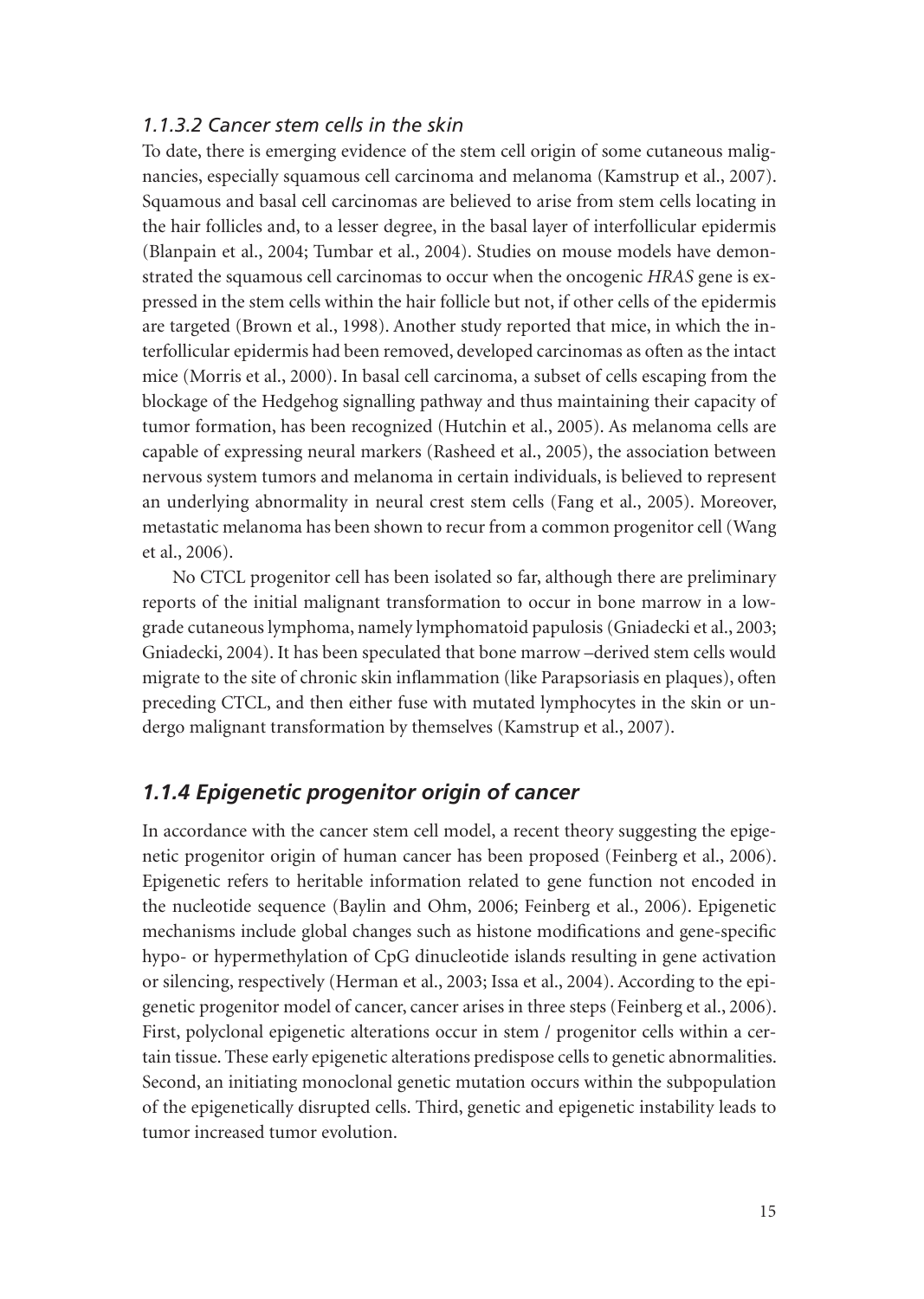## **1.2 Primary cutaneous T-cell lymphoma (CTCL)**

Primary cutaneous lymphomas represent a heterogeneous group of non-Hodgkin lymphomas (NHL) with homing preference to skin. After the gastrointestinal NHL's, skin lymphomas are the second most common type of NHL's. The annual incidence of CTCL is estimated 2,5 per 100000 for men but it is continuously increasing and affecting even younger people (Weinstock and Horn, 1988; Hartge et al., 1994; Siegel et al., 2000; Väkevä et al., 2000). CTCL is characterized by poorly known etiopathogenesis, difficult diagnosis and lack of curative therapy.

## *1.2.1 Classifi cation of cutaneous T-cell lymphomas*

The classification of cutaneous lymphomas is currently based on the World Health Organization - European Organization of Research and Treatment of Cancer (WHO-EORTC) classification (Willemze et al., Blood, 2005). The majority (75%) of the skin lymphomas are T-cell lymphomas, whereas skin lymphomas of B-cell origin comprise approximately 25% of all cutaneous lymphomas. The basis of the classification is to divide skin lymphomas into T-cell and B-cell origin, and thereafter into indolent and aggressive clinical behaviour. The most common form of cutaneous lymphomas is mycosis fungoides (MF), comprising 44% of all cutaneous lymphomas. The WHO-EORTC classification of cutaneous T-cell lymphomas is shown in Table 1, and the subtypes that were studied in this thesis are characterized in more detail below.

| Indolent clinical behaviour                                                                                                                                                          |                | Frequency, %*   Disease-specific 5-year survival, % |  |
|--------------------------------------------------------------------------------------------------------------------------------------------------------------------------------------|----------------|-----------------------------------------------------|--|
| Mycosis fungoides (MF)                                                                                                                                                               | 44             | 88                                                  |  |
| Folliculotropic MF                                                                                                                                                                   | 4              | 80                                                  |  |
| Pagetoid reticulosis                                                                                                                                                                 | < 1            | 100                                                 |  |
| Granulomatous slack skin                                                                                                                                                             | < 1            | 100                                                 |  |
| Primary cutaneous anaplastic large cell lymphoma                                                                                                                                     | 8              | 95                                                  |  |
| Lymphomatoid papulosis                                                                                                                                                               | 12             | 100                                                 |  |
| Subcutaneous panniculitis-like T-cell lymphoma                                                                                                                                       |                | 82                                                  |  |
| Primary cutaneous CD4+ small/medium pleomorphic T-cell lymphoma                                                                                                                      | $\overline{2}$ | 75                                                  |  |
| Aggressive clinical behaviour                                                                                                                                                        |                |                                                     |  |
| Sezary syndrome                                                                                                                                                                      | 3              | 24                                                  |  |
| Primary cutaneous NK/T-cell lymphoma, nasal-type                                                                                                                                     | < 1            | <b>NA</b>                                           |  |
| Primary cutaneous aggressive CD8+ T-cell lymphoma                                                                                                                                    | < 1            | 18                                                  |  |
| Primary cutaneous y/o T-cell lymphoma                                                                                                                                                | < 1            | <b>NA</b>                                           |  |
| Primary cutaneous peripheral T-cell lymphoma, unspecified                                                                                                                            | 2              | 16                                                  |  |
| * Data are based on 1905 patients with a primary cutaneous lymphoma registered at the Dutch and Austrian Cutaneous<br>Lymphoma Group between 1986 and 2002.<br>$INA = not available$ |                |                                                     |  |

## *1.2.1.1 Mycosis fungoides (MF)*

Mycosis fungoides is the most common form of cutaneous lymphomas comprising almost half of all primary cutaneous lymphomas. MF typically affects older adults (median age at diagnosis 55-60 years), and male-to-female ratio is 1.6-2.0:1 (Zackheim et al., 1999; van Doorn et al., 2000; Kim et al., 2003; Willemze et al., 2005).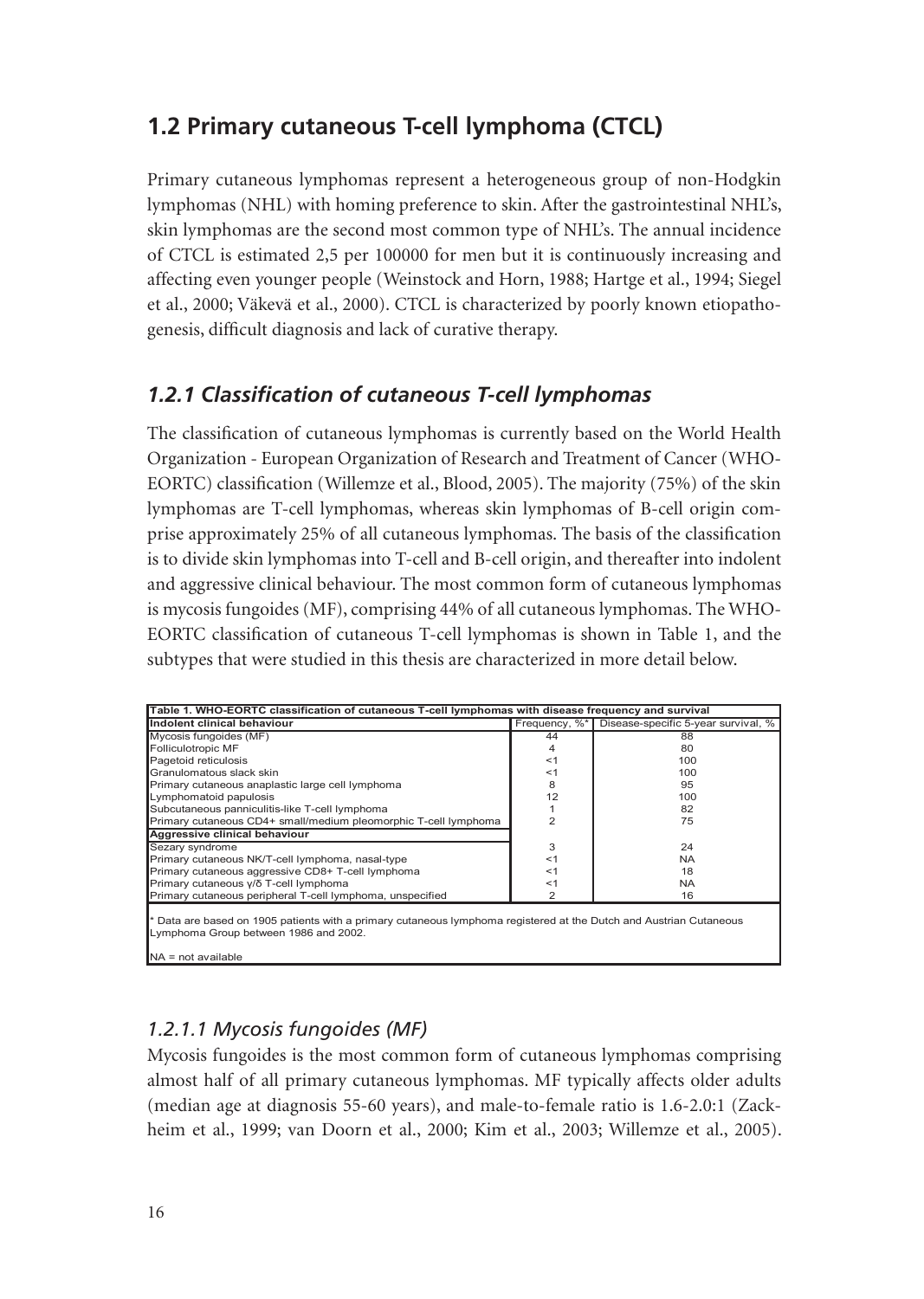Clinically MF presents classically with the evolution of skin lesions from patches to plaques and tumors mainly affecting trunk and other sun-protected areas (Alibert, 1806; Bazin, 1852; Figure 1A). The diagnosis of MF is difficult, since it often resembles eczema or mild psoriasis in its earliest stages. Often long-lasting observation of the clinical picture together with multiple skin biopsies are required to reach the MF diagnosis. Histologically, MF is characterized by the epidermotropic infiltration of small to medium-sized malignant T-lymphocytes with a cerebriform nucleus (Figure 1B). In early MF lesions, the number of the morphologically malignant cells is low and they are surrounded by reactive lymphocytes. Thus, reaching the diagnosis often implies multiple consequtive biopsies (Olsen et al., 2007). Clusters of malignant cells in papillary dermis (Pautriers' microabscesses) are highly specific, although uncommon feature of MF. The immunophenotype of malignant cells is usually CD3+, CD4+, CD8-, CD45RO+, CD30-, although some variants with other immunophenotypic features also exist. The malignant cells are reported to be mature Th1 memory cells (Saed et al., 1994). The T-cell receptor genes are clonally rearranged in most cases, but for diagnostic purposes the TCR-gene rearrangement analysis in unspecific (Lukowsky et al., 2000; Sawabe et al., 2000)

Further staging of MF is achieved by criteria proposed by North American MF Cooperative Group (Bunn et al., 1979; Girardi et al., 2004) recently revised by the International Society for Cutaneous Lymphomas (ISCL) and the cutaneous lymphoma task force of the EORTC (Olsen et al., 2007). MF is divided into four stages based on skin, nodal, visceral and blood involvement as defined by TNM (tumor-node-metastasis) classification (Bunn et al., 1979).

MF has an indolent clinical course and the disease progresses slowly. The estimated 5-year survival is 88% (Willemze et al., 2005). In advanced stages progression to a CD30+ or CD30- large cell T-cell lymphoma may be present (Cerroni et al., 1992). The treatment is based on the stage (IA-IVB) of the disease. Aggressive therapy does not improve the prognosis or remission time. Skin-directed therapy usually leads to remissions in the early stages. The duration of remissions is variable and most patients will suffer from a relapse. MF confined to skin is treated with photo(chemo)therapy: UVB irradiation and PUVA, whereas combination chemotherapy is recommended for systemic CTCL (stage IV). (Dummer et al., 2003; Whittaker et al., 2003; Trautinger et al., 2006)

#### *1.2.1.2 Sezary syndrome (SS)*

Sezary syndrome (SS) is the leukaemic form of CTCL, where malignant T lymphocytes circulate in the blood (Sezary et al., 1938). SS can develop from pre-existing MF or arise de novo. Clinically, SS is characterized by pruritic erythroderma, lymphadenopathy, palmoplantar hyperkeratosis, alopecia, and onychodystrophy (Figure 1C). The diagnostic criteria of Sezary syndrome aim especially at differentiating it from bening erythrodermic conditions, and include one or more of the following: an absolute Se-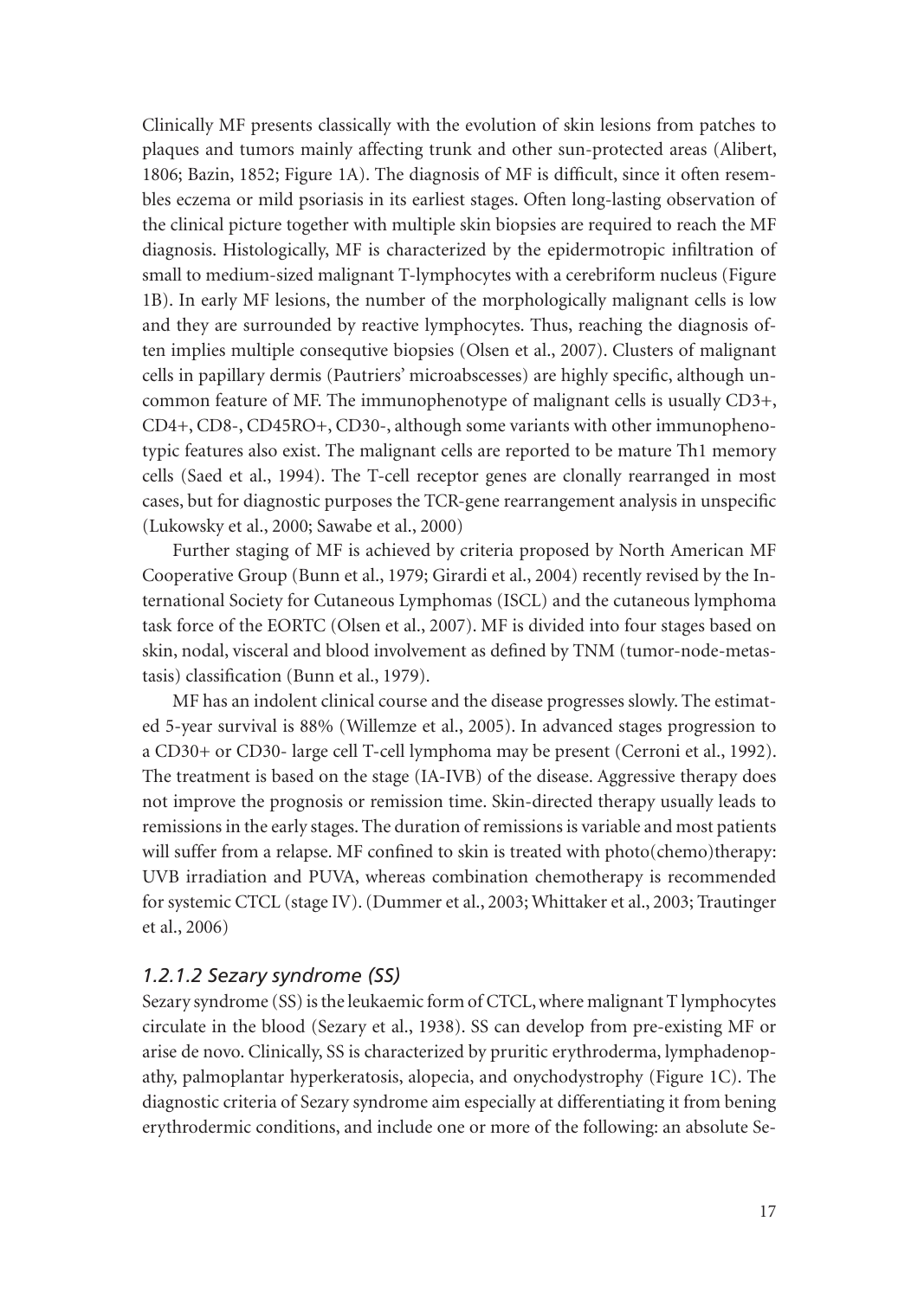zary cell (Figure 1D) count of least 1000 cells/mm<sup>3</sup>, the ratio of CD4/CD8 > 10, loss of any T-cell antigen (CD2, CD3, CD4, CD5), or the demonstration of a T-cell clone in peripheral blood by moleculocytogenetic methods or showing a clonal T-cell receptor rearrangement (Vonderheid et al., 2002; Willemze et al., 2005). Histologically, SS resembles MF, although epidermotropism may be absent and the malignant T-cells may have lost their surface antigens to variable extent. The immunophenotype is similar to MF, but circulating Sezary cells may show loss of CD7 and CD26 (Vonderheid et al., 2002; Willemze et al., 2005). The tumor cells are usually CD3+, CD4+, CD8-, CD45RO+, CD30-, and mature Th2 memory cells (Vowels et al., 1992, Saed et al., 1994; Dummer et al., 1996; Willemze et al., 2005). The prognosis in SS is poor, 5-year survival being only 24% (Table 1). No curative therapy exists, but therapy recommendations include extracorporeal photopheresis either alone or in combination with e.g. interpheron-alpha, or interpheron alpha either alone or in combination with PUVA. New treatment modalities are developed continuously. The most recent options for refractory MF or SS include the rexinoid bexarotene, CD52 antibody alemtuzumab, and histone deacetylase inhibitor vorinostat. Bexarotene and alemtuzumab have been in clinical use in Finland during the last five years, and vorinostat has recently been accepted to treat CTCL in the USA and is in clinical trials in Finland. (Dummer et al., 2003; Whittaker et al., 2003; Rafandi et al., 2006; Trautinger et al., 2006; Gniadecki et al., 2007; Mann et al., 2007)

#### *1.2.1.3 Subcutaneous panniculitis-like T-cell lymphoma (SPTL)*

Subcutaneous panniculitis-like T-cell lymphomas (SPTL) are a rare and poorly characterized subgroup of cutaneous T-cell lymphomas (CTCL). The latest WHO-EORTC classification separated for the first time two different subgroups within SPTL (Willemze et al, 2005). Of these, only SPTL, with α/β T-cell phenotype (SPTL-AB), presenting with cells usually expressing CD8 and restricted to the subcutaneous tissue, should be considered SPTL. In the  $\gamma/\delta$  T-cell phenotype SPTL (SPTL-GD), the infiltrating malignant cells usually are CD8- and CD56+, may show (epi)dermal involvement, and should be classified among the cutaneous  $\gamma/\delta$  T-cell lymphomas (Willemze et al., 2005; Willemze et al., 2008).

Clinically, SPTL presents with solitary or multiple subcutaneous nodules and plaques, predominantly affecting the lower extremities and trunk (Figure 1E). Initial systemic symptoms like fever, fatigue and weight loss are frequent, and hemophagocytic syndrome (HPS) may be present (Gonzalez et al., 1991), indicating a rapidly progressive course and worse prognosis (Marzano et al., 2000; Willemze et al., 2008). Histologically, SPTL is characterized by subcutaneous infiltrates of pleomorphic, small to medium-sized T lymphocytes rimming the individual fat cells, while the epidermis and dermis are typically uninvolved (Figure 1F). Additionally, necrosis, karyorrhexis, leukocytoklasia, and cytophagocytosis are often present. The immunophenotype is usually CD3+, CD4-, CD8+, CD56-, and cytotoxic proteins are frequently expressed.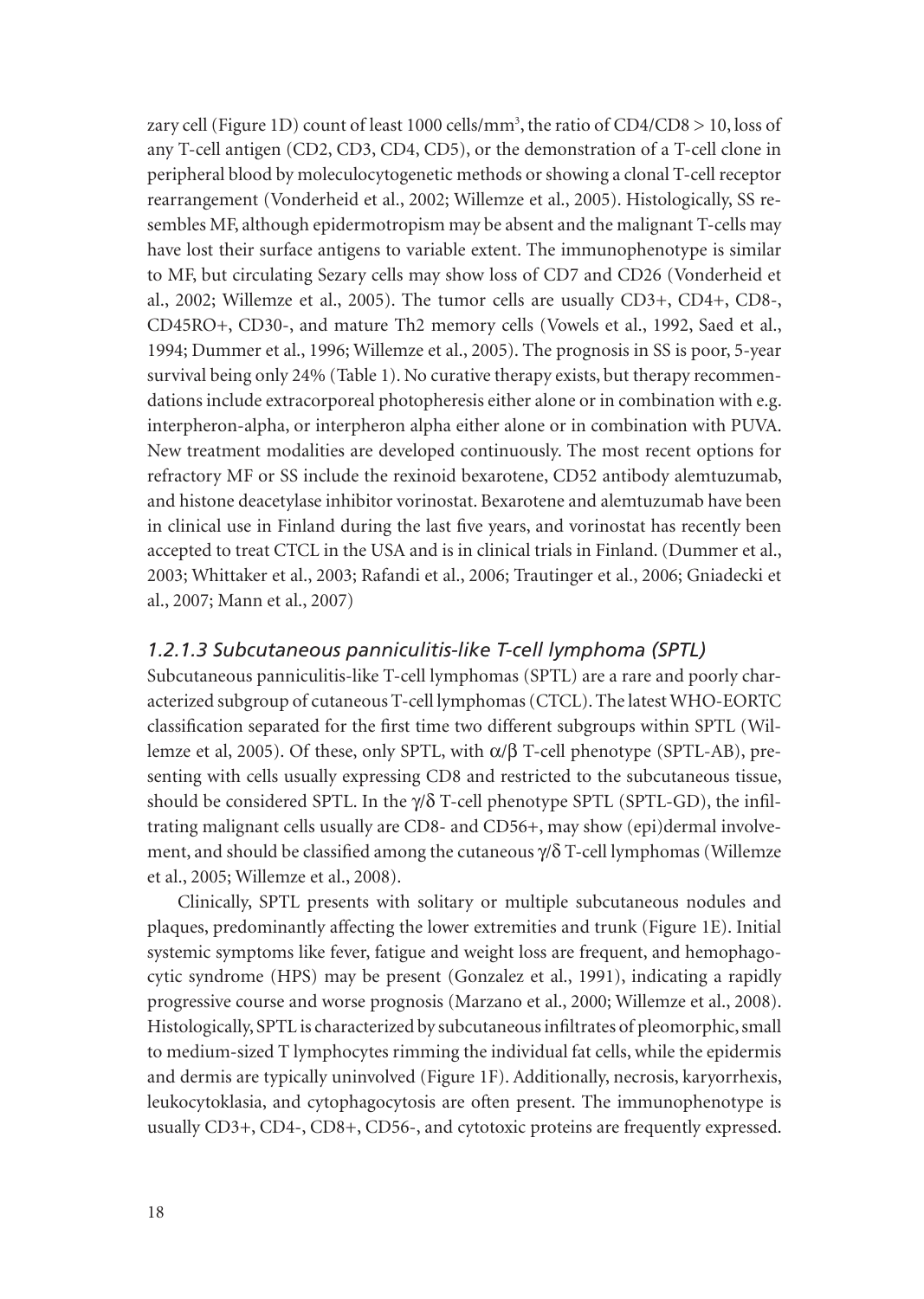The disease response to therapy is usually favourable with a 5-year survival of more than 80% (Massone et al., 2004, Willemze et al., 2007), without HPS even 91% (Willemze et al., 2008).



**Figure 1.** Clinical and histological characteristics of mycosis fungoides (1A-B), Sezary syndrome (1C-D), and subcutaneous panniculitis-like T-cell lymphoma (1E-F).

## *1.2.2 Chromosomal, genetic and transcriptional aberrations characterizing CTCL*

#### *1.2.2.1 Chromosomal aberrations in CTCL*

Chromosomal aberrations can be classified as numerical or structural. Numerical aberrations are the most common cytogenetic changes (Krämer et al., 2002). They are caused by defective segregation of chromosomes and can be seen as multiples of haploid chromosome number or extra or missing chromosomes. Structural chromosome aberrations include deletions, translocations, inversions, and multiplications of parts of the chromosome.

Studies on chromosomal aberrations of CTCL patients' chromosomes have provided large number of information on both clonal and non-clonal nature of the chromosome changes. Any chromosome can be aberrated, numerically or structurally. Early conventional cytogenetic techniques, like G-banding have been complemented with multicolor-FISH (including multifluor-FISH, MFISH; spectral karyotyping, SKY; and COmbined Binary RAtio labelling FISH, COBRA-FISH), and cross-species color banding (RxFISH).

The first cytogenetic studies utilized mainly G-banding technique and were performed mostly on blood lymphocytes. Whang-Peng and coworkers reported numerical chromosome abnormalities especially in chromosomes 11, 21, 22, and 8, structur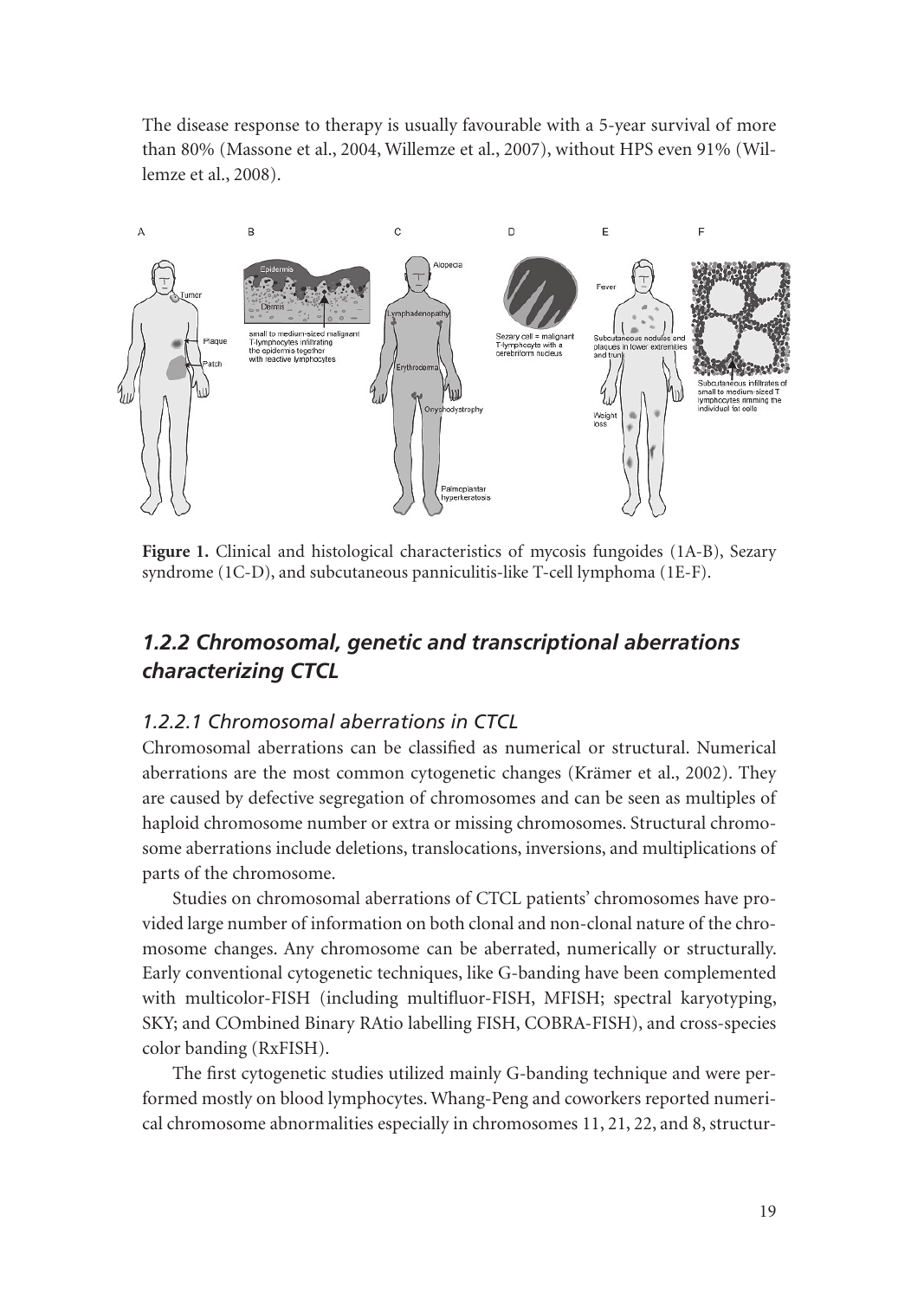al aberrations in chromosomes 1, 6, and 7, but the continuum went on involving all chromosomes (Whang-Peng et al., 1979 and 1982). These chromosome abnormalities were frequently detectable before morphologically neoplastic cells are encountered in blood (Whang-Peng et al., 1982). Karenko and coworkers described that numerical aberrations of chromosomes 6, 13, 15, and 17, marker chromosomes, and structural aberrations of chromosomes 3, 9, and 13 were increased in mycosis fungoides (MF) compared with healthy controls. The detection of a chromosomal clone preceded relapse or progression of the disease (Karenko et al., 1997), and especially aberrations of chromosomes 8 and 17 associate with active or progressive disease (Karenko et al., 2003).

Multicolor-FISH is a novel technology revealing structural chromosome aberrations not detectable with conventional cytogenetic methods, including balanced, complex translocations (see 3.2.3). In CTCL, frequently aberrated chromosomal areas include chromosomes 10 (in 7/9 patients), 6 (6/9), 3, 7, 9, 17, and 19 (5/9), 1 and 12 (4/9), in which the majority of the abnormalities were structural (Batista et al., 2006). Moreover, recurrent breakpoints were observed in 1p32-p36, 6q22-q25, 17p11.2-p13, 10q23-q26, and 19p13.3 (Batista et al., 2006), regions often showing DNA copy number losses in CGH studies (see 1.2.2.2; Karenko et al., 1999; Mao et al., 2002; Fischer et al., 2004).

Cross-species colour banding (Rx-FISH, Müller et al., 1997, 1998, 2002; Teixeira et al., 2000) is a coarse whole-genome screening method based on probes made of primate chromosomes, the DNA of which hybridizes to different human chromosomes forming bands. Espinet and coworkers used this technology in addition to the conventional cytogenetics, and revealed aberrations in chromosomes 10, 1, 6, 8, 9, 11, and 17 to be frequent in SS patients (Espinet et al., 2004).

Still another novel technology, COBRA-FISH (Tanke et al., 1999), which is based on the simultaneous use of combinatorial (binary) labelling and ratio labelling, has recently been used in CTCL research (Vermeer et al., abstract, 2006). Recurring structural chromosomal alterations in SS involved deletion of 10q24 (3 of 7 cases) and breakpoints at 17p11 (3 of 7 cases). (Vermeer et al., abstract, 2006)

Based on these studies on CTCL patients' chromosomes, the most common chromosomal aberrations involve chromosomes 1, 6, 10, and 17. However, these aberrations are diverse.

#### *1.2.2.2 DNA copy number gains and losses in CTCL*

Since it is difficult to cultivate true CTCL cells, moleculocytogenetic methods which do not require cell cultivation, like comparative genomic hybridization (CGH) based on competitive hybridization of tumor and reference DNA on normal metaphase chromosomes or arrayed DNA fragments (see 3.2.1 and 3.3.1), are useful. Conventional chromosomal CGH has revealed DNA copy number losses of chromosome arms 1p, 10q, 13q, 17p, 6q, and 19; and gains of 4q, 7, 8q, 17q, and 18 (Karenko et al.,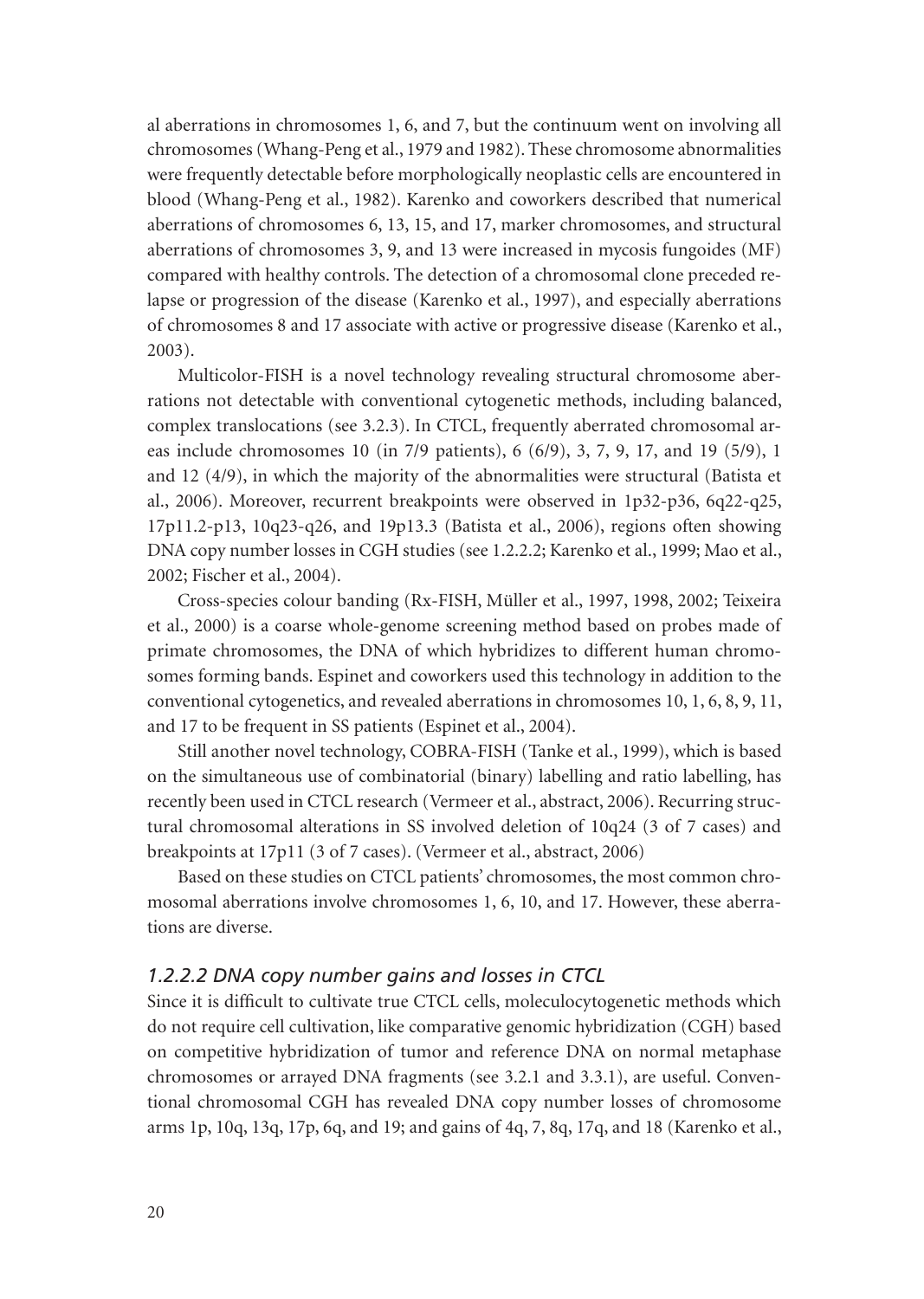1999; Mao et al., 2002; Fischer et al., 2004). In the German study, gain of chromosome arm 8q and loss of 6q and 13q correlated with a significantly shorter survival, whereas some more frequent aberrations (loss in 17p and gain in 7) did not influence the prognosis (Fischer et al., 2004).

Genomic microarrays have been used to study the gene-level copy number aberrations leading to CTCL. Mao and coworkers identified several oncogene copy number gains with AmpliOnc I DNA Array containing 57 oncogenes, the most significant of which was the amplification of *JUNB*, detected in 5 of 7 cases with MF or SS studied. *JUNB* was also overexpressed in a larger series of CTCL patients (Immunohistochemistry or RT-PCR; Mao et al., 2003). The CGH of peripheral blood lymphocyte DNA of 21 SS patients on an array of approximately 3500 BAC-sequences (sensitivity 1Mb for deletions) performed by Vermeer and coworkers, revealed amplifications at 5p15 (57%), 8q11 (48%), 8q24 (71%), 17q11 (71%), 17q21 (86%), 17q25 (71%), 19q13 (29%) and 20q11 (24%) and deletions at 4q31 (38%), 5q22 (43%), 6q24 (29%), 10q24 (52%) and 17p12 (67%). Amplifi cation of *MYC* (8q24) and deletion of *p53*  $(17p13)$ , genes of interest to CTCL pathogenesis, were confirmed at transcriptional level by quantitative PCR (Vermeer et. al., abstract, 2006).

#### *1.2.2.3 Epigenetic changes in CTCL*

Recently, increasing evidence of the role of epigenetic changes has been recognized also in CTCL. As lymphomas in general show more frequent pattern of tumor suppressor gene promoter hypermethylation compared to other cancers (Esteller et al., 2001 and 2003), and as CTCL favourably responds to histone deacetylase (HDAC) inhibitor therapy (Piekarz et al., 2004), the epigenetic gene silencing is speculated to be important in CTCL. In CTCL, promoter hypermethylation of genes encoding *CD-KN2A* (Navas et al., 2000 and 2002; Scarisbrick et al., 2002, Gallardo et al., 2004), *CD-KN2B* (Scarisbrick et al., 2002; Gallardo et al., 2004), *MLH1* (Scarisbrick et al., 2003), *MGMT* (Gallardo et al., 2004); *BCL7A*, *PTPRG*, *TP73*, and *THBS4* (van Doorn et al., 2005) has been reported, and in some cases revealed to associate with progressed disease (Navas et al., 2002; Scarisbrick et al., 2002; Gallardo et al., 2004). The first drug belonging to histone deacetylase inhibitor group (vorinostat) has been recently approved in the U.S. for the treatment of CTCL not responding to other systemic modes of therapy (Mann et al., 2007). Vorinostat inhibits HDAC by binding to a zinc ion in the catalytic domain of the enzyme (Yoo et al., 2006) resulting in closed chromosomal configuration and transcriptional repression (Bolden et al., 2006).

#### 1.2.2.4 Gene expression profiling of CTCL

Recently, gene expression profiling by DNA microarray technology has been performed, and several novel genes possibly having a role in CTCL pathogenesis have been discovered. Tracey and coworkers identified an expression profile suggesting upregulation of genes involved in TNF signaling pathway (e.g. *TRAF1*, *BIRC3*, *TNFSF5*)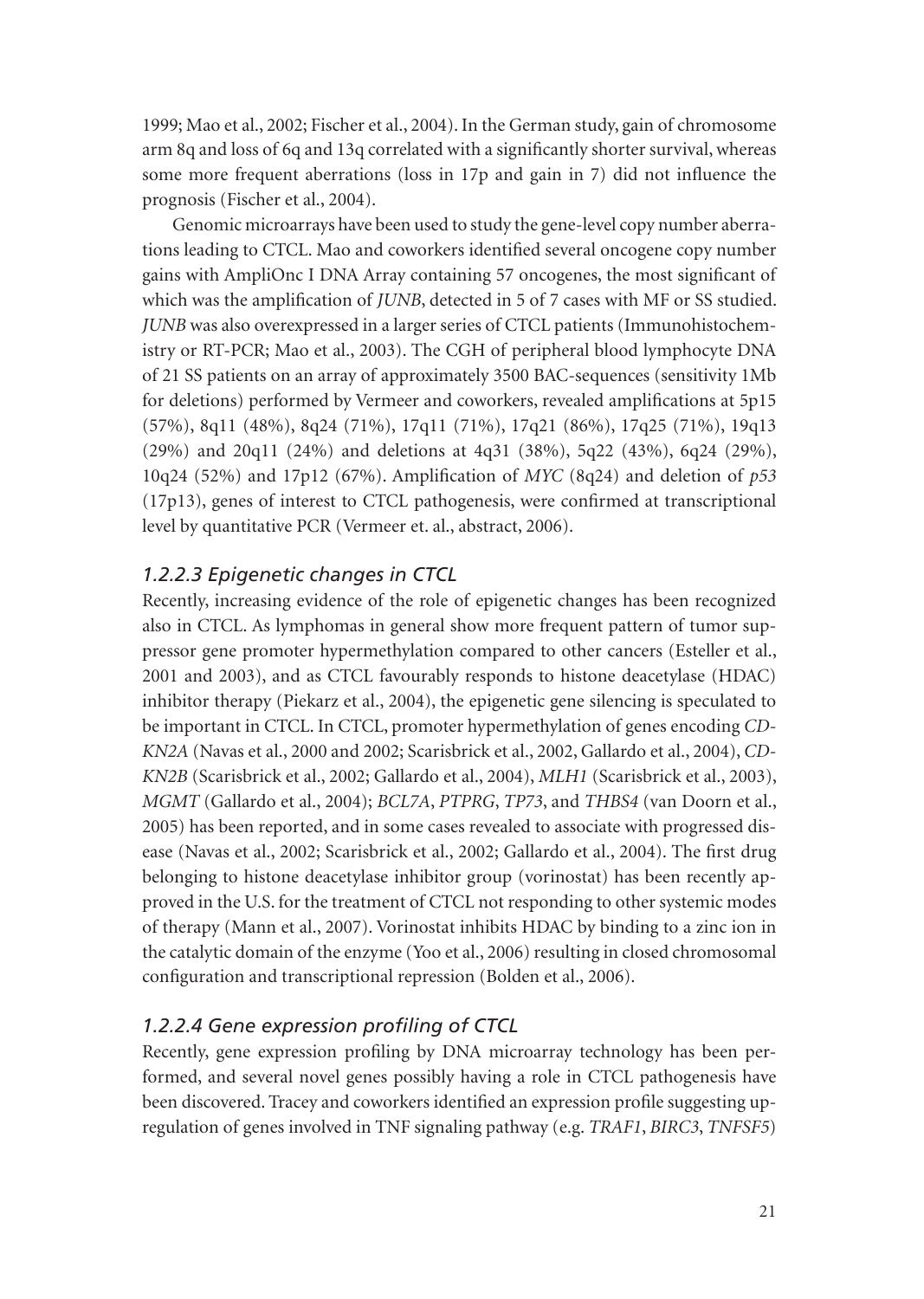among 29 MF skin samples when compared to inflammatory dermatoses with the CNIO OncoChip array (Tracey et al., 2003). Kari and coworkers (2003) found overexpression of many Th2-specific transcription factors (like *GATA-3* and *JUNB*), as well as *RHOB*, *ITGB1* (integrin β1), and *PRG2* (proteoglycan 2), while underexpressed genes included *CD26*, *STAT4*, and *IL-1* receptors among 48 frozen PBMC samples of SS analyzed with a cDNA array containing 4500 genes. Altogether, a panel of 8 genes was identified that could distinguish SS from normal controls, and 10 genes were able to classify patients into short term and long term survivors (Kari et al., 2003). In the blood samples of 10 Dutch SS patients, analyzed with Affymetrix U95Av2 array, decreased expression of some tumor suppressor genes such as *TGFBR2* (TGF- β receptor II) was shown, while *EPHA4* and *TWIST* were overexpressed. The latter two were highly expressed also in some lesional skin samples of MF (van Doorn et al., 2004).

#### *1.2.2.5 Protein-level aberrations characterizing CTCL*

The lack of accurate diagnostic tests for CTCL has lead to efforts to identify CTCLcell specific markers that would easily be applicable for diagnostic purposes. One of such novel molecular markers is T-plastin, a cytoplasmic protein regulating actin assembly and cellular motility, which is expressed on Sezary cells but not on T-helper cells from healthy individuals or patients with non-malignant dermatoses (Su et al., 2003). Some of the members of killer cell immunoglobulin-like receptors (KIR) that are normally expressed on a minor population of circulating NK and CD8+ T lymphocytes, namely CD158A/KIR2DL1, CD158B/KIR2DL3, and CD158K/KIR3DL2, as well as vimentin have also been suggested as diagnostic markers for circulating Sezary cells (Poszepczynska-Guigné et al., 2004; Huet et al., 2006; Ortonne et al., 2006, Marie-Cardine et al., 2007).

The most important molecular genetic and epigenetic features of CTCL reported in the literature are summarized in Table 2.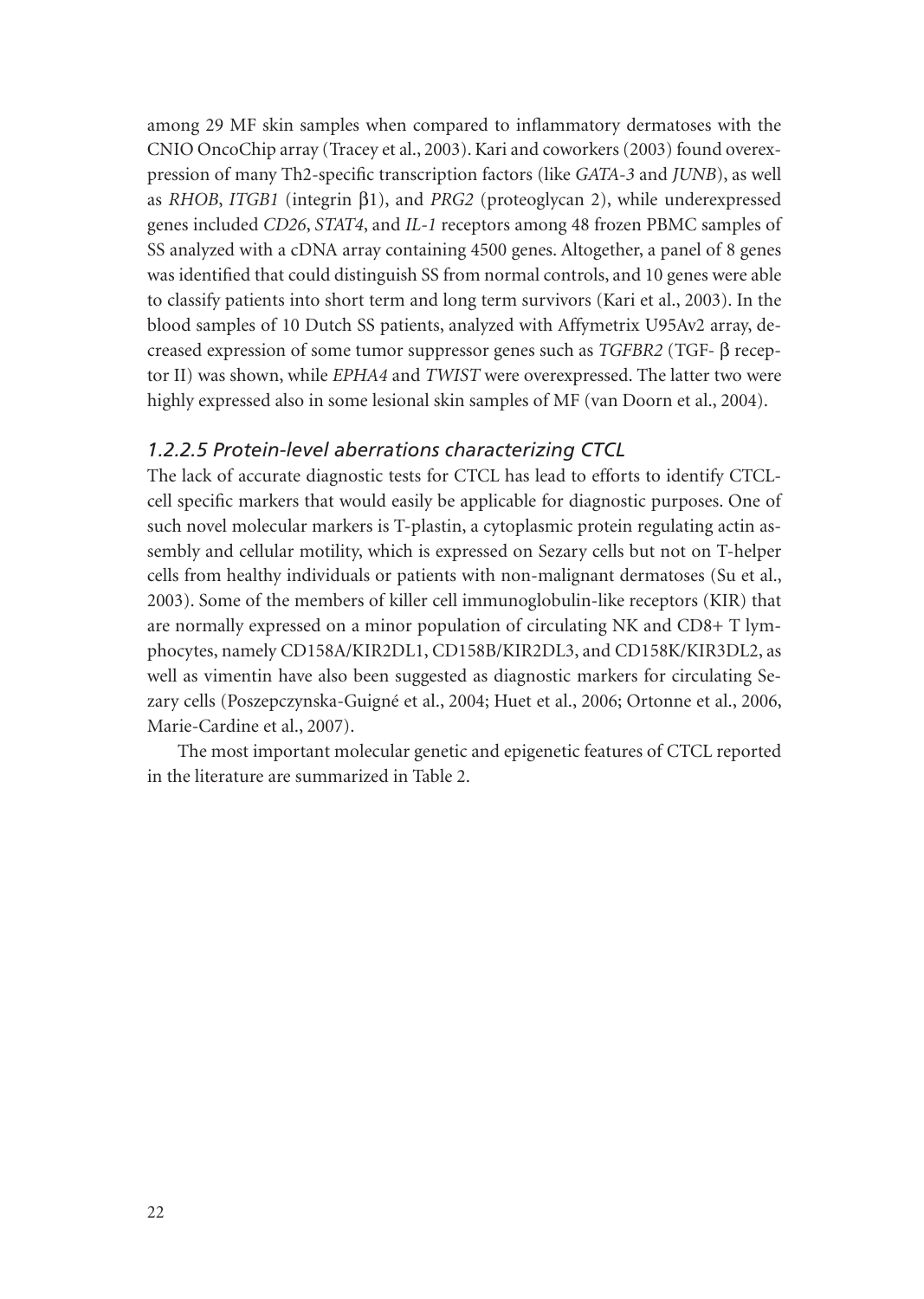| Table 2. Overview of the most important molecular genetic and epigenetic changes reported in CTCL |                                  |                        |                                                |                                                |  |
|---------------------------------------------------------------------------------------------------|----------------------------------|------------------------|------------------------------------------------|------------------------------------------------|--|
| Gene                                                                                              | Mechanism                        |                        | <b>CTCL subtype Presumed consequence</b>       | Reference                                      |  |
| BCL <sub>2</sub>                                                                                  | Deletion,<br>underexpression     | MF, SS                 | Altered apoptosis                              | Nevala 2001; Kari 2003; Mao<br>2004            |  |
| BCL7a                                                                                             | Promoter hyper-                  | MF                     | Tumor suppression                              | van Doorn 2005                                 |  |
|                                                                                                   | methylation                      |                        |                                                |                                                |  |
| BIRC3                                                                                             | Overexpression                   | <b>MF</b>              | Defective apoptosis,<br>impaired TNF signaling | Tracey 2003                                    |  |
| Caspase-1                                                                                         | Overexpression                   | MF, SS                 | Th <sub>2</sub> up                             | Yamanaka 2006                                  |  |
| CD158a                                                                                            | Overexpression                   | SS                     | Regulation of immune                           | Marie-Cardine 2007                             |  |
|                                                                                                   |                                  |                        | responses                                      |                                                |  |
| CD158b                                                                                            | Overexpression                   | $\overline{\text{SS}}$ | Regulation of immune<br>responses              | Marie-Cardine 2007                             |  |
| CD158k                                                                                            | Overexpression                   | SS                     | Regulation of immune<br>responses              | Bagot 2001                                     |  |
| CD <sub>26</sub>                                                                                  | Underexpression                  | SS                     | Skin homing                                    | Kari 2003; Narducci 2006;<br><b>Jones 2001</b> |  |
| CD40                                                                                              | Overexpression                   | MF, SS                 | Impaired TNF signaling                         | Storz 2001; Kari 2003                          |  |
| CD40L                                                                                             | Overexpression                   | MF                     | T-cell proliferation                           | Tracey 2003                                    |  |
| CDKN2A, p16                                                                                       | Promoter hyper-                  | MF, SS                 | Cell cycle regulation,                         | Navas 2000 and 2002:                           |  |
|                                                                                                   | methylation, LOH                 |                        | tumor suppression                              | Scarisbrick 2002; van Doorn 2005               |  |
| CDKN2B, p15                                                                                       | Promoter hyper-                  | MF, SS                 | Cell cycle regulation,                         | Navas 2002; Scarisbrick 2002;                  |  |
|                                                                                                   | methylation, LOH                 |                        |                                                | van Doorn 2005                                 |  |
|                                                                                                   |                                  |                        | tumor suppression                              |                                                |  |
| <b>CTSB</b>                                                                                       | Amplification                    | MF, SS                 | Oncogenesis                                    | Mao 2003                                       |  |
| CX3CR1                                                                                            | Overexpression                   | SS                     | Defective apoptosis                            | <b>Kari 2003</b>                               |  |
| EphA4                                                                                             | Overexpression                   | $\overline{\text{ss}}$ | Oncogenesis                                    | van Doorn 2004                                 |  |
| Fas                                                                                               | Point mutation,                  | MF, SS                 | Defective apoptosis,                           | Dereure 2000 and 2002;                         |  |
|                                                                                                   | underexpression                  |                        | tumor suppression                              | Nagasawa 2004; Kari 2003                       |  |
| GATA-3                                                                                            | Overexpression                   | $\overline{\text{ss}}$ | Th <sub>2</sub> up                             | <b>Kari 2003</b>                               |  |
| <b>HRAS</b>                                                                                       | Amplification                    | MF, SS                 | Oncogenesis                                    | Mao 2003                                       |  |
| IL1R1                                                                                             | Underexpression                  | SS                     | Defective apoptosis                            | <b>Kari 2003</b>                               |  |
| <b>ITGB1</b>                                                                                      | Overexpression                   | $\overline{\text{ss}}$ | Skin homing                                    | <b>Kari 2003</b>                               |  |
| <b>JUNB</b>                                                                                       | Amplification,<br>overexpression | MF, SS                 | Th <sub>2</sub> up                             | Mao 2003; Kari 2003                            |  |
| MLH1                                                                                              | Promoter hyper-<br>methylation   | <b>MF</b>              | Diminished DNA repair                          | Scarisbrick 2003                               |  |
| MMP-9                                                                                             | Overexpression                   | <b>MF</b>              | Angiogenesis                                   | Vacca 1997                                     |  |
| <b>MYC</b>                                                                                        | Amplification,                   | MF, SS                 | Oncogenic transcription                        | Mao 2003; Vermeer 2006                         |  |
|                                                                                                   | overexpression                   |                        | factor                                         |                                                |  |
| p53                                                                                               | Point mutation, dele-            | $\overline{\text{ss}}$ | Tumor suppression,                             | McGregor 1999; Vermeer 2006                    |  |
|                                                                                                   | tion, underexpression            |                        | cell cycle regulation                          |                                                |  |
| PAK1                                                                                              | Amplification                    | MF, SS                 | Oncogenesis                                    | Mao 2003                                       |  |
| PLS3                                                                                              | Overexpression                   | SS                     | Actin interactions                             | Su 2003; Kari 2003                             |  |
| PTEN                                                                                              | Deletion                         | <b>MF</b>              | Tumor suppression                              | Scarisbrick 2000                               |  |
| <b>PTPRG</b>                                                                                      | Promoter hyper-<br>methylation   | <b>MF</b>              | Tumor suppression                              | van Doorn 2005                                 |  |
| RAF1                                                                                              | Amplification                    | MF, SS                 | Oncogenesis                                    | Mao 2003                                       |  |
| RhoB                                                                                              | Overexpression                   | $\overline{\text{SS}}$ | Actin interactions                             | <b>Kari 2003</b>                               |  |
| STAT4                                                                                             | Underexpression                  | $\overline{\text{SS}}$ | Th1 down                                       | <b>Kari 2003</b>                               |  |
|                                                                                                   |                                  |                        |                                                |                                                |  |
| TGF <sub>BR2</sub>                                                                                | Underexpression                  | SS                     | Defective tumor suppression                    | van Doorn 2004                                 |  |
| THBS4                                                                                             | Promoter hyper-<br>methylation   | <b>MF</b>              | Tumor suppression                              | van Doorn 2005                                 |  |
| TP73                                                                                              | Promoter hyper-<br>methylation   | <b>MF</b>              | Tumor suppression                              | van Doorn 2005                                 |  |
| TRAF1                                                                                             | Overexpression                   | MF                     | Defective apoptosis,<br>impaired TNF signaling | Tracey 2003                                    |  |
| Twist                                                                                             | Overexpression                   | $\overline{\text{ss}}$ | Defective apoptosis,<br>oncogenesis            | van Doorn 2004                                 |  |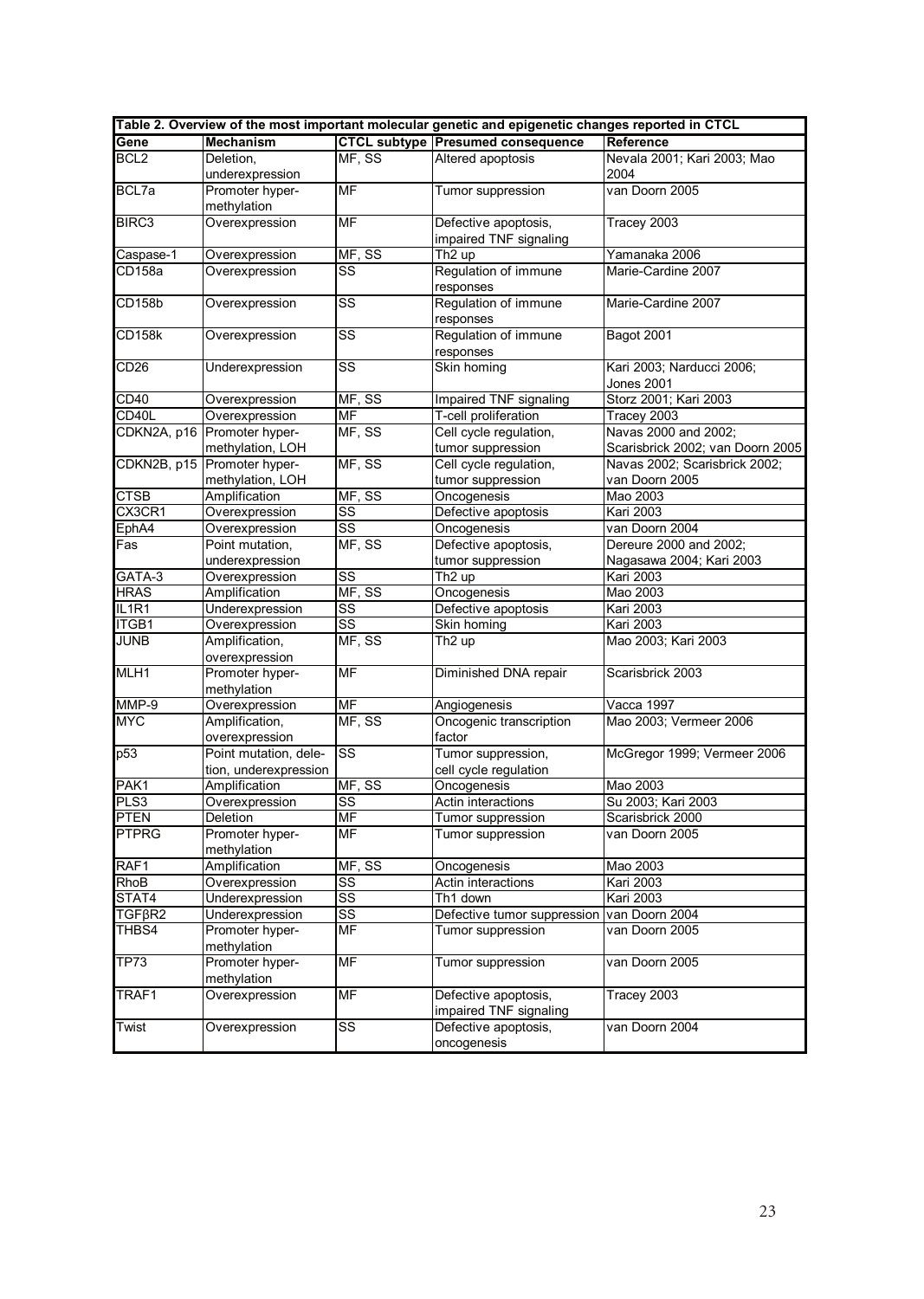## *1.2.3 The biology of T-lymphocytes normally and in relation to CTCL*

#### *1.2.3.1 Normal T lymphocyte development*

Normally, naïve T lymphocytes develop and proliferate in thymus where they select their antigen specificity by rearranging their T-cell receptor gene structure, and specialize to naïve cytotoxic (CD8+) or naïve helper (CD4+) T-cells (Petrie, 2003; Takahama, 2006). After maturation in thymus, they circulate in blood and migrate to peripheral lymphoid organs, where they are activated by antigen presenting cells (APC; i.e. dendritic cells, macrophages, and B lymphocytes). T helper progenitor cells differentiate into Th1 or Th2 direction in response to the cytokines secreted by the APC's and the antigenic stimulus (Mosmann et al., 1986; Del Prete et al., 1991; Lahesmaa et al., 1992). Recently, still another subset of T-helper cells, termed Th17, has been recognised (Harrington et al., 2006; Weaver et al., 2006). The various factors influencing T helper cell differentiation are presented below and in Figure 2. Th1 cells function in cell mediated immunity and delayed hypersensitivity reactions and an increased Th1 response plays a role in tissue damage and in various autoimmune conditions. Th2 lymphocytes, instead, maintain the humoral immune response and are involved in the pathogenesis of asthma and atopic diseases. Th17 cells function during infections against extracellular bacteria and in some autoimmune diseases. (Abbas et al., 1996; Mosmann and Sad, 1996; Ray and Cohn, 1999; Romagnani, 1996; Wills-Karp, 1999; Singh et al., 1999; Reiner et al., 2007)

#### *1.2.3.2 T helper cell differentiation*

When unpolarized T helper progenitor cells encounter antigen presenting cells in lymph nodes, they interact through T-cell receptor of the T cell and MHCII class molecule of the APC. Various activation signals lead to the differentiation of the T cells either to Th1 or Th2 type T helper cells. The most important issue influencing the Th differentiation is the surrounding cytokine milieu, composed mainly of interleukins (Sher and Coffman, 1992). APC's secrete cytokines, which together with the costimulatory molecules on the surface of T cells and APC's lead to the differentiation of T helper cells into Th1 and Th2 types. The major Th1 polarizing cytokine is interleukin (IL) -12, which acts via STAT4, and induces Th1 differentiation and production of Th1 specific cytokines, such as interferon (IFN) -γ, IL-2, and tumor necrosis factor (TNF) –β (Seder and Paul 1994; Jacobson et al., 1995). Also, IFN-α plays a key role in the Th1 differentiation by regulating STAT1. IL-4 is known to be the major cytokine leading to the Th2 phenotype of the unpolarized Th cells. IL-4 acts through STAT6, and results in the Th2 phenotype and production of cytokines IL-4, IL-13, IL-5, IL-9, IL-6, and IL-10. (Hou et al., 1994; Schindler et al., 1994; Seder and Paul 1994) All the factors that contribute to the T helper cell differentiation are not yet fully known, and the process is complex and several factors are known to inhibit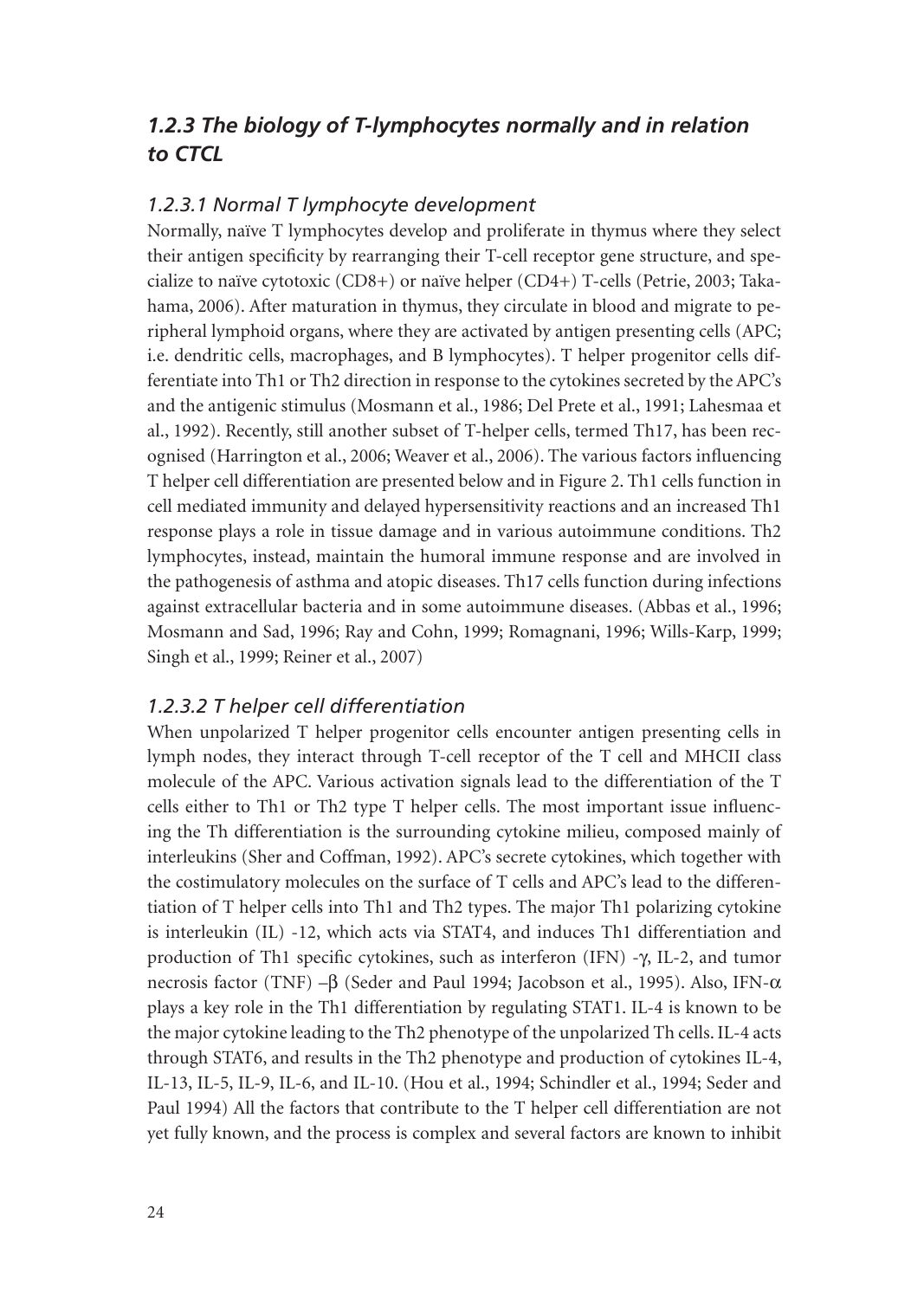each other. IL-1 and IL-18 are costimulatory molecules that can increase production of both Th1 and Th2 type cytokines. IFN- $\alpha/\beta$  and IL-27 are involved in the initiation and maintenance Th1 response, whereas IL-13, IL-6, and IL-21 are required for the Th2 type immune response. Besides cytokines, also transcription factors influence T helper cell differentiation. Nuclear transcription factor T-bet leads to the Th1 phenotype by inducing and enhancing IL-12 signaling. On the other hand, GATA-3, that is activated through STAT6 or by autoactivation or by T cell activation signals, increases Th2 type cytokine production and even turns the Th1 committed T cells back to the Th2 direction. Th17 development is induced by the synergistic action of of IL-6 and IL-1β. (Zhang et al., 1997; Zheng and Flavell, 1997; Szabo et al., 2000; Bettelli et al., 2006; Acosta-Rodriguez et al., 2007.)



#### **Figure 2. T-helper cell differentiation into Th1 and Th2 cells.**

Differentiation of activated T helper cells to Th1 or Th2 direction is induced by IL-12 or IL-4 via STAT4 and STAT6 signaling, respectively, whereas synergistic action of IL-6 and IL-1β favors Th17 development. The cytokines produced by each T helper cell group and their functions in immune responses are shown. Modified from Rengarajan et al., 2000.

#### *1.2.3.3 T lymphocytes in CTCL*

The cause, compartment and timing of malignant transformation of the T-lymphocytes in CTCL are not known (Veelken et al., 1995; MacKie et al., 1998; Burg et al., 2001). The migration of Th memory cells to the skin is dependent on the interactions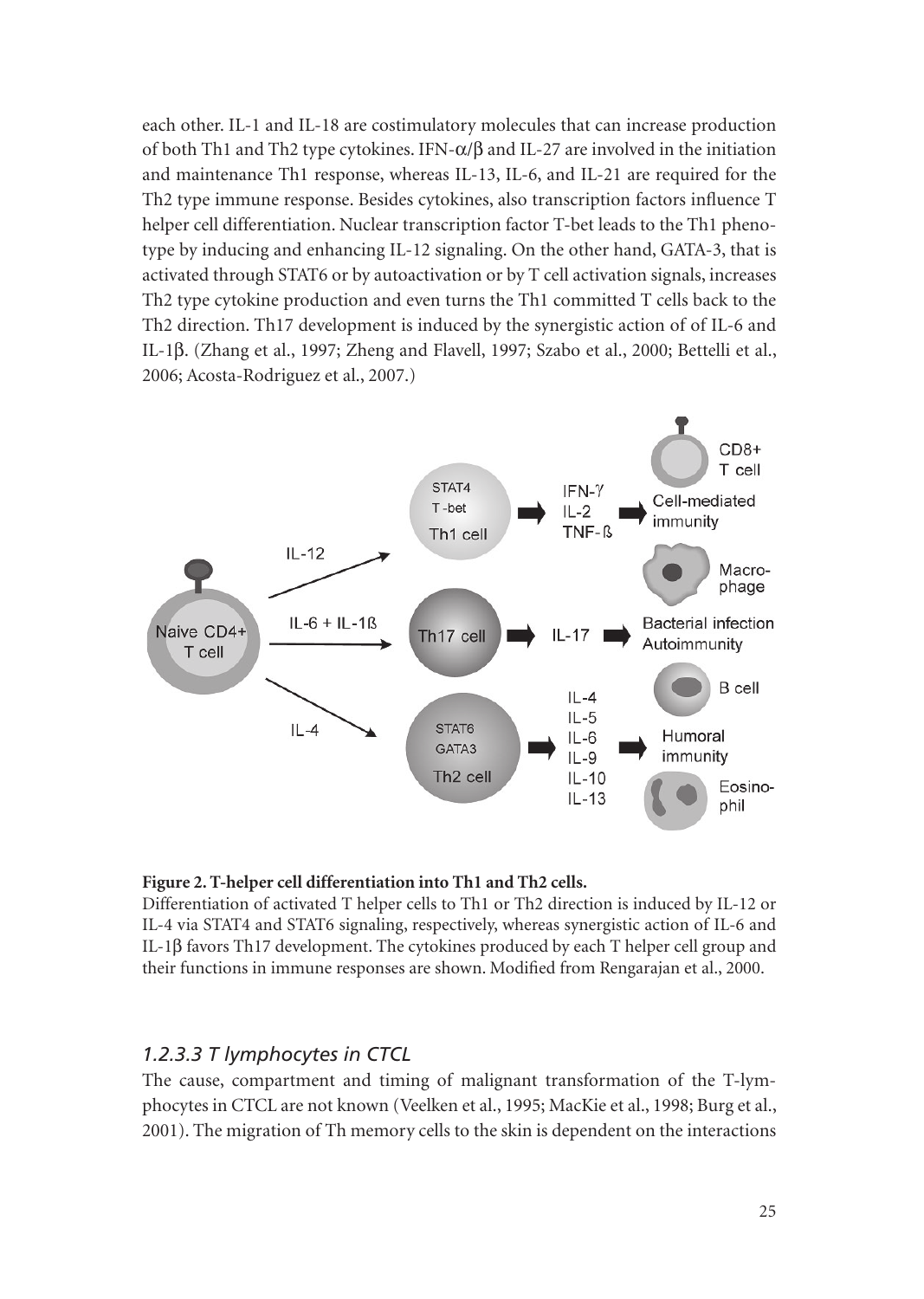of a large variety of molecules expressed on T-cells and other cells of the skin (Schön et al., 2003, Pals et al., 2007). While maturing, the T-cells start to express cutaneous lymphocyte-associated antigen (CLA), which through interactions with E-selectin leads their migration to skin (Meijer et al., 1989; Picker et al., 1990). Other molecules leading to skin homing are chemokine receptors 4 and 10 (CCR4 and CCR10), which have been shown to be expressed on CTCL cells often in combination with CXCR3 (Ferenzi et al., 2002; Schön et al., 2003; Notohamiprodjo et al., 2005; Wenzel et al., 2005). Interestingly, MF and SS show different homing signatures, corresponding to the different dissemination patterns of the two subgroups. The tumor cells in MF express low levels of peripheral lymph node homing receptor L-selectin and CCR7. During MF progression, the development of lymph node involvement is accompanied by a loss of skin-specific chemokine receptors and upregulation of CCR7 (Kallinich et al., 2003). In Sezary syndrome, on the contrary, the malignant T-cells coexpress the cutaneous and peripheral lymph node homing signatures, i.e. L-selectin and CCR7 as well as CLA and CCR4 (Sokolowska-Wojdylo et al., 2005), thus explaining the preference of early lymph node involvement in SS.

Local T-cell growth factors, mainly interleukins, maintain T-cell proliferation in the skin. Autocrine IL-2, keratinocyte-derived IL-7, and APC-derived IL-15 are the most important growth factors promoting growth and survival of CTCL cells in vitro (Dalloul et al., 1992; Döbbeling et al., 1998). In later stages of CTCL, tumor cells may become independent of these exogenous signals, e.g. by autocrine production of IL-15 or by interactions via STAT (signal transducers and activators of transcription) molecules (Asadullah et al., 2000; Qin et al., 1999, 2001). Disturbances in STAT signalling pathways have been observed in CTCL, e.g. constitutive STAT3 activation (Zhang et al., 1996), loss of STAT1 and STAT4 protein expression (Tracey et al., 2002; Kari et al., 2003), and dysregulation of the balance between full-length and truncated forms of STAT5 (Mitchell et al., 2003), which affects the cell cycle progression (Moriggl et al., 1999). Despite the availability of the above-mentioned cytokines, it has proven to be difficult to cultivate CTCL cells in vitro. The lack of true CTCL cell lines may be explained by the complicated T-cell signalling, not yet fully understood, as well as some unknown epidermal stimuli, that the cells require.

Based on initial studies on cytokine profiling, it has been revealed that mycosis fungoides exhibits a Th1 type cell-mediated cytokine profile whereas Sezary syndrome expresses a Th2-type profile (Saed et al., 1994, Vowels et al., 1992). In later studies, the Th2 type cytokine profile of SS was confirmed, but reports on MF showed nonconsistent findings with cytokine profile favouring Th1 or Th2 polarization or no polarization (Vowels et al., 1994; Dummer et al., 1996; Harwix et al., 2000). Besides cytokine profiling, also transcription factor level characteristics of CTCL have been revealed. Overexpression of *GATA-3* and underexpression of *STAT4* have been reported in Sezary syndrome (Kari et al., 2003), whereas *STAT4* overexpression characterizes MF (Tracey et al., 2003).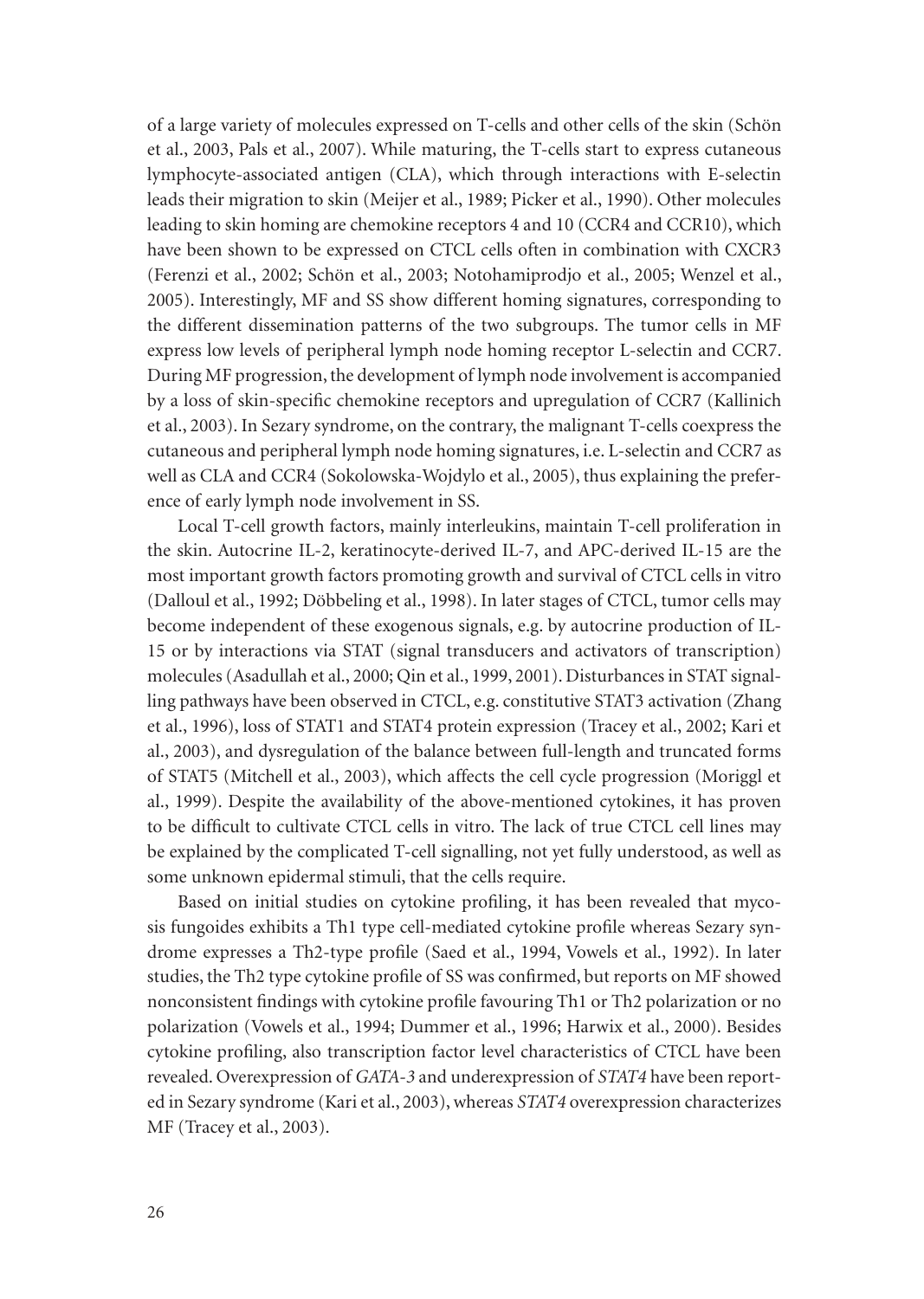Recently, reduced expression of IL-17 produced by the Th17 cells, has been observed in late stages of MF with blood involvement (Chong et al., 2008).

Types of Th cells other than Th1, Th2 and Th17 have been identified. These are called regulatory T cells (Tregs, previously called suppressor T cells) mediating immunosuppressive functions. Several subsets of Tregs exist, e.g. CD4+CD25+ Tregs, CD4+CD25- Tregs, Tr1 Tregs, Th3 Tregs, and NK Tregs (Beissert et al., 2005) mediating various functions, most importantly suppression of autoimmunity. According to one theory, CTCL would be a malignant proliferation of T regulatory cells (Berger et al., 2005). On the other hand, another theory suggests lack of functional regulatory (CD4+CD25+FOXP3+) T-cells in SS (Tiemessen et al., 2006).

### *1.2.4 CTCL-associated secondary cancers*

Until now only a few epidemiological studies about CTCL-associated secondary cancers have been published. Kantor and coworkers discovered in 1989 an increased risk of lung and colon cancer, as well as other non-Hodgkin lymphomas among CTCL patients in a study covering a 10-year period in American population (Kantor et al., 1989). Väkevä and coworkers performed a study on Finnish CTCL patients, based on the information collected from the Finnish Cancer Registry during the years 1953- 1995 (Väkevä et al., 2000). In a cohort of 319 Finnish CTCL patients, 12 patients were diagnosed to have lung cancer apart from CTCL. Half of the lung cancers were of microcellular and one fourth of squamous cell origin. Thus, lung cancer, especially small cell lung cancer (SCLC), was more common than in the general population with over 8,5-fold risk. Also, the risk of non-small cell lung cancer and other non-Hodgkin lymphomas was increased. The average time from CTCL diagnosis to lung cancer diagnosis was 6 years, but half of the SCLC cases occurred within one year after diagnosis of CTCL suggesting possible common biological factors. Environmental factors or treatment of CTCL could not explain the increased incidence of lung cancer. (Väkevä et al., 2000)

#### *1.2.4.1 Lung cancer*

Lung cancer, being mainly caused by cigarette smoking, is a leading cause of cancerrelated deaths worldwide, with approximately 1.2 million deaths annually (Parkin et al., 2005). Also in Finland, most cancer-deaths occur due to lung cancer and it is the second most common cancer among Finnish males and the fifth most common cancer among Finnish females. In Finland and other developed countries, the incidence of lung cancer is decreasing among men but increasing among women. (http://www. cancerregistry.fi) Malignancies of the lung are divided into small cell (SCLC) and non-small cell lung cancers (NSCLC), the latter consisting of squamous cell carcinoma (SCC, epidermoid carcinoma), adenocarcinoma, and large cell carcinoma. Especially SCLC is a rapidly proliferating and early metastasizing malignancy with poor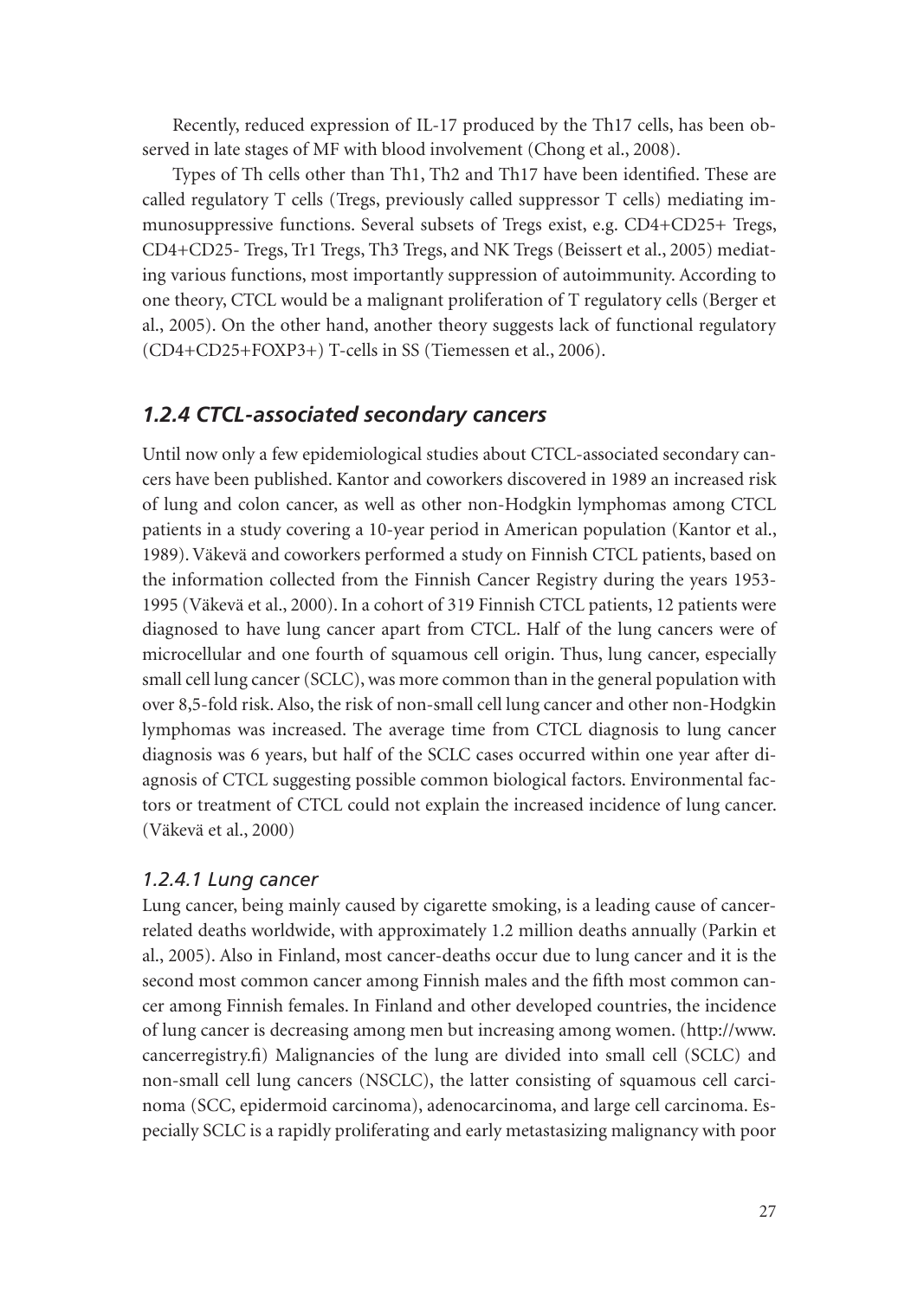survival; median survival after treatment is 1 year (Worden et al., 2000). Recent studies have shown the genetic background to be different among these two cancer types (Wistuba et al., 2001; Fong et al., 2003; Kaminski et al., 2004).

Interestingly, CTCL and SCLC share some histological similarities, as SCLC is composed of small, lymphocyte-like cells, with scarce cytoplasm and molded nuclei growing typically underneath the bronchial epithelium (Kumar et al., 1997). SCLC is considered to be derived from the neuroendocrine cells of the lung (Bunn et al., 1985), and shows different expression of genes related to neuroendocrine cell differentiation and/or growth compared to non-cancerous lung tissue cells (Taniwaki et al., 2006). Typically, in lung carcinomas, multiple chromosome aberrations can be observed indicating genomic instability. SCLC and NSCLC differ from each other based on the molecular cytogenetic findings, although some common abnormalities also exist. The most common shared CGH findings include losses of genetic material from chromosome arms 3p, 4q, 5q, 8p, 13q, and 17p, and gains of 3q, 5p, and 8q, while SCLC cases frequently show losses from 10q and 16q, and gains of 19q, whereas NSCLC is characterized by 9p losses and 1q gains (Balsara and Testa, 2002). When comparing previously reported molecular cytogenetic findings of CTCL and lung cancer, especially SCLC shows some similarities with CTCL. Both CTCL and lung cancer (SCLC and NSCLC) frequently show DNA copy number losses of chromosome arms 13q and 17p, and gains of 8q. Additionally, CTCL and SCLC share the characteristic 10q loss (Karenko et al., 1999; Balsara and Testa, 2002; Mao et al., 2002, 2003; Fischer et al., 2004). This might suggest common underlying genetic factors, possibly even a common cancer stem cell (Huntly et al., 2005; Kim et al., 2005; see 1.1.3).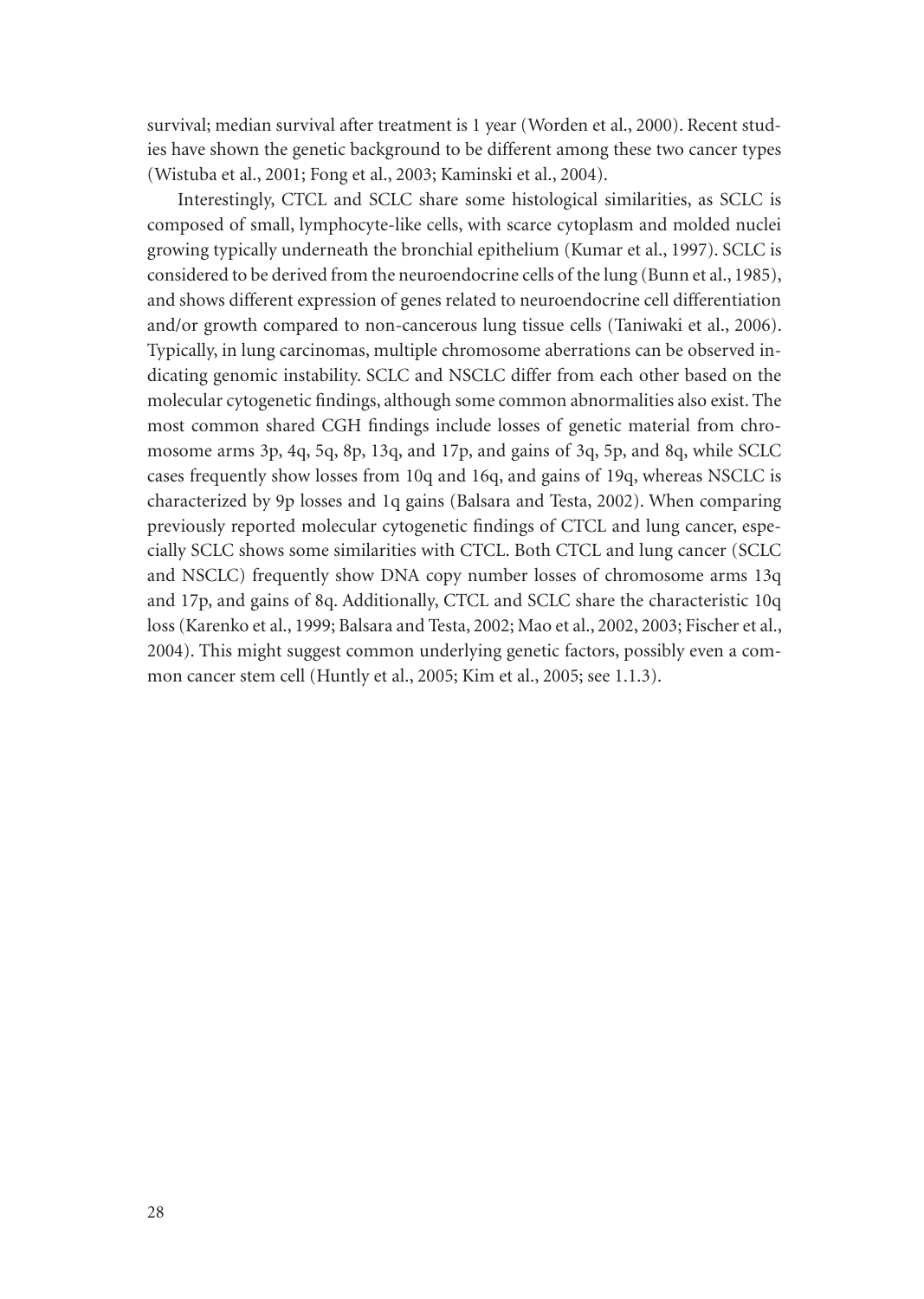# **2. AIMS OF THE STUDY**

The aim of the study was to identify novel chromosomal and genetic alterations in cutaneous T-cell lymphomas leading to the clarification of CTCL pathogenesis and classification, develop novel accurate diagnostic tools and identify candidate molecules for targeted therapy. The more detailed aims were to

- I. identify DNA copy number and gene expression aberrations typical of different CTCL subtypes, as well as to find shared aberrations common to many subtypes
- II. identify genes important to CTCL pathogenesis, develop novel diagnostic tools and identify candidate molecules for the development of targeted therapy
- III. study CTCL-associated secondary cancers and reveal genomic changes behind them in relation to primary CTCL or primary cancers occurring at the site of the secondary malignancies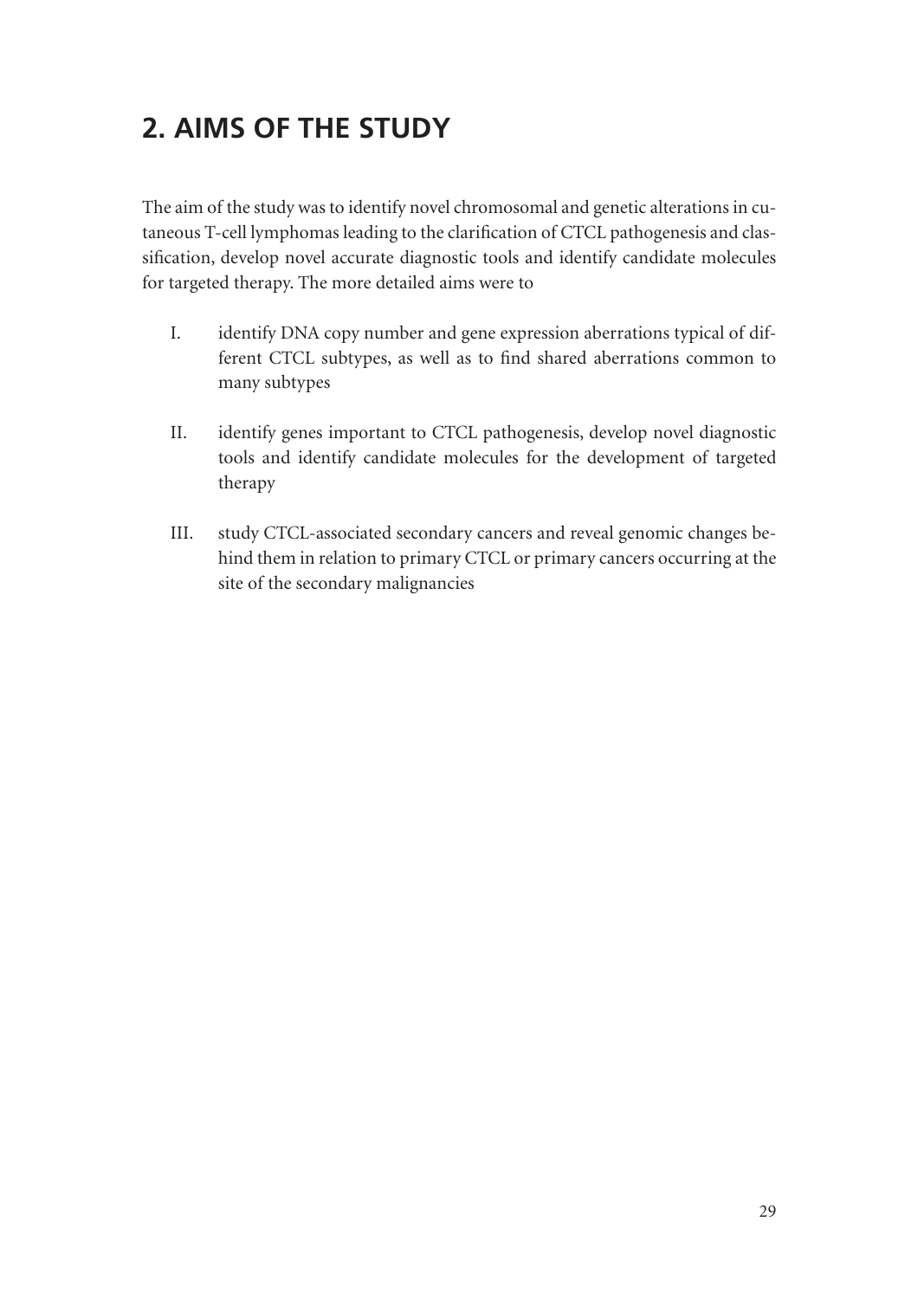# **3. MATERIAL AND METHODS**

All studies included in this thesis have been approved by the Ethical Review Boards of the Skin and Allergy Hospital, Helsinki University Hospital, and of Internal Medicine, The Joint authority of Helsinki and Uusimaa as indicated in the original publications. All patient material was collected with the patients' (or parents' in case of children) written informed consent.

## **3.1 Patient samples and preparation of research / study material (I-IV)**

Altogether 48 CTCL samples (Table 3), 5 CTCL-associated lung cancer samples, and 29 reference samples of healthy volunteers (studies I and II) or diseased individuals with either non-malignant inflammatory skin disease (studies I and II) or primary lung cancer (study IV) were obtained.

| Table 3. CTCL patients studied in the thesis (Studies I-III) |                        |                                                                                                      |                |  |
|--------------------------------------------------------------|------------------------|------------------------------------------------------------------------------------------------------|----------------|--|
| <b>Patient</b>                                               | Diagnosis, sex and age | Applied methods and tissue / cell type                                                               | <b>Study</b>   |  |
| 1                                                            | SS (M65)               | CGH (PBMC), MFISH (PBMC), FISH (PBMC, In)                                                            |                |  |
| $\overline{\mathbf{c}}$                                      | SS (M63)               | MFISH (PBMC), FISH (skin)                                                                            |                |  |
| 3                                                            | SS (M53)               | CGH (PBMC), MFISH (PBMC), FISH (PBMC, skin)                                                          | I              |  |
| 4                                                            | SS (F64)               | MFISH (PBMC)                                                                                         |                |  |
| 5                                                            | SS (M68)               | MFISH (PBMC)                                                                                         |                |  |
| 6                                                            | SS (M50)               | MFISH (PBMC)                                                                                         |                |  |
| $\overline{7}$                                               | SS (M54)               | MFISH (PBMC)                                                                                         | I              |  |
| 8                                                            | SS (M52)               | CGH (PBMC, skin), MFISH (PBMC), Array (PBMC), QPCR (PBMC), IHC (skin)                                | $\mathbf{H}$   |  |
| 9                                                            | SS (M63)               | CGH (PBMC, skin), MFISH (PBMC), Array (PBMC, CD4+), QPCR (PBMC), IHC (skin)                          | Ш              |  |
| 10                                                           | SS (M72)               | CGH (PBMC, skin), MFISH (PBMC), Array (PBMC), QPCR (PBMC)                                            | Ш              |  |
| 11                                                           | SS (M72)               | Array (PBMC), QPCR (PBMC)                                                                            | $\mathbf{H}$   |  |
| 12                                                           | SS (M58)               | QPCR (PBMC)                                                                                          | $\mathbf{H}$   |  |
| 13                                                           | SS (M74)               | QPCR (PBMC)                                                                                          | Ш              |  |
| 14                                                           | SS (M59)               | IHC (skin)                                                                                           | $\mathbf{H}$   |  |
| 15                                                           | SS (M62)               | IHC (skin)                                                                                           | Ш              |  |
| 16                                                           | SS (F56)               | CGH (PBMC), FISH (skin)                                                                              | T.             |  |
| 17                                                           | <b>MF IA (M42)</b>     | MFISH (PBMC), FISH (skin), IHC (skin)                                                                | I, II          |  |
| 18                                                           | <b>MF IA (F79)</b>     | CGH (skin), MFISH (PBMC), Array (PBMC, CD4+, skin), QPCR (PBMC, CD4+, skin)                          | Ш              |  |
| 19                                                           | <b>MF IA/B (M53)</b>   | FISH (skin)                                                                                          | T.             |  |
| 20                                                           | <b>MF IB (M58)</b>     | CGH (skin), MFISH (PBMC), FISH (skin), Array (PBMC, CD4+, skin), QPCR (PBMC, CD4+, skin), IHC (skin) | I. II          |  |
| 21                                                           | <b>MF IB (M44)</b>     | FISH (skin)                                                                                          | $\mathbf{I}$   |  |
| 22                                                           | <b>MF IB (F48)</b>     | FISH (skin)                                                                                          | $\mathbf{I}$   |  |
| 23                                                           | <b>MF IB (F72)</b>     | FISH (skin)                                                                                          | T.             |  |
| 24                                                           |                        |                                                                                                      | I, II          |  |
| 25                                                           | <b>MF IB (M76)</b>     | FISH (skin), IHC (skin)<br>MFISH (PBMC), FISH (skin)                                                 | $\mathbf{I}$   |  |
| 26                                                           | <b>MF IB (M20)</b>     |                                                                                                      |                |  |
| 27                                                           | <b>MF IB (F69)</b>     | Array (PBMC), QPCR (PBMC)                                                                            | Ш<br>Ш         |  |
| 28                                                           | MF IB, CD30+ (M71)     | CGH (skin), MFISH (PBMC), Array (PBMC, CD4+, skin), QPCR (PBMC, CD4+), IHC (skin)                    | I, II          |  |
| 29                                                           | <b>MF IIB (M62)</b>    | MFISH (PBMC), FISH (skin), IHC (skin)                                                                |                |  |
|                                                              | <b>MF IIB (M48)</b>    | MFISH (PBMC), FISH (skin)                                                                            | $\mathbf{I}$   |  |
| 30                                                           | <b>MF IIB (F56)</b>    | MFISH (PBMC), FISH (skin), IHC (skin)                                                                | I, II          |  |
| 31                                                           | <b>MF IIB (F45)</b>    | FISH (skin)                                                                                          |                |  |
| 32                                                           | <b>MF IIB (M52)</b>    | FISH (skin)                                                                                          | п              |  |
| 33                                                           | <b>MF IIB (F49)</b>    | FISH (skin)                                                                                          | I              |  |
| 34                                                           | <b>MF III (M69)</b>    | FISH (skin)                                                                                          | $\blacksquare$ |  |
| 35                                                           | <b>MF IVA (M55)</b>    | CGH (skin), FISH (skin), IHC (skin)                                                                  | I, II          |  |
| 36                                                           | <b>MF IVA (M83)</b>    | CGH (skin), FISH (skin)                                                                              | $\mathbf{I}$   |  |
| 37                                                           | <b>MF IVB (F45)</b>    | Array (PBMC), QPCR (PBMC)                                                                            | $\mathbf{H}$   |  |
| 38                                                           | MF (F73)               | QPCR (skin)                                                                                          | $\mathbf{H}$   |  |
| 39                                                           | MF (F59)               | QPCR (PBMC)                                                                                          | Ш              |  |
| 40                                                           | <b>SPTL (F18)</b>      | CGH (skin)                                                                                           | Ш              |  |
| 41                                                           | SPTL (M16)             | CGH (skin), FISH (skin), LOH (skin)                                                                  | Ш              |  |
| 42                                                           | SPTL (M13)             | CGH (skin), MFISH (PBMC), FISH (skin), LOH (skin)                                                    | Ш              |  |
| 43                                                           | SPTL (M18)             | CGH (skin), MFISH (PBMC)                                                                             | Ш              |  |
| 44                                                           | SPTL (M23)             | CGH (skin), LOH (skin)                                                                               | Ш              |  |
| 45                                                           | <b>SPTL (F48)</b>      | CGH (skin), MFISH (PBMC), LOH (skin)                                                                 | Ш              |  |
| 46                                                           | <b>SPTL (F59)</b>      |                                                                                                      | Ш              |  |
| 47                                                           | SPTL (M27)             | FISH (skin)                                                                                          | Ш              |  |
| 48                                                           | <b>SPTL (F15)</b>      |                                                                                                      | Ш              |  |

SS = Sezary syndrome, MF = mycosis fungoides, SPTL = subcutaneous panniculitis-like T-cell lymphoma, CGH = comparative genomic hybridization, MFISH = multicolor fluorescent in situ hybridization, FISH = fluorescent in situ hybridization, Array = Affymetrix gene expression array, QPCR = real-time quantitative PCR, IHC = immunohistochemistry, LOH = loss of heterozygosity analysis, PBMC = peripheral blood mononuclear cell, CD4+ = CD4 positive lymphocyte, ln = lymph node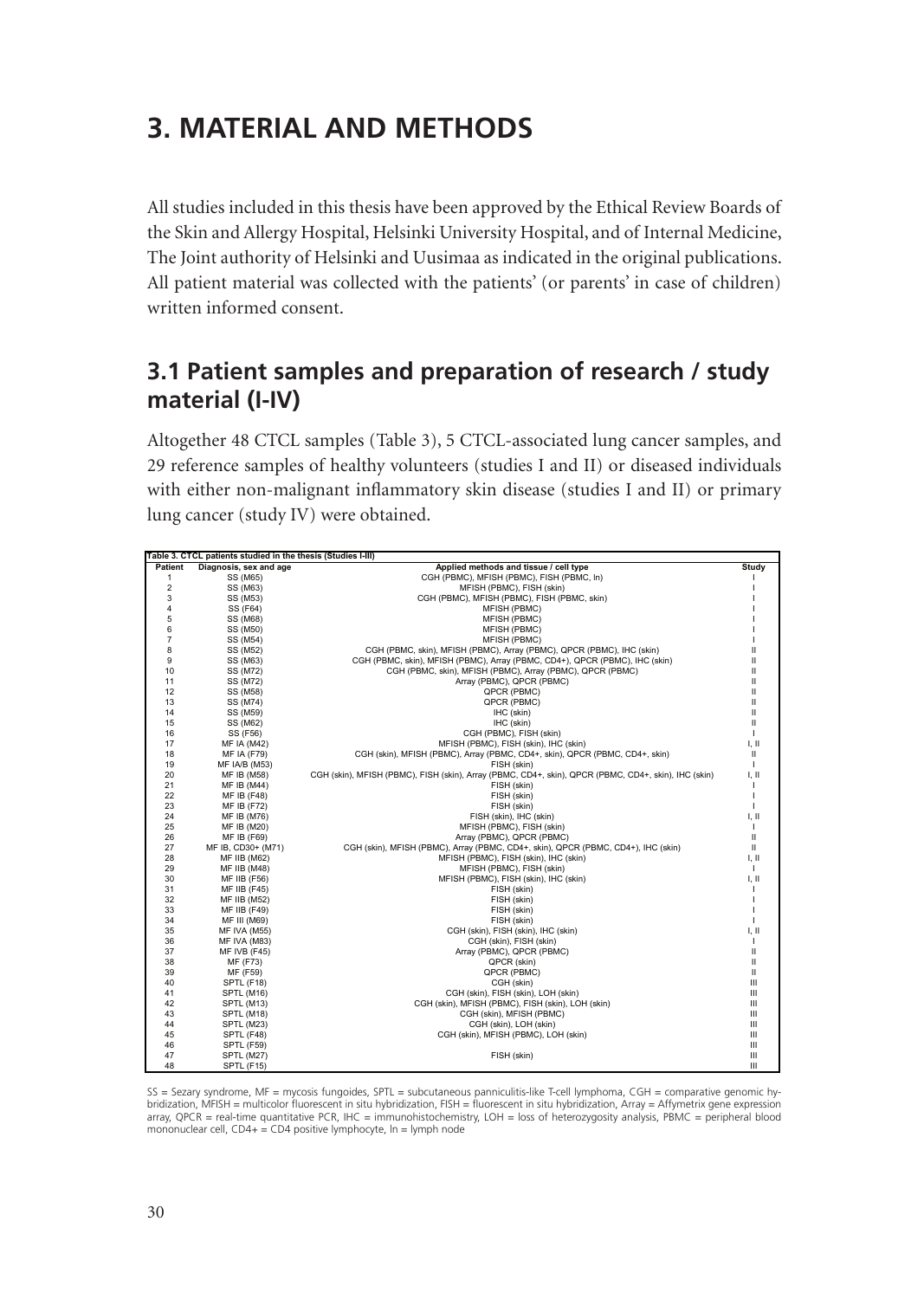### *3.1.1 Microdissection of tumor cells (III-IV)*

Areas or single morphologically malignant cells (lymphocytes for Study III and lung carcinoma cells for Study IV) were laser capture microdissected using the P.A.L.M. Laser-Microbeam system (P.A.L.M. Microlaser Technologies). Sections of 5-µm were cut from the samples using a microtome and mounted onto a  $1,35 \mu m$  thin polyethylene membrane (P.A.L.M. Microlaser Technologies, Bernried, Germany) attached to a glass slide. After deparaffinization and hematoxylin staining, single or small areas  $(50000 - 200000 \,\mu m^2)$  of morphologically malignant cells were laser capture microdissected using the P.A.L.M. Laser-Microbeam system (P.A.L.M. Microlaser Technologies). Hematoxylin-eosin staining with standard protocol served as morphological control for microdissection. After proteinase K digestion, the DNA was amplified with single cell comparative genomic hybridization (SCOMP) as previously described (Klein et al., 1999, Stoecklein et al., 2002; see 3.1.2.2).

## *3.1.2 Nucleic acid isolation (I-IV)*

#### *3.1.2.1 DNA isolation using standard techniques*

DNA was isolated from Ficoll-enriched blood samples, fresh-frozen or paraffin-embedded skin samples from CTCL patients and from control individuals diagnosed with an inflammatory skin disease using standard procedures with phenol and chloroform extraction (Sambrook, 1989).

#### *3.1.2.2 DNA isolation after laser microdissection*

After laser capture microdissection of morphologically malignant T lymphocytes (Study III) or lung carcinoma cells (Study IV), microdissected and proteinase K digested DNA was further digested with Mse I restriction enzyme (New England BioLabs, Ipswich, MA), adaptors were ligated to the 5' overhangs, and DNA fragments were amplified by polymerase chain reaction. The success of the amplification was PCR-tested with microsatellite markers D5S500 and D17S1161, as previously described (Stoecklein et al., 2002). The oldest paraffin blocks with successful DNA isolation and amplification dated back to the 1970's.

#### *3.1.2.3 RNA isolation from PBMC, CD4+ cells and skin*

PBMC from patients and healthy controls were isolated with density gradient centrifugation (Ficoll-Paque PLUS, Amersham Biosciences, Uppsala, Sweden), and CD4+ cells were enriched with magnetic beads (CD4+ T-cell isolation kit or CD4+ microbeads, Miltenyi Biotech, Bergisch Gladbach, Germany). Total RNA was isolated with Trizol reagent (Invitrogen Life Technologies, Grand Island, NY). Fresh skin biopsies were immediately placed in RNA Later buffer (Ambion, Austin, TX) and homogenized in Trizol reagent and RNA was isolated.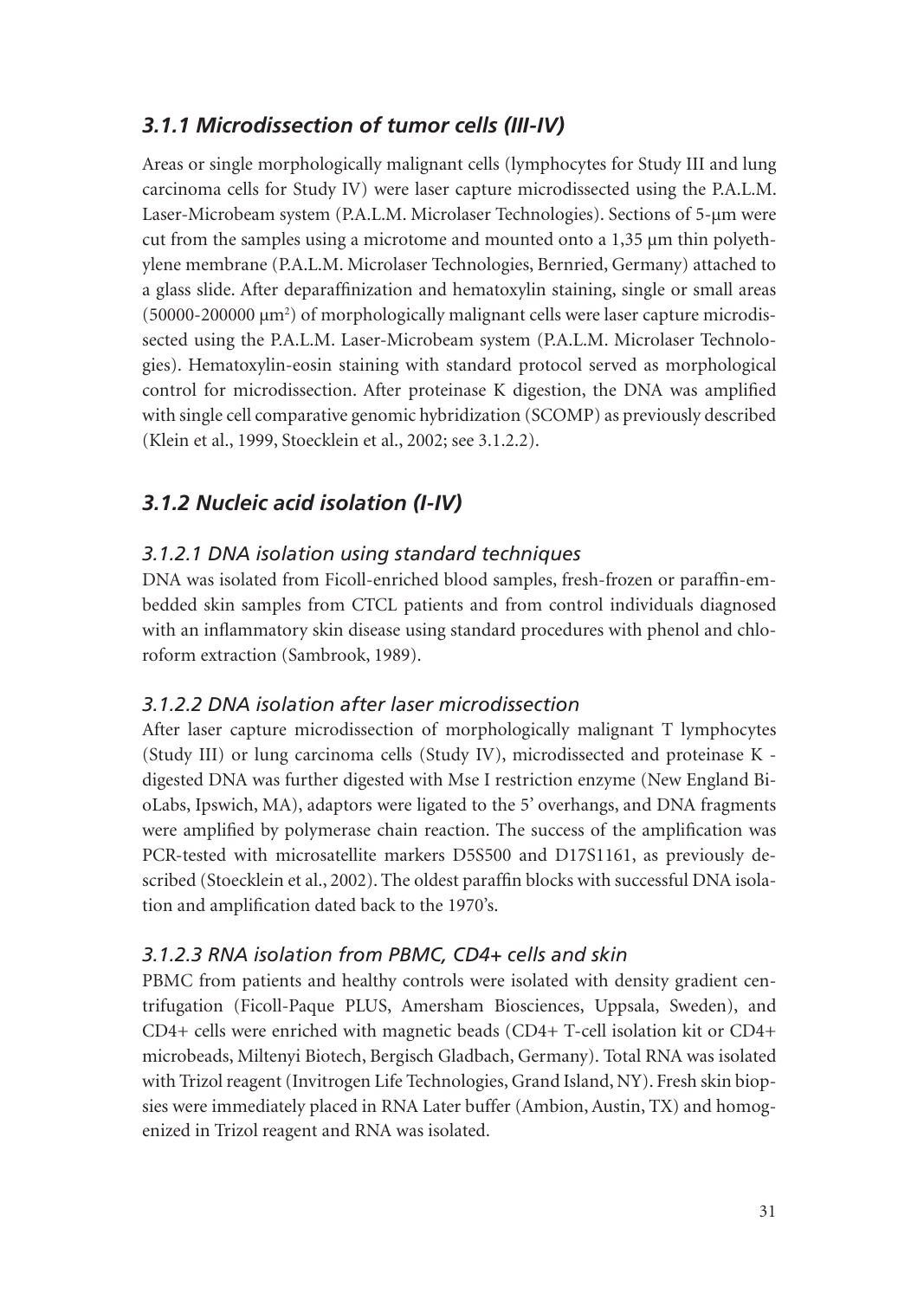#### *3.1.3 Cell preparates for FISH, MFISH and CGH (I-IV)*

Touch preparates for FISH analysis (see 3.2.2) were prepared from snap-frozen skin or lymph node biopsies of 23 patients with MF, SS, or SPTL, and 10 control samples of inflammatory skin lesions. Briefly, freshly cut tissue surface of snap-frozen (stored in liquid nitrogen or mounted in Tissue-Tek) tissue biopsies were gently pressed against a SuperFrost plus slide, air-dried and stored frozen until analyzed. Normal or patientderived PHA-stimulated peripheral blood lymphocytes were cultured for 3 days under standard conditions to yield high quality metaphases for CGH or MFISH analysis.

### **3.2 Molecular cytogenetics**

#### *3.2.1 Comparative genomic hybridization (I-IV)*

Since the development of comparative genomic hybridization (CGH) in the early 1990's (Kallioniemi et al., 1992), it has become one of the most widely used techniques in cancer research. CGH is based on the competitive hybridization of DNA isolated from the tumor and reference DNA obtained from healthy individuals to normal metaphase chromosome slides. There is no requirement for metaphase preparations of malignant cells, which makes the technology especially feasible for studies of solid tumors, often difficult to cultivate. CGH enables identification and localization of DNA copy number aberrations of the whole genome in a single experiment. The main disadvantage of the technology is its limited resolution being 10-20 Mb for deletions and 1 Mb for amplifications (Kallioniemi et al., 1994; Bentz et al., 1998, Forozan et al., 1997). The sensitivity for deletions can be improved to 3 Mb by using standard reference intervals, based on a series of normal samples (Kirchoff et al., 1999). The length of amplified sequences that can be detected depends on the copy number so that the copy number times the amplicon size is at least 2 Mb (Kallioniemi et al., 1994). Polyploidy weakens the sensitivity. Some chromosomal areas cannot be analysed reliably, e.g. repeat sequences in pericentromeric or heterochromatic regions, and weakly staining telomeres. Additionally, indirect labelling technique may cause false deletions in chromosomal areas 1p32-pter, 16p, 19, and 22 (Kallioniemi et al., 1994). Since CGH analysis is often complicated by normal cell contamination resulting in more normal DNA in the tumor sample, analysis of single cells by single cell comparative genomic hybridization (SCOMP) has become useful in cancer research (Klein et al., 1999, Stoecklein et al., 2002). Also microarray techniques based on the comparative genomic hybridization (Pollack et al., 1999) have revolutioned the tumor biology research (see 3.3.1).

For studies I and II, CGH was performed as described in Karenko et al., 1999. Briefly, 1 µg of tumor DNA labeled with fluorescein isothiocyanate (FITC) in a standard nick translation reaction was cohybridized with  $1 \mu$ g of control DNA labeled with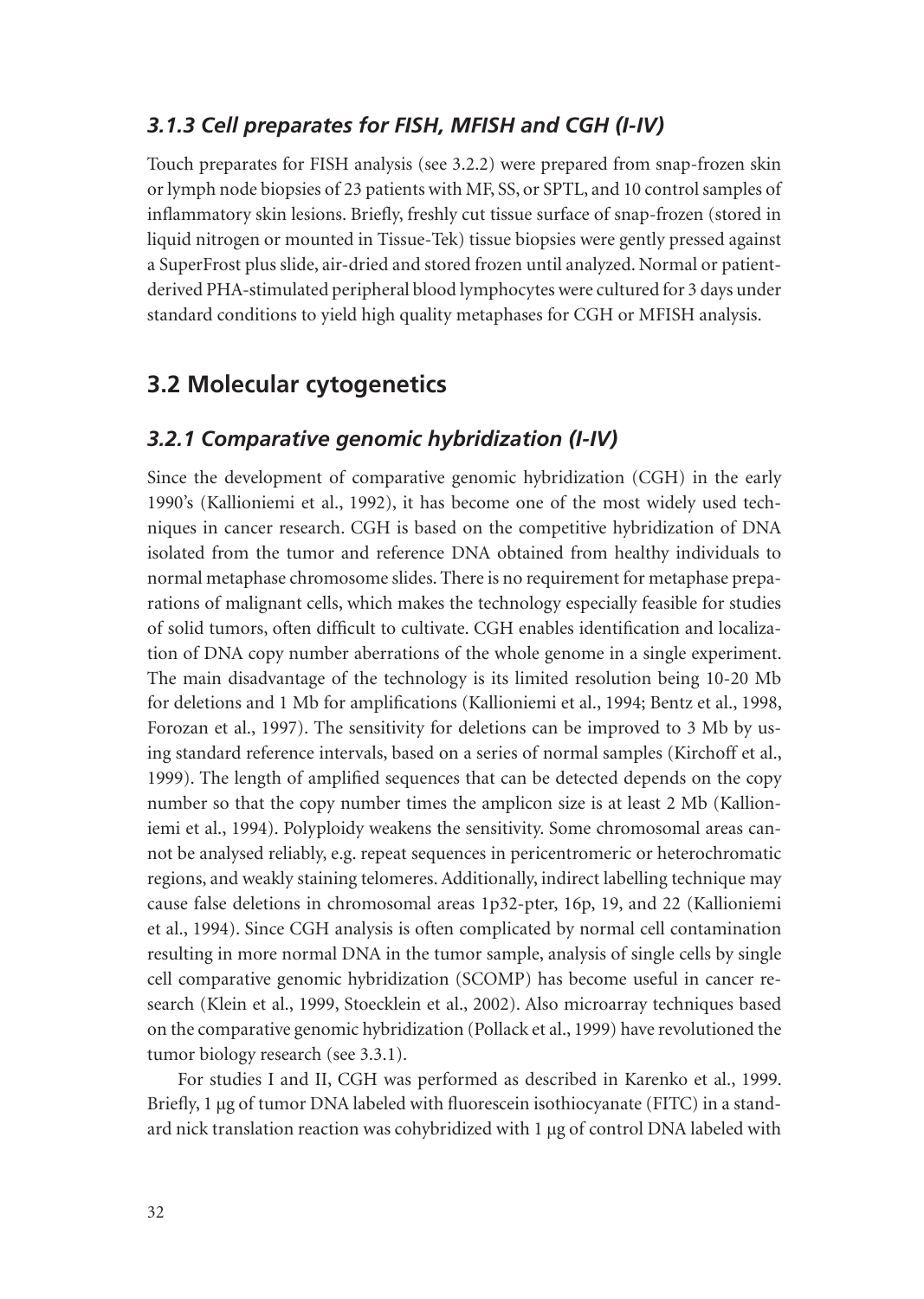Texas Red (both Research Genetics). For studies III and IV, SCOMP was performed as described in Klein et al., 1999 and Stoecklein et al., 2002. Briefly, microdissected and proteinase K-digested DNA obtained from single malignant cells was digested with Mse I restriction enzyme (New England BioLabs, Ipswich, MA), adaptors were ligated to the 5' overhangs, and DNA fragments were amplified by polymerase chain reaction. The amplified DNA was then labeled with digoxigenin-dUTP (Roche, Mannheim, Germany) and similarly processed aliquots of reference DNA obtained from peripheral blood mononuclear cells of healthy volunteers with biotin-dUTP (Roche). For all studies, the labeled probes were cohybridized with human Cot-1-DNA (Invitrogen, Carlsbad, CA) on normal metaphase slides in a humid chamber at 37 degrees for 2 to 3 nights. After posthybridization washes, the preparates were counterstained with 4,6-diamidino-2 phenylindole (DAPI), and metaphases were viewed under a fluorescence microscope. Three-color digital images were captured using an epifluorescence microscope (Axioplan imagining 2, Carl Zeiss AG, Oberkochen, Germany) equipped with a CCD camera. Images were analyzed with ISIS digital image analysis system (MetaSystems GmbH, Altlussheim, Germany) using statistical limits for green to red ratios to determine DNA copy number gains and losses. Eight to twelve metaphases were included in the analysis for each case. As an internal control, normal male and female DNA were cohybridized and only differences in sex chromosomes were identified.

#### *3.2.2 Fluorescence in situ hybridization, FISH (I, III–IV)*

The term "in situ hybridization" generally refers to hybridization of a nucleic acid probe to a nucleic acid target, e.g. chromosomes in a patient tissue -derived sample (Gall and Pardue, 1969). Centromere-specific probes, representing repetitive sequences, are used for the detection of gains and losses of a specific whole chromosome. Gene deletions, amplifications and specific translocations can be studied with locus-specifc probes. Locus-specific probes, i.e. probes that recognize unique sequences normally present in only one copy in the haploid genome, are produced by cloning them in different vectors, such as cosmids, plasmids, phages, YACs (yeast artificial chromosome) and BACs (bacterial artificial chromosomes). Nowadays, commercial probes are available for several specific genes. FISH can be applied for metaphase chromosomes (metaphase-FISH) and interphase cells (interphase-FISH). The advantage of interphase-FISH is its usefulness for stored tissue material (Cuneo et al., 1997; Wolfe and Herrington, 1997), its suitability for retrospective studies as well as diagnostics and follow-up of clinical material. The resolution of interphase-FISH varies from 50- 200 kb to 1-2 Mb depending on the condensation level of the target chromatin (Lawrence et al., 1990; Trask et al., 1991).

In studies I and II, touch preparates were used to produce preparates of whole cells. In study IV, also whole nuclei isolated from paraffin-embedded tissue sections (Hyytinen et al., 1994) were used. For detection of *NAV3* gene, digoxigenin-labeled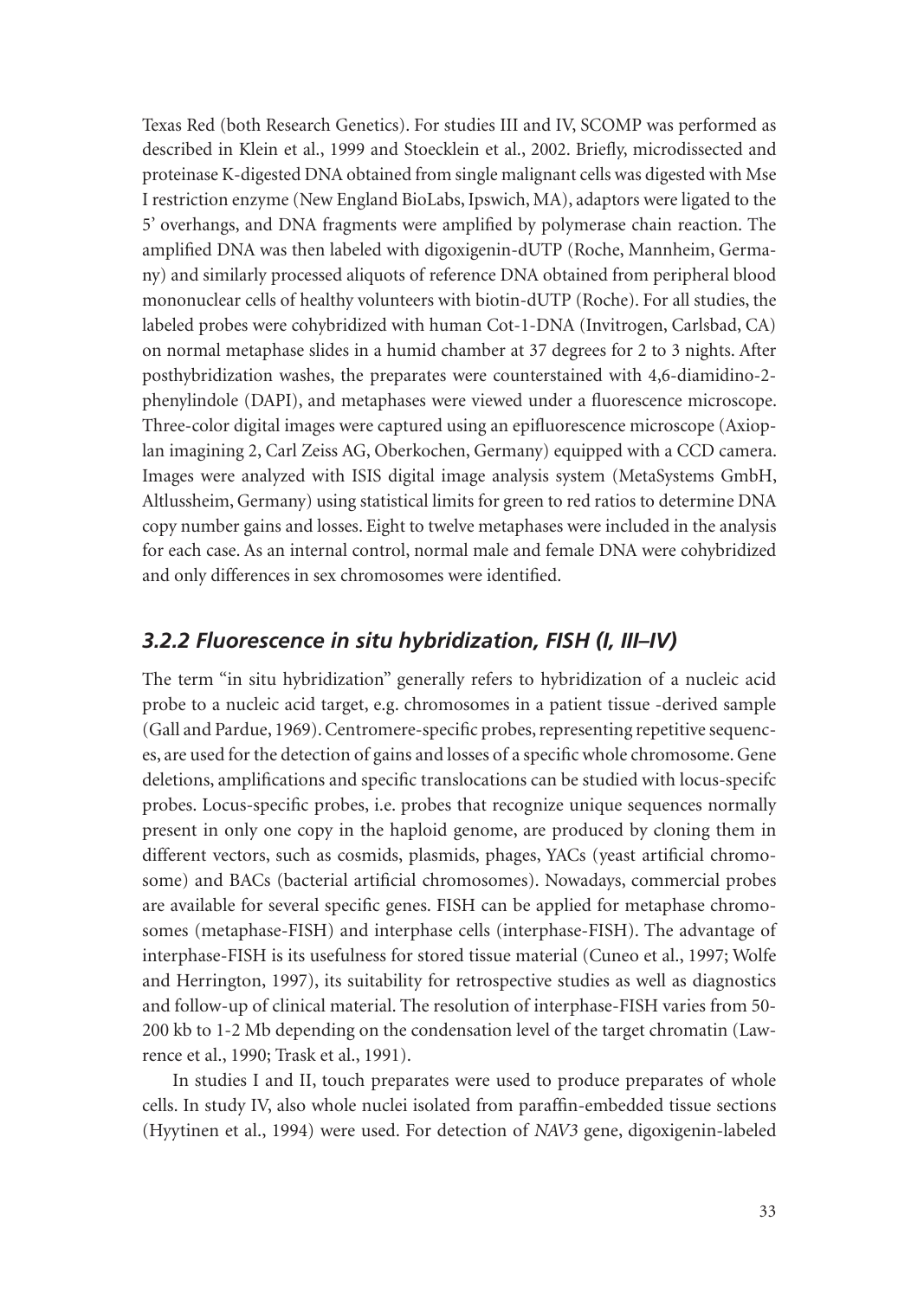BACs 136F16 and 36P3 were cohybridized together with a centromere 12 -specific probe labeled with biotin. The *NAV3* translocation was detected with digoxigenin-labeled BACs 136F16 and P36P3 with biotin-labeled BACs 786A1 and 494K17. For detection of genes in chromosome 4q12, chromosome 4 copy number was determined with centromere-specific probe CEP4 (Spectrum Green, Vysis Inc., Downers Drive, IL), and *KIT* (clone RP11-586A2), *PDGFR*α (RP11-231C18), and *VEGFR2* (RP11- 662M13) copy numbers using BAC probes (Invitrogen Ltd., Paisley, U.K.) (Joensuu et al., 2005). All probes were labeled with nick translation, hybridized in a humid chamber for 2–3 nights and detected with anti-digoxigenin rhodamine or avidin-FITC depending on the primary fluorochrome. After post-hybridization washes, slides were counterstained with 0.1 µmol/L 4,6-diaminido-2-phehylindole in an antifade solution and viewed under a fluorescence microscope equipped with an ISIS digital image analysis system (MetaSystems, Altlussheim, Germany). Signal copy numbers were counted from 50 to 100 randomly chosen non-overlapping interphase nuclei. A nucleus with an equal number of fluorescence signals from the centromere probe and the BAC probes was considered normal. Amplification is manifested as a nucleus with a higher number of signals from the BAC than from the centromere areas, whereas in a deletion the number of centromere signals exceeds the number of BAC signals. The analyses were done blinded to the diagnosis or sample identity. The highest percentage of cells with aberrant signal patterns observed in reference samples was considered as cutoff level.

## *3.2.3 Multicolor fl uorescence in situ hybridization (I–II, unpublished)*

Multicolor FISH by staining each chromosome with a specific color combination reveals the origins of marker chromosomes detected by less sensitive methods, and more importantly reveals structural chromosomal aberrations, even the balanced translocations, not demonstrable with other hybridization techniques (Nederlof et al., 1990, Dauwerse et al., 1992, Ried et al., 1992). However, intrachromosomal aberrations, like inversions, deletions and amplifications of small chromosomal areas are difficult to observe. Multicolor-FISH utilizes two different technologies in fluorescent detection: multifluor FISH (MFISH), where the imaging is performed separately for each six colors (Speicher et al., 1996) and spectral karyotyping (SKY), where only one image is necessary and the analysis utilizes Fourier transformation (Schröck et al., 1996). In this study patient-derived PHA-stimulated peripheral blood lymphocytes were cultured for three days for conventional metaphase spreads. The 24-color probe mixture (24XCyte-MetaSystems' 24 color kit, MetaSystems GmbH, Altlussheim, Germany) and the metaphase slides were denatured, and hybridization was performed in a humid chamber for 4-6 days. After posthybridization washes, the biotin labeled probes were detected with streptavidin-Cy5 and the preparations were mounted in antifade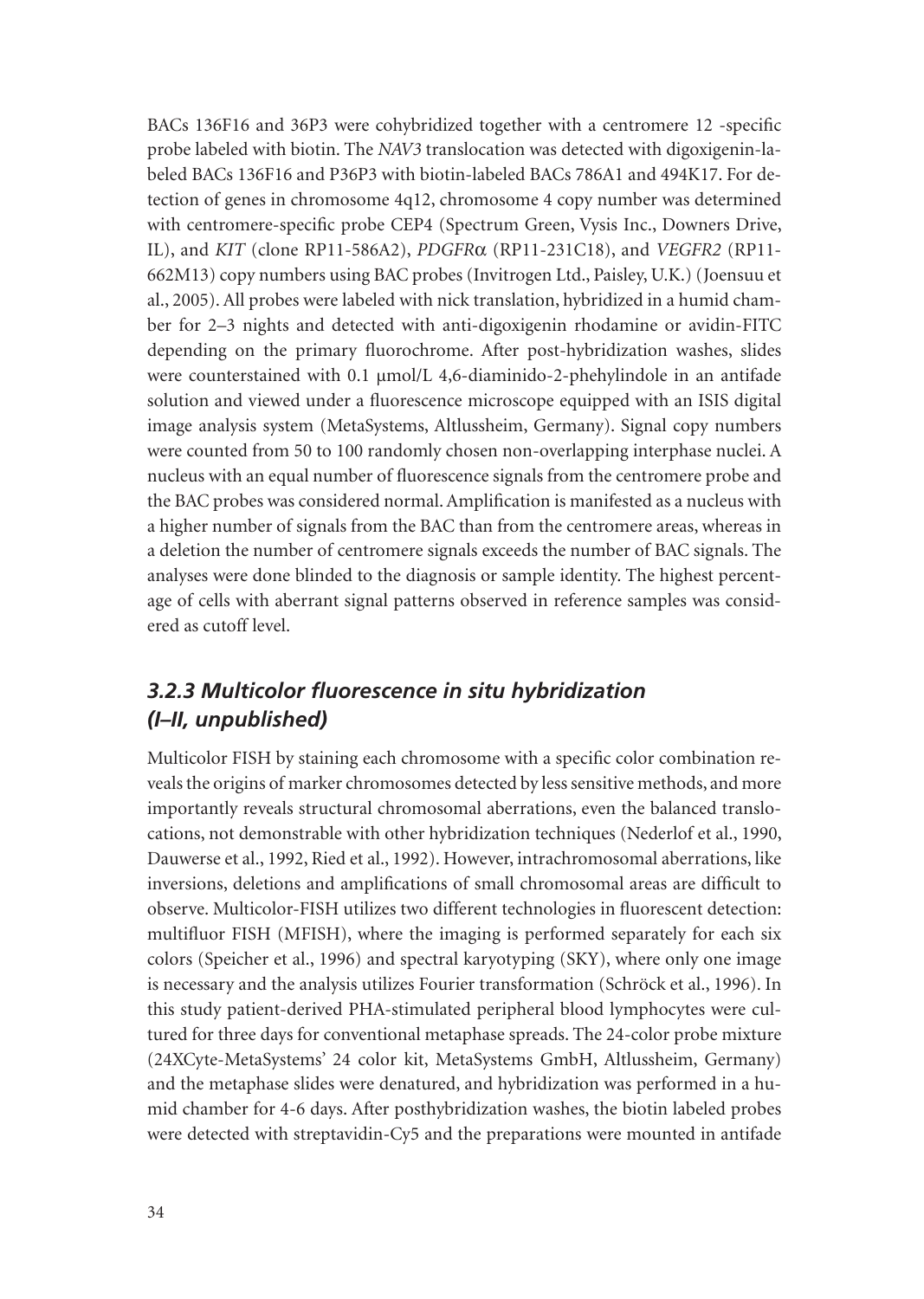and 4,6-diamidino-2-phenylindole (DAPI, B-tect kit MetaSystems GmbH) according to the manufacturer's instructions. Digital images of the metaphases were taken with an epifl uorescence microscope (Axioplan imaging 2, Zeiss, Germany) equipped with a CCD camera, and analyzed with ISIS digital image analysis system (MetaSystems). The number of metaphases analyzed for each case ranged from 30 to 75 depending on the availability of representative metaphases.

## **3.3 Microarrays**

Gene-level aberrations characterizing CTCL and providing new pathomechanistic insights, diagnostic, therapeutic and follow-up tools, are studied by microarray technology. The main purposes for microarray technology are gene expression analysis and gene copy number analysis. Additionally, other microarray technologies, e.g. single nucleotide polymorphism (SNP) arrays, and chromatin immunoprecipitation-on-achip (ChIP-on-chip) arrays exist. To date, several microarray platforms are available. In this thesis, gene expression analysis on oligonucleotide microarrays (Affymetrix) and gene copy number analysis on custom-made cDNA arrays was performed.

## *3.3.1 Array-based comparative genomic hybridization (unpublished data)*

The array-CGH method is based on simultaneous hybridization of differentially labelled tumor and normal DNA on microarrays that contain short fragments of DNA as probes. CGH microarrays can be composed of genomic clones (e.g. BACs), cDNA clones, or short oligonucleotide sequences spotted on a glass slide by a robotic arrayer or synthesized in situ. Compared to chromosomal CGH (see 3.2.1), the main advantage of the array technology is the significantly improved resolution allowing the analysis of single gene copy number aberrations across the whole genome. Another advantage is that one can study both the expression and copy number on an identical array.

In this study, CGH microarray was performed using custom-made arrays containg 32,000 cDNA clones representing approximately 16,000 genes in duplicates. Hybridizations were performed as previously described (Pollack et al., 1999; Monni et al., 2001). Briefly, 2 µg of tumour cell DNA was labelled with Cy5-dUTP (Amersham Pharmacia Biotech) and similarly processed gender-matched reference DNA with Cy3-dUTP (Amersham Pharmacia Biotech) by random priming using a BioPrime DNA labeling system kit (Invitrogen). After hybridization over night at 65 °C and post-hybridization washes, the slides were scanned using Agilent laser confocal scanner (Agilent Technologies, Palo Alto, CA), and the results were analyzed using Agilent Feature Extraction Software 8.1. Additionally, two normal versus normal hybridiza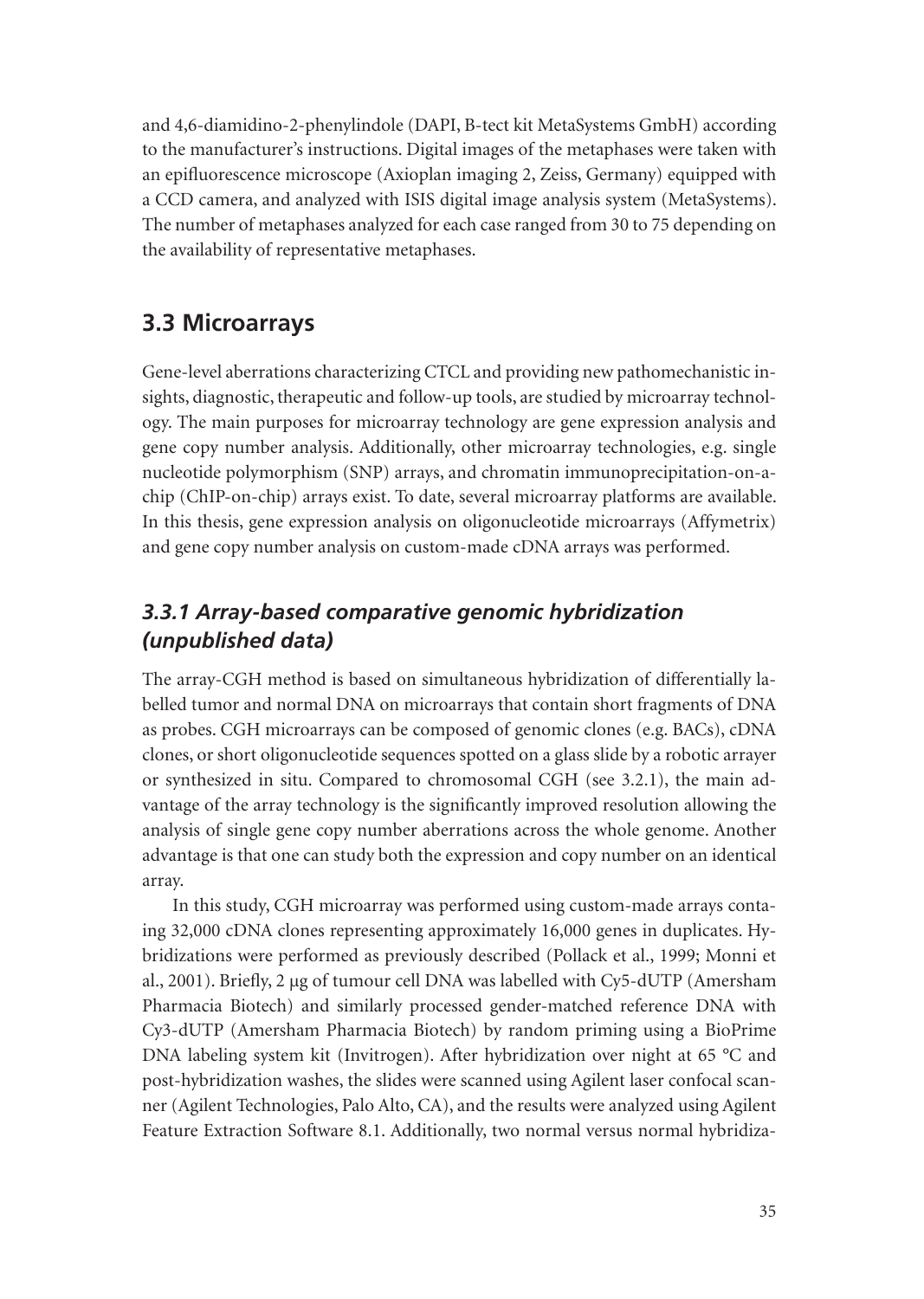tions were performed (one self versus self and one sex-mismatch) in order to identify variation that is due to technical aspects. DNA copy number ratios were calculated by dividing the background corrected red fluorescence intensity representing the test hybridization signal by the background corrected green fluorescence intensity representing the control hybridization signal. Logarithms of the fluorescent ratios (log2) values) were used for the analysis. Within slide normalization for each array was performed using Lowess method. After within slide normalization, the data was filtered to eliminate low quality measurements. Filtering was performed in GeneSpring by eliminating features that were flagged as saturated or for which the distribution of signal and background pixels were flagged as non-uniform or as population outliers by the flag outliers algorithm adopted in the Feature Extraction software. Mapping of genes to the clones present on the arrays was performed using software developed at the Biomedicum Bioinformatics Unit (University of Helsinki, Finland). In brief, the software followed a procedure in which nucleotide sequences for all the clones spotted onto the array were retrieved from GenBank and blasted against the most recent version of the human genome assembly. The blasting algorithm employed was optimised with regards to window size and how to handle multiple hits, allowing the flagging of clones whose physical location was ambiguous so that they could be excluded from further analysis. Unambiguous information was available for 13,383 clones representing an average resolution of 187.5 kilobases throughout the genome. The CGH copy number data were ordered according to the location of clones along chromosomes. Genes with copy number ratio exceeding the value 1.32 (log2 0.4) were regarded as amplified, whereas genes with copy number ratio less than  $0.76$  (log2 $-0.4$ ) were considered deleted. The limits were defined based on the variation of copy number signals in normal versus normal hybridizations. In self versus self hybridization, 95.7% of the clones represented on the array, are inside these limits. Based on the fact that amplicons usually span larger regions of the genome rather than a single gene, four or more adjacent clones were required to show a copy number ratio exceeding 1.32. The same criteria were used to determine the deleted areas.

#### *3.3.2 Gene expression microarrays (II)*

Gene expression analysis can be performed using either cDNA or oligonucleotide microarrays. The principle of the technique is to compare the relative abundance of expressed sequences in two RNA samples (test and similarly processed reference) (Golub et al., 1999; Singh et al., 2002). The expression of tens of thousands of genes can be measured in a single experiment (Lockhart et al., 1996; Wodicka et al., 1997). Various commercial array platforms are available at the moment, e.g. from Affymerix, Agilent, or Illumina bead array chips. Each Affymetrix array contains several thousand genes or ESTs (expressed sequence tag) with 8-16 oligonucleotide sequences chosen to represent each gene. With specifi c optimized protocols for small samples,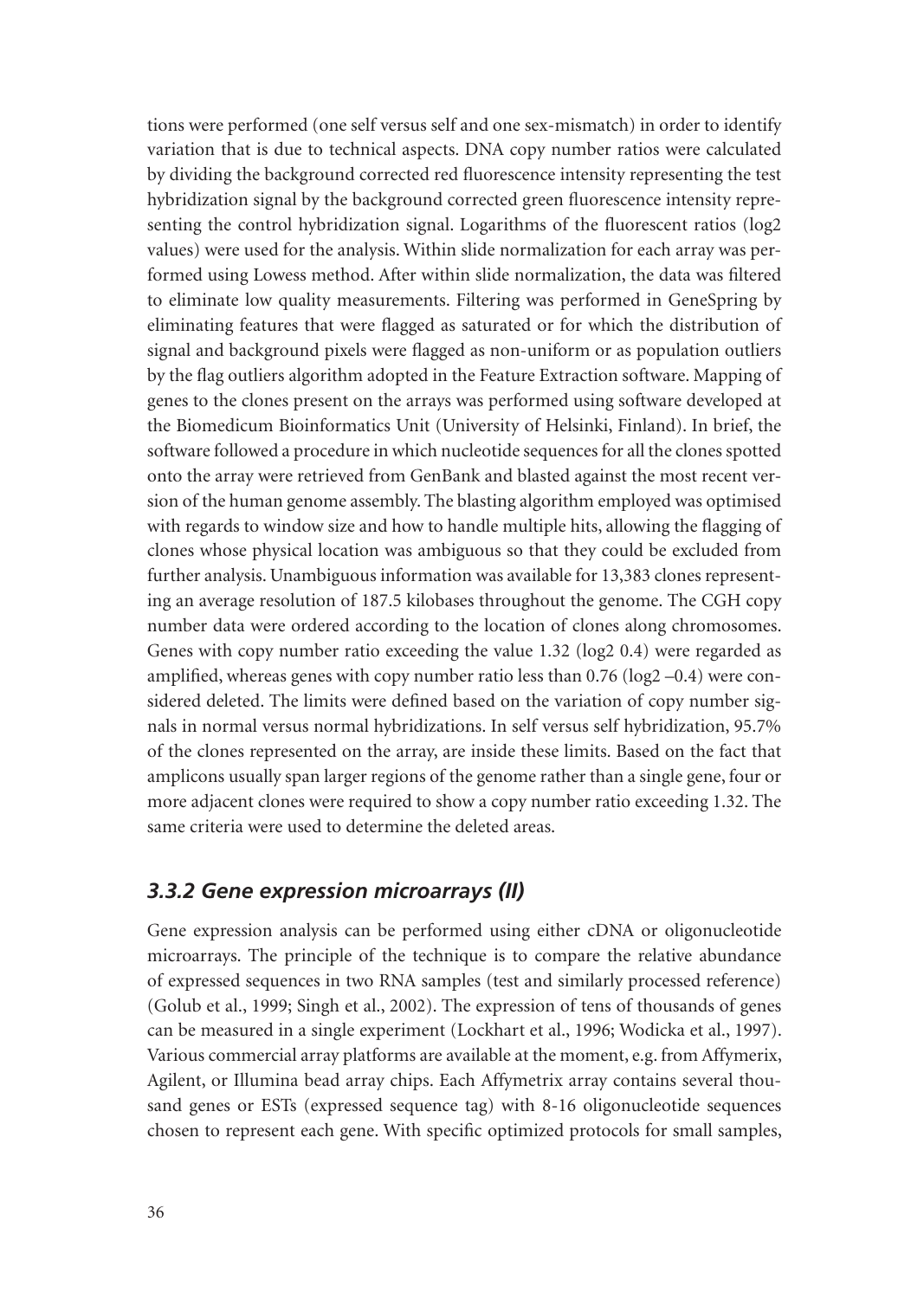the amount of starting material may be as little as 100 ng of purified RNA. The bead array technology of Illumina is based on molecules in the sample binding to their matching molecules on the coated bead.

In this study, Affymetrix oligonucleotide array HG-U133A was used. The quality of RNA samples was confirmed with gel electrophoresis and samples were prepared for hybridization according to Affymetrix small sample protocol (Affymetrix Technical note, GeneChip Eucaryotic Small Sample Target Labelling Assay Version II). Starting material for the synthesis was 100 ng of total purified RNA (RNeasy Mini, Qiagen, Valencia, CA). Labeled and fragmented cDNA was hybridized against Affymetrix HG-U133A chip (Affymetrix, Santa Clara, CA) containing probes for over 22 000 transcripts.

Gene expression data were GC-RMA –normalized and log-transformed (Wu et al., 2004; www.bioconductor.org). Gene expression levels of each patient were compared to the average of the controls to obtain a patient-specific expression profile. Genes that were differentially expressed between the patient and the control groups were identified by the modified t-test (Smyth, 2004). A gene was considered changed if the p-value of the test was less than 0.05 and there was at least a 2-fold change in the mean expression levels. The statistical analyses were carried out with R (http://cran. r-project.org) packages Affy and Limma. The expression results were visualized with the TreeView software (Eisen et al., 1998).

#### *3.3.3 Correlating gene expression microarray data with CGH data (II)*

Patient-specific gene expression profiles were constructed by calculating gene expression ratios between each patient and the average of the matched controls. Microarray probe sets were mapped along the chromosomes using the Bioconductor annotation package hgu133a to assess regional biases in the expression profiles. If multiple probe sets mapped to the same locus, the average of their expression values was used in the analysis. To identify chromosomal regions with upward or downward expression bias, the sign test proposed by Crawley and Furge (2002) was applied to each cytoband. The sign test scores a gene as up- or down-regulated if the expression change is at least 1.8-fold, and determines whether the corresponding chromosomal arm contains a statistically significant number of genes that change in the same relative direction.

The DNA copy number gain and loss regions were identified from the chromosomal CGH data by using MetaSystems ISIS software (see 3.2.1). When comparing the CGH data with the chromosomal regions (arms) showing gene expression biases by sign test, chromosomal arms with gene copy number and gene expression changing to the same direction, were identified.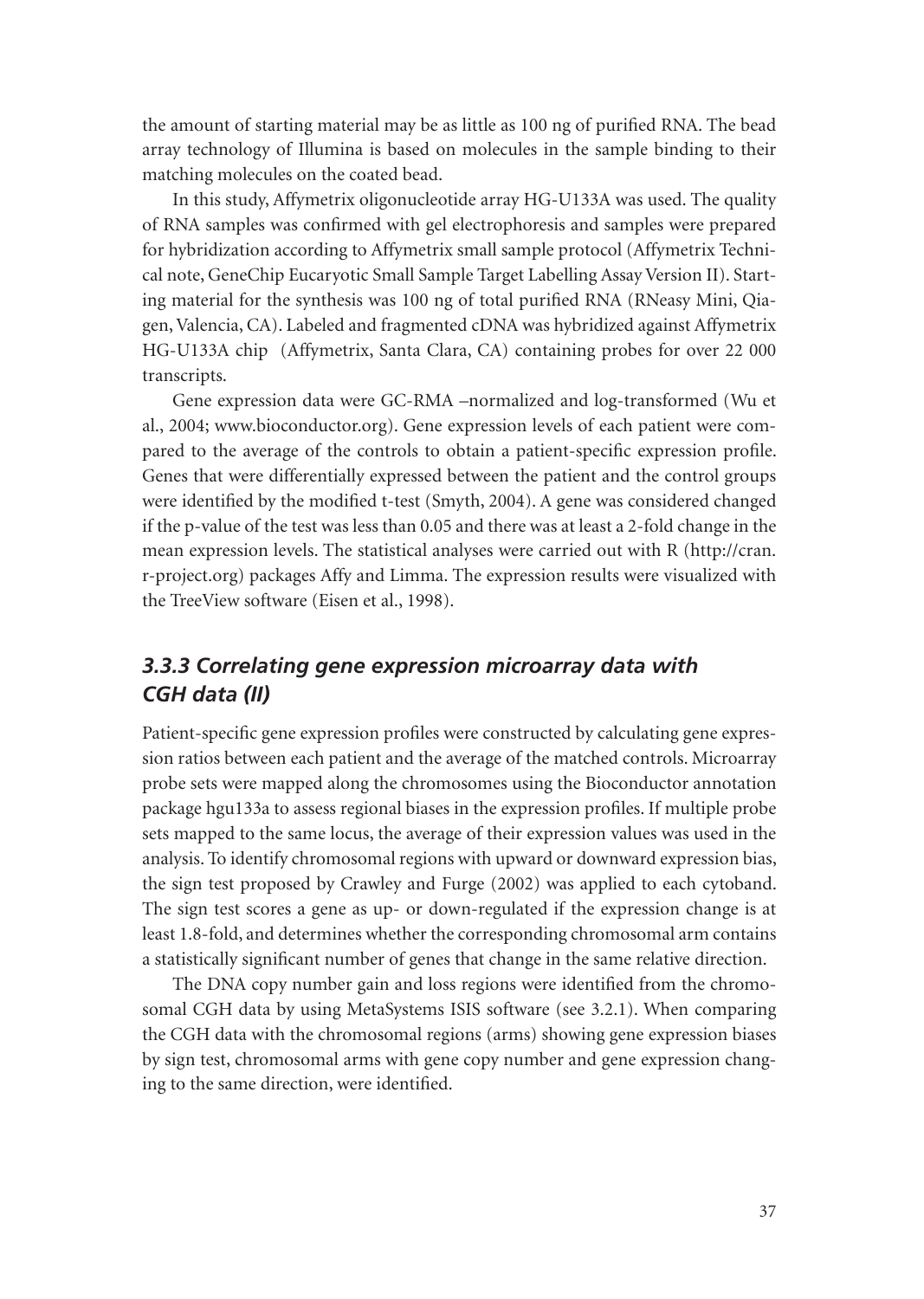### **3.4 Confirmation of gene expression in tissue samples**

In addition to the microarray technology, expression levels of certain specific genes or proteins, were analysed by real-time quantitative PCR, and immunohistochemistry.

#### *3.4.1 Real-time quantitative PCR (I–II)*

Real-time quantitative PCR is a method to monitor the progress of the PCR as it occurs (i.e., in real time). At first, complementary DNA (cDNA) is produced from total RNA extracted from the samples. Then, a PCR is performed during which the accumulation of the PCR product is assessed in real time. PCR reactions are performed by using specific probes or dyes, and the amount of the PCR products of the gene of interest in relation to the reference gene are measured by standard curve method or comparative  $C_t$  method (see below).

In SYBR Green I Dye technology, SYBR Green I dye detects PCR products by binding to all double-stranded DNA formed during PCR, and no probe is required. The Taq-Man technology, instead, is based on the usage of a fluorogenic probe, which consists of an oligonucleotide with a reporter and quencher fluorescent dye attached. During PCR, if the target of interest is present, the probe anneals specifically between the forward and reverse primer sites. Taq DNA polymerase cleaves the probe during the PCR with its 5'-3' exonuclease activity, if the probe hybridizes with the target sequence (Holland et al., 1991). The cleavage separates the reporter dye from the quencher and therefore increases the reporter dye fluorescence signal (Lee et al., 1993). The progress of the PCR can be monitored in real time as the accumulating intensity of the reporter dye (Mullah et al., 1998). The parameter  $C_t$  (threshold cycle) is used to measure the number of amplification cycles required to detect a signal, and it is defined as the number of PCR cycles required for the detection of fluorescent signal to exceed a fixed threshold

To analyse NAV3 expression (Study I) or to confirm the microarray gene expression data (Study II), real-time quantitative PCR was performed. The cDNA was prepared with Revert Aid ™ First Strand cDNA Synthesis Kit (Fermentas, St.Leon-Rot, Germany; Study I) or with Superscript II kit (Gibco BRL, Life Technologies, Paisley, Scotland; Study II). PCR reactions were performed in LightCycler  $^{TM}$  apparatus using an LC Fast Start DNA SYBR Green 1 kit (Roche Diagnostics, Mannheim, Germany) followed by melting curve analysis according to the manufacturer's guidelines (Wittwer et al., 1997; Study I) or the PCR reactions were carried out using ABsolute QPCR ROX mix (ABgene, Epsom, UK) with 300 nM primers and 200 nM probe followed by detection Applied Biosystems' ABI Prism 7700 sequence detector (Study II). Primer and probe sequences are listed in Table 4. Linearity of amplification was confirmed by running standard curves for each amplicon and specificity of the reagents was verified by gel electrophoresis. The results were normalized against TBP (Study I, Linja et al., 2004) or EF1α (Study II, Hämäläinen et al., 2001) detection value.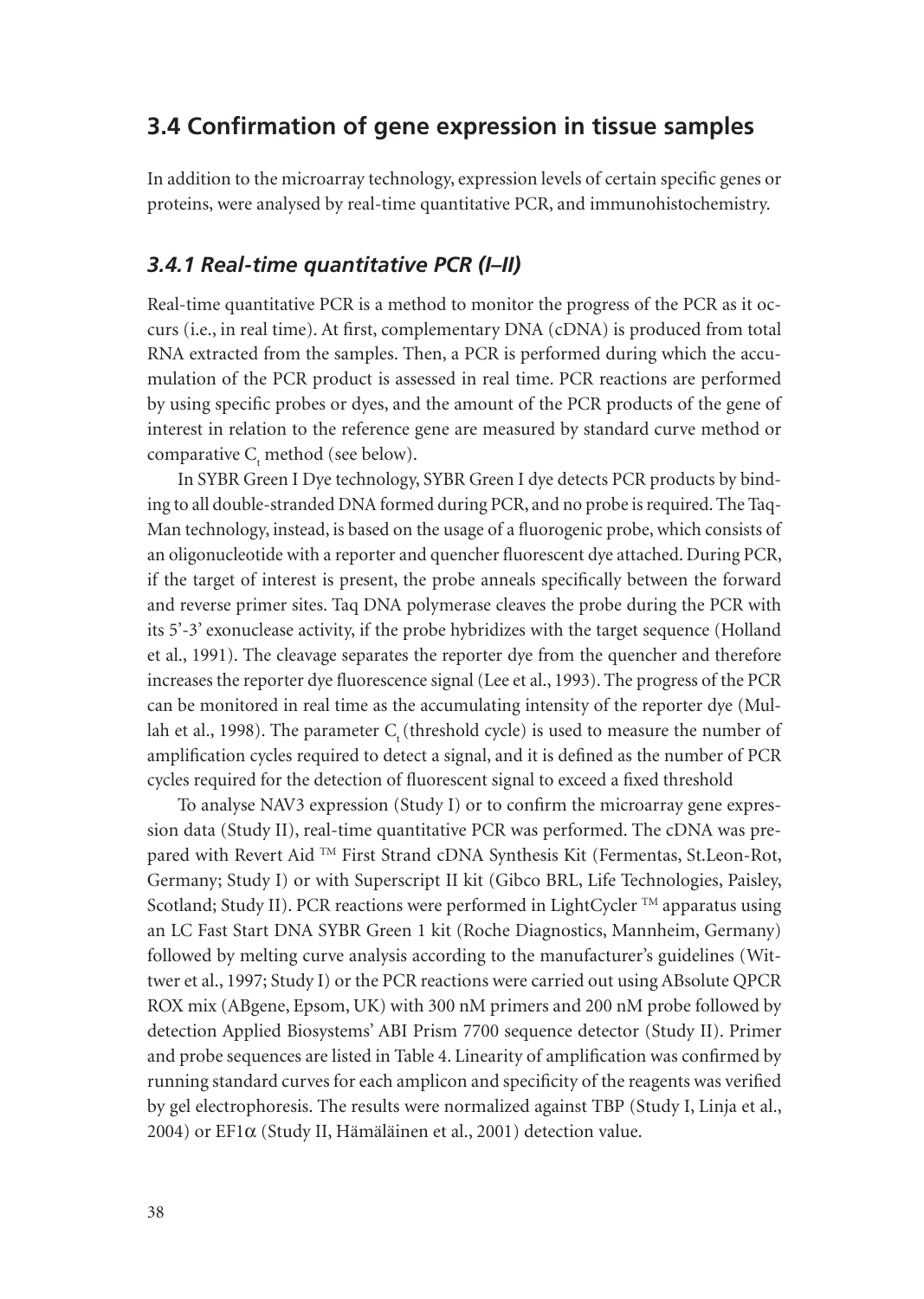**Table 4. Real-time quantitative PCR reagents**

| <b>Probe ID</b>       | <b>Target gene</b> | 1) 5' -F primer - 3'           |  |  |
|-----------------------|--------------------|--------------------------------|--|--|
|                       |                    | 2) 5' -R primer - 3'           |  |  |
|                       |                    | 3) 5' -Probe - 3'              |  |  |
|                       | NAV <sub>3</sub>   | 1) ATCCATGGAGCTCAGCAACTC       |  |  |
|                       |                    | 2) TGGCTGCTTCTTGGAGTTT         |  |  |
| 201681_s_at DLG5      |                    | 1) GGGGTAGGGGCTGTTTTCTA        |  |  |
|                       |                    | 2) TGTGCACACTGTACCATCTCAG      |  |  |
|                       |                    | 3) ProbeLibrary Human#13       |  |  |
|                       | EF1a               | 1) CTGAACCATCCAGGCCAAAT        |  |  |
|                       |                    | 2) GCCGTGTGGCAATCCAAT          |  |  |
|                       |                    | 3) AGCGCCGGCTATGCCCCTG         |  |  |
| 205291 at             | IL2Rb              | 1) CCCAATACAAAAATACCTACTGCTG   |  |  |
|                       |                    | 2) TTTGGATATAAAGGCAACAGGAA     |  |  |
|                       |                    | 3) ProbeLibrary Human#66       |  |  |
| 207314 x at KIR3DL2 1 |                    | 1) CTGAGCCCAGATCCAAAGTT        |  |  |
|                       |                    | 2) AACCCCCTCAAGACCTGACT        |  |  |
|                       |                    | 3) ProbeLibrary Human#51       |  |  |
|                       | KIR3DL2 2          | 1) CAGTGACCCCCTGGACAT          |  |  |
|                       |                    | 2) GAGCTACAGGACAAGGTCACG       |  |  |
|                       |                    | 3) ProbeLibrary Human#51       |  |  |
| 215838_at             | LIR9               | 1) TCCTGCAGGTATGGTCAGAA        |  |  |
|                       |                    | 2) ACTGAGGTTATCAGCTGCTCCT      |  |  |
|                       |                    | 3) ProbLlibrary Human#79       |  |  |
| 203936_s_at MMP-9     |                    | 1) GTGCCATGTAAATCCCCACT        |  |  |
|                       |                    | 2) TTTGTATCCGGCAAACTGG         |  |  |
|                       |                    | 3) ProbeLibrary Human#60       |  |  |
| 213915 at             | NKG7               | 1) TCCCTGGGCCTGATGTTCT         |  |  |
|                       |                    | 2) TGGGACCCACAGCCTCAA          |  |  |
|                       |                    | 3) CCTGATTGCTTTGAGCACCGATTTCTG |  |  |
| 204351 at             | <b>S100P</b>       | 1) CCGTGGATAAATTGCTCAAGGA      |  |  |
|                       |                    | 2) CATTTGAGTCCTGCCTTCTCAAA     |  |  |
|                       |                    | 3) TTCGTGGCTGCAATCACGTCTGC     |  |  |
| 204655 at             | SCYA5              | 1) TCCCGAACCCATTTCTTCTCT       |  |  |
|                       |                    | 2) CCCAGCAGTCGTCTTTGTCA        |  |  |
|                       |                    | 3) TTGGCACACACTTGGCGGTTCTTTC   |  |  |
| 204466 s at           | <b>SNCA</b>        | 1) TGTTCCATCCTGTACAAGTGCT      |  |  |
|                       |                    | 2) CGAGATACACTGTAAAAACTTTGAGAA |  |  |
|                       |                    | 3) ProbeLibrary Mouse#80       |  |  |
| 220684_at             | <b>TBX21</b>       | 1) ACAGCTATGAGGCTGAGTTTCGA     |  |  |
|                       |                    | 2) GGCCTCGGTAGTAGGACATGGT      |  |  |
|                       |                    | 3) TCAGCATGAAGCCTGCATTCTTGCC   |  |  |
| 218807 at             | VAV <sub>3</sub>   | 1) CGTCAGCCGAACTTTGTTATG       |  |  |
|                       |                    | 2) TCCACAGGAGTGTTTCTGCTT       |  |  |
|                       |                    | 3) ProbeLibrary Human#32       |  |  |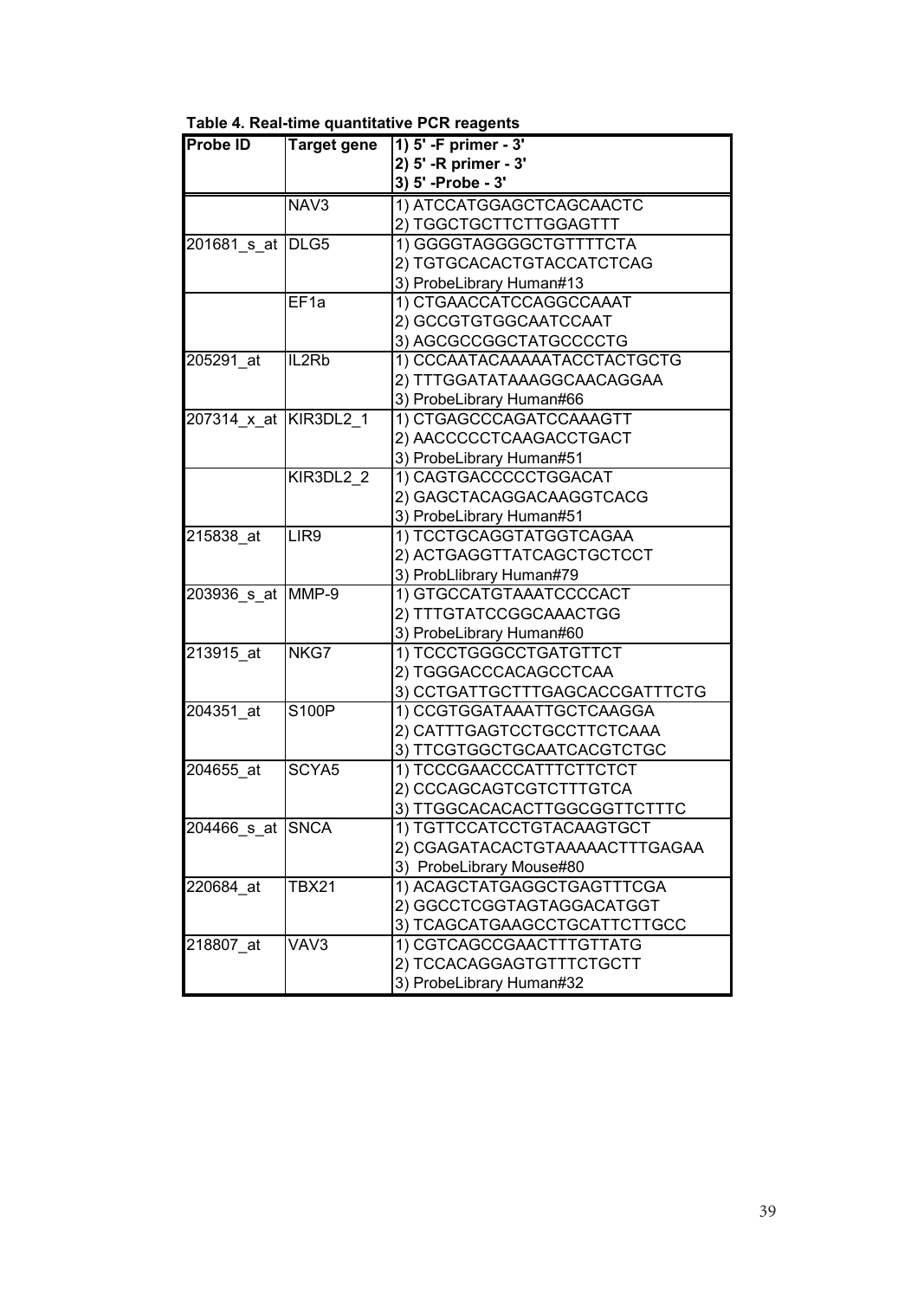#### *3.4.2 Immunohistochemistry (II–IV)*

Immunostainings for CD52 (source and dilution for all antibodies are given in Table 5), IL7R, IL7, and KLK10 were performed with Vectastain Elite Mouse kit (Vector Laboratories, Burlingame, California) on frozen tissue sections, according to manufacturer's instructions. MMP-9 immunostaining was performed on formalin-fixed paraffin-embedded tissue sections using a mouse monoclonal antihuman MMP-9 antibody as previously described (Saarialho-Kere et al., 1993). For study III, sections cut from the paraffin-embedded biopsies were immunostained for membrane antigens CD3, CD4, CD5, CD7, CD8, CD30, CD56, Granzyme B, TIA1, Ki-67, and TCR alpha/beta according to manufacturers' instructions and visualized with DakoEnvision (Glostrup, Denmark). KIT expression was demonstrated with a rabbit polyclonal anti-CD117 antibody, as described in detail elsewhere (Sihto et al., 2007). The binding of the primary antibody was detected with a Powervision+ Poly-HRP histostaining kit (DPVB+110DAB, Immunovision Technologies Co, Daly City, CA). All tissue sections were counterstained with hematoxylin. The stainings were graded as negative (-), weakly positive (+; less than 10% of tumor cells expressed the protein), moderately positive  $(++)$ ; 10 to 50% of tumor cells were positive) or strongly positive  $(+++)$ ; over 50% of the tumor cells expressed the protein).

| Table 5. Antibodies used in immunohistochemistry |                                       |                 |              |  |  |  |
|--------------------------------------------------|---------------------------------------|-----------------|--------------|--|--|--|
| <b>Antibody</b>                                  | <b>Source</b>                         | <b>Dilution</b> | <b>Study</b> |  |  |  |
| ICD52                                            | Abcam, Cambridge, UK                  | 1:100           | Ш            |  |  |  |
| IIL7R                                            | R&D Systems, MN, USA                  | 1:10            | Ш            |  |  |  |
| IIL7                                             | R&D Systems, MN, USA                  | 1:20            | Ш            |  |  |  |
| KLK10                                            | R&D Systems, MN, USA                  | 1:30            | Ш            |  |  |  |
| IMMP-9                                           | Diagnostics Inc. Flanders, New Jersey | 1:50            | Ш            |  |  |  |
| ICD3                                             | Novocastra, New Castle, UK            | 1:100           | Ш            |  |  |  |
| CD4                                              | Novocastra, New Castle, UK            | 1:150           | Ш            |  |  |  |
| CD <sub>5</sub>                                  | Novocastra, New Castle, UK            | 1:25            | Ш            |  |  |  |
| ICD7                                             | Novocastra, New Castle, UK            | 1:100           | Ш            |  |  |  |
| CD <sub>8</sub>                                  | Novocastra, New Castle, UK            | 1:25            | Ш            |  |  |  |
| ICD30                                            | Dako, Glostrup, Denmark               | 1:25            | Ш            |  |  |  |
| ICD56                                            | Zymed, South San Fransisco, CA        | 1:50            | Ш            |  |  |  |
| Granzyme B                                       | Monosan, Uden, The Netherlands        | 1:100           | Ш            |  |  |  |
| ITIA-1                                           | Biocare, Birmingham, UK               | 1:200           | Ш            |  |  |  |
| <b>I</b> Ki-67 / MIBI                            | Dako, Glostrup, Denmark               | 1:50            | Ш            |  |  |  |
| TCR alpha / beta                                 | GeneTex, TX, USA                      | 1:100           | Ш            |  |  |  |
| $IKIT = CD117$                                   | Dako, Glostrup, Denmark               | 1:300           | IV           |  |  |  |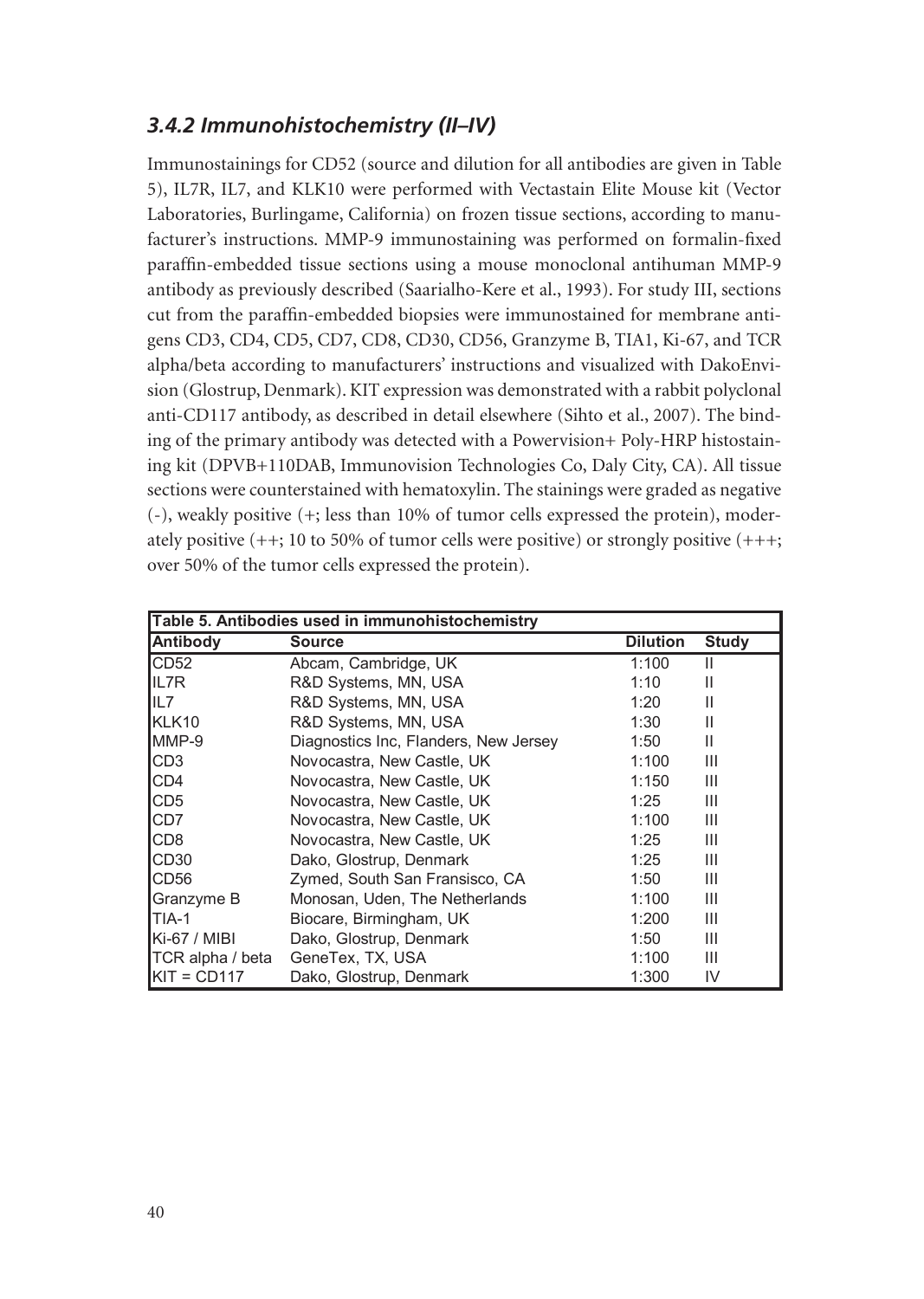## **3.5 Other methods**

#### *3.5.1 Loss of heterozygosity analysis (III–IV)*

Loss of heterozygosity (LOH), also called allelic imbalance, can be measured by comparing the amount of PCR products amplified from the two constitutional chromosomes. This is possible when the sequence amplified contains a polymorphism that distinguishes between the two alleles. Typically, the polymorphic sequences that are utilised for LOH mapping are microsatellite repeats. Microsatellites are short tandem repeats of very simple DNA sequences, usually  $1-4$  bp long, for example  $(GT)_{n}$ , that are widely dispersed throughout the genome.

LOH analysis by microsatellite markers was performed to reveal the allelic loss of *NAV3* or confirm the *NAV3* deletion detected by interphase-FISH. For *NAV3* LOH analysis we chose three microsatellite markers spanning the *NAV3* gene locus at 12q21.2–q21.31 and surrounding the gene from both directions (Figure 3). The PCR amplification primers are shown in Table 6. The forward primers were fluorescently labeled with FAM and PCR fragments were run on the ABI3730 sequencer/genotyper and the results were analysed using GeneMapper v3 software (Applied Biosystems, Europe). A sample was scored as showing LOH, if one of the alleles in the tumor sample had decreased 40% or more compared to its matching normal and decrease of 21–39% of one allele relative to the other allele (in tumor tissue compared to matching normal tissue) is termed putative LOH. (Canzian et al., 1996).

| Table 6. Microsatellite markers used for NAV3 LOH analysis |                                          |                              |  |  |  |
|------------------------------------------------------------|------------------------------------------|------------------------------|--|--|--|
| <b>Marker</b>                                              | Distance from NAV3 1) 5' - F primer - 3' |                              |  |  |  |
|                                                            |                                          | 2) 5' - R primer - 3'        |  |  |  |
| D12S1684 1.0 Mb                                            |                                          | 1) CCTGCATGCCTCAGTTATGA      |  |  |  |
|                                                            |                                          | 2) AACAAGCCATACCAGTCAGG      |  |  |  |
| ID12S326 0.2 Mb                                            |                                          | 1) ACCAGGCTCCCCTAAAAGTG      |  |  |  |
|                                                            |                                          | 2) AGAATGACCAGACCCACAGG      |  |  |  |
| D12S1708 3.8 Mb                                            |                                          | 1) GGGAACTTATGTCAAGGCTAGGA   |  |  |  |
|                                                            |                                          | 2) GATCTAGTGCTCAAGAGGTTTTCAA |  |  |  |



**Figure 3. NAV3 gene in relation to the microsatellite markers used in studies III–IV.** Drawn according to ideas of Dr. Ulla Aapola, Dermagene Oy.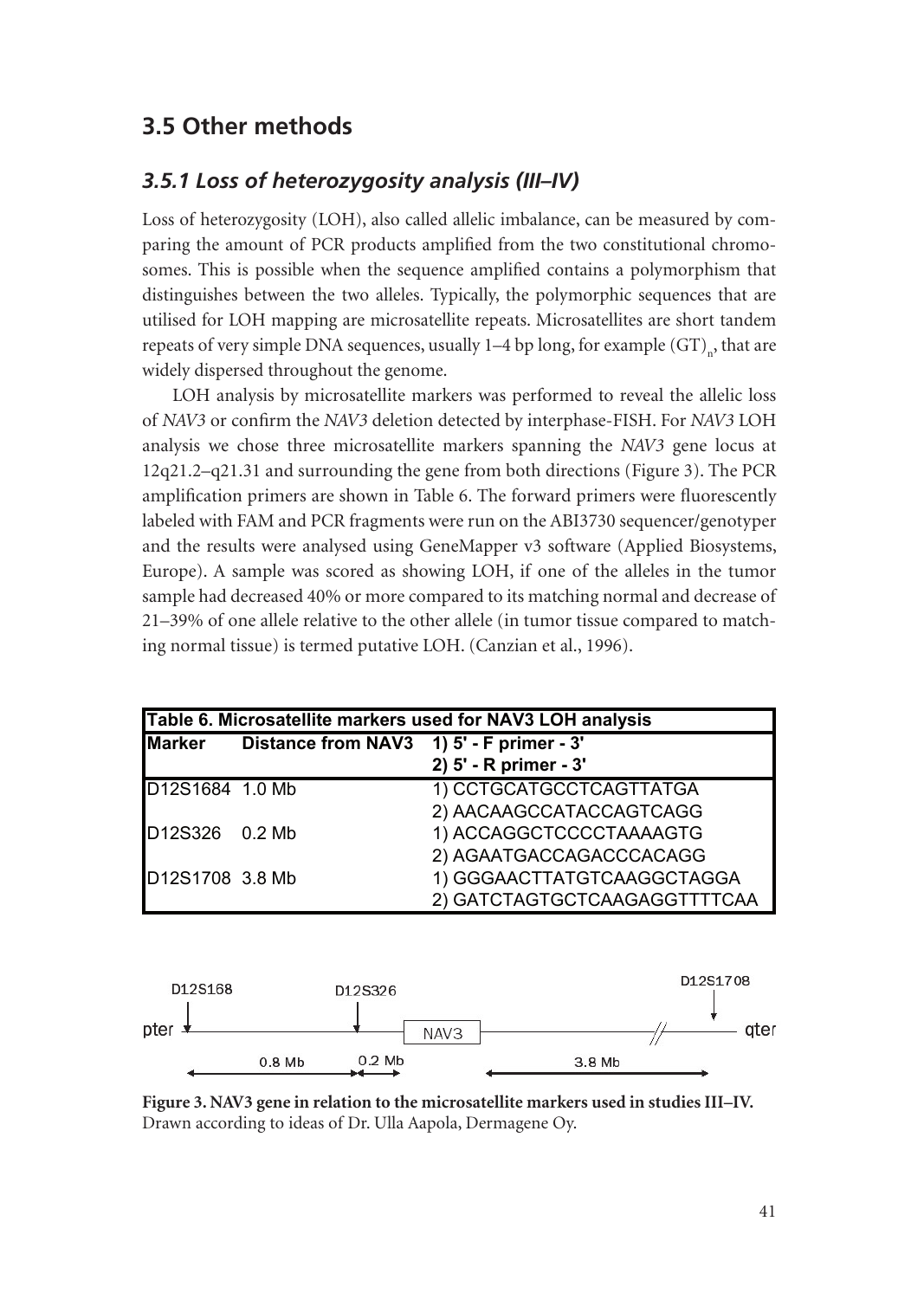### *3.5.2 Gene silencing by RNA interference technology (I)*

RNA interference (RNAi) is a mechanism for RNA-guided regulation of gene expression in which double-stranded ribonucleic acid inhibits the expression of genes with complementary nucleotide sequences. RNAi technique was used to silence the gene producing NAV3-protein in human lymphoid cell lines and thus, mimicking the situation in vivo in CTCL. *NAV3* gene silencing was performed with small interfering RNA-expressing lentivirus constructs. Several DNA sequences encoding small interfering RNA (siRNA) precursors based on the NAV3 sequence were cloned in the lentiviral vector pLL3.7 for expression under the U6 promoter, including GFP expression, and the most specific inhibition was observed with a 23-nucleotide sequence from the *NAV3* exon 19. This derivative was then used for production of infectious short hairpin RNA–expressing lentiviruses as described in more detail in Study I. The number of infected cells (GFP-positive) were estimated by fluorescence-activated cell sorting (FACS). The NAV3 expression of FACS-sorted (BD FACSAria; BD Biosciences) GFPpositive cells was studied with quantitative RT-PCR by Light Cycler device (Roche Diagnostics, Mannheim, Germany), as described in 4.4.1.

#### *3.5.3 Additional methods*

The most important methods for this thesis are presented above. Other methods that have been used, include immunofluorescence, Western blot, DNA sequencing, denaturing high-performance liquid chromatography (DHPLC), reverse transcriptase PCR / conventional PCR, and flow cytometry analyses. These methods are described in more detail in Study I.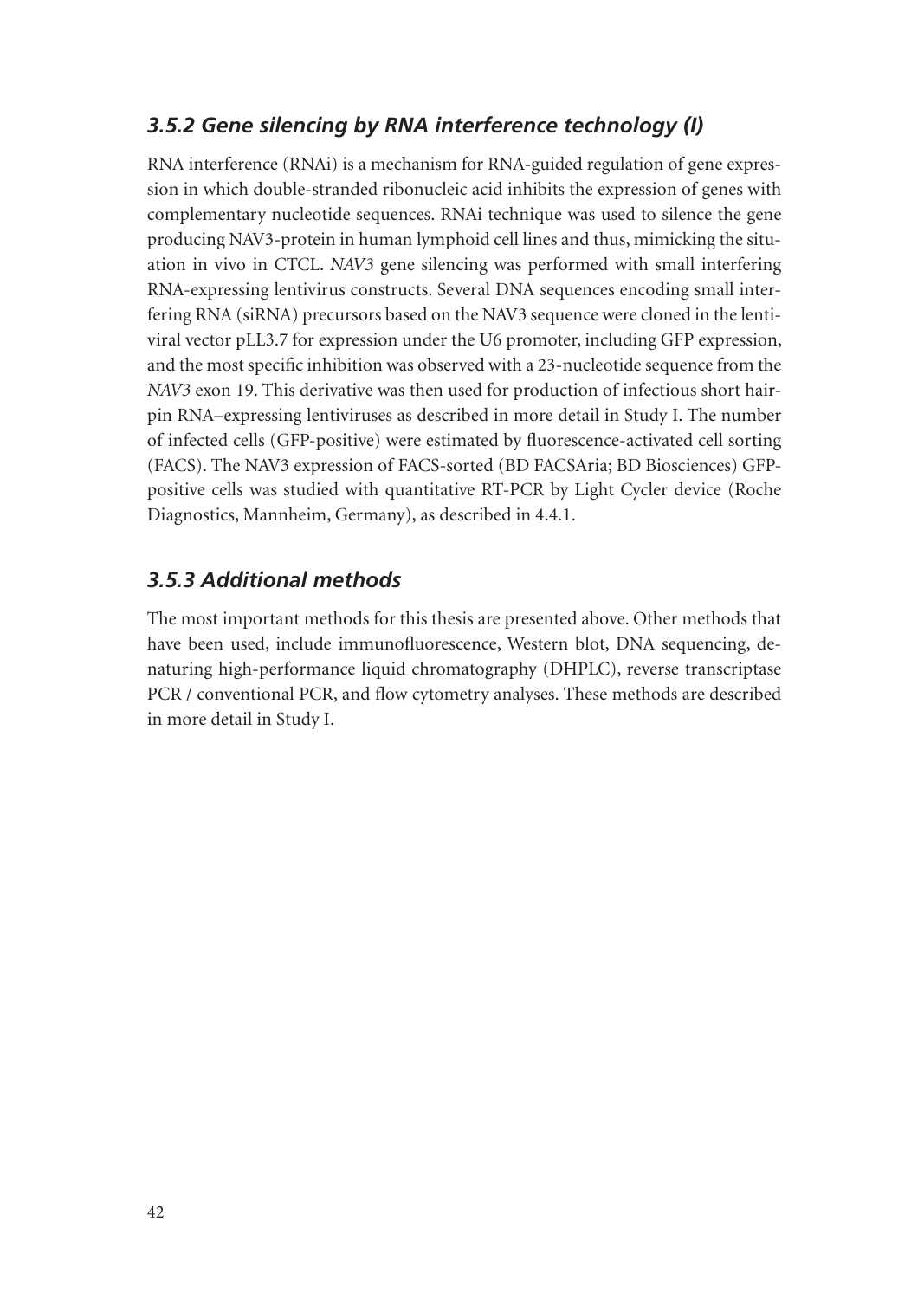# **4. RESULTS AND DISCUSSION**

## **4.1 Chromosomal aberrations characterizing different CTCL subtypes (I–IV)**

### *4.1.1 Combination of molecular cytogenetics and gene expression profi ling reveals chromosomal regions with both gene expression and DNA copy number changes (II)*

It has been shown previously, that at least 12% of the differences seen at transcriptional level are due to the variation in gene copy number (Pollack et al., 2002). To reveal the impact of gene copy number on gene expression among CTCL patient series, an integrated analysis of CGH and microarray-based gene expression profiling on 4 SS PBMC and 3 MF skin samples was performed. By gene expression analysis, a significant, consistent upward bias in gene expression levels was found in at least four of the seven patient samples in the following five chromosome arms: 1q, 3p, 3q, 16p, and 16q. In addition, chromosome arms 4q and 12q, exhibited both an upward and a downward bias (Study II, Figure 4a). To integrate the chromosomal and transcriptomic data, these chromosomal regions were compared with the CGH data. In three of the above seven chromosomal arms, 1q, 4q, and 16q, with an upward bias, a significant gain was detected also in CGH in at least four of the seven MF skin or SS blood samples. A significant gain was detected in at least two of the samples in chromosomes 3p, 3q, and 12q and in one sample in chromosome 16p. In chromosomes 4q and 12q, where also downward expression bias was identified, a loss was detected by CGH in one and two of the samples, respectively. (Study II, Figure 4c.)

In CTCL, gains of chromosome arms 1q, 3p, 3q, 4q, and 16q have been observed previously by CGH (Karenko and Kähkönen, unpublished observation) and diverse aberrations of these chromosomes are common by other cytogenetic or molecular cytogenetic methods (Karenko et al., 1997; Mao et al., 2002). These chromosome arms contained altogether 23 and 30 probe sets found to be upregulated in SS patients' PBMC samples and MF patients' skin samples, respectively, which represent 0.7 and 1.0 percent of all array probe sets included in these chromosome arms. For example, the upregulated SNCA gene (see 5.3.2) locates to cytoband 4q21. The above chromosome arms, thus, are potential targets for searching for further recurring gene aberrations in CTCL.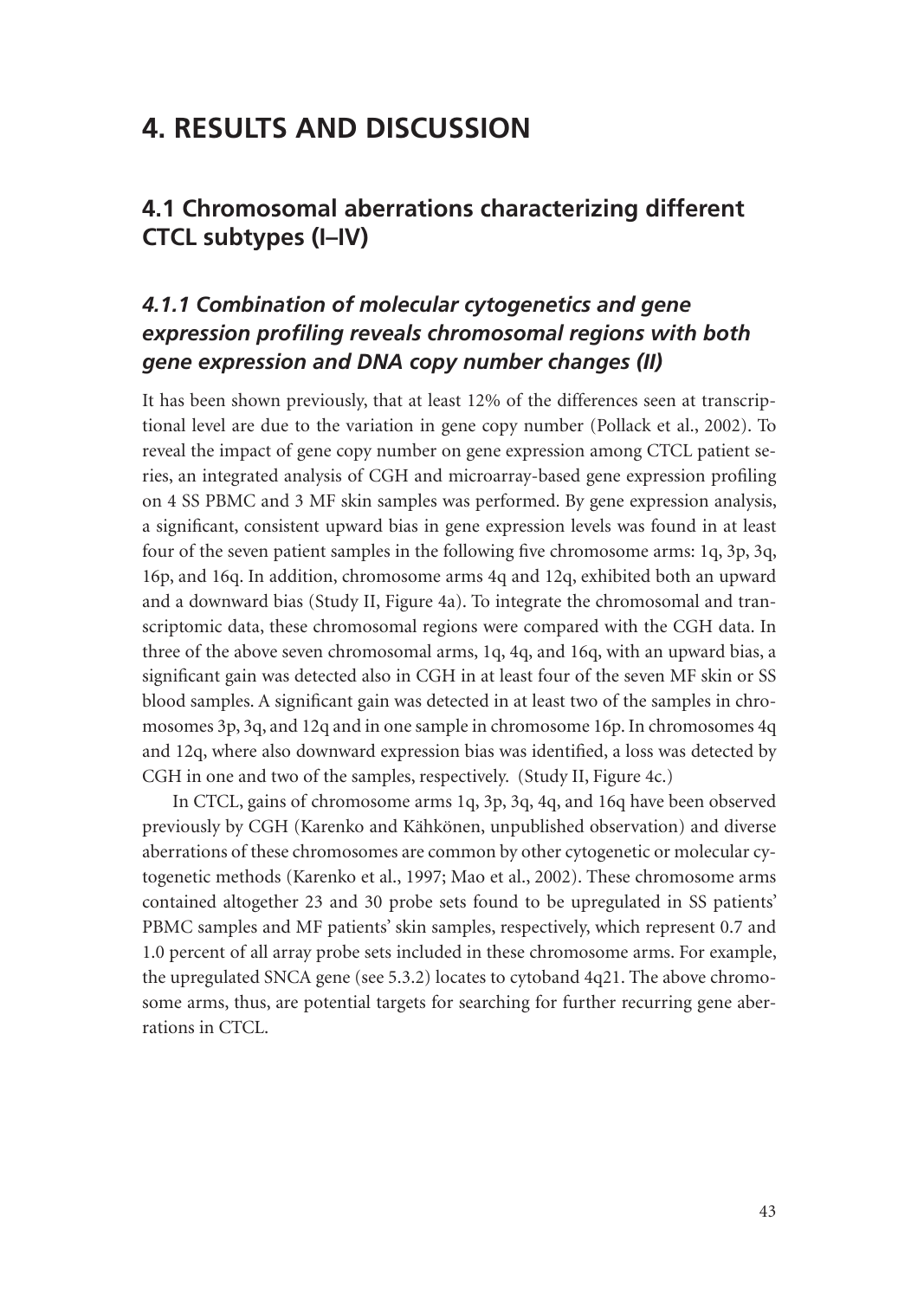### *4.1.2 Chromosomal aberrations characterizing SPTL and differentiating SPTL from the other CTCL subtypes (III, unpublished)*

Of the rare subtypes of CTCL, i.e. other than MF and SS, SPTL was studied because of its different clinical picture (see 1.2.1.3), and more importantly because of its difficult clinical diagnosis. Chromosomal and genomic analysis was performed in order to achieve some more knowledge about the poorly known mechanisms of this disease entity.

To ensure the best possible representativeness of the sample material where malignant cells are sparse and scattered among other normal cells of the skin, the morphologically malignant cells were collected by single-cell laser microdissection. The pure malignant cell population thus obtained, showed several novel DNA copy number abnormalities by CGH. The DNA copy number changes were very uniform between individual patients with a large number of changes occurring in the vast majority of the cases. The most common CGH findings were DNA copy number losses in chromosomes 1p (6/6 cases), 2p (5/6), 2q (4/6), 5p (5/6), 7p (4/6), 9q (5/6), 10q (5/6), 11q (5/6), 12q (5/6), 16 (5/6), 17q (4/6), 19 (4/6), 20 (6/6), 22 (6/6), and gains in chromosomes 2q (5/6), 4q (5/6), 5q (4/6), 6q (4/6), and 13q (4/6) (Study III, Figure 2).

Previous CGH studies on MF and SS have demonstrated gains in chromosomes 2q (Mao et al., 2002; Karenko et al., 1999) and 4q (Mao et al., 2002; Study II). As described above (4.1.1), chromosome arm 4q is also among the areas with the highest frequency of upregulated genes among the more common CTCL subtypes (Study II). Chromosomal losses of 1p, 17p, 10q, and 19 were the most common CGH changes in a British study of 34 CTCL patients (Mao et al., 2002), and other groups have demonstrated losses of 10q and 17p to be the key aberrations in CTCL (Karenko et al., 1999; Fischer et al., 2004). On the other hand, losses of chromosomes 5q and 13q occur in the most common forms of CTCL (Karenko et al., 1999; Fischer et al., 2004), but in SPTL these areas showed DNA copy number gains by CGH. The current finding of losses in chromosome 12q in most cases of SPTL is in concordance with our previous identification of both DNA copy number loss and a downward gene expression bias in chromosome 12q observed in Study II. It may be speculated that aberrations in chromosome arms common to both SPTL and MF/SS, may not influence the prognosis, since the prognosis of SPTL is favourable and that of SS less favourable. It has previously been observed that  $17p$  loss and  $7$  gain do not influence the prognosis of CTCL (MF and SS) patients (Fischer et al., 2004). Instead, 13q loss has been found to associate with shorter survival among MF and SS patients (Fischer et al., 2004), and interestingly, SPTL patients did not show this abnormality, but instead, frequently had a gain at 13q.

Although the malignant cells of the subcutaneous SPTL lesions showed a large number of genomic changes, clonal aberrations in blood lymphocytes could be identified by MFISH in only one case. The neoplastic cell clones, thus, seem mainly to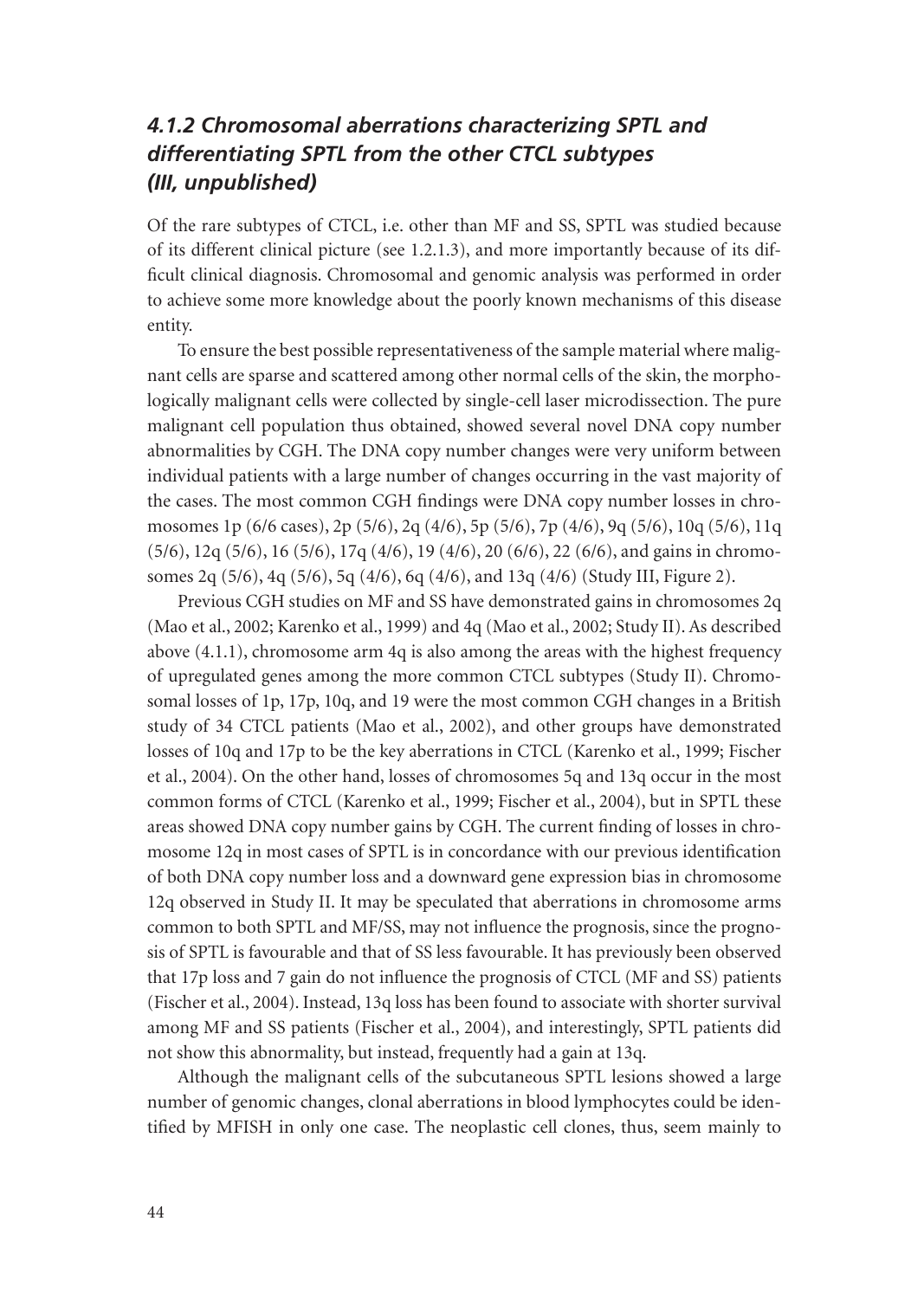be restricted to the subcutaneous tissue. This finding is in line with the recently revealed favourable clinical prognosis of SPTL with TCR  $\alpha/\beta$  positive T-cell phenotype (Willemze et al., 2005; Willemze et al., 2008), and further encourages introduction of less potentially hazardous treatment modalities than multi-agent chemotherapy. Interestingly, one case had three different clones in blood by MFISH  $\left[ \frac{dup(16)(q^2q^2)}{2} \right]$ ,  $del(11)(q?)$ , and  $del(13)(q?)$ , one of which was also identified in the subcutaneous tissue by CGH, whereas the two others were not. This suggests the presence of different clones or subclones in the skin and blood, which has been observed in other CTCL forms as well (Muche et al., 2004).

The array-CGH performed on microdissected skin samples amplified with the whole genome amplification method resulting in DNA fragments of 256 bp of length in average, was not technically successful. On the contrary, array-CGH of one case (the one with changes in MFISH) on peripheral blood DNA sample isolated with standard methods demonstrated frequent DNA copy number aberrations in chromosomes 1, 2, 5, 7, 11, 17, and 19. These aberrations were only partly overlapping with those characteristic for the malignant subcutaneous T-lymphocytes as defined by CGH, further pointing to the existence of different subclones in skin and blood.

## *4.1.3 CTCL-associated lung cancers show chromosomal aberrations differing from primary lung cancer and resembling aberrations observed in CTCL primary lesions (skin/blood) (IV)*

Since CTCL and lung cancer share some chromosomal aberrations (see 1.2.4.1), eventual chromosomal and genomic similarities and differencies in lung cancers developed in CTCL patients and in solitary lung cancers were searched. Comparative genomic hybridization on five CTCL-associated secondary lung cancer cases and on five reference cases with primary lung cancer was performed. The most common DNA copy number aberrations in both groups are illustrated in Figure 4. The reliability of the microdissection-based method was confirmed by the fact that DNA copy number aberrations in reference lung cancer without CTCL-association were in concordance with those reported in the literature. These results revealed that CTCL-associated lung cancer differs from primary lung cancer for the DNA copy number changes. CTCLassociated lung cancers showed some of the typical lung cancer aberrations, e.g. losses of 5q, 10q, and 16q, as well as gains of 3q, and 5p, but also aberrations that are not frequent primary lung cancer, like gains of 4q gain 9p. Additionally, some of the DNA copy number changes found in CTCL-associated lung cancer (both SCLC and NSCLC) are frequent in CTCL, e.g. losses of 1p and 10q, and gains of 4q, 7, and 8q, which were present in at least 3/5 of the CTCL-associated lung cancer samples and losses of 13q, 17p, and 19, as well as 18 gain, which were present in fewer samples. The changes common to both CTCL and lung cancer were loss of 10q, 13q and 17p, and gains of 7 and 8q (Coe et al., 2006; Garnis et al., 2006). Additionally, in CTCL-associated lung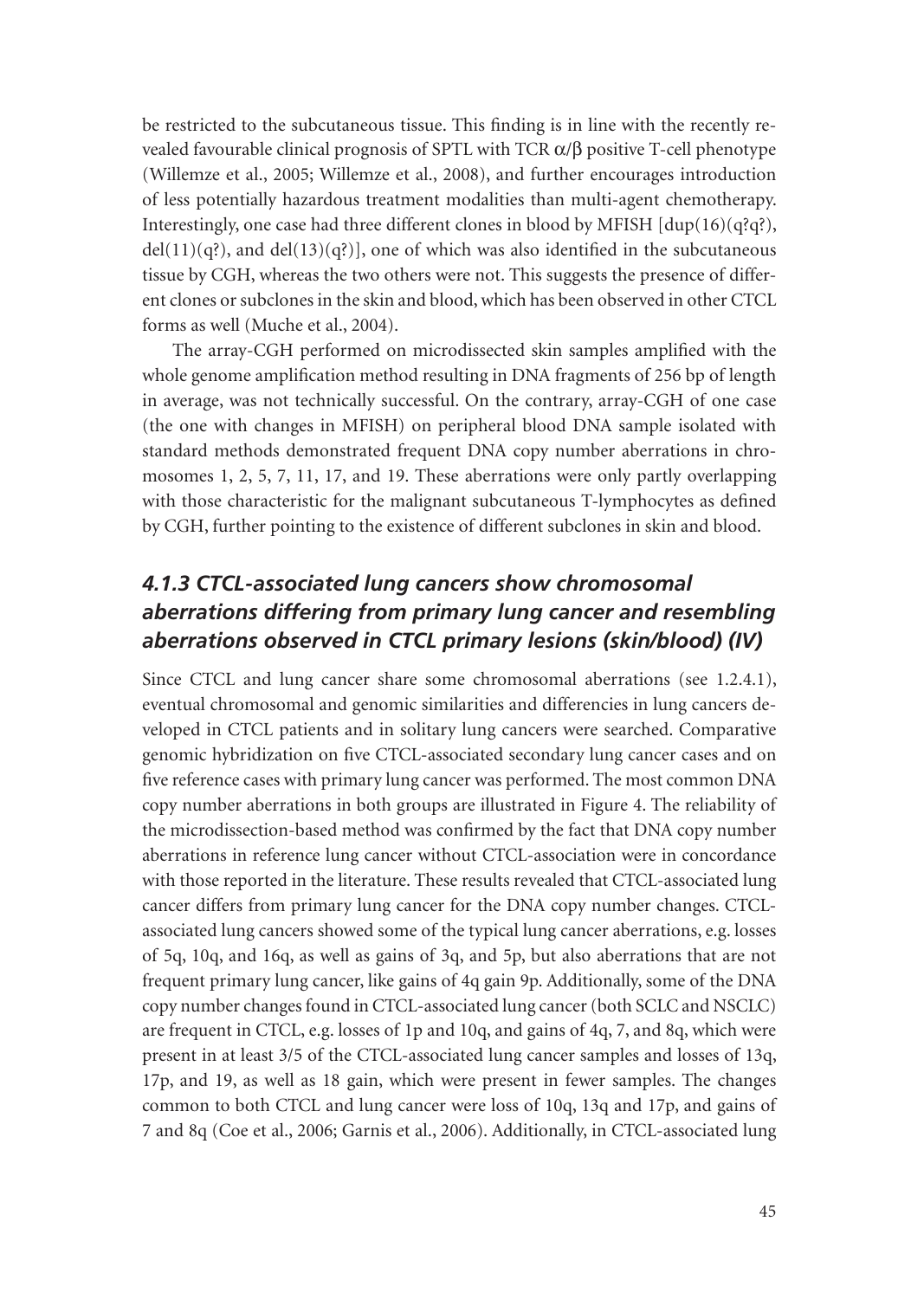cancer, some aberrations frequent in primary / reference lung cancer, were rare, if any (detected in maximum one of the five cases), especially 4q loss, 8p loss, and 19q gain. (Study IV, Figure 1a.) Typically, deletions of 4q have been considered as hallmark of lung cancer, especially for small cell lung cancer (Balsara and Testa, 2002), but in CTCL 4q belongs to the most frequently amplified (Mao et al., 2002) as well as overexpressed chromosomal regions (Study II). Three of the five CTCL-associated secondary lung cancer cases showed gains in 4q, and only one showed losses. Taken together, CGH revealed CTCL-associated lung cancers to harbour chromosomal aberrations differing from primary lung cancer, especially losses of 1p and 19, and gains of 4q and 7.



**Figure 4. The main differences between CTCL-associated and reference lung cancer.** X-axis illustrates the chromosome arms, whereas Y-axis depicts the percentages of gains (positive percentages, above the central line) and losses (negative percentages, below the central line) identified for CTCL-associated lung cancer (black bars) and reference lung cancer (grey bars). Original figure from Study IV, supplementary data.

# **4.2 Gene expression profiling of CTCL (II)**

A total of 17 samples from 9 patients and 14 samples from 9 controls were successfully hybridized on Affymetrix gene expression microarrays. To mask the effect of infiltrating non-malignant, reactive T cells on CTCL-associated gene expression profiling, commonly present in the samples of CTCL (Wood et al., 1994; Bagot et al., 1998; Berger et al., 2005), comparison of microarray data from different cell populations of CTCL patients was performed, and changes common to different cell sources of MF patients (PBMC, CD4+ lymphocytes, and lesional skin) and SS PBMC samples were identified.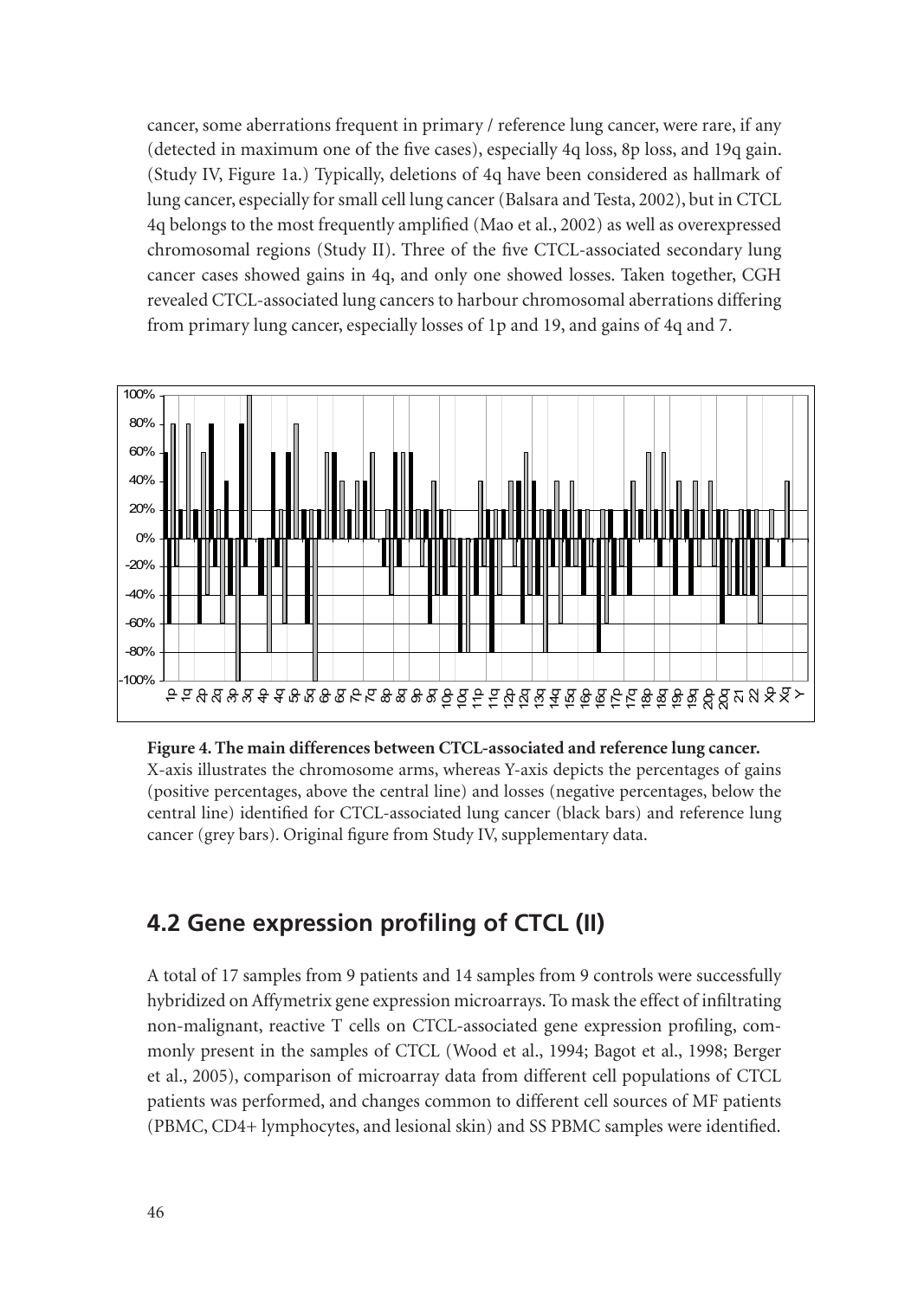Altogether 168 probe sets (fold change > 2, p-value < 0.05; representing approximately 0.8 percent of all the probe sets included in the array) were differentially regulated in Sezary syndrome PBMC samples compared to control PBMC samples. Of these genes, the majority was upregulated. Comparable amount of differences was also found between MF blood CD4+ and control blood CD4+ samples (205 probe sets, 0.9%). As expected, fewer differences, only 40 differentially regulated probe sets (0.4%), were found in MF PBMC samples. Instead, there were substantial differences in gene expression when MF skin samples were compared to control skin samples from patients with inflammatory dermatoses (223 probe sets, 1.0%), and most of the differences were due to the increased gene expression. The gene expression changes found in different cell types are shown in Figure 5. Because the number of malignant cells in Sezary syndrome patient blood samples is considerably greater than that in mycosis fungoides patient blood samples, the gene expression profiles varied remarkably between Sezary syndrome and mycosis fungoides PBMC samples (Study II, Figure 1E). However, a subset of genes was found to change in a similar manner in both Sezary syndrome and mycosis fungoides PBMC samples (Study II, Figure 1F and Table 1). Among these similarly regulated genes, are e.g. *CD160* downregulation, and upregulation of *LIR9*, *STAT1*, *SNCA*, *MMP-9*, and *S100P*. *SNCA* and *LIR9* genes were upregulated both in SS and MF patients' PBMC samples, and MF skin biopsies and MF CD4+ cells, respectively. Commonly upregulated genes in the cell populations representing the primary or most frequent site of malignant cells (SS PBMC and MF skin) included e.g. *ITM2A*, *ETHE1*, and *BARD1*.

In Sezary syndrome samples, two Th1-specific genes (*SCYA5* and *NKG7*) and *IL*-*2R*β, *VAV3*, *DLG5*, and *KIR3DL2* were found to be >2-fold down-regulated. Genes upregulated in both mycosis fungoides and Sezary syndrome blood samples included *S100P* and *MMP-9*. In lesional mycosis fungoides skin samples compared with inflammatory dermatoses, *IL-7R* and *CD52* were up-regulated. *SNCA* and *LIR9* genes were up-regulated in several cell populations of Sezary syndrome and mycosis fungoides patients. These genes were selected for further analysis by quantitative PCR and immunohistochemistry, in addition to the *TBX21* (T-bet) gene, based on its crucial role in Th1 differentiation (Szabo et al., 2000). The selection of the genes for further analysis was not only based on fulfilling the statistical and biological criteria for different regulation in microarray analysis ( $p < 0.05$  and fold change  $> 2$ ) but also on the presumed impact of a certain gene on CTCL pathogenesis. (Study II, Figures 1A-D)

QPCR done on 11 selected genes (*T-bet*, *SCYA5*, *NKG7*, *IL-2R*β, *VAV3*, *DLG5*, *KIR3DL2*, *S100P*, *MMP-9*, *SNCA*, and *LIR9*; Study II, Figure 2) and immunohistochemistry performed on 4 gene products (CD52, IL-7R, IL-7, and MMP-9; Study II, Figure 3) validated the microarray data. In general, the changes in the expression levels of the selected genes, demonstrated even more pronounced when measured with QPCR compared to microarrays. Eleven additional CTCL patient samples and 7 additional control samples were included in the QPCR and IHC analyses.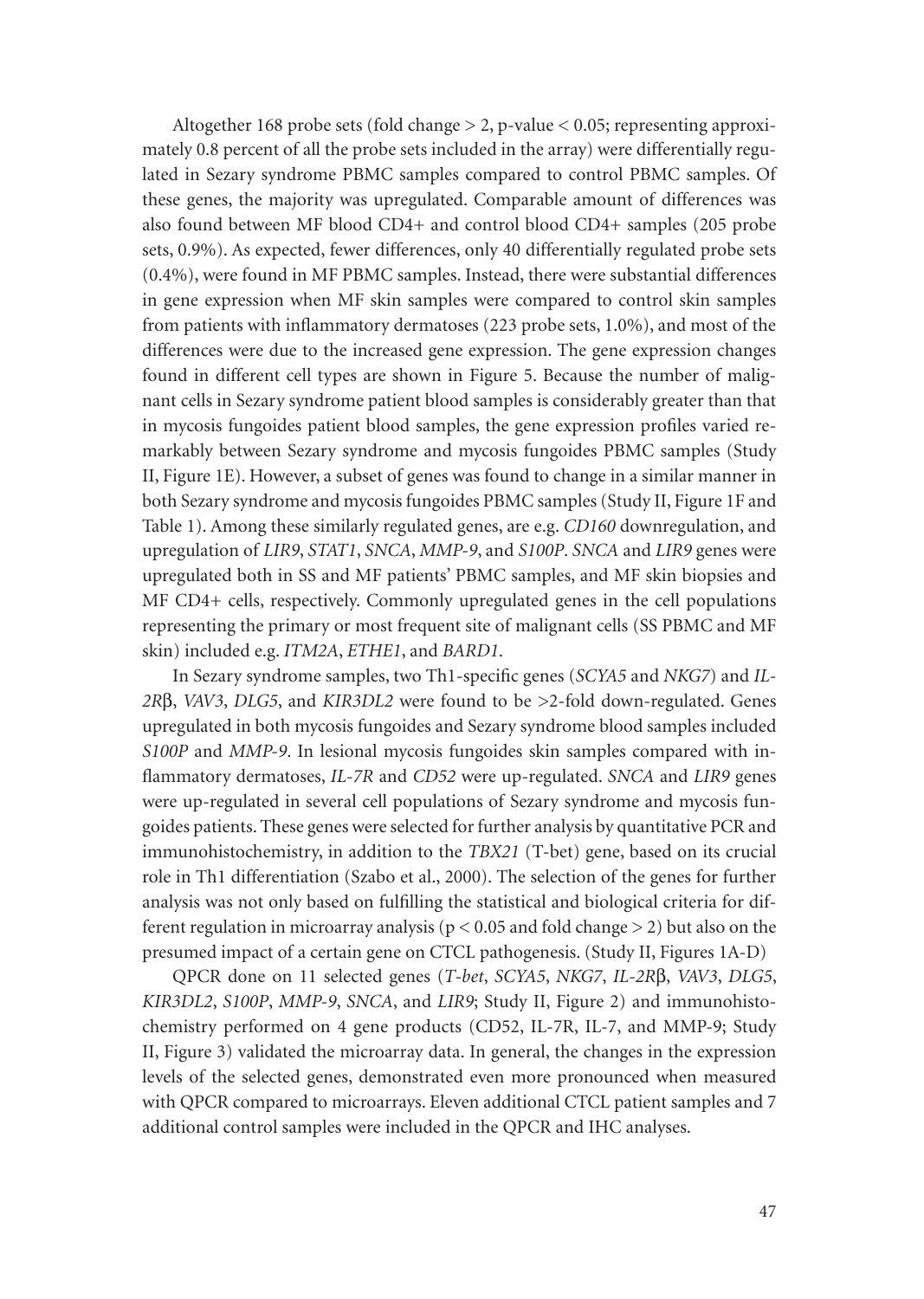To conclude, these findings provide the basis for the previously observed Th2type cytokine-profile for Sezary syndrome, because a set of Th1-specific genes was downregulated in Sezary syndrome samples. Moreover, the different biology behind MF and SS was demonstrated by different gene expression signatures of these common CTCL subtypes (Study II, Figure 1E).



Figure 5. Substantial differences in gene expression profiles were found in SS PBMC, **MF CD4+ and skin biopsy samples, compared to corresponding control samples.** The most differentially  $(p<0.05$  and fold change $>3$ ) expressed genes between patient and control samples are shown: SS PBMC (A), MF skin biopsies (B), MF CD4+ cells (C) and MF PBMC (D). Original picture in Study II, supplementary data.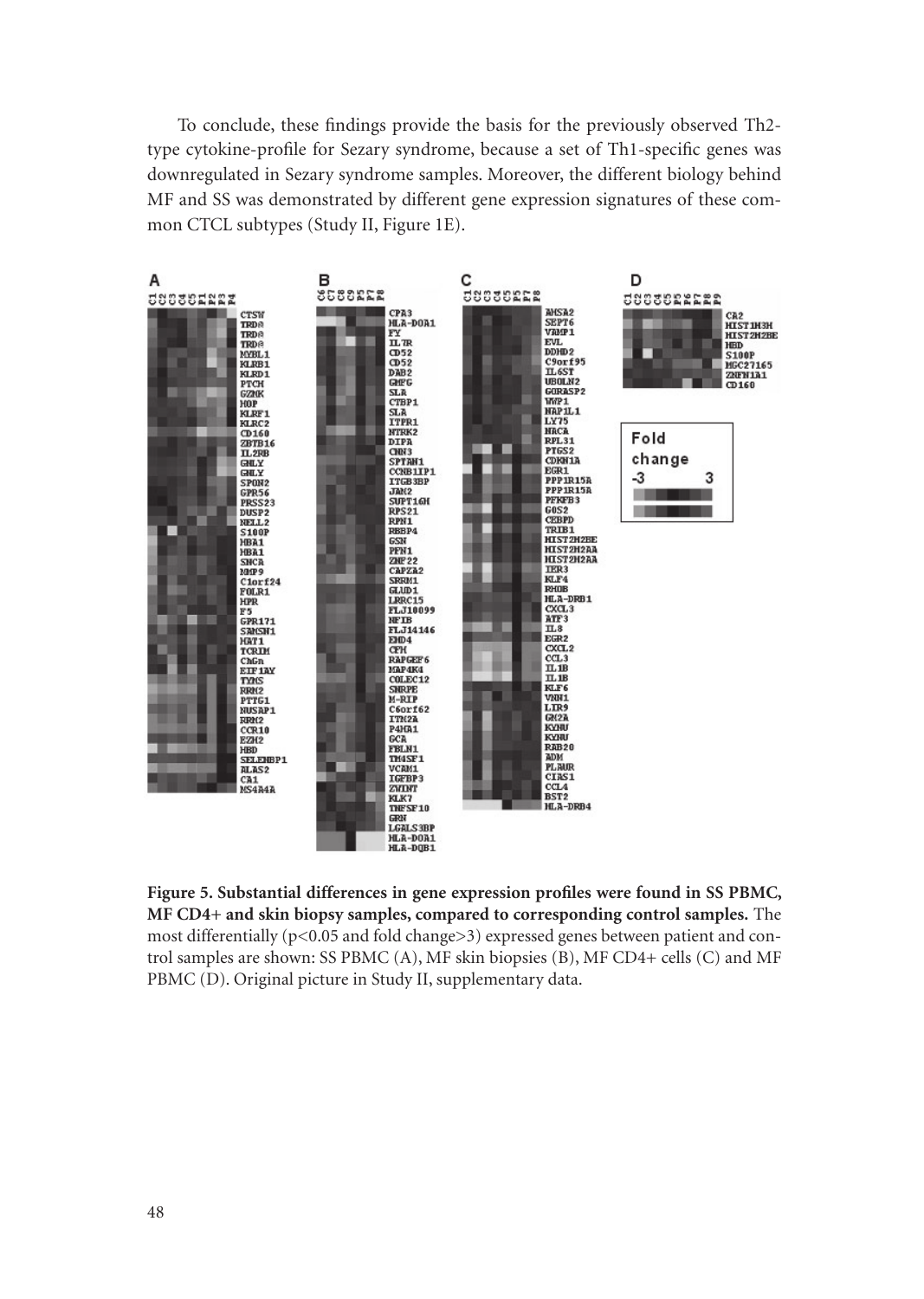# **4.3 Novel target genes characterizing different CTCL subtypes (I–IV)**

### *4.3.1 NAV3 gene deletion is frequent in many CTCL sybtypes and happens already at the early stages (I, III, IV)*

In search for recurrent chromosomal aberrations in the most common forms of CTCL, structural chromosome aberrations, as defined by MFISH, were found most frequently in chromosome 12 (in 6/7 SS patients). In one of these patients, a balanced, clonal translocation t(12;18)(q21;q21) was identified and lead to the identification of the gene involved in the translocation. When minimizing the common area of deletion in the above cases, signal division in FISH analyses of metaphase chromosomes indicated that the translocation break point lies within BAC probes RP11-494K17 and 36F16, which both contain parts of the *NAV3* gene, thus disrupted by the translocation (Study I, Figure 2). The *NAV3* gene, also named *POMFIL1*, locates to chromosome band 12q21, and losses of one copy of its distal part in relation to chromosome 12 centromere was found in 4/8 early stage (MF IA-IIA) and 11/13 advanced stage CTCL patients (MF IIB-IV or SS) as studied with locus-specific FISH on touch preparates of skin lesions (Study I, Figure 4). Allelic loss of *NAV3* was also demonstrated in more rare CTCL subtypes, namely SPTL, in which it was found in 2 of 3 patients with FISH and in 4 of 4 patients by the LOH technique (Study III). Of the blood lymphocyte DNA from the seven SS cases, six with a cytogenetic aberration of 12q, studied with DNA sequencing or DHPLC, only one showed a missense mutation in the microscopically intact allele of NAV3.

Allelic loss of *NAV3* was also studied in CTCL-associated lung cancer by LOH technique. However, the CTCL-associated lung cancer cases were uninformative due to constitutional homozygosity and/or suboptimal performance in the LOH assays. Instead, all five reference lung cancer cases were successfully analyzed, and loss of heterozygosity for *NAV3* was found in two of the four informative cases. One sample was uninformative for all three LOH markers used. (Study IV, Figure 4)

*NAV3* is a large gene, consisting of 40 exons and spanning around 400 kb of genomic sequence. The function of NAV3 is largely unknown. It is one of three human homologues of *UNC-53*, involved in axon guidance in C. Elegans, and it has predictive properties of a signal transduction protein and actin interactions. (Coy et al., 2002; Ishiguro et al., 2002; Maes et al., 2002; Merrill et al., 2002; Stringham et al., 2002). By structure it is also a helicase and an exonuclease with similarity to proteins causing Werner's and Bloom's syndromes and with the role of maintaining chromosomal stability (Coy et al., 2002; Maes et al.; 2002; Ishiguro et al., 2002; Nakayama, 2002). By its location in the nuclear membrane, NAV3 might also affect nuclear transport or kinetochore formation and cell cycle control (Maes et al., 2002; Coy et al., 2002; Fahrenkrog and Aebi 2003). Deletions or lowered expression of *NAV3* has been found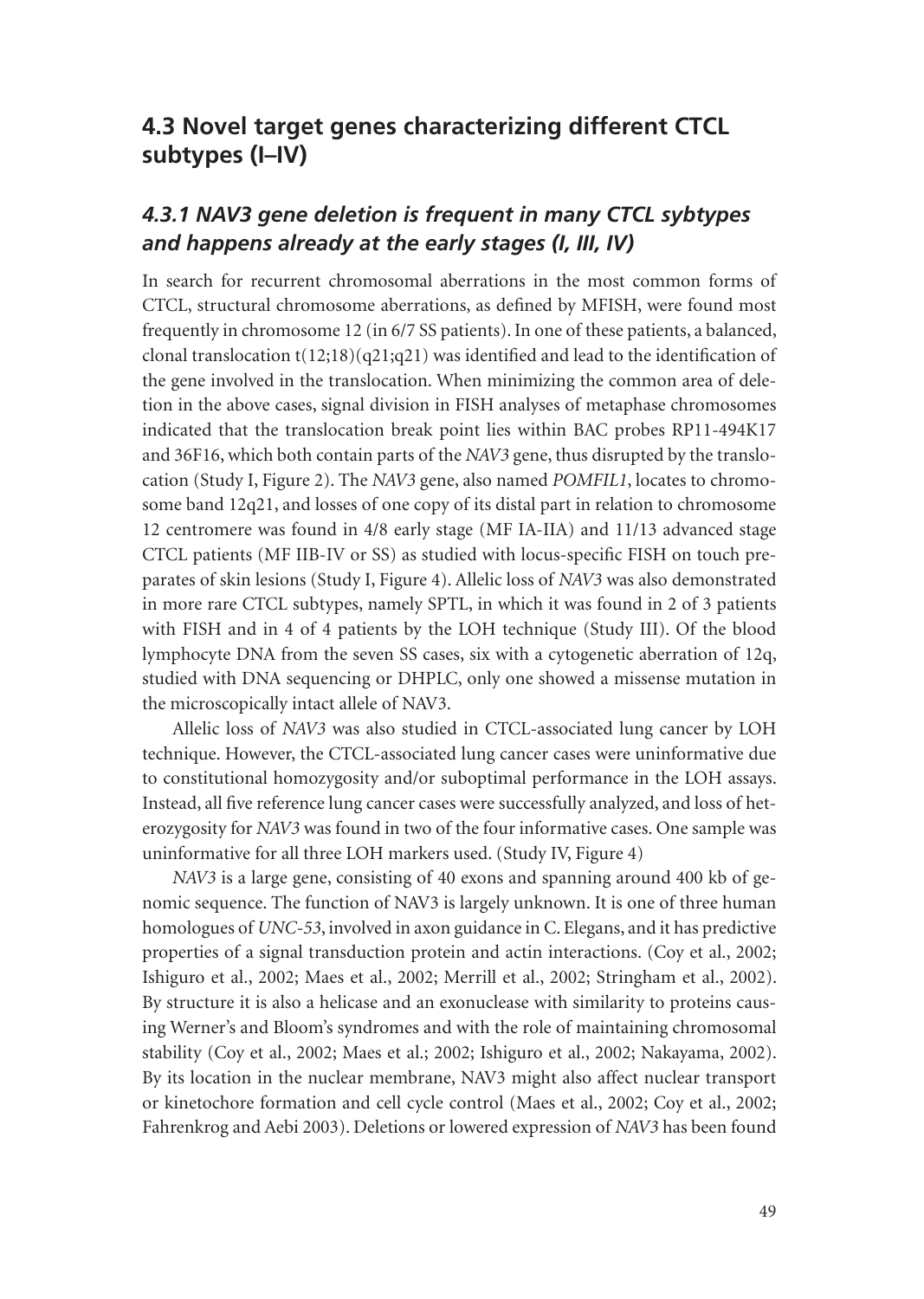in neuroblastoma, too (Coy et al., 2002). By RT-PCR, NAV3 expression was found only in PHA-stimulated but not in resting human lymphocytes (Study I). Moreover, NAV3-siRNA silenced Jurkat cells and peripheral blood lymphocytes showed increased IL-2 production (Study I, Figure 6). Based on these functional consequences of *NAV3* allelic loss, and the fact that point mutations in the remaining *NAV3* allele were only rarely observed, *NAV3* is believed to function as a haploinsufficient tumor suppressor gene. Further characterization on the effects of *NAV3* loss in different human cells and tissues as well as in an animal model is in progress.

#### *4.3.2 Th1 response and cytotoxicity genes are downregulated in SS and MF (II)*

Of the Th1-specific genes down-regulated in Sezary syndrome, *TBX21* (T-bet) and *TXK* represent transcription factors essential for T helper cell commitment to Th1 phenotype. They belong to a positive feedback loop promoting Th1 cytokine secretion, leading to Th1 development (Kashiwakura et al., 1999; Szabo et al., 2000). *TBX21* downregulation in Sezary syndrome would explain the previous observation of the loss of the chemokine ligand CXCR3 expression along the progression of mycosis fungoides (Lu et al., 2001), because *TBX21* regulates the CD4+ cell trafficking via CXCR3 (Lord et al., 2005).

In SS PBMC samples, the expression of *SCYA5* (*RANTES*) and *NKG7* was downregulated. These genes have also been linked to Th cell differentiation and shown to be more abundantly expressed in cells polarized to Th1 than Th2 direction (Nagai et al., 2001; Lund et al., 2005). SCYA5 is a chemokine that mediates the trafficking and homing of T-cells (Appay et al., 2001). Very little is known about the functional role of NKG7 in the Th cell differentiation. NKG7 is expressed in activated T cells in peripheral blood (Turman et al., 1993). It is induced by IL-4 in the early stages of differentiation process, but later on its expression is upregulated also by IL-12. After one week of polarization, NKG7 is preferentially expressed by Th1 cells (Lund et al., 2005).

Among the upregulated genes, several genes important for the early polarization of T helper cells into Th2 direction (Lund et al., 2005) were identified, e.g. *S100P* and *LIR9* genes. Increased expression of *S100P* was observed in both SS and MF PBMC samples. S100P has a role in cell cycle progression and differentiation, and its upregulation has been found in various malignancies (Guerreiro Da Silva et al., 2000; Diederichs et al., 2004; Sato et al., 2004; Hammacher et al., 2005). Because an expression bias for *S100P* was found in mycosis fungoides blood samples also, S100P may have a role in the early oncogenesis of CTCL. In addition, membrane-bound *LIR9* (215838\_at) was overexpressed in SS PBMC, MF PBMC, and MF CD4+ samples. LIR9 is a member of leukocyte immunoglobulin-like receptor family mostly expressed on monocytes and neutrophils but not on normal T cells. In monocytes, activation of LIR9 induces secretion of IL-1β, tumor necrosis factor-α, and IL-6 (Borges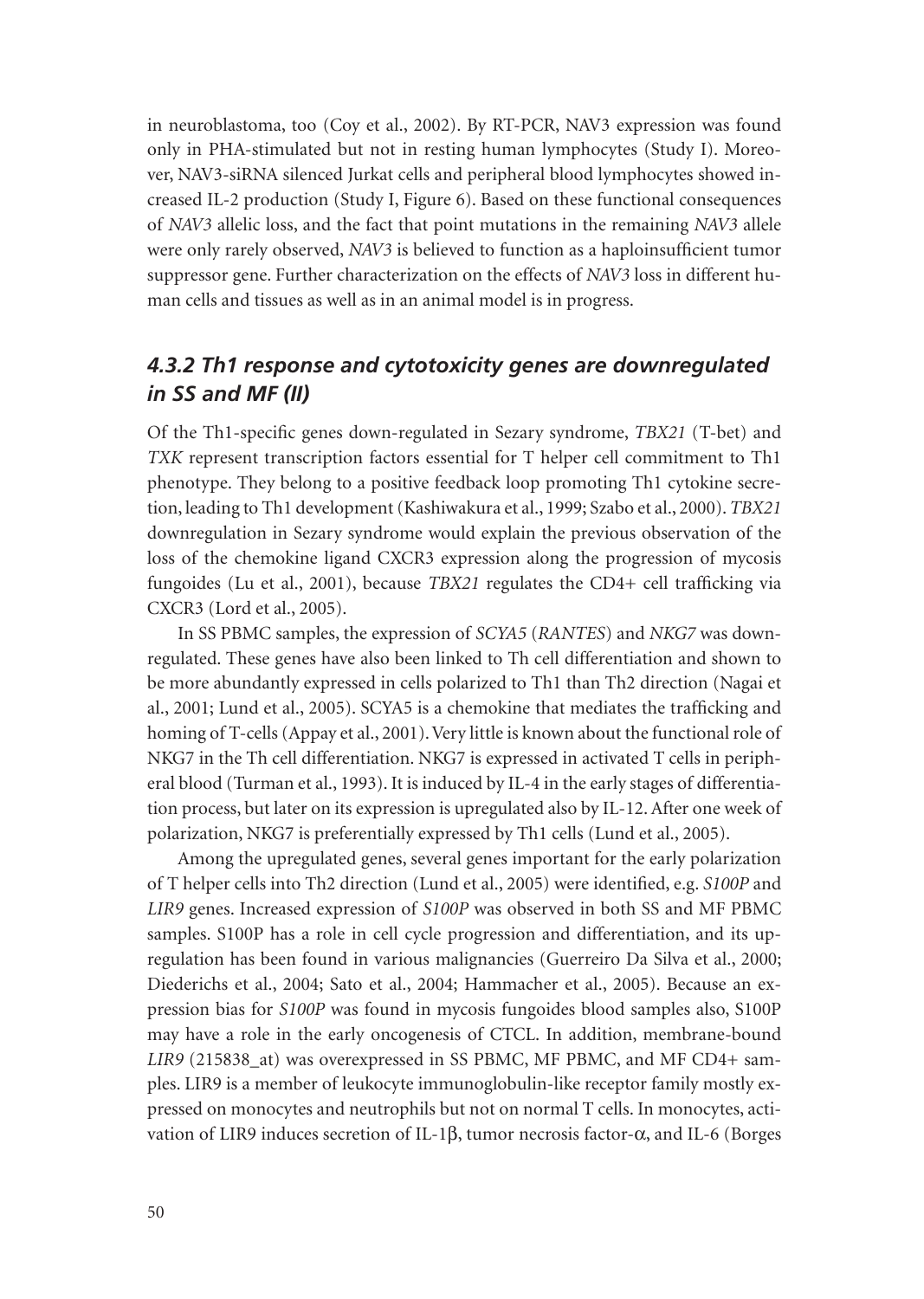et al., 2003). Deregulation of tumor necrosis factor signalling pathway has been linked to both Sezary syndrome and mycosis fungoides pathogenesis (Tracey et al., 2003; French et al., 2005), and IL-6 has been shown to be a marker of SS tumor burden and to correlate with clinical stage in non-leukemic CTCL (Hassel et al., 2004). Moreover, IL-6 is an important cytokine for Th2 cell differentiation (Diehl et al., 2002) and also induces S100P (Hammacher et al., 2005).

Of the cytotoxicity-associated genes, *XCL1* (lymphotactin), *GZMB* (granzyme B), and *VAV3* were downregulated. XCL1 is known to augment antitumor responses (Cairns et al., 2001), and VAV3, like the other two VAV proteins, functions specifically in signaling pathways that trigger natural killer cell cytotoxicity (Cella et al., 2004). KIR3DL2 (CD158K), a member of the killer cell immunoglobulin-like receptors, has been suggested previously as a phenotypic marker for Sezary cells (Poszepczynska-Guigne et al., 2004) and has been found upregulated in Sezary syndrome (van Doorn et al., 2004). Contradictory, in this study the *KIR3DL2* gene was downregulated in Sezary syndrome samples. The discrepant observations of *KIR3DL2* may be due to the considerable polymorphism of the *KIR3DL2* gene (Dohring et al., 1996; Gardiner et al., 2001), or may reflect the fact that only about half of the expanded T-cell clones express CD158K and that CD158K expression is heterogeneous even within the malignant clones (Ortonne et al., 2006).

*IL-2R*β was downregulated in Sezary syndrome blood samples, which is of interest because IL-2 is the major cytokine for T-cell activation and proliferation. IL-2R consists of three subunits, of which IL-2Rβ and IL-2Rγ are expressed on resting T cells and upregulated by IL-2. The high/intermediate affinity IL-2R is expressed on ca. 50% of CTCL cells (Jones et al., 2004). Consequently, IL-2-targeted therapy has been used for CTCL, most recently with a fusion protein denileukin diftitox (ONTAK; Duvic et al., 1998). Interestingly, the retinoid X receptor retinoid, bexarotene, a new therapeutic agent for mycosis fungoides (Duvic et al., 2000), upregulates both the  $\alpha$  and β subunits of IL-2R. This, in turn, enhances the susceptibility of the malignant cells to denileukin diftitox, resulting in overall response rates of 67% in relapsed CTCL patients (Foss et al., 2005). These findings indicate that changes observed by gene expression profiling may be applied for the development of novel targeted therapy.

The expression levels of *IL-7R*, but not *IL-7*, were upregulated in the lesional skin biopsies of mycosis fungoides patients, and immunohistology revealed that the origin of the increased IL-7R was in the basal keratinocytes and infiltrating lymphocytes in CTCL lesions. IL-7 is used as growth factor for CTCL cell lines that are extremely difficult to propagate (Dalloul et al., 1992; Möller et al., 1996; Döbbeling et al., 1998). IL-7 has also been shown to increase IL-7R expression on Sezary cells (Foss et al., 1994). Knockout studies in mice suggest that IL-7R has an important role in differentiation and activation of T lymphocytes as well as in blocking apoptosis (Maraskovsky et al., 1996; Akashi et al., 1997). In CTCL, inhibition of apoptosis might also provide a growth advantage to the malignant T-cells in the skin. Since IL-7 has a role in traffick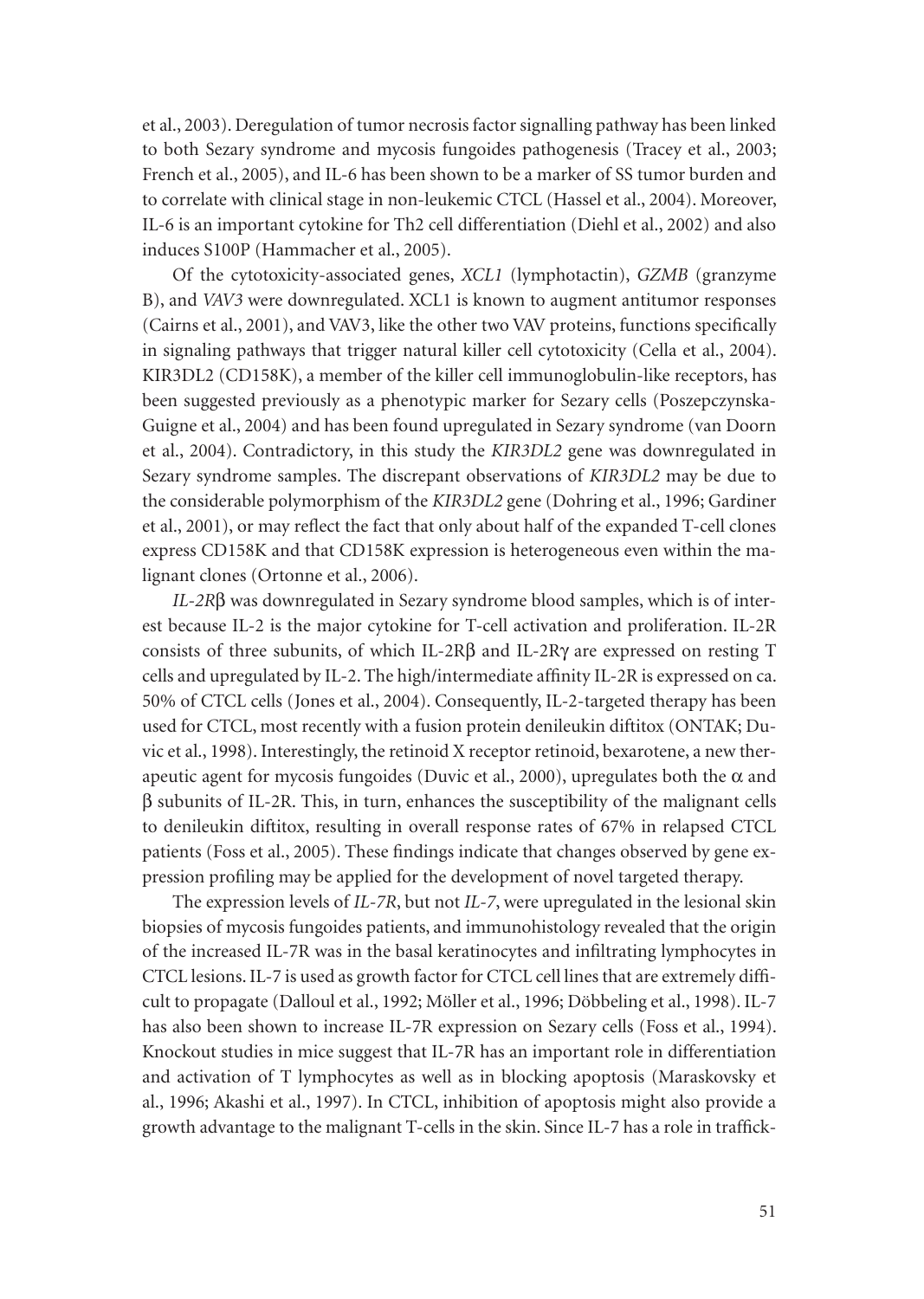ing of T lymphocytes to and from the skin (Williams et al., 1997; Jiang et al., 2005), the IL-7/IL-7R balance might influence the homing of malignant lymphocytes to the epidermis in CTCL. Thus, a plausible molecular explanation for the proliferative response of CTCL cells to skin-derived IL-7 was revealed (Foss et al., 1994).

CD52 upregulation was found at both transcriptional and protein level. Immunohistochemistry revealed CD52 protein expression of skin-infiltrating lymphocytes of early stages mycosis fungoides (stages IA-IB). CD52 membrane antigen is normally expressed on all lymphocytes, but its actual function is unclear. Nevertheless, humanized anti-CD52 monoclonal antibody (Campath-1H, alemtuzumab) has been used to treat advanced forms of CTCL (Sezary syndrome and late-stage mycosis fungoides; Ravandi et al., 2005). This finding might warrant the use of alemtuzumab also for earlier stages of mycosis fungoides, in case its adverse effects allow.

*MMP-9* upregulation was observed in SS and MF PBMC samples, whereas MMP-9 protein was demonstrable in skin infiltrating lymphocytes in SS but not in MF skin biopsies. This might indicate that the original malignant clone arises in blood and thereafter homes to the skin. In inflammatory dermatoses, the lymphocytes did not express MMP-9. In addition to their role in facilitating tumor cell invasion and metastasis (Overall et al., 2002; Klein et al., 2004), MMPs may be involved in cancer initiation possibly by activating intracellular mediators that are inducers of genomic damage and may cause genomic instability (Egeblad et al., 2002). Concordantly, MMP-9 overexpression has been previously observed in MF in relation to an advancing stage (Vacca et al., 1997).

Dysregulation of genes located in chromosomal areas showing DNA copy number aberrations were of special interest. The *SNCA* gene, mapping to chromosome 4q21 frequently amplified in CTCL (Mao et al., 2002), was upregulated in all studied tissues or cell types of MF and SS patients. SNCA is a major component of protein aggregates present in Parkinson's disease (Kim et al., 2004). Although some genes linked to Parkinson's disease may also have aberrant expression levels in cancers (West et al., 2005), such a connection has not been found for SNCA so far. However, overexpression of SNCA has been shown to increase cell proliferation (Lee et al., 2003). The *DLG5* tumor suppressor gene (Woods et al., 1989; Nakamura et al., 1998), found to be downregulated in SS samples, is located in 10q23, a chromosomal area frequently deleted in CTCL (Scarisbrick et al., 2000; Mao et al., 2002). This gene has a role in cell growth control and maintenance of cell adhesion and cell polarity (Woods et al., 1993 and 1996). Downregulation of *DLG5* has previously been observed in several neoplasms (Cavatorta et al., 2004; Taniuchi et al., 2005), and our finding reinforces its function as tumor suppressor.

In this data set, there were differences compared to previously reported findings by Kari and coworkers and by van Doorn and coworkers (Kari et al., 2003; van Doorn et al., 2004). The two significantly overexpressed genes in the Dutch sample set, *EPHA4* and *TWIST1* (van Doorn et al., 2004), were not differentially regulated in these SS and MF blood cells compared to control samples. Increased expression of *PLS3* (T-plastin) or *JUNB* in SS as has previously been reported (Su et al., 2003;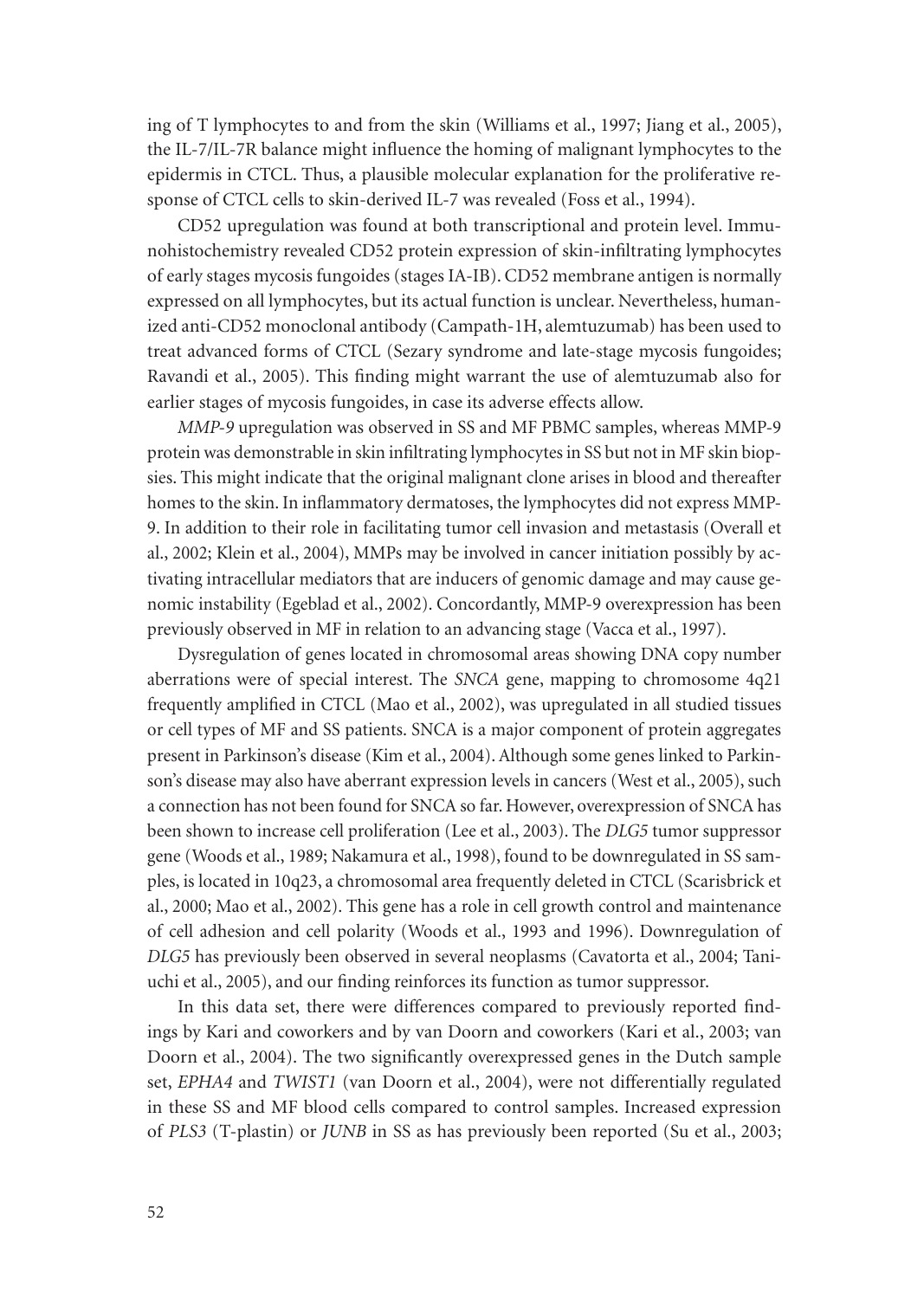Mao et al., 2003), was neither observed. Instead, a statistically non-significant *STAT4* downregulation of average expression level was observed in SS and MF PBMC samples and MF CD4+ samples as previously reported (Showe et al., 1999; van Doorn et al., 2004). The causes for these discordances are discussed in 5.1.

Identification of single, aberrantly expressed genes not only allows the better understanding of the pathomechanisms of the disease, but may also provide diagnostic aid. The usage of microarray results in clinical diagnosis has recently been demonstrated with a 5-gene QPCR assay including *STAT4*, *GATA-3*, *PLS3, CD1D* and *TRAIL*  developed to aid in the diagnosis of SS (Nebozhyn et al., 2006). Assays including only a single gene would be easier to implement in the SS diagnostics, but the variation in expression patterns among patients has been too great to allow single gene diagnostics. For instance the expression of T-plastin alone was informative only to 50 percent of the patients in the study of Nebozhyn and coworkers (2006), has been even lower (30 percent) in previous array studies (Kari et al., 2003), and unreported in some studies (Ortonne et al., 2007; Study II).

Table 7 (presented in Study II) summarizes the presumed consequences of the gene expression changes observed in this study. These findings provide the basis for future development of similar diagnostic or prognostic assays. Before the clinical use of such assays, the markers need to be validated among a larger patient material.

| <b>Gene designation</b>              | Finding                              | <b>Molecular function</b>                                           | <b>Presumed function or expected</b><br>functional consequence in<br><b>CTCL</b> |
|--------------------------------------|--------------------------------------|---------------------------------------------------------------------|----------------------------------------------------------------------------------|
| TBX21 (T-bet)                        | Downregulated                        | Transcription factor                                                | Th1 down                                                                         |
| SCYA5 (Rantes)                       | Downregulated                        | Chemokine                                                           | Th1 down                                                                         |
| NKG7                                 | Downregulated                        | Th differentiation                                                  | Th1 down                                                                         |
| XCL1<br>(lymphotactin)               | Downregulated                        | Chemokine.<br>T-cell cytotoxicity (CTL)                             | Th1 down, lack of CTL activity                                                   |
| <b>TXK</b>                           | Downregulated                        | Transcription factor                                                | Th1 down                                                                         |
| $\overline{\text{GZMB}}$ (granzymeB) | Downregulated                        | T-cell cytotoxicity                                                 | Th1 down, lack of CTL activity                                                   |
| S100P                                | Upregulated                          | Th <sub>2</sub> polarisation, cell cycle<br>and differentition      | Th <sub>2</sub> up                                                               |
| LIR9                                 | Upregulated                          | Membrane receptor, induces<br>IL-1 $\beta$ , TNF- $\alpha$ and IL-6 | Th <sub>2</sub> up                                                               |
| KIR3DL2                              | Downregulated                        | Membrane receptor                                                   | Lack of CTL activity                                                             |
| $IL2R\beta$                          | Downregulated                        | Cytokine receptor                                                   | Impaired immune response                                                         |
| VAV3                                 | Downregulated                        | Signal transduction, activates<br>e.g. Rho family                   | Disturbed T cell activation                                                      |
| DLG5                                 | Downregulated                        | Tumor suppressor                                                    | Increased cell proliferation                                                     |
| MMP-9                                | Upregulated                          | Matrix metalloproteinase,<br>regulates angiogenesis                 | Carcinogenesis and tumour<br>spread                                              |
| IL7R                                 | Upregulated<br>(basal keratinocytes) | Cytokine receptor                                                   | Lymphocyte activation and<br>homing to epidermis                                 |
| CD52                                 | Upregulated                          | Membrane antigen                                                    | Target molecule of alemtuzumab                                                   |
| MS4A4A                               | Upregulated                          | Membrane antigen                                                    | Signal transduction in<br>haematopoietic cells                                   |

**Table 7. Genes found to be differentially expressed and relevant to CTCL pathogenesis.**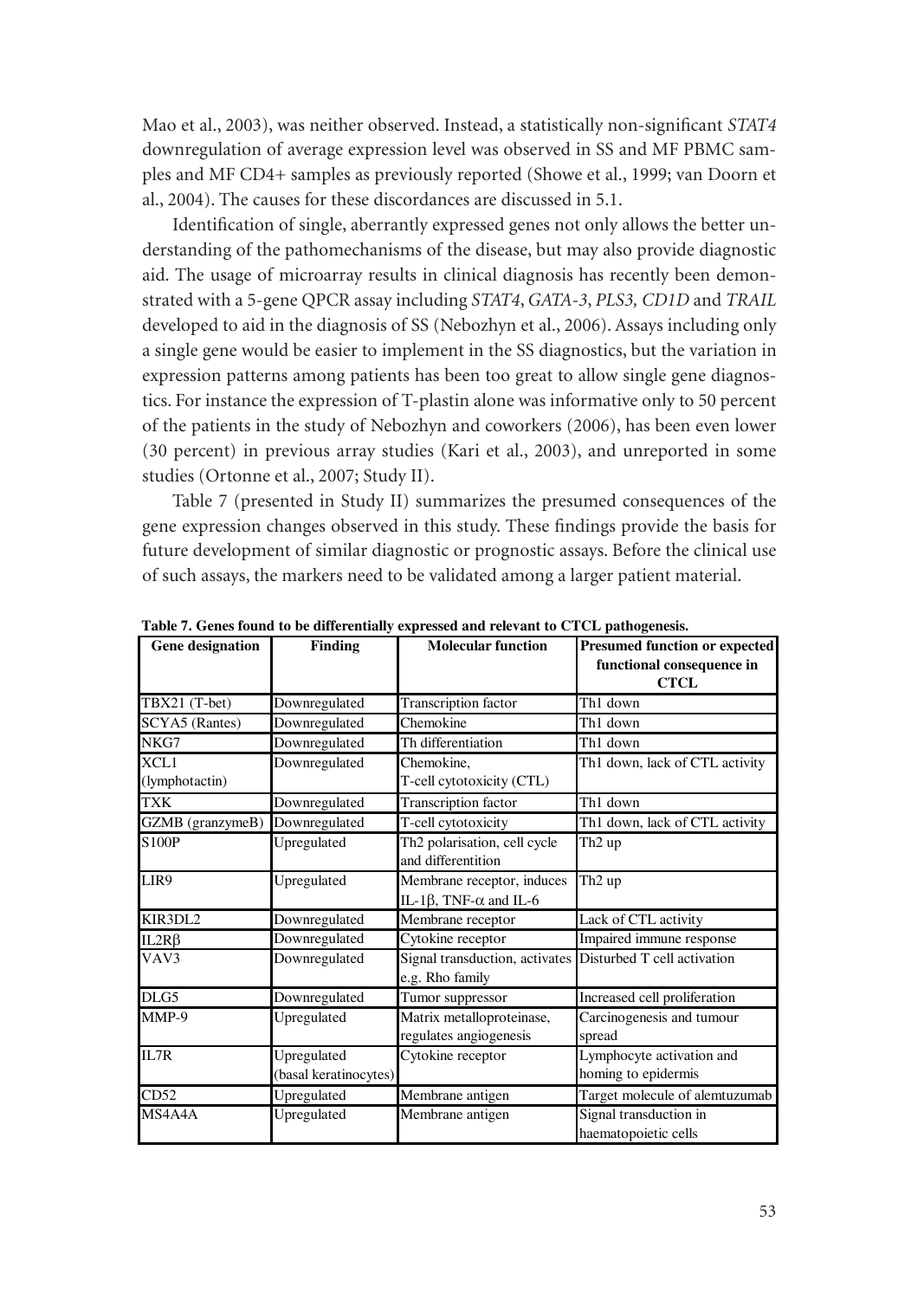### *4.3.3 Copy number and expression of genes encoding receptor tyrosine kinases (KIT, PDGFR*α*, VEGFR2) is different between the CTCL-associated and primary lung cancers (IV)*

Inspired by the finding that CTCL-associated lung cancers demonstrated DNA copy number gains in chromosome arm 4q, whereas reference lung cancers showed losses in that arm, three receptor tyrosine kinase genes located adjacent at 4q12 were selected, and their copy numbers were studied by FISH and protein expression by IHC. FISH showed increased copy number of *KIT* gene in three CTCL-associated lung cancer samples and in one reference lung cancer sample. *PDGFRα* gene was coamplified with KIT in all of the above cases, and *VEGFR2* coamplification was evident in secondary lung cancers but not observed in the reference lung cancer sample with *KIT* and *PDGFR*α amplifications. Both of the CTCL-associated SCCs showed increased copy numbers of *KIT*, *PDGFR*α, and *VEGFR2*, whereas none of the reference SCC samples did. The KIT protein expression was also demonstrated in these CTCL-associated SCC samples, whereas it was absent from the reference SCC samples. In the reference lung cancer samples, *KIT* deletions were neither observed, but chromosome 4 monosomy was evident in approximately one third of the nuclei thus explaining the DNA copy number loss in chromosome 4q observed by CGH in two samples. (Study IV, Table 3 and Figure 3.)

*KIT*, *PDGFR*α and *VEGFR2* genes, encoding receptor tyrosine kinases, are of major clinical interest, since they are the targets for tyrosine kinase inhibitor therapy (e.g. imatinib mesylate). In CTCL, the KIT expression is reported to be very rare (Brauns et al., 2004), but in lung cancers, KIT amplification or overexpression has been observed in small cell lung cancer (Sihto et al., 2005) and pulmonary large-cell neuroendocrine carcinoma (LCNEC) resembling SCLC (Rossi et al., 2005), but not in NSCLC (Sekido et al., 1991). Interestingly, both CTCL-associated NSCLC cases but none of the reference NSCLC cases demonstrated increased *KIT* gene copy numbers together with KIT protein expression. To date, *PDGFRα* and *VEGFR2* amplifications have not been reported in NSCLC, which is characterized by deregulation of mainly EGFR family tyrosine kinases (Bunn et al., 2006). Thus, the finding of *PDGFRα* and *VEGFR2* gene copy number increase in CTCL-associated SCC samples, but not in primary SCC samples, further underlines the differences of CTCL-associated and primary lung cancer.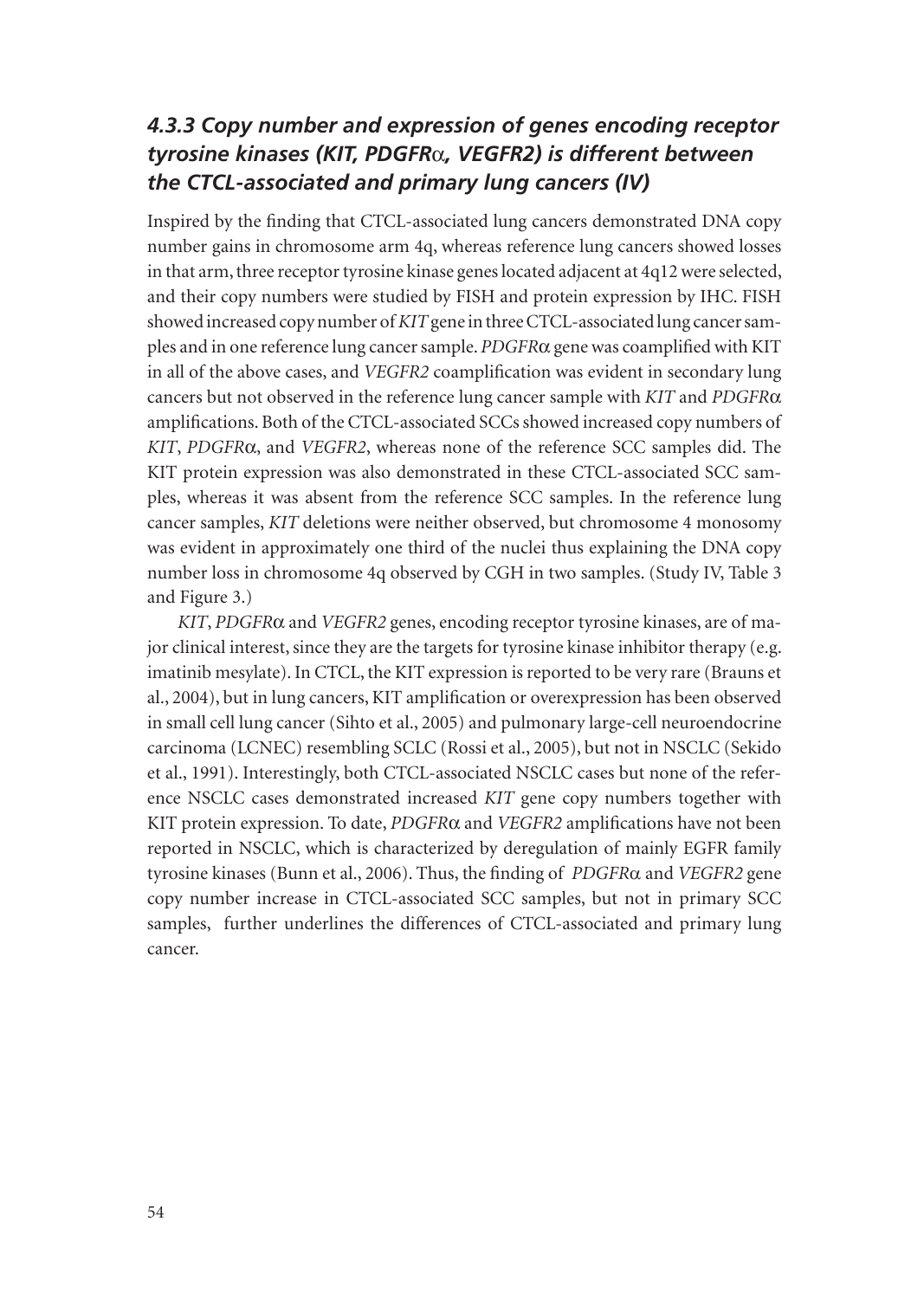# **5. GENERAL DISCUSSION**

### **5.1 Validity of the methods**

Molecular genetic studies on CTCL have been hampered by the difficulty of obtaining sufficient numbers of the truly malignant, clonal cells. They are often are sparse in the early CTCL stages, and their propagation in vitro has proven difficult. Additionally, in the skin, the cancer cells are interspersed within the reactive lymphocytes and other normal cells of the skin. The focus of this thesis has been to allocate studies to the true malignant cells. This was achieved by laser microdissection of picking the morphologically malignant cells (Studies III and IV), or by combining the data from different tissues and cell populations of the same individual patients (Study II). Through this approach, the genetic changes characteristic to the cancer cells (microdissectionbased method) or characteristic to the whole tumor microenvironment (combination of different cell types) were assessed.

Due to the aforementioned, the availability of research material from CTCL patient -derived tissues was problematic during the course of this study. The amount of genomic material achieved by microdissection of single cells was too sparse to allow any further studies without whole genome amplification. The method of Stoecklein and coworkers (2001) was chosen to reliably amplify the microdissected DNA. The whole genome amplification succeeded but the amplified DNA was not suitable for a reliable genomic microarray analysis.

Especially, the usage of microarrays has brought a lot of data, but the results are not uniform due to the different experimental designs, practically varying probe and sample sets as well as the variability in the analysis methods (Marshall et al., 2004). Interestingly, Kari and coworkers discovered that panels of fewer than 10 genes can be used to classify CTCL cases and separate them from controls even when the Sézary cell count is as few as 5% (Kari et al., 2003). This might indicate that even a small proportion of morphologically malignant cells is able to produce factors that induce CTCL-specific expression pattern (Wood, 2005) or that the actual malignant transformation of the cell occurs before the cell turns morphologically malignant (Karenko et al., 2001). In the future, methods selectively picking up the morphologically and/or immunohistologically/karyotypically malignant cells should be used also in the microarray analyses. Combination of DNA and RNA copy number changes (as performed in Study II) detected by microarray techniques would provide further knowledge of the poorly known aetiology of CTCL, as well as provide new diagnostic and therapeutic tools.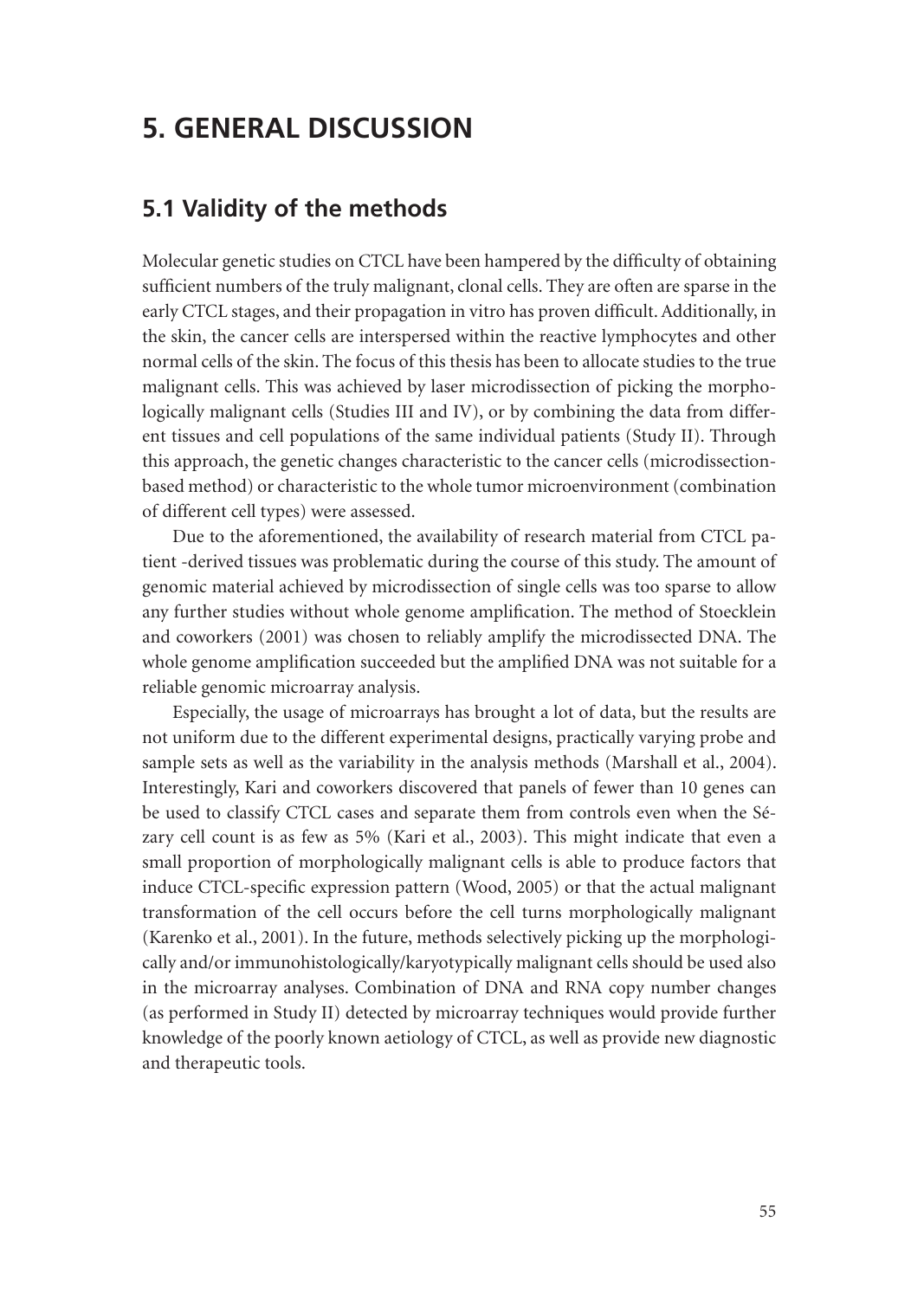### **5.2 The pathomechanisms of CTCL**

#### *5.2.1 NAV3 in the pathogenesis of CTCL*

A new gene was identified to be recurrently deleted or translocated in association with CTCL. This gene, *NAV3*, is hypothesized to be a haploinsufficient tumor suppressor increasing IL-2 production in CTCL cells. IL-2 induces T cell proliferation by activating STAT5 (Moriggl et al., 1999), and the sustained expression of an IL2-inducible truncated STAT5 protein may allow Sezary cells to escape IL-2 activated cell death (Mitchell et al., 2003). Thus, the malignant T-cells would have a defect in activation induced cell death which forms the basis for the survival of the early malignant Tcell. Whether also allelic *NAV3* loss contributes to the STAT imbalance, remains to be seen. At the moment, the function of NAV3 is studied by gene expression profiles in NAV3-silenced target cells (neural, epithelial and lymphoid cells) and animal models are being generated. According to preliminary findings, *NAV3* would have a role in the mitotic process and, thus, its deletion could be linked to aneuploidy. Moreover, in the glioblastoma cells, preliminary results indicate co-localization of the embryonic stem cell transcription factor NANOG and NAV3 (Carlsson et al., abstract, 2006). NANOG is a transcription factor, essential for the pluripotent phenotype and the self-renewal of human embryonic stem cells. It is not expressed in adult tissues, except for various cancers, and has been shown to accelerate cell proliferation. Further characterization and identification of NAV3-regulated genes and signalling pathways in different human cells and tissues is in progress by using targeted NAV3 silencing with oligonucleotide and lentiviral siRNA techniques. Also, the possible association of NAV3 with other stem cell -related proteins warrants further studies.

*NAV3* is also aberrated in other cancers than CTCL (Study I), lung cancer (Study IV), and neuroblastoma (Coy et al., 2002), the majority of which are of epithelial origin (Krohn et al., unpublished). LOH of some microsatellite markers at the chromosomal band 12q21, but not specific for the *NAV3* region, has been shown to occur in pancreatic carcinoma (Kimura et al., 1998). Thus, *NAV3* might be important for early carcinogenesis functioning in cancers of different origins and, thus, the ongoing studies focusing on the identification of NAV3-associated signalling pathways will be important.

#### *5.2.2 T helper cell balance and CTCL*

This study identified down-regulation of a panel of Th1-specific genes, e.g. *TBX21*, *SCYA5*, *NKG7*, *XCL1* (lymphotactin), *TXK*, and *GZMB* (granzyme B) in Sezary syndrome samples by gene expression analysis. These findings provide basis for previous observations of a preferential Th2-type cytokine profile in SS. Moreover, downregulation of the major Th1 polarizing transcription factor *TBX21* was for the first time as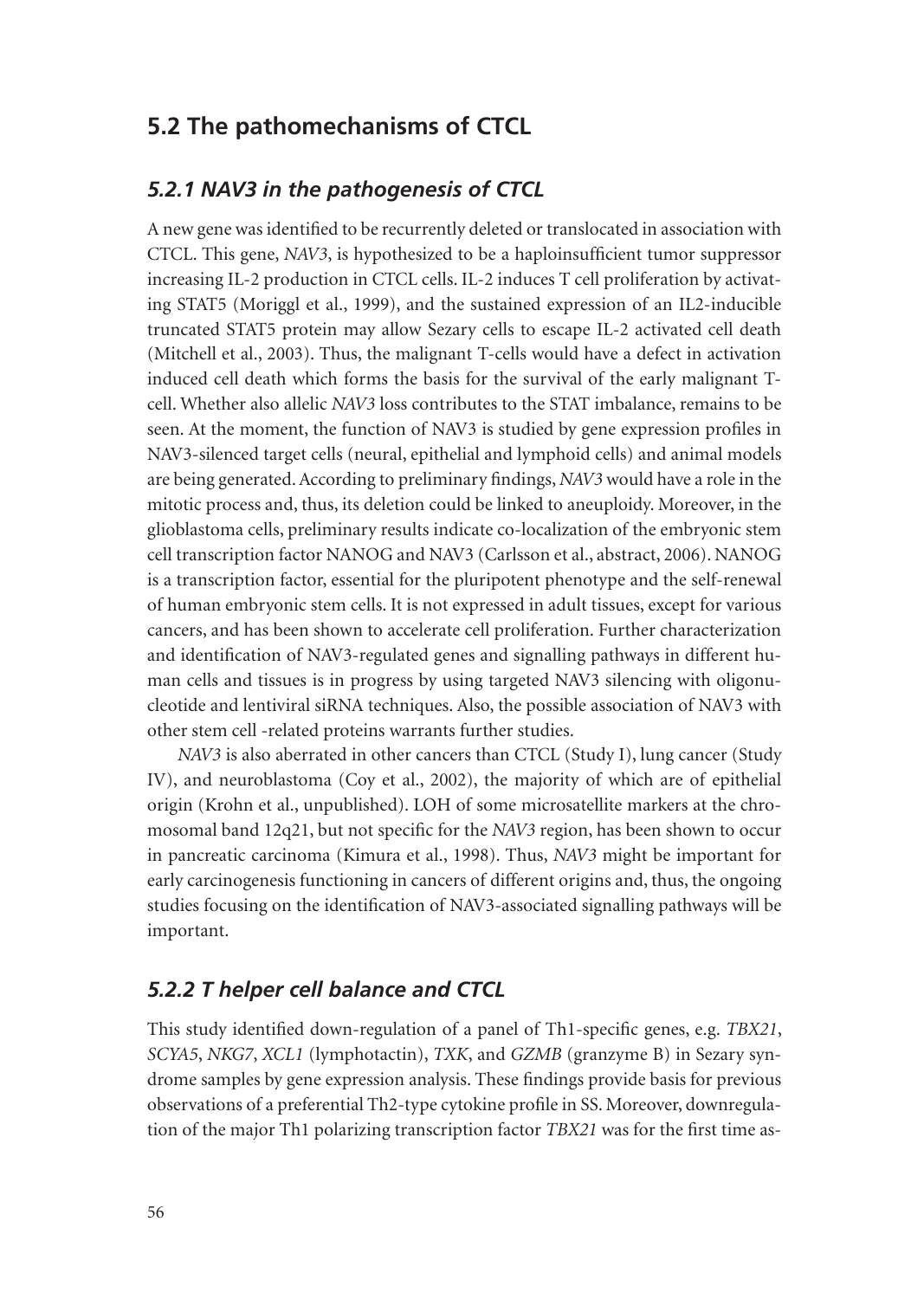sociated with CTCL. Its expression was lowered in PBMC samples of both Sezary syndrome and mycosis fungoides patients. Down-regulation in the expression of *SCYA5* (*RANTES*) and *NKG7* were observed also among some of the MF PBMC samples. TBX21, TXK, and XCL1 regulate the key cytokine secreted by the Th1 cells, IFN-γ, which has previously shown to be absent from the chromosomally clonal (i.e. true malignant) cells in Sezary syndrome (Karenko et al., 2001). GZMB promotes Th1 differentiation by influencing IL-12 secretion, and interestingly, GZMB is reported to be absent from the chromosomally clonal cells in skin and lymph node samples of Sezary syndrome (Karenko et al., 2001). The genes upregulated during the early polarization of T helper cells into Th2 direction (Lund et al., 2005) and upregulated in both Sezary syndrome and mycosis fungoides PBMC samples included the *S100P* and *LIR9* genes. They both act via IL-6 to promote Th2 type immune response.

These findings not only confirm that Th1/Th2 balance regulates CTCL pathogenesis (Vowels et al., 1992 and 1994; Dummer et al., 1996), but also suggests that bias towards Th2 type immune response takes place already in the mycosis fungoides stage, prior to progression to the leukaemic phase. This kind of a skewing is likely to influence the progressive immune dysregulation in CTCL and would thus provide a growth advantage for the malignant cell clone(s) (Cosmi et al., 2004).

#### *5.2.3 Histogenesis of SPTL*

This study clarified the classification of cutaneous T-cell lymphomas. When the study was begun, subcutaneous panniculitis-like T-cell lymphomas were classified among aggressive CTCL subtypes (Willemze et al., 1997) and were often treated with heavy chemotherapy. Later, two different T-cell subgroups were distinguished with different clinical features and prognosis (Willemze et al., 2005 and 2008). This study reinforced that the current classification is relevant also at molecular cytogenetic level.

There are speculations about the true nature of SPTL. According to one theory, it is a continuum of lupus erythematosus profundus, rather than a cutaneous lymphoma. Since both SPTL and lupus panniculitis are characterized by a lobular panniculitis, the histological differentiation among these is usually difficult. Also, the constitutional symptoms of many SPTL patients are similar as in systemic lupus erythematosus. Several similarities in the histopathology of SPTL and lupus panniculitis (LEP, lupus erythematosus profundus) have been observed, namely lymphoid atypia with pleomorphic cells, erythrophagocytosis, histiocytes, eosinophilic necrosis of the fat lobule, loss of certain pan T-cell markers (e.g. CD3, CD5, CD7, CD8), a reduced CD4/8 ratio in the skin and clonal TCR rearrangement (Magro et al., 2001). In contrast, the most useful histopathologic criteria for distinguishing LEP from SPTL are the presence of involvement of the epidermis, lymphoid follicles with reactive germinal centers, mixed cell infiltrate with prominent plasma cells, clusters of B lymphocytes, and polyclonal TCR-gamma gene rearrangement in LEP (Massone et al., 2005). Because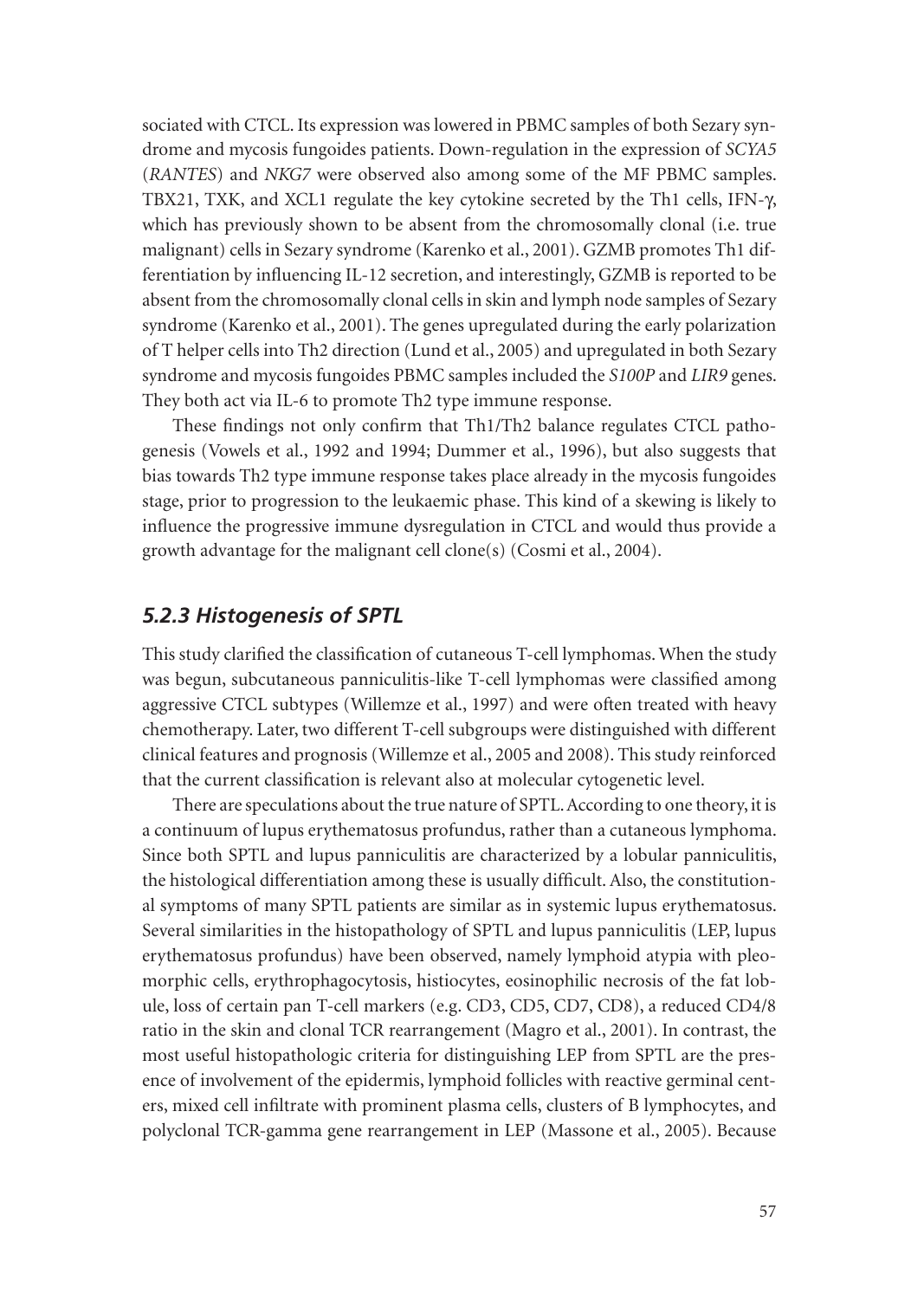of the difficult differential diagnosis of these two panniculitis forms, it is suggested that patients with lupus panniculitis and atypic cell infiltrates should be prospectively followed (Cassis et al., 2004). In this study, a large number of CTCL-specific chromosomal aberrations was identified, discouraging the usage of the term "continuum of LEP" for SPTL. Future studies on a larger sample material of SPTL suitable for aCGH or expression array studies are likely to even identify single target genes or molecules applicable for e.g. clinical diagnostics.

These current findings also provide new information on the usage of systemic steroids as a first line therapy for SPTL. While it took almost ten years to reach the definite SPTL diagnosis for three of the first cases, they were all treated with oral steroids for unclassified panniculitis and long-lasting remissions, even for 10 years, were achieved. Moreover, three of the more recent patients have responded completely to long-term systemic steroid therapy. The factors determining response to sole highdose systemic corticosteroid therapy and the requirement of multi-agent chemotherapy need to be defined in a larger prospective study, however.

Autoimmune phenomena occur frequently among SPTL patients (Willemze et al., 2008). Five of the nine cases had an autoimmune disease or presence of laboratory abnormalities suggestive of an autoimmune disorder. It is noteworthy that the autoimmune phenomena of four of the five cases completely disappeared after the successful treatment of SPTL with multiagent chemotherapy. This observation supports a link between the autoimmune disorder and the development of SPTL. However, such association still needs to be confirmed in a multinational prospective study.

#### *5.2.4 The development of CTCL-associated lung cancer*

Chromosomal aberrations in CTCL-associated lung cancers were identified to resemble CTCL-specific chromosome changes rather than those typical of lung cancer. The fact that there are so many molecular cytogenetic similarities between CTCL and CTCL-associated lung cancer supports the hypothesis of an existing precursor cell that may lead to both cancer types (Figure 6). An alternative mechanism explaining the association of lung cancer with CTCL could be related to an interaction between the epithelial cells and surrounding lymphocytes, the landscaping effect, leading to malignancy, as has been recently described in colon cancer (Kim et al., 2006).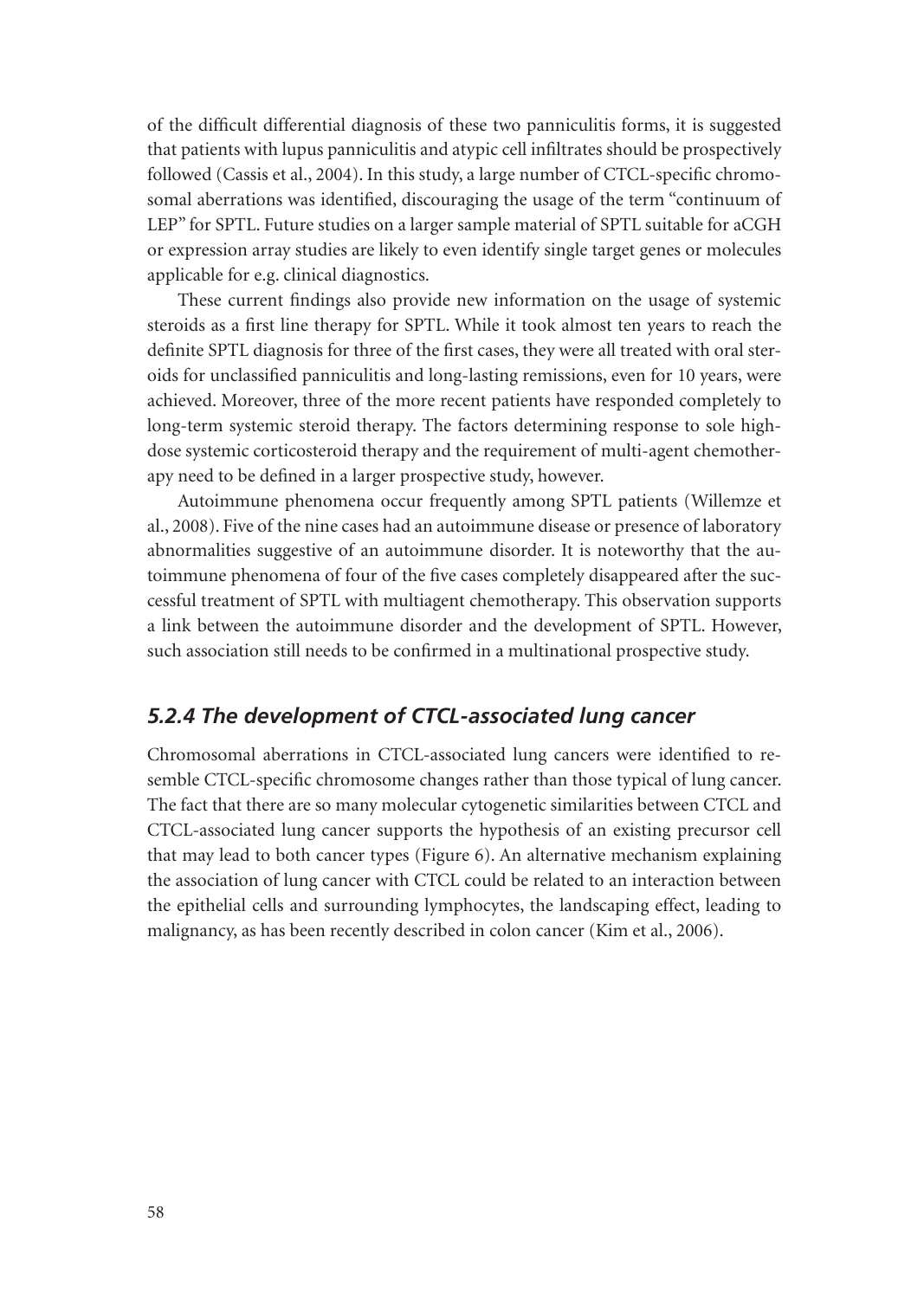

**Figure 6. Hypothesis of the development of CTCL-associated lung cancer from a bonemarrow-derived cancer stem cell.** Bonemarrow -derived stem cells migrate to the sites of tissue damage in skin and lungs where they become tissue-specific stem cells and are prone to malignant transformation.

# **5.3 Clinical relevance of the novel CTCL target genes**

The diagnosis of CTCL is difficult. Especially the lack of clearly defined criteria to differentiate early MF from benign inflammatory disorders is by far the most difficult, debated and yet crucial issue. The current diagnosis is based on clinical, histopathological and molecular genetic criteria but when additional genetic and molecular information in CTCL patients become available and their prognostic implications determined, further revisions to the diagnostic criteria will be needed (Olsen et al., 2007).

Current CTCL therapies are based on a variety of unspecific mechanisms (Trautinger et al., 2006). Most therapies, e.g. PUVA, bexarotene and extracorporeal photopheresis, induce apoptosis of CTCL cells. Successful therapies with bexarotene and ONTAK lead to a Th1 favoured balance. Monoclonal antibodies against CD52 (alemtuzumab) and IL2R (ONTAK), as well as interferon induce cytotoxic immune response against the cancer cells. None of these therapies is curative, because they are not able to target the pure malignant cells.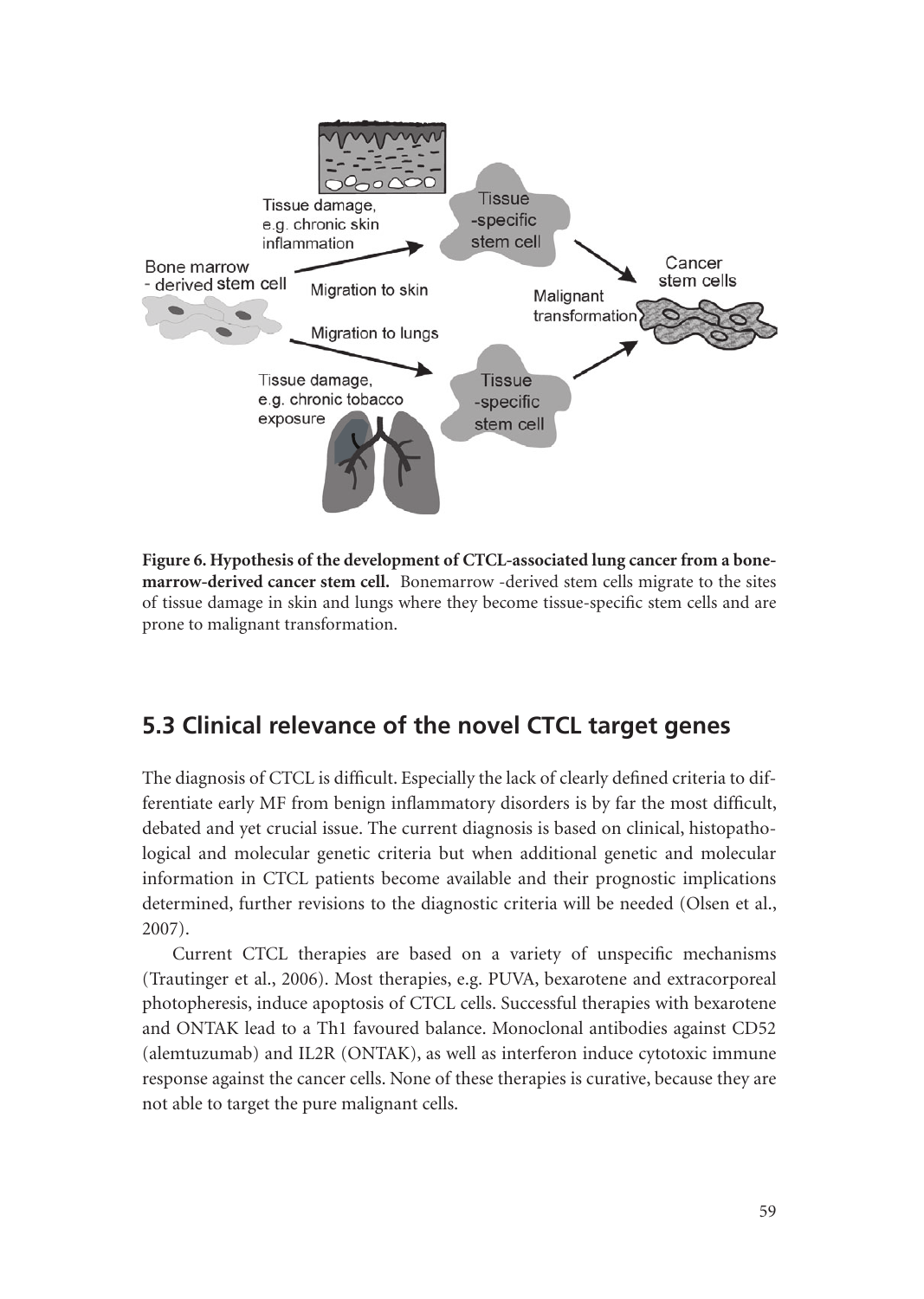#### *5.3.1 NAV3 in CTCL diagnosis*

This study demonstrated a novel FISH-based diagnostic test for CTCL (Study I). Deletion of *NAV3* can be demonstrated on interphase nuclei from archival patient derived material either fresh frozen or stored in liquid nitrogen, or more easily, from paraffin-embedded tissue blocks by FISH technology. Alternatively, LOH methods may be used when DNA from both affected and unaffected tissue is available. Besides for diagnostic purposes, demonstration of *NAV3* aberration would be used as a biomarker to monitor the response to therapy and to detect early relapses of the disease. Follow-up studies to reveal the role of *NAV3* aberrations as such biomarker are ongoing.

#### *5.3.2 Membrane antigens as targets for therapy*

The few monoclonal antibodies available at the moment target either CD52 (alemtuzumab), IL2R (Ontak), or CD4 molecules (zanolimumab). The usage of antibodybased therapy requires the malignant cells to express the certain membrane antigen. Monoclonal antibodies are easy to prepare (David et al., 1990; Nikolova et al., 2001), and thus suitable therapy means targeted against membrane proteins. In the gene expression analysis (Study II), upregulated genes included *MS4A4A* and *LIR9*, which would become novel targets for antibody-based therapy. MS4A4A belongs to the MS4A superfamily (Liang et al., 2001), another member of which (CD20) is already now the target of monocloncal antibody -mediated therapy in large B-cell lymphoma (Press et al., 1987).

#### *5.3.3 Chromosomal areas likely to harbor new target genes*

In this study, CTCL gene expression profiling was for the first time combined with the moleculocytogenetic findings reflecting DNA copy number aberrations. Through this approach, chromosome arms were identified where both gene expression and DNA copy number was changed to the same direction (i.e., 1q, 3p, 3q, 4q, 12q, 16p, and 16q). Thus, the above chromosome arms are potential targets for searching for further recurrent gene aberrations in CTCL.

Regarding CTCL, chromosome 4 is interesting. It belongs to the frequently amplified (Mao et al., 2002) and overexpressed (Study II) chromosome arms. Interestingly, CTCL-associated lung cancers showed DNA copy number gain in 4q, and amplification and protein expression of genes located in 4q12, even though primary lung cancers are characterized by DNA copy number loss in chromosome 4q (Study IV). *KIT*, *PDGFR*α, and *VEGFR2* genes, receptor tyrosine kinases, located adjacent in chromosome band 4q12 were expressed differentially among CTCL-associated and reference lung cancer. Additionally, *SNCA* gene, mapping to 4q21, was up-regulated in all stud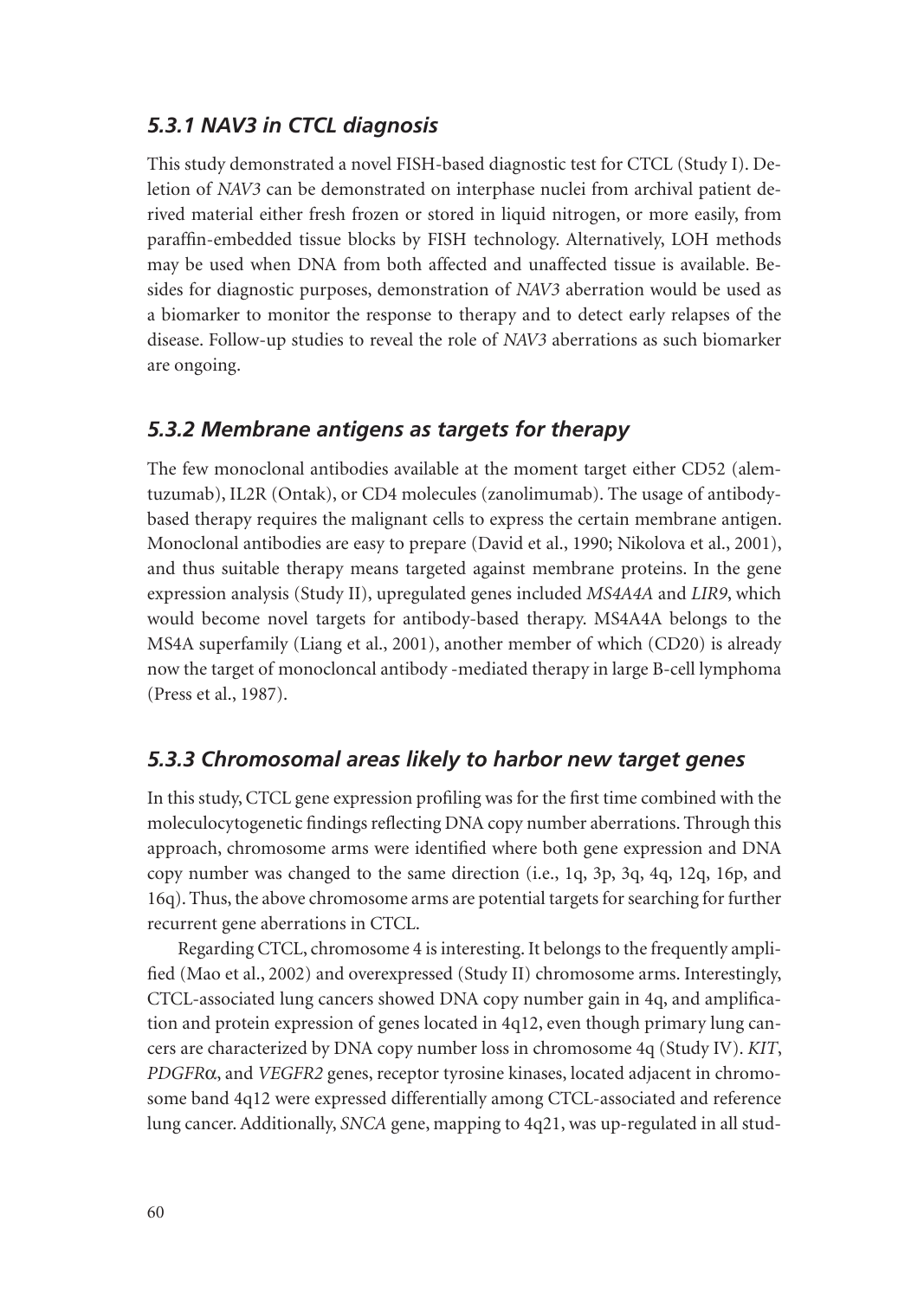ied tissues or cell types of mycosis fungoides and Sezary syndrome patients (Study II). Thus, further studies, identifying novel target genes are encouraged to concentrate on chromosome 4.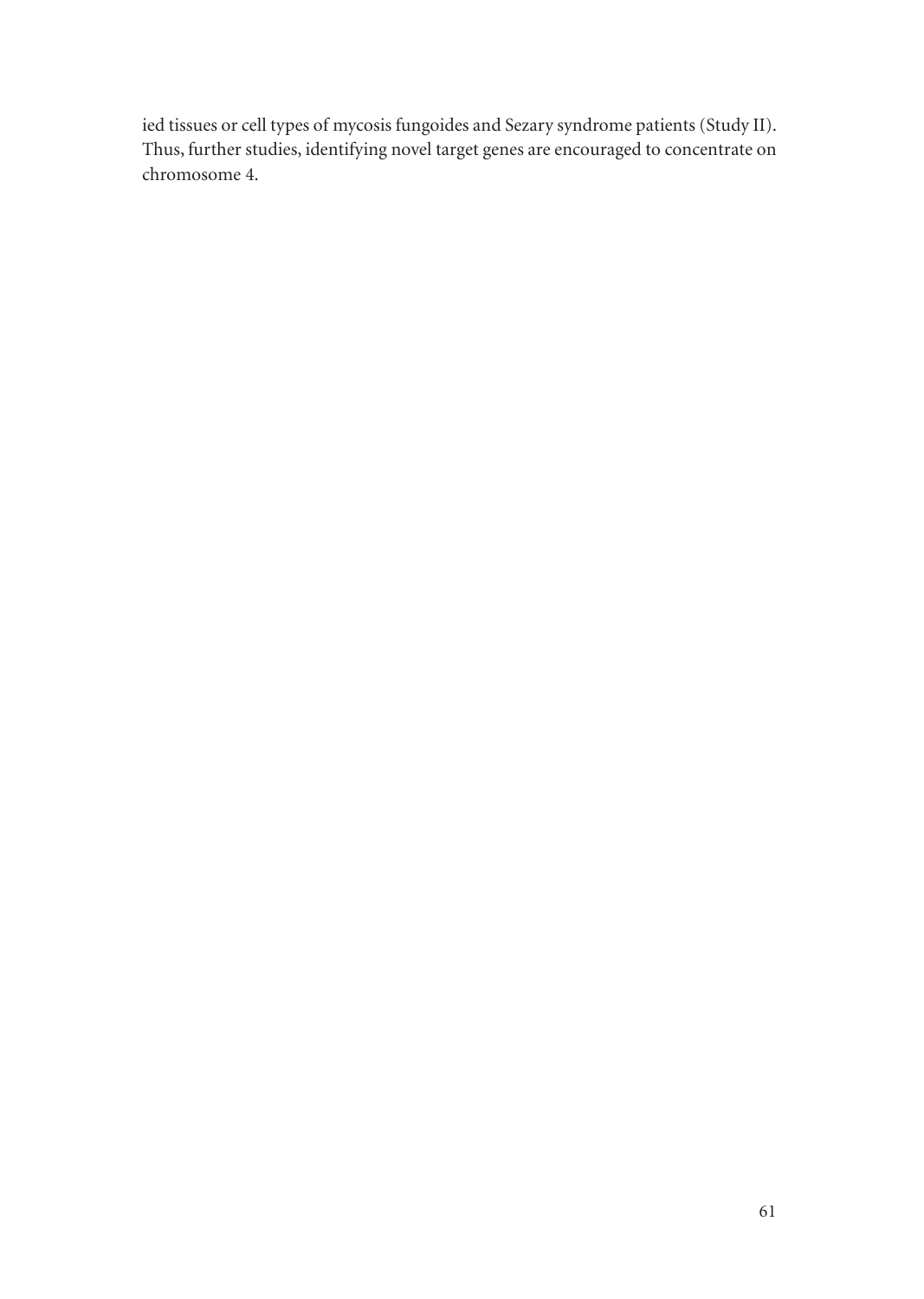# **6. CONCLUSIONS**

This study was initiated in the early 2000's at the golden time of cancer genetics inspired by the completion of the Human Genome Project (Lander et al., 2001; Venter et al., 2001).

The first two substudies aimed at characterizing the genes involved in the pathogenesis of the most common CTCL subtypes, MF and SS. The purpose of substudies III and IV was to characterize the more rare subtypes of CTCL, including SPTL and CTCL-associated lung cancers.

*NAV3* gene aberrations occur in many CTCL subtypes and a diagnostic test for the demonstration of allelic *NAV3* loss in patient-derived tissue samples was developed. Since then, *NAV3* aberrations have been observed in human malignancies of different origin suggesting its crucial function in oncogenesis.

Gene expression profiling revealed several novel genes involved in CTCL pathogenesis and potential therapeutic targets. Downregulation of a set of genes involved in Th1 polarization, including the major Th1-polarizing factor, *TBX21*, was for the first time associated with CTCL. Molecules relevant for skin homing were revealed by observing increased expression of IL-7R and CD52 in MF but not in SS samples. Furthermore, chromosomal arms with both gene copy number and gene expression level changes were identified as potential targets for searching for further novel target genes.

Aberrated chromosomal regions in morphologically malignant SPTL cells were identified differentiating this subtype from the commonest subtypes. Aberrations in chromosome regions 10q, 17p and 19 are common to many CTCL subtypes (MF, SS, and SPTL), and are likely to harbour genes common for the molecular pathogenesis of several subtypes of CTCL. Instead, 5q and 13q gains characterize SPTL.

CTCL-associated lung cancers show chromosomal aberrations different from primary lung cancer, especially amplifications of 4q, a chromosome arm frequently deleted in the latter tumor type. Moreover, copy numbers and expression of selected genes in chromosome 4 differed between CTCL-associated and reference lung cancers. These observations suggest common underlying factors between CTCL and CTCLassociated lung cancer and warrant further prospective studies to identify them.

Taken together, several novel candidate molecules for more accurate diagnosis of CTCL as well as targeted therapy were identified. To evaluate the suitability of these molecules for clinical practise is the mission for the next few years.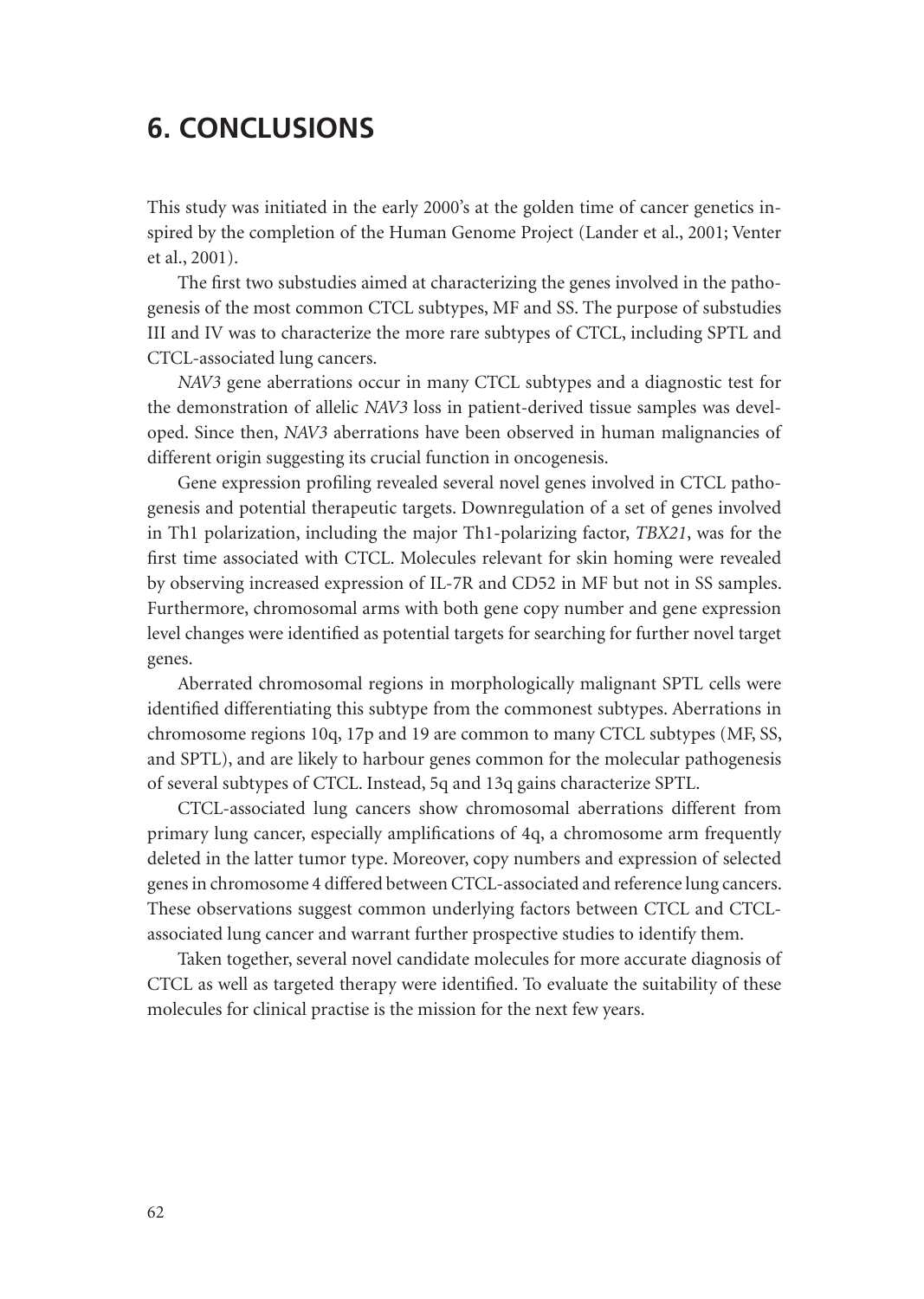# **ACKNOWLEDGEMENTS**

This study was carried out at the Department of Dermatology, University of Helsinki, during the years 2002-2008 under excellent research facilities.

My deepest gratitude goes to my supervisor and the head of the department, Professor Annamari Ranki M.D., Ph.D., for introducing me to cutaneous T-cell lymphomas, science and dermatology, for giving me time to grow as a scientist – from a young medical student first to M.D., now to Ph.D., and hopefully some day a dermatologist, for giving me the opportunity to work independently, and for her continuous enthusiasm, efficacy and belief in me to complete this project.

My sincere thanks to the reviewers of the thesis, Prof. Anne Kallioniemi M.D., Ph.D., and Prof. Veli-Matti Kähäri M.D., Ph.D., whose efforts have helped me to improve the thesis significantly. Anne Kallioniemi and Prof. Veli-Pekka Lehto M.D., Ph.D. are also greatly acknowledged as my thesis committee members.

All my co-authors are thanked for pleasant collaboration during these years and for offering their expertise in the field. Professor Christoph Klein M.D., Ms. Elke Burghart, Bernhard Polzer M.D., and personnel of LMU, Munich, are thanked for teaching me the SCOMP technology and how to work with single cells, and for always welcoming me so warmly in their lab in Germany – even on national holidays! I have had the great opportunity to work with expert scientists at the Turku Center for Biotechnology, namely Soile Tuomela M.Sc., Tiina Häkkinen B.Sc., Laura Elo Ph.D., Prof. Riitta Lahesmaa M.D., Ph.D., and Doc. Tero Aittokallio Ph.D., whose knowledge with microarrays is really admirable. Prof. Ulpu Saarialho-Kere M.D., Ph.D., and Doc. Hannele Heikkilä M.D., Ph.D. are cordially thanked for their valuable co-authorship in Study II. The significant contribution of Marjut Puputti, M.Sc., and Prof. Heikki Joensuu M.D., Ph.D., in Study IV is greatly acknowledged, especially Marjut's helpful attitude whatever the matter. Wael Abdel-Rahman M.D., Ph.D., and Prof. Päivi Peltomäki M.D., Ph.D., are sincerely thanked for offering their expertise in the LOH analyses. My deepest thanks also to the extremely skilful pathologists for always having an open door for consultation – Leila Jeskanen M.D., Susanna Virolainen M.D., Ph.D., and Kaisa Salmenkivi M.D., Ph.D. Prof. Jaakko Karvonen M.D., Ph.D., Prof. Vuokko Kinnula M.D., Ph.D., and Doc. Mikael Kajanti M.D., Ph.D., are warmly acknowledged for clinical data in the last two studies. Polish collaborators Prof. Boguslaw Nedoszytko Ph.D., and Prof. Jadwiga Roszkiewicz M.D., are thanked for offering valuable patient material, and for always looking up for clinical and cytogenetic details – even at short notice. Prof. Tapio Visakorpi M.D., Ph.D., Prof. Pärt Peterson Ph.D., Doc. Ritva Karhu Ph.D., Doc. Marketta Kähkönen Ph.D., Doc. Soili Kytölä Ph.D., Doc. Nina Nupponen Ph.D., Harri Sihto B.Sc., Vesna Blazevic Ph.D., Inge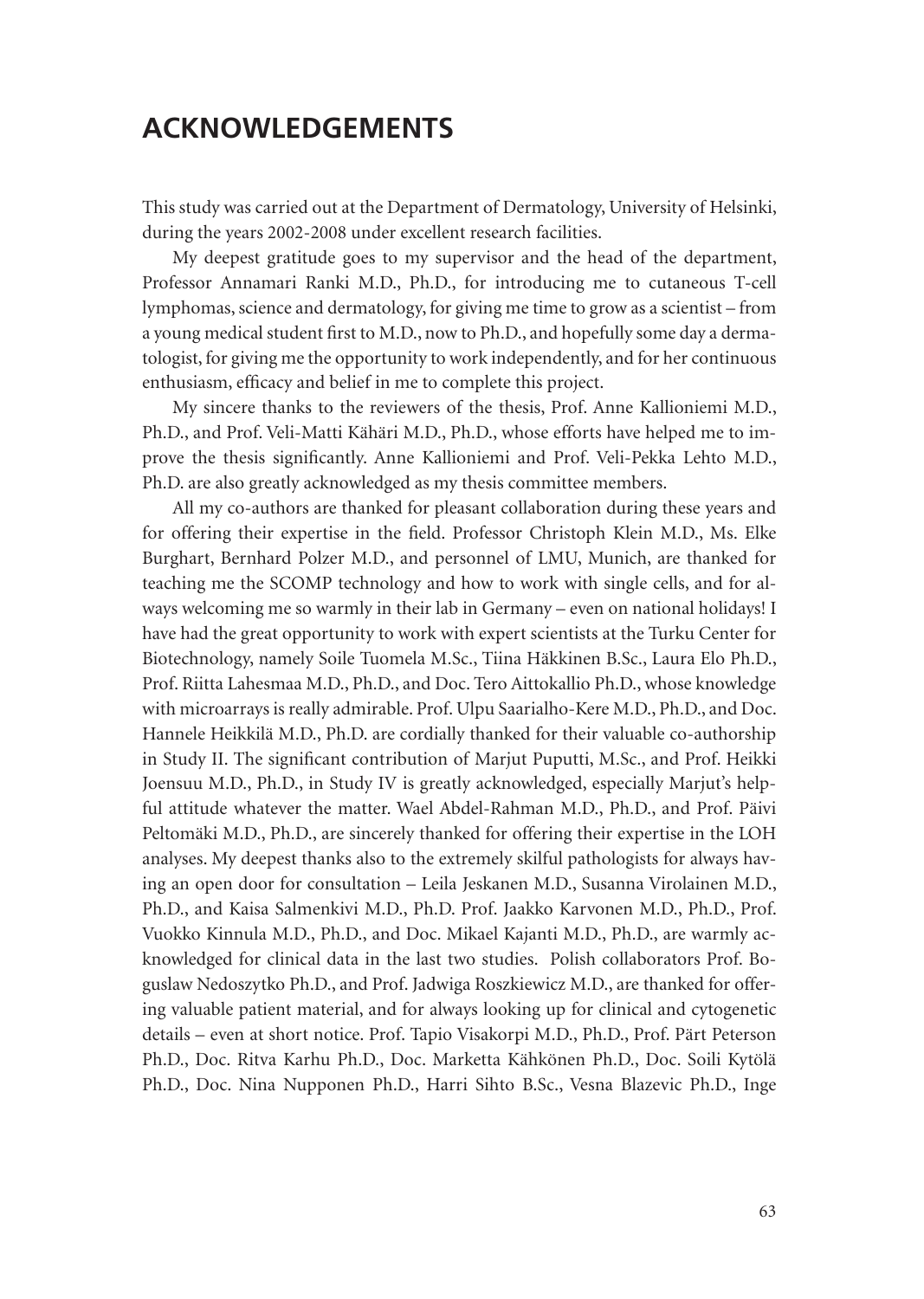Krebs Ph.D., and Prof. Annemarie Poustka Ph.D. are acknowledged for their expertise in Study I. Special thanks go to Doc. Outi Monni Ph.D. for her efforts and supportive attitude during the array-CGH studies.

All past and present members of cutaneous lymphoma research group are cordially thanked for creating a stimulating and inspiring atmosphere to work and for sharing the ups and downs of the scientific work: Emilia Carlsson M.Sc., Ms. Jonna Jantunen, Ms. Kaija Järvinen, Leena Karenko M.D., Ph.D., Ms. Alexa Natori, Hanna Nevala M.D., Maria Pesonen M.D., Suvi Päivinen M.Sc., Pilvi Silakka, M.Sc., Sanna Syrjä M.Sc., Liisa Väkevä M.D., Ph.D., Ying Zhou M.Med., and Reetta Ässämäki M.Sc. Especially Leena Karenko is thanked for scientific guidance from the beginning to the end of the thesis, and Kaija Järvinen for extremely skilful technical assistance throughout the studies and for having a solution to any problem. In addition, Ms. Alli Tallqvist, and Ms. Marianne Karlsberg are thanked for their advice and help, and Susanna Stjernberg-Salmela M.D. together with Maria Pesonen for sharing thoughts while finalizing the thesis.

Friends and colleagues from Skin and Allergy Hospital, Department of Oncology, and HUSLAB are thanked for creating an innovative and joyful atmosphere to work.

Doc. Päivi Liesi M.D., Ph.D., Prof. Olli A. Jänne M.D., Ph.D., and Prof. Anna-Elina Lehesjoki M.D., Ph.D. are warmly acknowledged for their guidance during the earliest part of my scientific career.

I owe my deepest gratitude to all the patients and volunteers who participated in the studies.

My friends from childhood, high school and medical school, cousins & in-laws and "äitikaverit" are warmly acknowledged for sharing these latest eventful years with me and for making my social life enjoyable.

My dearest thanks to my family and relatives for their love, care and support. In particular, I thank my mother Seija, my father Kauko, and my sister Tanja for always being there for me, as well as my parents-in-law Eeva-Riitta and Martti, and my sisterin-law Anna for supportive attitude. You all have been more than perfect grandparents and aunties to our dear daughters.

Kimmo, my marvelous husband and my best friend, is thanked for contributing to my scientific work in numerous ways: for listening through my presentations, for helping me with IT problems, for always offering an alternative engineer opinion to the scientific matters; and, during the latest weeks, for bravely being a chef, baby sitter, secretary, or whatever I needed, regardless of the time of the day (or night).

Finally, our beautiful daughters Aino and Venla are thanked for filling our everyday life with joy. I could not imagine a better start for a day than Aino's amazing imagination stories and Venla's wolfram melting laughter.

Helsinki Biomedical Graduate School is warmly thanked for financial and educative support. Financial support from Finnish Cultural Foundation, Research Founda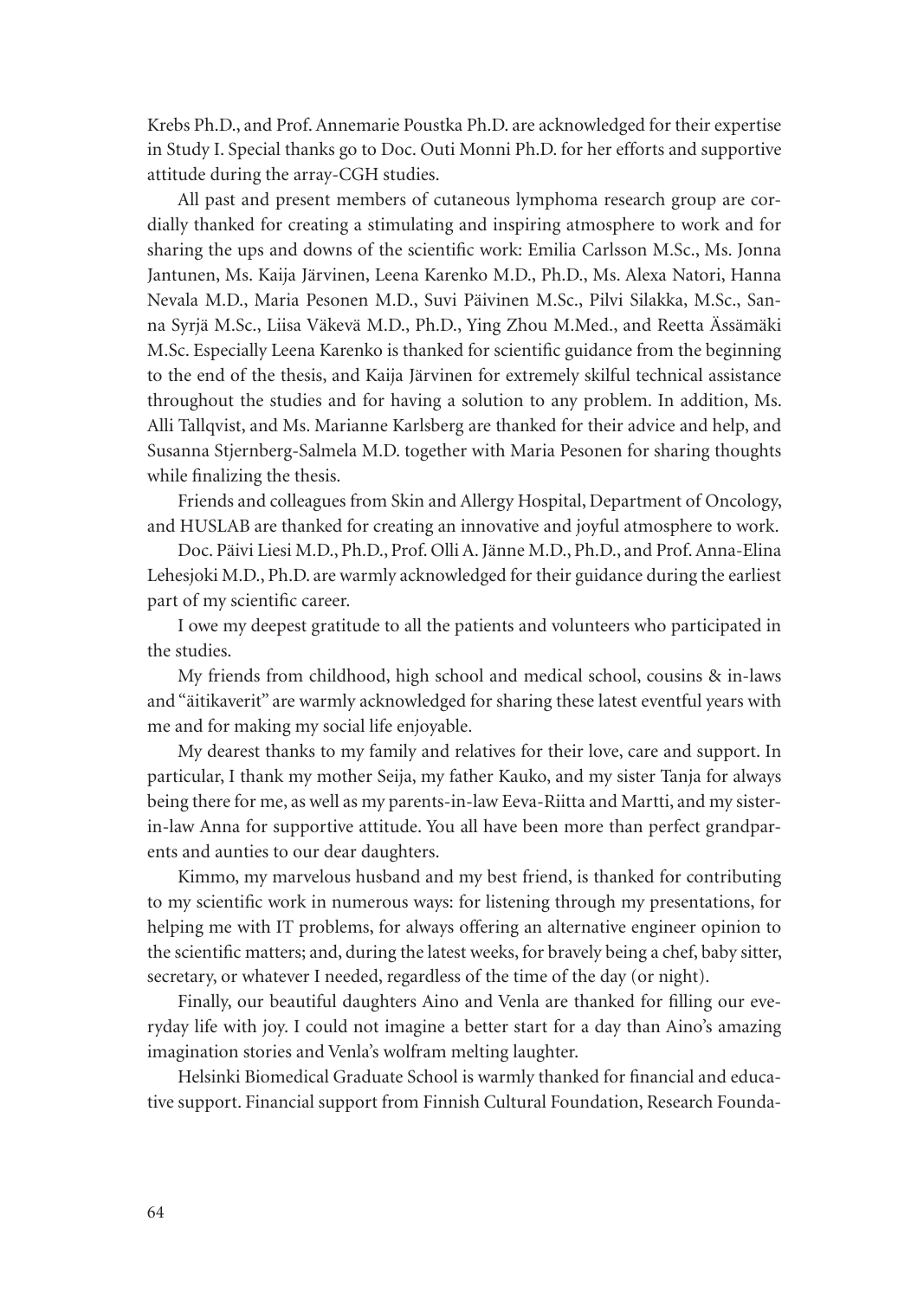tion of Orion Corporation, The Emil Aaltonen Foundation, Finnish Dermatological Society, Finnish Oncology Foundation, Paulo Foundation, Biomedicum Helsinki Foundation, Finnish Cancer Organisations, Ida Montin Foundation and Finnish Medical Society Duodecim is greatfully acknowledged.

Espoo, March 2008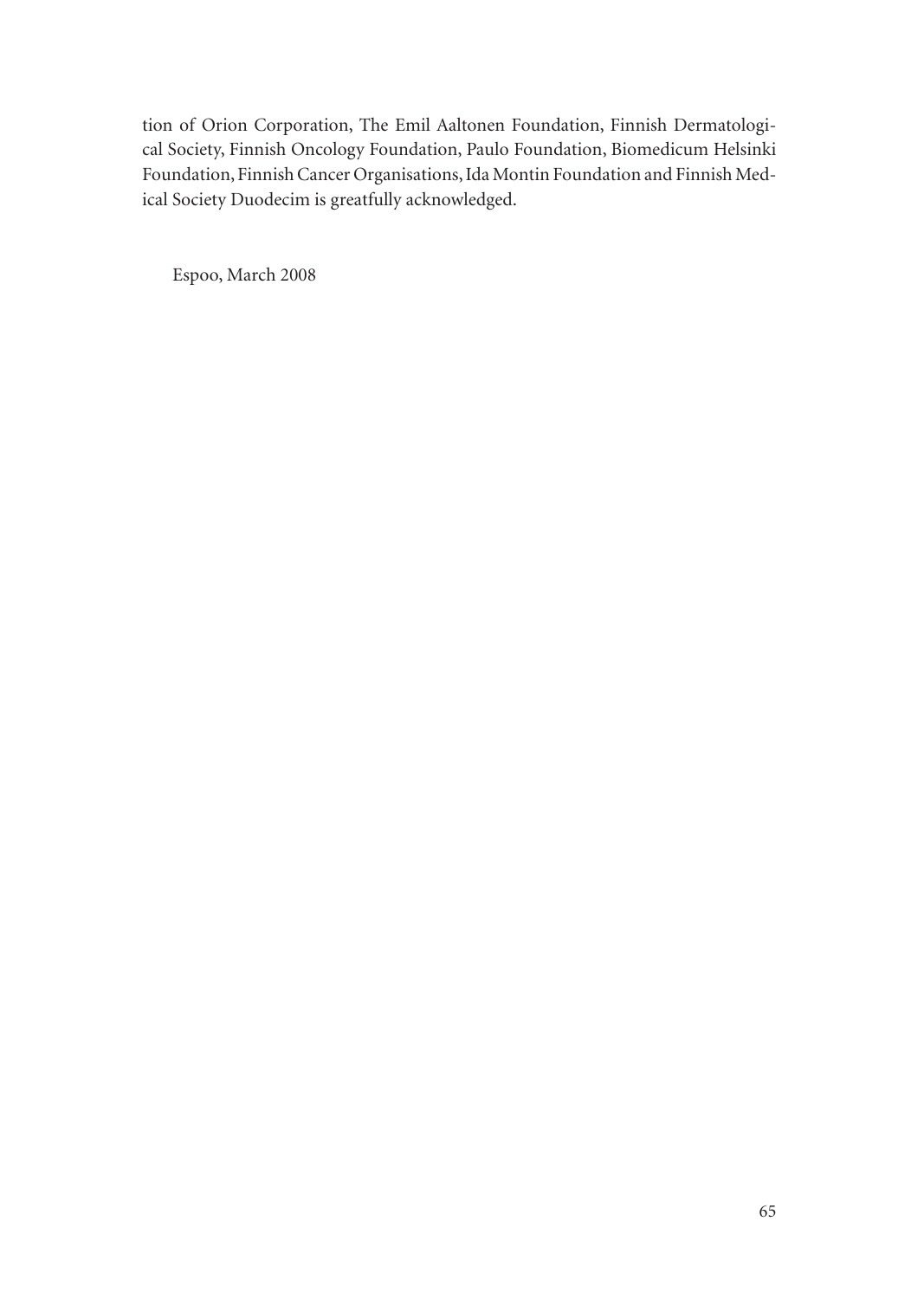# **REFERENCES**

- Abbas AK, Murphy KM, Sher A. Functional diversity of helper T lymphocytes. Nature 383: 787-793, 1996.
- Acosta-Rodriguez EV, Napolitani G, Lanzavecchia A, Sallusto F. Interleukins 1beta and 6 but not transforming growth factor-beta are essential for the differentiation of interleukin 17-producing human T helper cells. Nat Immunol 8: 942-949, 2007.
- Akashi K, Kondo M, von Freeden-Jeffry U, Murray R, Weissman IL. Bcl-2 rescues T lymphopoiesis in interleukin-7 receptor-deficient mice. Cell 89: 1033-1041, 1997.
- Al-Hajj M, Wicha MS, Benito-Hernandez A, Morrison SJ, Clarke MF. Prospective identifi cation of tumorigenic breast cancer cells. Proc Natl Acad Sci U S A 100: 3983-3988, 2003.
- Alibert J.L. Description des maladies de la peau observées à l'Hôpital Saint-Louis et exposion des meilleures méthodes suivies pour leur traitement. Paris, Barrois l'aîné et fils, Page 157, 1806.
- Appay V and Rowland-Jones SL. RANTES: a versatile and controversial chemokine. Trends Immunol 22: 83-87, 2001.
- Asadullah K, Haeußler-Quade A, Gellrich S, Hanneken S, Hansen-Hagge TE, Döcke WD, Volk H-D, Sterry W. IL-15 and IL-16 overexpression in cutaneous T cell lymphomas: stage dependent increase in mycosis fungoides progression. Exp Dermatol 9: 248- 251, 2000.
- Bagot M, Moretta A, Sivori S, Biassoni R, Cantoni C, Bottino C, Boumsell L, Bensussan A. CD4(+) cutaneous T-cell lymphoma cells express the p140-killer cell immunoglobulin-like receptor. Blood 97: 1388-1391, 2001.
- Balsara BR, Testa JR. Chromosomal imbalances in human lung cancer. Oncogene 21: 6877-6883, 2002.
- Bagot M, Echchakir H, Mami-Chouaib F, Delfau-Larue MH, Charue D, Bernheim A, Chouaib S, Boumsell L, Bensussan A. Isolation of tumor-specific cytotoxic CD4+ and CD4+CD8dim+ T-cell clones infiltrating a cutaneous T-cell lymphoma. Blood 91: 4331-4341, 1998.
- Barbarotto E, Schmittgen TD, Calin GA. MicroRNAs and cancer: profile, profile, profile. Int J Cancer 122: 969-977, 2008. Review.
- Batista D, Vonderheid EC, Hawkins A, Morsberger L, Long P, Murphy KM, Griffin CA. Multicolor fluorescence in situ hybridization (SKY) in mycosis fungoides and Sézary syndrome: Search for recurrent chromosome abnormalities. Genes Chromosomes Cancer 45: 383-391, 2006.
- Bazin A. Affections cutanées artificielles. Paris, 1852.
- Baylin SB, Ohm JE. Epigenetic gene silencing in cancer a mechanism for early oncogenic pathway addiction? Nat Rev Cancer 6:107-116, 2006.
- Beissert S, Schwarz A, Schwarz T. Regulatory T cells. J Invest Dermatol 126: 15-24, 2006.
- Bentz M, Plesch A, Stilgenbauer S, Döhner H, Lichter P. Minimal sizes of deletions detected by comparative genomic hybridization. Genes Chromosomes Cancer 21: 172- 175, 1998.
- Bettelli E, Carrier Y, Gao W, Korn T, Strom TB, Oukka M, Weiner HL, Kuchroo VK. Reciprocal developmental pathways for the generation of pathogenic effector TH17 and regulatory T cells. Nature 441: 235-238, 2006.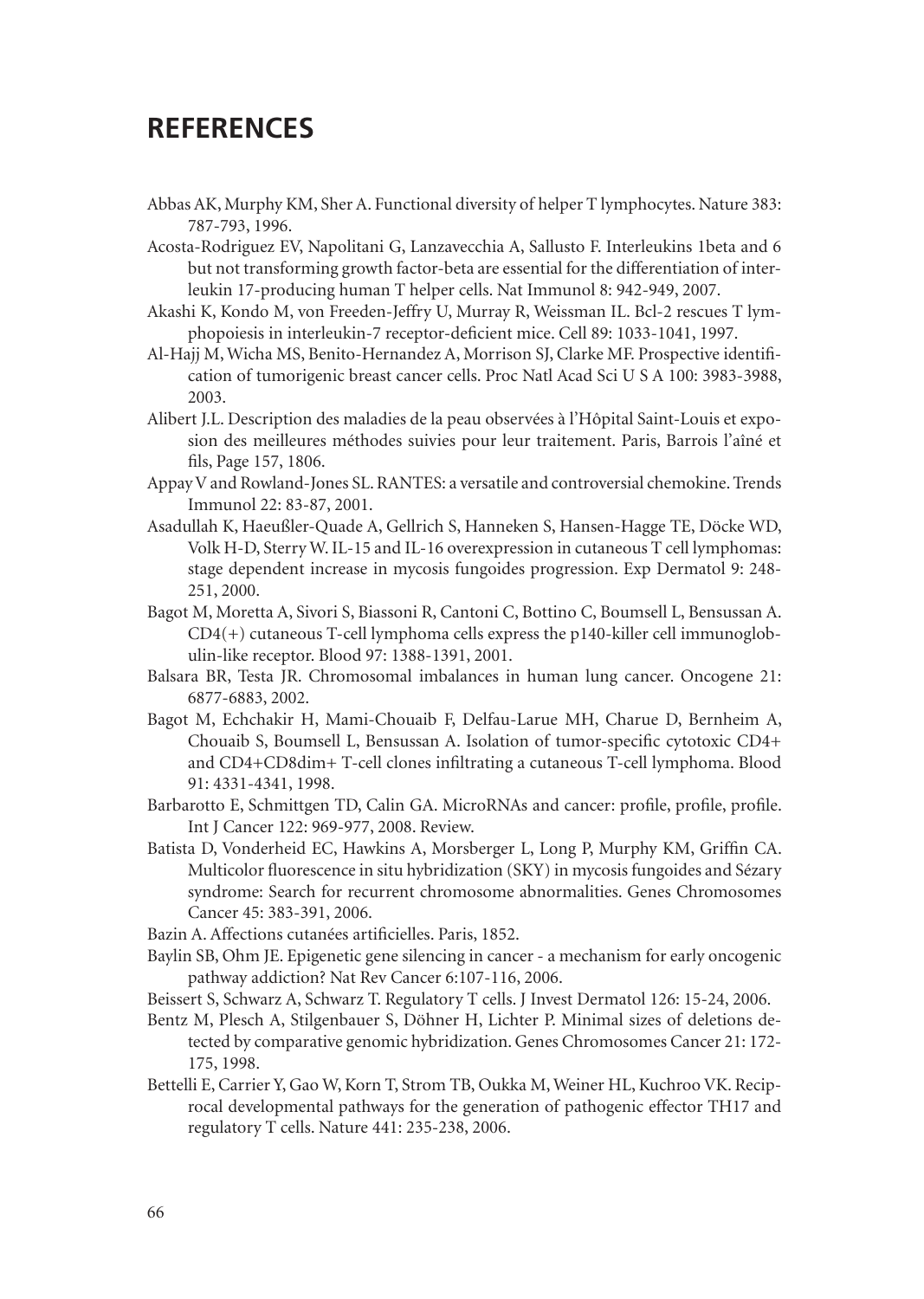- Berger CL, Tigelaar R, Cohen J, Mariwalla K, Trinh J, Wang N, Edelson RL. Cutaneous Tcell lymphoma: malignant proliferation of T-regulatory cells. Blood 105: 1640-1647, 2005.
- Bishop JM. Molecular themes in oncogenesis. Cell 64: 235-248, 1991.
- Bjerkvig R, Tysnes BB, Aboody KS, Najbauer J, Terzis AJ. Opinion: the origin of the cancer stem cell: current controversies and new insights. Nat Rev Cancer 5: 899-904, 2005.
- Blanpain C, Lowry WE, Geoghegan A, Polak L, Fuchs E. Self-renewal, multipotency, and the existence of two cell populations within an epithelial stem cell niche. Cell 118: 635-648, 2004.
- Bolden JE, Peart MJ, Johnstone RW. Anticancer activities of histone deacetylase inhibitors. Nat Rev Drug Discov 5: 769-784, 2006.
- Borges L, Kubin M, Kuhlman T. LIR9, an immunoglobulin-superfamily-activating receptor, is expressed as a transmembrane and as a secreted molecule. Blood 101:1484- 1486, 2003.
- Borue X, Lee S, Grove J, Herzog EL, Harris R, Diflo T, Glusac E, Hyman K, Theise ND, Krause DS. Bone marrow-derived cells contribute to epithelial engraftment during wound healing. Am J Pathol 165: 1767-1772, 2004.
- Brauns TC, Schultewolter T, Dissemond J, Maschke J, Goos M. C-KIT expression in primary cutaneous T-cell lymphomas. J Cutan Pathol 31: 577–582, 2004.
- Brown K, Strathdee D, Bryson S, Lambie W, Balmain A. The malignant capacity of skin tumours induced by expression of a mutant H-ras transgene depends on the cell type targeted. Curr Biol 8: 516-524, 1998.
- Bunn PA Jr, Dziadziuszko R, Varella-Garcia M, Franklin WA, Witta SE, Kelly K, Hirsch FR. Biological markers for non-small cell lung cancer patient selection for epidermal growth factor receptor tyrosine kinase inhibitor therapy. Clin Cancer Res 12: 3652–3656, 2006.
- Bunn PA Jr, Lamberg SI. Report of the Committee on staging and classification cutaneous T-cell lymphomas. Cancer Treat Rep 63: 725-728, 1979.
- Bunn PA Jr, Linnoila I, Minna JD, Carney D, Gazdar AF. Small cell lung cancer, endocrine cells of the fetal bronchus, and other neuroendocrine cells express the Leu-7 antigenic determinant present on natural killer cells. Blood 65: 764-768, 1985.
- Burg G, Dummer R, Haeffner A, Kempf W, Kadin M: From inflamation to neoplasia. Mycosis fungoides evolves from reactive inflammatory conditions (lymphoid infiltrates) transforming into neoplastic plaques and tumors. Arch Dermatol 137: 949- 952, 2001.
- Cairns CM, Gordon JR, Li F, Baca-Estrada ME, Moyana T, Xiang J. Lymphotactin expression by engineered myeloma cells drives tumor regression: mediation by CD4+ and CD8+ T cells and neutrophils expressing XCR1 receptor. J Immunol 167: 57-65, 2001.
- Calbo J, Meuwissen R, van Montfort E, van Tellingen O, Berns A. Genotype-phenotype relationships in a mouse model for human small-cell lung cancer. Cold Spring Harb Symp Quant Biol 70:225-232, 2005.
- Calin GA, Croce CM. MicroRNA signatures in human cancers. Nat Rev Cancer 6: 857- 866, 2006. Review.
- Canzian F, Salovaara R, Hemminki A, Kristo P, Chadwick RB, Aaltonen LA, de la Chapelle A. Semiautomated assessment of loss of heterozygosity and replication error in tumors. Cancer Res 56: 3331-3337, 1996.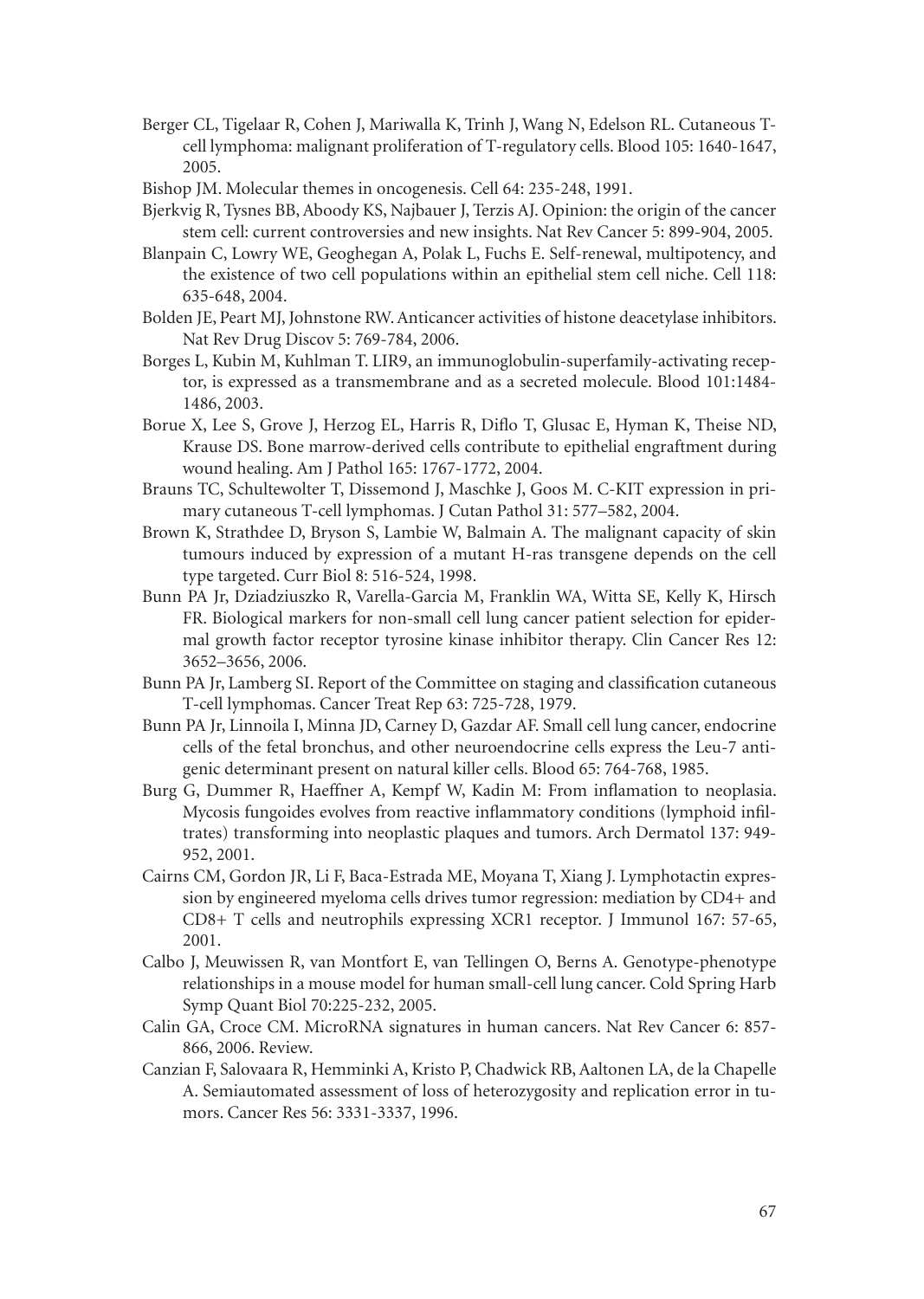- Carlsson E, Häyry V, Zhou Y, Karenko L, Virtanen I, Krohn K, Ranki A. J Invest Dermatol 126: 88, abstract 513, 2006.
- Cassis TB, Fearneyhough PK, Callen JP. Subcutaneous panniculitis-like T-cell lymphoma with vacuolar interface dermatitis resembling lupus erythematosus panniculitis. J Am Acad Dermatol 50: 465-9, 2004.
- Cavatorta AL, Fumero G, Chouhy D, Aguirre R, Nocito AL, Giri AA, Banks L, Gardiol D. Differential expression of the human homologue of drosophila discs large oncosuppressor in histologic samples from human papillomavirus-associated lesions as a marker for progression to malignancy. Int J Cancer 111: 373-380, 2004.
- Cella M, Fujikawa K, Tassi I, Kim S, Latinis K, Nishi S, Yokoyama W, Colonna M, Swat W. Differential requirements for Vav proteins in DAP10- and ITAM-mediated NK cell cytotoxicity. J Exp Med 200: 817 -823, 2004.
- Cerroni L, Rieger E, Hödl S, Kerl H. Clinicopathologic and immunologic features associated with transformation of mycosis fungoides to large-cell lymphoma. Am J Surg Pathol 16: 543-552, 1992.
- Chong BF, Wilson AJ, Gibson HM, Hafner MS, Luo Y, Hedgcock CJ, Wong HK. Immune function abnormalities in peripheral blood mononuclear cell cytokine expression differentiates stages of cutaneous T-cell lymphoma/mycosis fungoides. Clin Cancer Res 14: 646-653, 2008.
- Cobaleda C, Gutiérrez-Cianca N, Pérez-Losada J, Flores T, García-Sanz R, González M, Sánchez-García I. A primitive hematopoietic cell is the target for the leukemic transformation in human philadelphia-positive acute lymphoblastic leukemia. Blood 95: 1007-1013, 2000.
- Coe BP, Lee EH, Chi B, Girard L, Minna JD, Gazdar AF, Lam S, MacAulay C, Lam WL. Gain of a region on 7p22.3, containing MAD1L1, is the most frequent event in small-cell lung cancer cell lines. Genes Chromosomes Cancer 45:11-19, 2006.
- Cook WD and McCaw BJ. Accommodating haploinsufficient tumor suppressor genes in Knudson's model. Oncogene 19: 3434-3438, 2000.
- Cosmi L, Liotta F, Angeli R, Mazzinghi B, Santarlasci V, Manetti R, Lasagni L, Vanini V, Romagnani P, Maggi E, Annunziato F, Romagnani S. Th2 cells are less susceptible than Th1 cells to the suppressive activity of CD25+ regulatory thymocytes because of their responsiveness to different cytokines. Blood 103: 3117-3121, 2004.
- Coy JF, Wiemann, S, Bechmann I, Bächner, D, Nitsch R, Kretz O, Christiansen H, Poustka A. Pore membrane and/or filament interacting like protein 1 (POMFIL1) is predominantly expressed in the nervous system and encodes different protein isoforms. Gene 290:73-94, 2002.
- Crawley JJ, Furge KA. Identification of frequent cytogenetic aberrations in hepatocellular carcinoma using gene-expression microarray data. Genome Biol 3: RESEARCH0075, 2002.
- Cuneo A, Bigoni R, Roberti MG, Bardi A, Balsamo R, Piva N, Castoldi G. Detection of numerical aberrations in hematologic neoplasias by fluorescence in situ hybridization. Haematologica 82: 85-90, 1997.
- Dalloul A, Laroche L, Bagot M, Mossalayi MD, Fourcade C, Thacker DJ, Hogge DE, Merle-Béral H, Debré P, Schmitt C. Interleukin-7 is a growth factor for Sezary lymphoma cells. J Clin Invest 90:1054-1060, 1992.
- Dauwerse JG, Wiegant J, Raap AK, Breuning MH, van Ommen GJB. Multiple colors by fluorescence in situ hybridization using ratio-labelled DNA probes create a molecular karyotype. Hum Mol Genet 1: 593-598, 1992.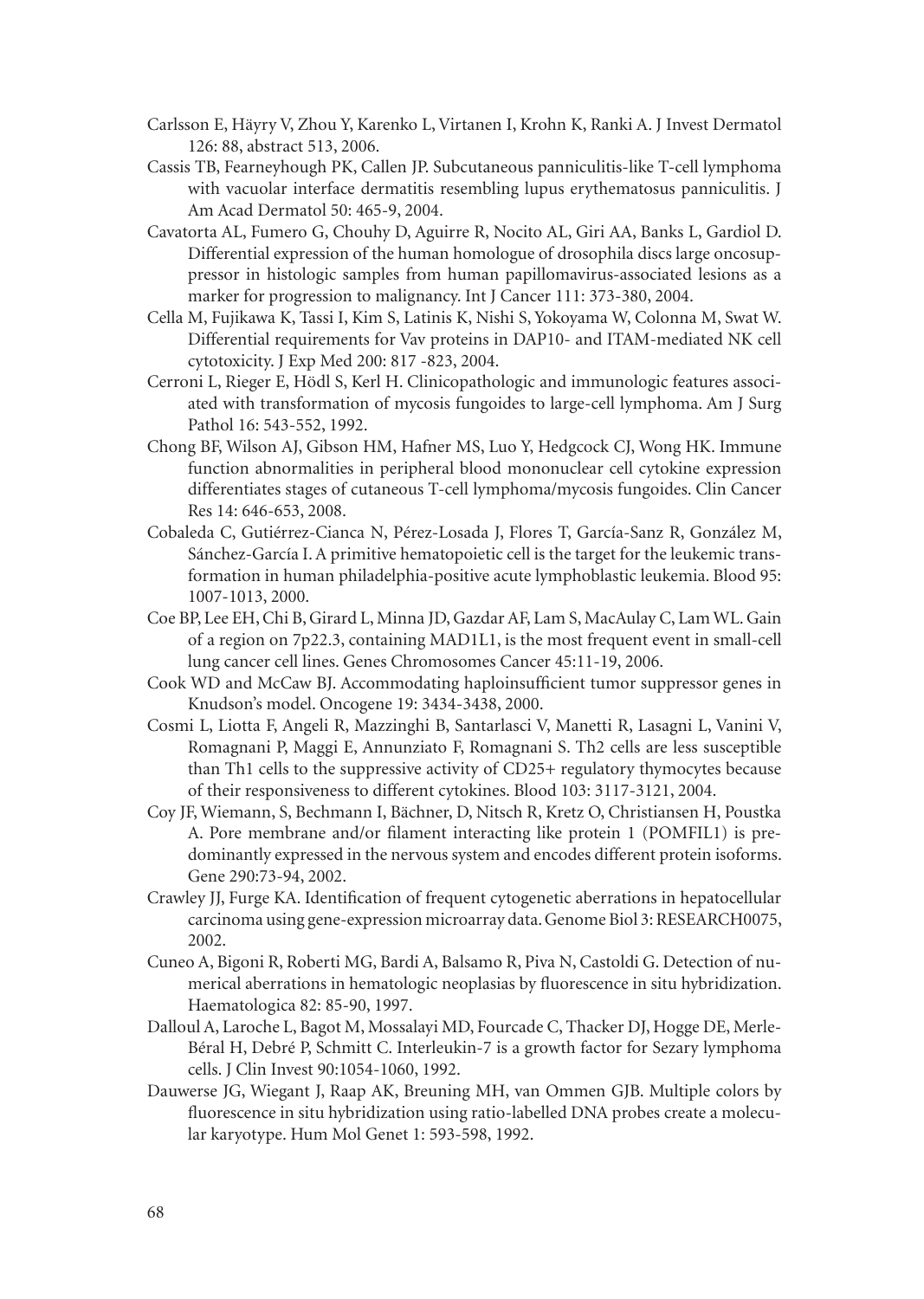- David V, Bachelez H, Leca G, Degos L, Boumsell L, Bensussan A. Identification of a novel 110-kilodalton structure expressed on a subset of T cell receptor-gamma delta-bearing cloned lymphocytes. J Immunol 144: 1-6, 1990.
- Dean M, Fojo T, Bates S. Tumour stem cells and drug resistance. Nat Rev Cancer 5: 275- 284, 2005.
- Del Prete GF, De Carli M, Mastromauro C, Biagiotti R, Macchia D, Falagiani P, Ricci M, Romagnani S. Purified protein derivative of Mycobacterium tuberculosis and excretory-secretory antigen(s) of Toxocara canis expand in vitro human T cells with stable and opposite (type  $1$  T helper or type  $2$  T helper) profile of cytokine production. J Clin Invest 88: 346-350, 1991.
- Dereure O, Levi E, Vonderheid EC, Kadin ME. Infrequent Fas mutations but no Bax or p53 mutations in early mycosis fungoides: a possible mechanism for the accumulation of malignant T lymphocytes in the skin. J Invest Dermatol 118: 949-956, 2002.
- Dereure O, Portales P, Clot J, Guilhou JJ. Decreased expression of Fas (APO-1/CD95) on peripheral blood CD4+ T lymphocytes in cutaneous T-cell lymphomas. Br J Dermatol 143: 1205-1210, 2000.
- Devilee P, Cleton-Jansen AM, Cornelisse CJ . Ever since Knudson. Trends Genet 17: 569- 573, 2001.
- Diederichs S, Bulk E, Steffen B, Ji P, Tickenbrock L, Lang K, Zänker KS, Metzger R, Schneider PM, Gerke V, Thomas M, Berdel WE, Serve H, Müller-Tidow C. S100 family members and trypsinogens are predictors of distant metastasis and survival in earlystage non-small cell lung cancer. Cancer Res 64: 5564-9, 2004.
- Diehl S, Rincon M. The two faces of IL-6 on Th1/Th2 differentiation. Mol Immunol 39:531-536, 2002.
- Döbbeling U, Dummer R, Laine E, Potoczna N, Qin JZ, Burg G. Interleukin-15 is an autocrine/paracrine viability factor for cutaneous T-cell lymphoma cells. Blood 92:252- 258, 1998.
- Dohring C, Samaridis J, Colonna M. Alternatively spliced forms of human killer inhibitory receptors. Immunogenetics 44: 227-230, 1996.
- Dummer R, Heald PW, Nestle FO, Ludwig E, Laine E, Hemmi S, Burg G. Sezary syndrome T-cell clones display T-helper 2 cytokines and express the accessory factor-1 (interferon-gamma receptor beta-chain). Blood 88: 1383-1389, 1996.
- Dummer R, Kempf W, Hess Schmid M, Häffner A, Burg G. Therapy of cutaneous lymphoma--current practice and future developments. Onkologie 26: 366-372, 2003.
- Duvic M. Bexarotene and DAB(389)IL2 (denileukin diftitox, ONTAK) in treatment of cutaneous T-cell lymphomas: algorithms. Clin Lymphoma 1: 51-5, 2000.
- Duvic M, Cather J, Maize J, Frankel AE. DAB389IL2 diphtheria fusion toxin produces clinical responses in tumor stage cutaneous T cell lymphoma. Am J Hematol 58: 87-90, 1998.
- Egeblad M,Werb Z. New functions for the matrix metalloproteinases in cancer progression. Nat Rev Cancer 2:161-174, 2002.
- Eisen MB, Spellman PT, Brown PO, Botstein D. Cluster analysis and display of genomewide expression patterns. Proc Natl Acad Sci U S A 95:14863-14868, 1998.
- Espinet B, Salido M, Pujol RM, Florensa L, Gallardo F, Domingo A, Servitje O, Estrach T, Garcìa-Muret P, Woessner S, Serrano S, Solé F. Genetic characterization of Sézary's syndrome by conventional cytogenetics and cross-species color banding fluorescent in situhybridization. Haematologica 89:165-173, 2004.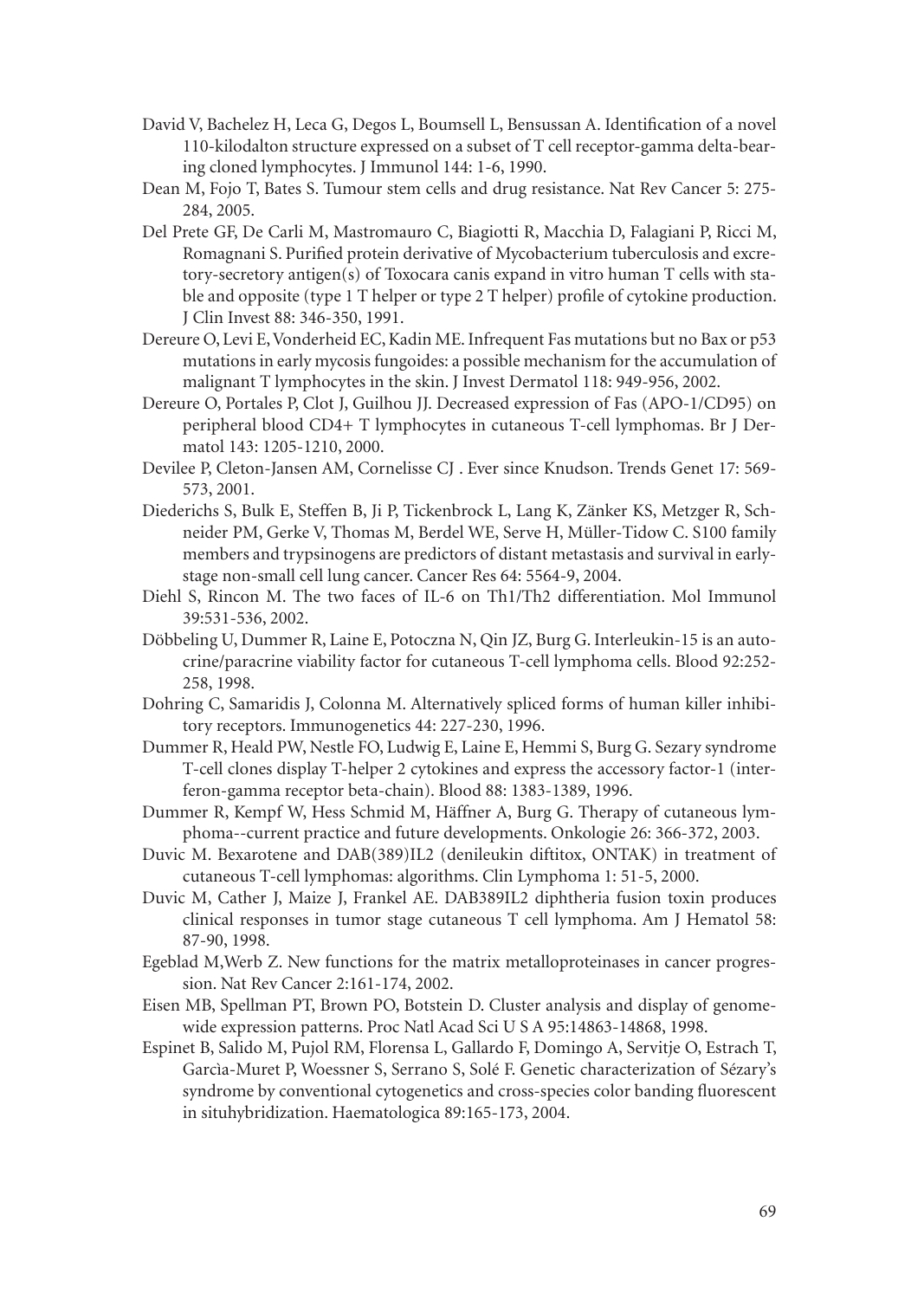- Esteller M. Profiling aberrant DNA methylation in hematologic neoplasms: a view from the tip of the iceberg. Clin Immunol 109: 80-88, 2003.
- Esteller M, Corn PG, Baylin SB, Herman JG. A gene hypermethylation profile of human cancer. Cancer Res 61: 3225-3229, 2001.
- Fahrenkrog B, Aebi U. The nuclear pore complex: nucleocytoplasmic transport and beyond. Nat Rev Mol Cell Biol 4:757-766, 2003.
- Fan CG, Tang FW, Zhang QJ, Lu SH, Liu HY, Zhao ZM, Liu B, Han ZB, Han ZC. Characterization and neural differentiation of fetal lung mesenchymal stem cells. Cell Transplant 14:311-321, 2005.
- Fang D, Nguyen TK, Leishear K, Finko R, Kulp AN, Hotz S, Van Belle PA, Xu X, Elder DE, Herlyn M. A tumorigenic subpopulation with stem cell properties in melanomas. Cancer Res 65: 9328-9337, 2005.
- Fearon ER and Vogelstein B. A genetic model for colorectal tumorigenesis. Cell 61: 759- 767, 1990.
- Feinberg AP, Ohlsson R, Henikoff S. The epigenetic progenitor origin of human cancer. Nat Rev Genet 7: 21-33, 2006.
- Ferenczi K, Fuhlbrigge RC, Pinkus J, Pinkus GS, Kupper TS. Increased CCR4 expression in cutaneous T cell lymphoma. J Invest Dermatol 119: 1405-1410, 2002.
- Fero ML, Randel E, Gurley KE, Roberts JM, Kemp CJ. The murine gene p27Kip1 is haploinsufficient for tumour suppression. Nature 396: 177-180, 1998.
- Fischer TC, Gellrich S, Muche JM, Sherev T, Audring H, Neitzel H, Walden P, Sterry W, Tönnies H. Genomic aberrations and survival in cutaneous T cell lymphomas. J Invest Dermatol 122: 579-86, 2004.
- Fong KM, Sekido Y, Gazdar AF, Minna JD. Lung cancer. 9: Molecular biology of lung cancer: clinical implications. Thorax 58: 892-900, 2003.
- Forozan F, Karhu R, Kononen J, Kallioniemi A, Kallioniemi OP. Genome screening by comparative genomic hybridization. Trends in Cell Biology 13: 405-409, 1997.
- Foss F, Demierre MF, DiVenuti G. A phase 1 trial of bexarotene and denileukin diftitox in patients with relapsed or refractory cutaneous T-cell lymphoma. Blood 106: 454- 457, 2005.
- Foss FM, Koc Y, Stetler-Stevenson MA, Nguyen DT, O'Brien MC, Turner R, Sausville EA. Costimulation of cutaneous T-cell lymphoma cells by interleukin-7 and interleukin-2: potential autocrine or paracrine effectors in the Sézary syndrome. J Clin Oncol 12: 326-35, 1994.
- French LE, Huard B, Wysocka M, Shane R, Contassot E, Arrighi JF, Piguet V, Calderara S, Rook AH. Impaired CD40L signaling is a cause of defective IL12 and TNFá production in Sezary syndrome: circumvention by hexameric soluble CD40L. Blood 105: 219-225, 2005.
- Futreal PA, Coin L, Marshall M, Down T, Hubbard T, Wooster R, Rahman N, Stratton MR. A census of human cancer genes. Nat Rev Cancer 4: 177-183, 2004.
- Futreal PA, Kasprzyk A, Birney E, Mullikin JC, Wooster R, Stratton MR. Cancer and genomics. Nature 409: 850-852, 2001.
- Gall JG, Pardue ML. Formation and detection of RNA-DNA hybrid molecules in cytological preparations. Proc Natl Acad Sci U S A 63: 378-383, 1969.
- Gallardo F, Esteller M, Pujol RM, Costa C, Estrach T, Servitje O. Methylation status of the p15, p16 and MGMT promoter genes in primary cutaneous T-cell lymphomas. Haematologica 89:1401-1403, 2004.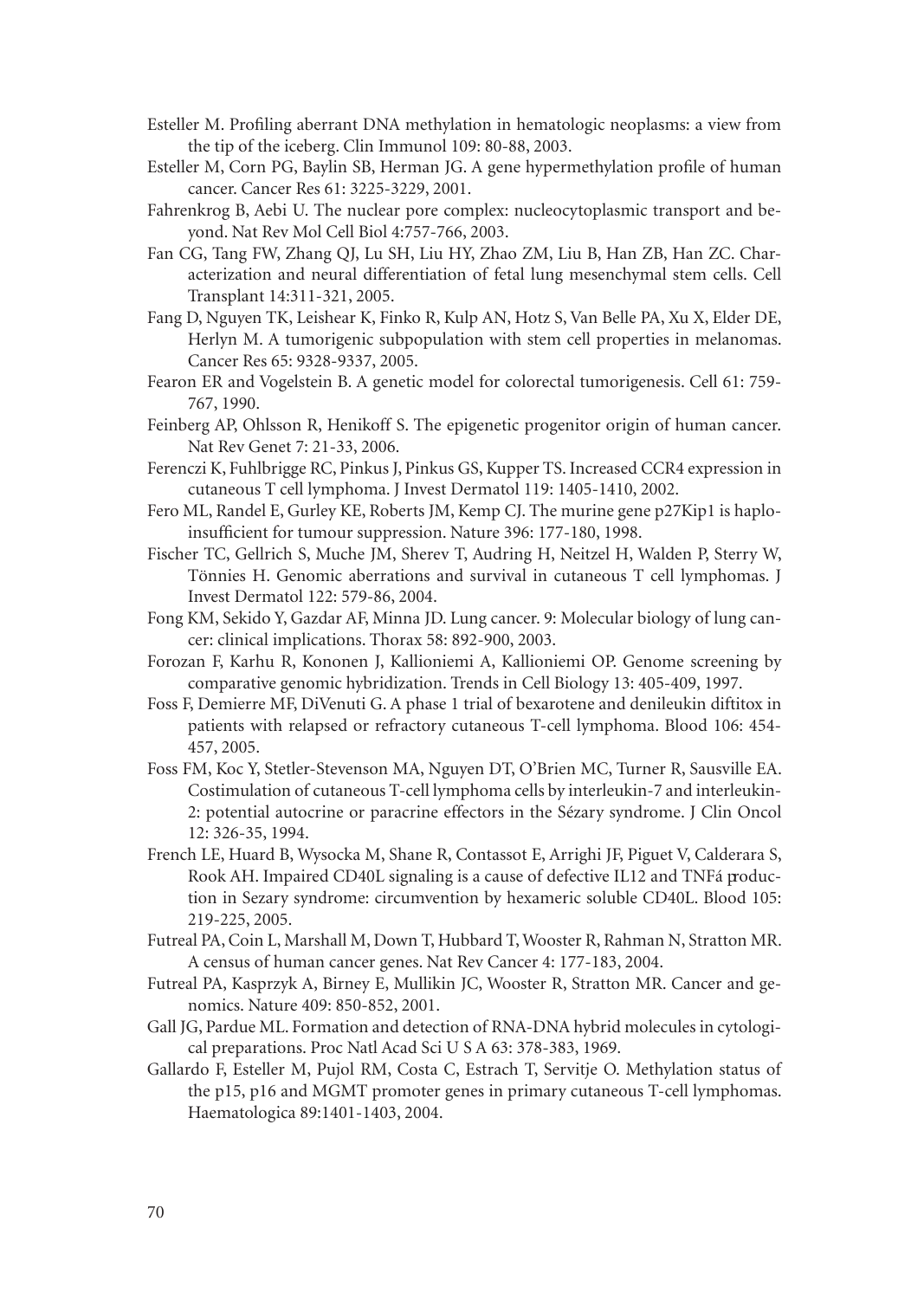- Gardiner CM, Guethlein LA, Shilling HG, Pando M, Carr WH, Rajalingam R, Vilches C, Parham P. Different NK cell surface phenotypes defined by the DX9 antibody are due to KIR3DL1 gene polymorphism. J Immunol 166: 2992-3001, 2001.
- Garnis C, Lockwood WW, Vucic E, Ge Y, Girard L, Minna JD, Gazdar AF, Lam S, MacAulay C, Lam WL. High resolution analysis of non-small cell lung cancer cell lines by whole genome tiling path array CGH. Int J Cancer 118:1556-1564, 2006.
- Girardi M, Heald PW, Wilson LD. The pathogenesis of mycosis fungoides. N Engl J Med 350: 1978-1988, 2004.
- Gniadecki R. Neoplastic stem cells in cutaneous lymphomas: evidence and clinical implications. Arch Dermatol 140: 1156-1160, 2004.
- Gniadecki R, Assaf C, Bagot M, Dummer R, Duvic M, Knobler R, Ranki A, Schwandt P, Whittaker S. The optimal use of bexarotene in cutaneous T-cell lymphoma. Br J Dermatol 157: 433-440, 2007.
- Gniadecki R, Lukowsky A, Rossen K, Madsen HO, Thomsen K, Wulf HC. Bone marrow precursor of extranodal T-cell lymphoma. Blood 102:3797-3799, 2003.
- Golub TR, Slonim DK, Tamayo P, Huard C, Gaasenbeek M, Mesirov JP, Coller H, Loh ML, Downing JR, Caligiuri MA, Bloomfield CD, Lander ES. Molecular classification of cancer: class discovery and class prediction by gene expression monitoring. Science 286: 531-537, 1999.
- Gonzalez CL, Medeiros LJ, Braziel RM, Jaffe ES. T-cell lymphoma involving subcutaneous tissue. A clinicopathologic entity commonly associated with hemophagocytic syndrome. Am J Surg Pathol 15: 17-27, 1991.
- Guerreiro Da Silva ID, Hu YF, Russo IH, Ao X, Salicioni AM, Yang X, Russo J. S100P calcium-binding protein overexpression is associated with immortalization of human breast epithelial cells in vitro and early stages of breast cancer development in vivo. Int J Oncol 16: 231-240, 2000.
- Hammacher A, Thompson EW, Williams ED. Interleukin-6 is a potent inducer of S100P, which is up-regulated in androgen-refractory and metastatic prostate cancer. Int J Biochem Cell Biol 37: 442-450, 2005.
- Hanahan D and Weinberg RA. The hallmarks of cancer. Cell 100: 57-70, 2000.
- Harrington LE, Mangan PR, Weaver CT. Expanding the effector CD4 T-cell repertoire: the Th17 lineage. Curr Opin Immunol 18: 349-356, 2006.
- Harris H. Tumour suppression: putting on the brakes. Nature 427: 201, 2004.
- Hartge P, Devesa SS, Fraumeni JF Jr. Hodgkin's and non-Hodgkin's lymphomas. Cancer Surv 19-20: 423-53, 1994.
- Harwix S, Zachmann K, Neumann C. T-cell clones from early-stage cutaneous T-cell lymphoma show no polarized Th-1 or Th-2 cytokine profile. Arch Dermatol Res 292: 1-8, 2000.
- Hassel JC, Meier R, Joller-Jemelka H, Burg G, Dummer R. Serological immunomarkers in cutaneous T cell lymphoma. Dermatology 209: 296-300, 2004.
- Herman JG, Baylin SB. Gene silencing in cancer in association with promoter hypermethylation. N Engl J Med 349: 2042-2054, 2003.
- Holland PM, Abramson RD, Watson R, Gelfand DH. Detection of specific polymerase chain reaction product by utilizing the 5'----3' exonuclease activity of Thermus aquaticus DNA polymerase. Proc Natl Acad Sci U S A 88: 7276-7280, 1991.
- Hou J, Schindler U, Henzel WJ, Ho TC, Brasseur M, McKnight SL. An interleukin-4-induced transcription factor: IL-4 Stat. Science 265: 1701-1706, 1994.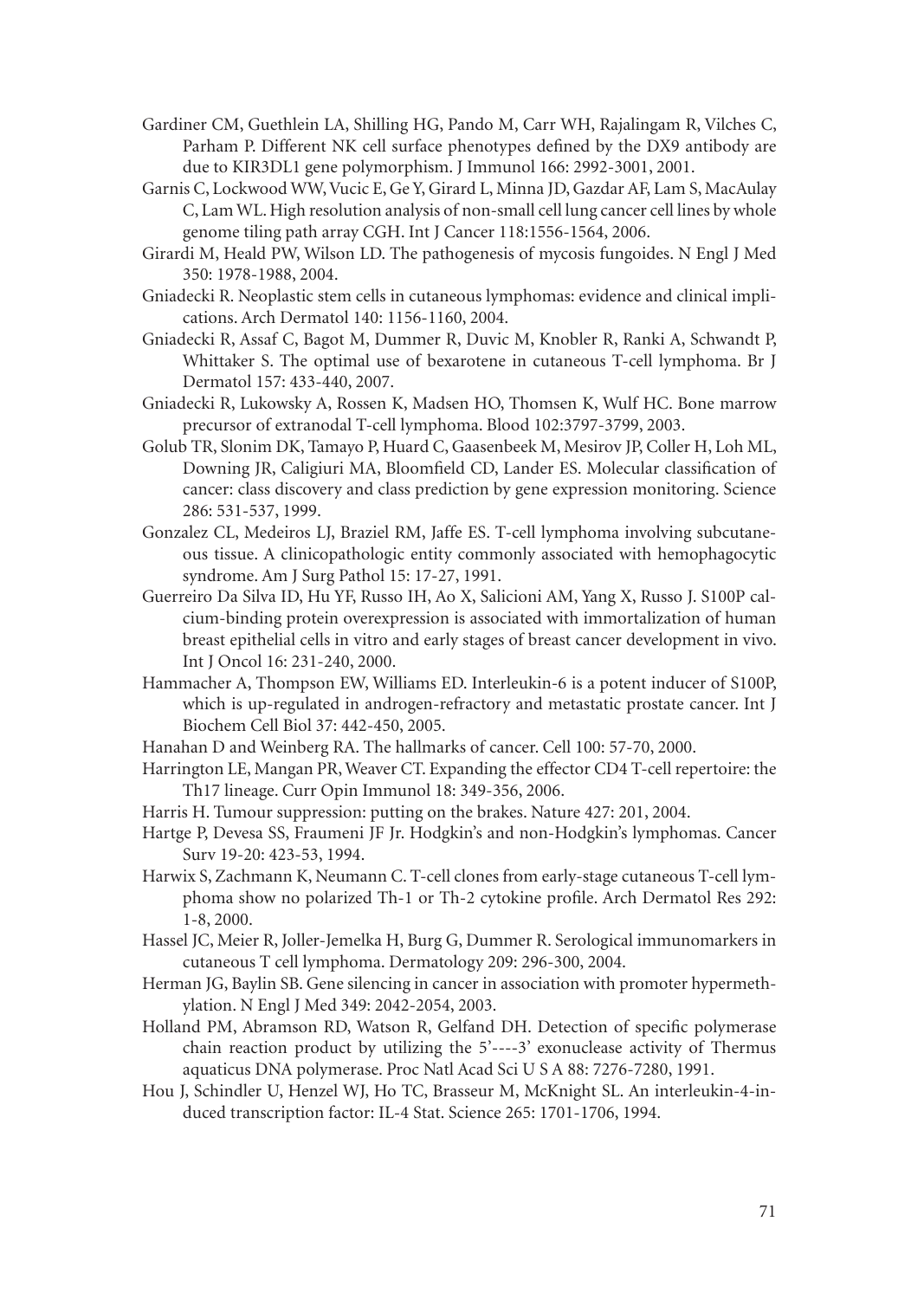- Houghton J, Stoicov C, Nomura S, Rogers AB, Carlson J, Li H, Cai X, Fox JG, Goldenring JR, Wang TC. Gastric cancer originating from bone marrow-derived cells. Science 306:1568-1571, 2004.
- Huet D, Bagot M, Loyaux D, Capdevielle J, Conraux L, Ferrara P, Bensussan A, Marie-Cardine A. SC5 mAb represents a unique tool for the detection of extracellular vimentin as a specific marker of Sezary cells. J Immunol 176: 652-629, 2006.
- Huntly BJ, Gilliland DG. Leukaemia stem cells and the evolution of cancer-stem-cell research. Nat Rev Cancer 5: 311-321, 2005.
- Hutchin ME, Kariapper MS, Grachtchouk M, Wang A, Wei L, Cummings D, Liu J, Michael LE, Glick A, Dlugosz AA. Sustained Hedgehog signaling is required for basal cell carcinoma proliferation and survival: conditional skin tumorigenesis recapitulates the hair growth cycle. Genes Dev 19: 214-223, 2005.
- Hyytinen E, Visakorpi T, Kallioniemi A, Kallioniemi OP, Isola JJ. Improved technique for analysis of formalin-fixed, paraffin-embedded tumors by fluorescence in situ hybridization. Cytometry 16: 93-99, 1994.
- Inoue K, Zindy F, Randle DH, Rehg JE, Sherr CJ. Dmp1 is haplo-insufficient for tumor suppression and modifies the frequencies of Arf and p53 mutations in Myc-induced lymphomas. Genes Dev 15: 2934-2939, 2001.
- Ishiguro H, Shimokawa T, Tsunoda, T, Tanaka T, Fujii Y, Nakamura Y, FurukawaY. Isolation of HELAD1, a novel human helicase gene up-regulated in colorectal carcinomas. Oncogene 21: 6387-6394, 2002.
- Issa JP. CpG island methylator phenotype in cancer. Nat Rev Cancer 12: 988-993, 2004.
- Jacobson NG, Szabo SJ, Weber-Nordt RM, Zhong Z, Schreiber RD, Darnell JE Jr, Murphy KM. Interleukin 12 signaling in T helper type 1 (Th1) cells involves tyrosine phosphorylation of signal transducer and activator of transcription (Stat)3 and Stat4. J Exp Med 181: 1755-1762, 1995.
- Jiang Q, Li WQ, Aiello FB, Mazzucchelli R, Asefa B, Khaled AR, Durum SK. Cell biology of IL-7, a key lymphotrophin. Cytokine Growth Factor Rev 16: 513-33, 2005.
- Joensuu H, Puputti M, Sihto H, Tynninen O, Nupponen NN. Amplification of genes encoding KIT, PDGFRalpha and VEGFR2 receptor tyrosine kinases is frequent in glioblastoma multiforme. J Pathol 207: 224-231, 2005.
- Jones D, Dang NH, Duvic M, Washington LT, Huh YO. Absence of CD26 expression is a useful marker for diagnosis of T-cell lymphoma in peripheral blood. Am J Clin Pathol 115: 885-892, 2001.
- Jones D, Ibrahim S, Patel K, Luthra R, Duvic M, Medeiros LJ. Degree of CD25 expression in T-cell lymphoma is dependent on tissue site: implications for targeted therapy. Clin Cancer Res 10: 5587-5594, 2004.
- Jones PA, Baylin SB. The fundamental role of epigenetic events in cancer. Nat Rev Genet 3: 415-28, 2002.
- Kallinich T, Muche JM, Qin S, Sterry W, Audring H, Kroczek RA. Chemokine receptor expression on neoplastic and reactive T cells in the skin at different stages of mycosis fungoides. J Invest Dermatol 121: 1045-1052, 2003.
- Kallioniemi A, Kallioniemi OP, Sudar D, Rutowitz D, Gray JW, Waldman F, Pinkel D. Comparative genomic hybridization for molecular cytogenetic analysis of solid tumors. Science 258: 818-821, 1992.
- Kallioniemi OP, Kallioniem A, Piper J, Isola J, Waldman FM, Gray JW, Pinkel D. Optimizing comparative genomic hybridization for analysis of DNA sequence copy number changes in solid tumors. Genes Chromosomes Cancer, 10: 231-243, 1994.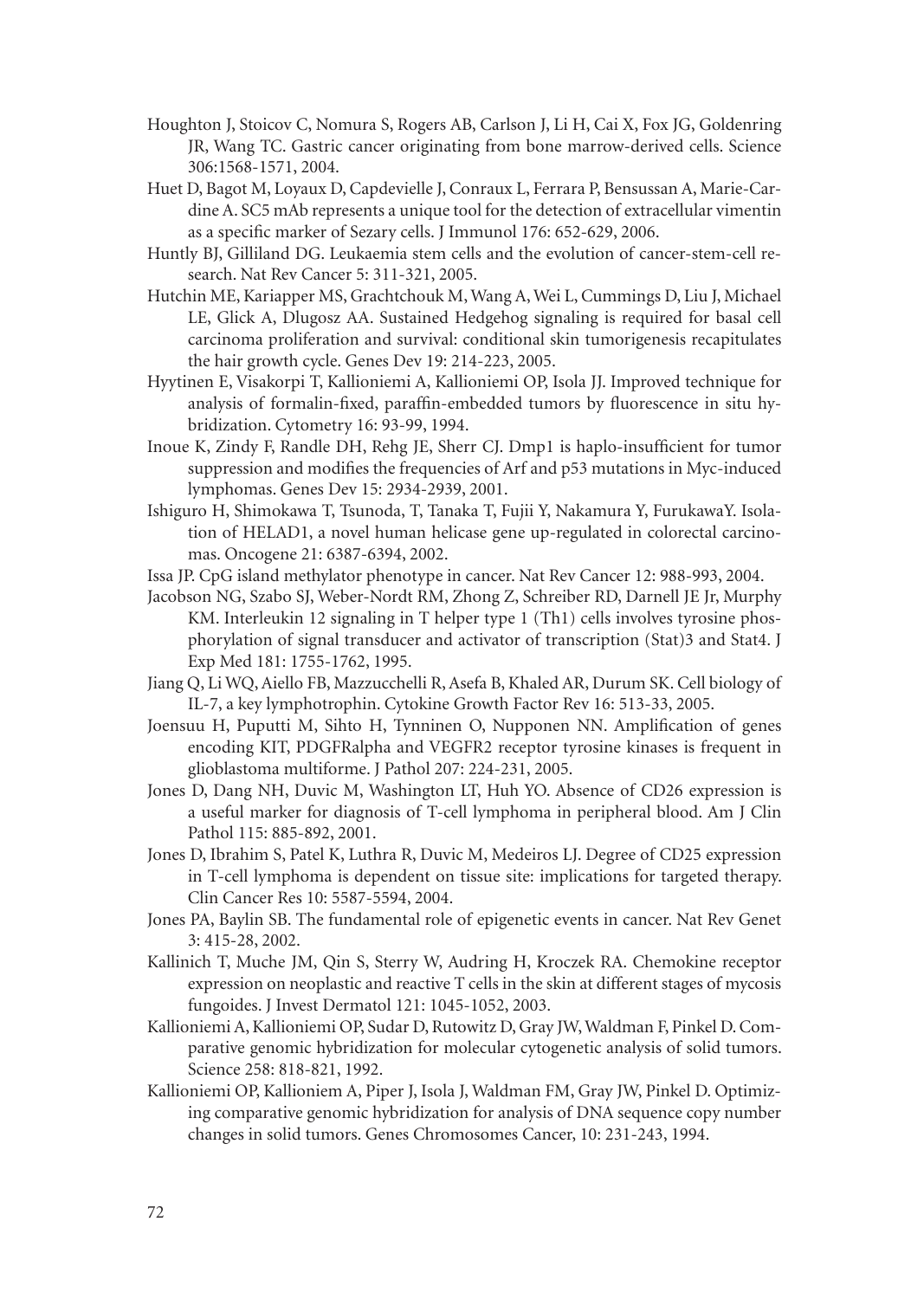- Kaminski N, Krupsky M. Gene expression patterns, prognostic and diagnostic markers, and lung cancer biology. Chest 125: 111S-115S, 2004.
- Kamstrup MR, Gniadecki R, Skovgaard GL. Putative cancer stem cells in cutaneous malignancies. Exp Dermatol 16: 297-301, 2007.
- Kantor AF, Curtis RE, Vonderheid EC, van Scott EJ, Fraumeni JF Jr. Risk of second malignancy after cutaneous T-cell lymphoma. Cancer 63: 1612-1615, 1989.
- Karenko L, Hahtola S, Ranki A. Molecular cytogenetics in the study of cutaneous T-cell lymphomas (CTCL). Cytogenet Genome Res 118: 353-361, 2007.
- Karenko L, Hyytinen E, Sarna S, Ranki A. Chromosomal abnormalities in cutaneous T-cell lymphoma and in its premalignant conditions as detected by G-banding and interphase cytogenetic methods. J Invest Dermatol 108: 22-9, 1997.
- Karenko L, Kähkönen M, Hyytinen ER, Lindlof M, Ranki A. Notable losses at specific regions of chromosomes 10q and 13q in the Sézary syndrome detected by comparative genomic hybridization. J Invest Dermatol 112: 392-5, 1999.
- Karenko L, Nevala H, Raatikainen M, Franssila K, Ranki A. Chromosomally clonal T cells in the skin, blood, or lymph nodes of two Sezary syndrome patients express CD45RA, D45RO, CDw150, and interleukin-4, but no interleukin-2 or interferongamma. J Invest Dermatol 116:188-93, 2001.
- Karenko L, Sarna S, Kähkönen M, Ranki A. Chromosomal abnormalities in relation to clinical disease in patients with cutaneous T-cell lymphoma: a 5-year follow-up study. Br J Dermatol 148: 55-64, 2003.
- Kari L, Loboda A, Nebozhyn M, Rook AH, Vonderheid EC, Nichols C, Virok D, Chang C, Horng WH, Johnston J, Wysocka M, Showe MK, Showe LC. Classification and prediction of survival in patients with the leukemic phase of cutaneous T cell lymphoma. J Exp Med 197: 1477-88, 2003.
- Kashiwakura J, Suzuki N, Nagafuchi H, Takeno M, Takeba Y, Shimoyama Y, Sakane T. Txk, a nonreceptor tyrosine kinase of the Tec family, is expressed in T helper type 1 cells and regulates interferon gamma production in human T lymphocytes. J Exp Med 190:1147-1154, 1999.
- Kim BG, Li C, Qiao W, Mamura M, Kasprzak B, Anver M, Wolfraim L, Hong S, Mushinski E, Potter M, Kim SJ, Fu XY, Deng C, Letterio JJ. Smad4 signalling in Tcells is required for suppression of gastrointestinal cancer. Nature 441:1015–1019, 2006.
- Kim CF, Jackson EL, Woolfenden AE, Lawrence S, Babar I, Vogel S, Crowley D, Bronson RT, Jacks T. Identification of bronchioalveolar stem cells in normal lung and lung cancer. Cell 121: 823-835, 2005.
- Kim EJ, Hess S, Richardson SK, Newton S, Showe LC, Benoit BM, Ubriani R, Vittorio CC, Junkins-Hopkins JM, Wysocka M, Rook AH. Immunopathogenesis and therapy of cutaneous T cell lymphoma. J Clin Invest 115: 798-812, 2005.
- Kim YH, Liu HL, Mraz-Gernhard S, Varghese A, Hoppe RT. Long-term outcome of 525 patients with mycosis fungoides and Sezary syndrome: clinical prognostic factors and risk for disease progression. Arch Dermatol 139: 857-866, 2003.
- Kim S, Seo JH, Suh YH. Alpha-synuclein, Parkinson's disease, and Alzheimer's disease. Parkinsonism Relat Disord 10: 9-13, 2004.
- Kimura M, Furukawa T, Abe T, Yatsuoka T, Youssef EM, Yokoyama T, Ouyang H, Ohnishi Y, Sunamura M, Kobari M, Matsuno S, Horii A. Identification of two common regions of allelic loss in chromosome arm 12q in human pancreatic cancer. Cancer Res 58: 2456-60, 1998.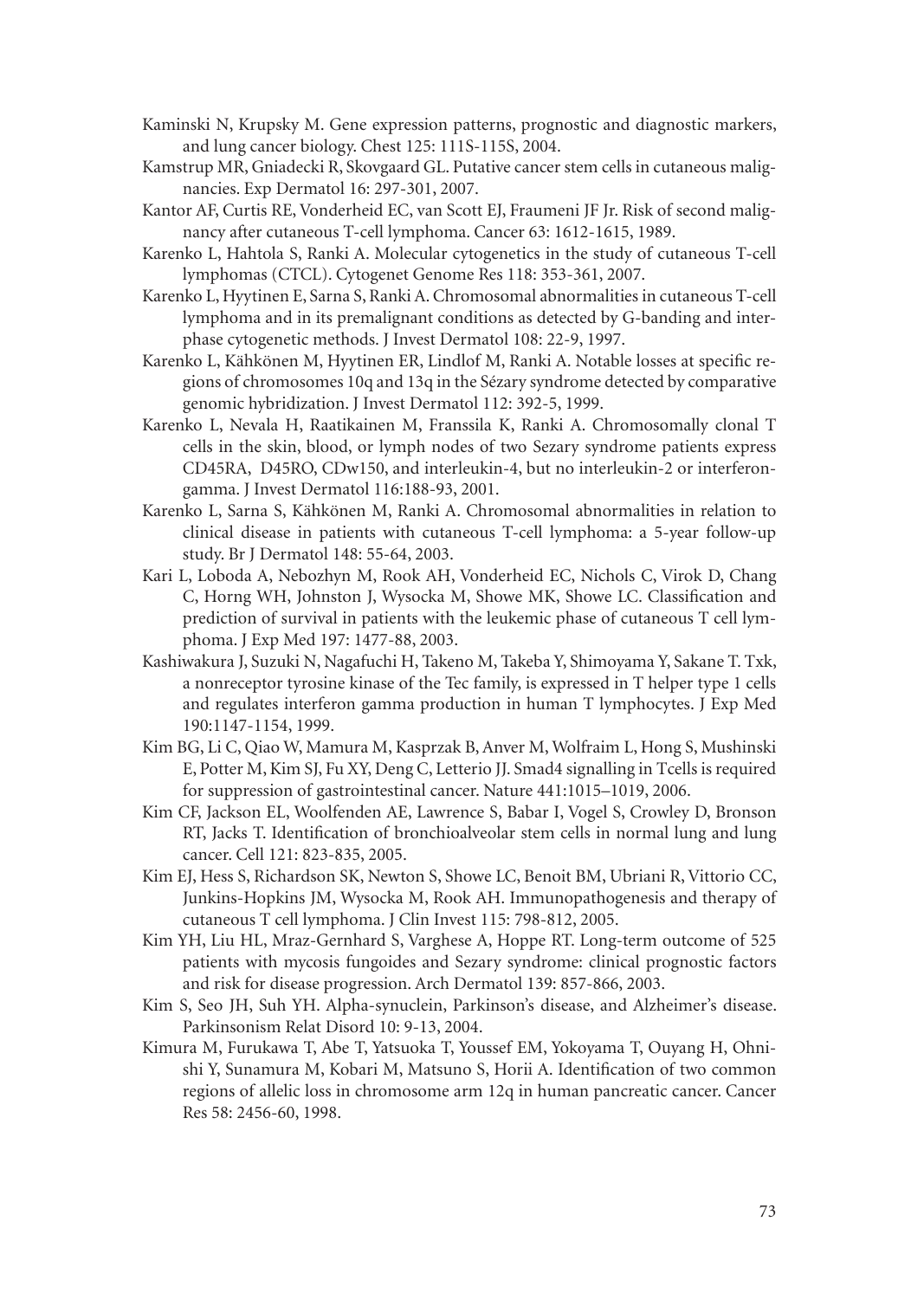- Kinzler KW and Vogelstein B. Landscaping the cancer terrain. Science 280: 1036-1037, 1998.
- Kirchhoff M, Gerdes T, Maahr J, Rose H, Bentz M, Döhner H, Lundsteen C. Deletions below 10 megabasepairs are detected in comparative genomic hybridization by standard reference intervals. Genes Chromosomes Cancer 25: 410-413, 1999.
- Klein CA, Schmidt-Kittler O, Schardt JA, Pantel K, Speicher MR, Riethmüller G. Comparative genomic hybridization, loss of heterozygosity, and DNA sequence analysis of single cells. Proc Natl Acad Sci U S A 96: 4494-4499, 1999.
- Klein G, Vellenga E, Fraaije MW, Kamps WA, de Bont ES. The possible role of matrix metalloproteinase (MMP)-2 and MMP-9 in cancer, e.g. acute leukemia. Crit Rev Oncol Hematol 50: 87-100, 2004.
- Knudson AG, Jr. Mutation and cancer: statistical study of retinoblastoma. Proc Natl Acad Sci U S A. 68: 820-823, 1971.
- Krämer A, Neben K, Ho AD. Centrosome replication, genomic instability and cancer. Leukemia 16: 767-775, 2002.
- Kumar V, Cotran R, Robbins S. Basic Pathology. W.B. Saunders Company, Philadelphia, pp. 431-435, 1997.
- Lahesmaa R, Yssel H, Batsford S, Luukkainen R, Möttönen T, Steinman L, Peltz G. Yersinia enterocolitica activates a T helper type 1-like T cell subset in reactive arthritis. J Immunol 148: 3079-3085, 1992.
- Lander ES, Linton LM, Birren B, Nusbaum C, Zody MC, Baldwin J, Devon K, Dewar K, Doyle M, FitzHugh W, Funke R, Gage D, Harris K, Heaford A, Howland J, Kann L, Lehoczky J, LeVine R, McEwan P, McKernan K, Meldrim J, Mesirov JP, Miranda C, Morris W, Naylor J, Raymond C, Rosetti M, Santos R, Sheridan A, Sougnez C, Stange-Thomann N, Stojanovic N, Subramanian A, Wyman D, Rogers J, Sulston J, Ainscough R, Beck S, Bentley D, Burton J, Clee C, Carter N, Coulson A, Deadman R, Deloukas P, Dunham A, Dunham I, Durbin R, French L, Grafham D, Gregory S, Hubbard T, Humphray S, Hunt A, Jones M, Lloyd C, McMurray A, Matthews L, Mercer S, Milne S, Mullikin JC, Mungall A, Plumb R, Ross M, Shownkeen R, Sims S, Waterston RH, Wilson RK, Hillier LW, McPherson JD, Marra MA, Mardis ER, Fulton LA, Chinwalla AT, Pepin KH, Gish WR, Chissoe SL, Wendl MC, Delehaunty KD, Miner TL, Delehaunty A, Kramer JB, Cook LL, Fulton RS, Johnson DL, Minx PJ, Clifton SW, Hawkins T, Branscomb E, Predki P, Richardson P, Wenning S, Slezak T, Doggett N, Cheng JF, Olsen A, Lucas S, Elkin C, Uberbacher E, Frazier M, Gibbs RA, Muzny DM, Scherer SE, Bouck JB, Sodergren EJ, Worley KC, Rives CM, Gorrell JH, Metzker ML, Naylor SL, Kucherlapati RS, Nelson DL, Weinstock GM, Sakaki Y, Fujiyama A, Hattori M, Yada T, Toyoda A, Itoh T, Kawagoe C, Watanabe H, Totoki Y, Taylor T, Weissenbach J, Heilig R, Saurin W, Artiguenave F, Brottier P, Bruls T, Pelletier E, Robert C, Wincker P, Smith DR, Doucette-Stamm L, Rubenfield M, Weinstock K, Lee HM, Dubois J, Rosenthal A, Platzer M, Nyakatura G, Taudien S, Rump A, Yang H, Yu J, Wang J, Huang G, Gu J, Hood L, Rowen L, Madan A, Qin S, Davis RW, Federspiel NA, Abola AP, Proctor MJ, Myers RM, Schmutz J, Dickson M, Grimwood J, Cox DR, Olson MV, Kaul R, Raymond C, Shimizu N, Kawasaki K, Minoshima S, Evans GA, Athanasiou M, Schultz R, Roe BA, Chen F, Pan H, Ramser J, Lehrach H, Reinhardt R, McCombie WR, de la Bastide M, Dedhia N, Blöcker H, Hornischer K, Nordsiek G, Agarwala R, Aravind L, Bailey JA, Bateman A, Batzoglou S, Birney E, Bork P, Brown DG, Burge CB, Cerutti L, Chen HC, Church D, Clamp M, Copley RR, Doerks T, Eddy SR, Eichler EE, Furey TS, Galagan J, Gilbert JG, Harmon C,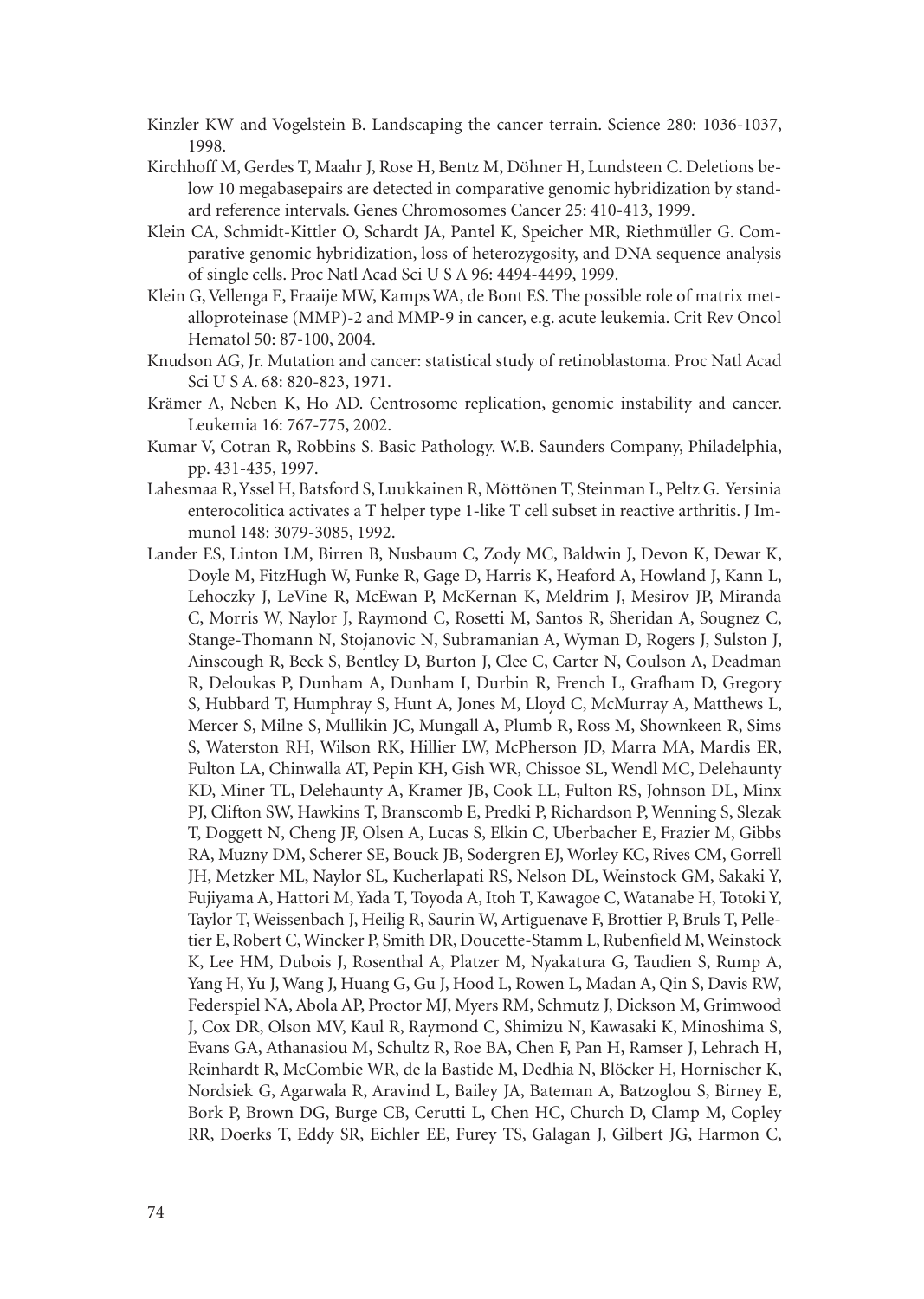Hayashizaki Y, Haussler D, Hermjakob H, Hokamp K, Jang W, Johnson LS, Jones TA, Kasif S, Kaspryzk A, Kennedy S, Kent WJ, Kitts P, Koonin EV, Korf I, Kulp D, Lancet D, Lowe TM, McLysaght A, Mikkelsen T, Moran JV, Mulder N, Pollara VJ, Ponting CP, Schuler G, Schultz J, Slater G, Smit AF, Stupka E, Szustakowski J, Thierry-Mieg D, Thierry-Mieg J, Wagner L, Wallis J, Wheeler R, Williams A, Wolf YI, Wolfe KH, Yang SP, Yeh RF, Collins F, Guyer MS, Peterson J, Felsenfeld A, Wetterstrand KA, Patrinos A, Morgan MJ, de Jong P, Catanese JJ, Osoegawa K, Shizuya H, Choi S, Chen YJ; International Human Genome Sequencing Consortium. Initial sequencing and analysis of the human genome. Nature 409: 860-921, 2001.

- Lawrence JB, Singer RH, McNeil JA. Interphase and metaphase resolution of different distances within the human dystrophin gene. Science 249: 928-932, 1990.
- Lee SS, Kim YM, Junn E, Lee G, Park KH, Tanaka M, Ronchetti RD, Quezado MM, Mouradian MM. Cell cycle aberrations by alpha-synuclein over-expression and cyclin B immunoreactivity in Lewy bodies. Neurobiol Aging 24: 687-696, 2003.
- Lee LG, Connell CR, Bloch W. Allelic discrimination by nick-translation PCR with luorogenic probes. Nucleic Acids Res 21: 3761-3766, 1993.
- Li C, Heidt DG, Dalerba P, Burant CF, Zhang L, Adsay V, Wicha M, Clarke MF, Simeone DM. Identification of pancreatic cancer stem cells. Cancer Res 67:1030-1037, 2007.
- LiangY, Tedder TF. Identification of a CD20, FceRIh, and HTm4-related gene family: sixteen new MS4A family members expressed in human and mouse. Genomics 72: 119-127, 2001.
- Linja MJ, Porkka KP, Kang Z, Savinainen KJ, Jänne OA, Tammela TL, Vessella RL, Palvimo JJ, Visakorpi T. Expression of androgen receptor coregulators in prostate cancer. Clin Cancer Res 10: 1032-1040, 2004.
- Lockhart DJ, Dong H, Byrne MC, Follettie MT, Gallo MV, Chee MS, Mittmann M, Wang C, Kobayashi M, Horton H, Brown EL. Expression monitoring by hybridization to high-density oligonucleotide arrays. Nat Biotechnol 14: 1675-1680, 1996.
- Lord G, Rao RM, Choe H, Sullivan BM, Lichtman AH, Luscinskas FW, Glimcher LH. T-bet is required for optimal proinflammatory CD4+ T cell trafficking. Blood 106: 3432-3439, 2005.
- Lu D, Duvic M, Medeiros LJ, Luthra R, Dorfman DM, Jones D. The T-cell chemokine receptor CXCR3 is expressed highly in low-grade mycosis fungoides. Am J Clin Pathol 115: 413-421, 2001.
- Lukowsky A, Muche JM, Sterry W, Audring H. Detection of expanded T cell clones in skin biopsy samples of patients with lichen sclerosus et atrophicus by T cell receptor-g polymerase chain reaction assays. J Invest Dermatol 115: 254-59, 2000.
- Lund R, Ahlfors H, Kainonen E, Lahesmaa AM, Dixon C, Lahesmaa R. Identification of genes involved in the initiation of human Th1 or Th2 cell commitment. Eur J Immunol 35: 3307-3319, 2005.
- MacKie RM: Cutaneous lymphomas and lymphocytic infiltrates. In Textbook of dermatology, Champion RH, Burton JL, Burns DA, Breathnach SM (eds.). Rook, Wilkinson, Ebling, 5th edn, Blackwell Science Ltd, Oxford, 1998, pp. 2373-2402.
- Maes T, Barceló A, Buesa C. Neuron navigator: A human gene family with homology to unc-53, a cell guidance gene from Caenorhabiditis elegans. Genomics 80:21-30, 2002.
- Magro CM, Crowson AN, Kovatich AJ, Burns F. Lupus profundus, indeterminate lymphocytic lobular panniculitis and subcutaneous T-cell lymphoma: a spectrum of subcuticular T-cell lymphoid dyscrasia. J Cutan Pathol 28: 235-47, 2001.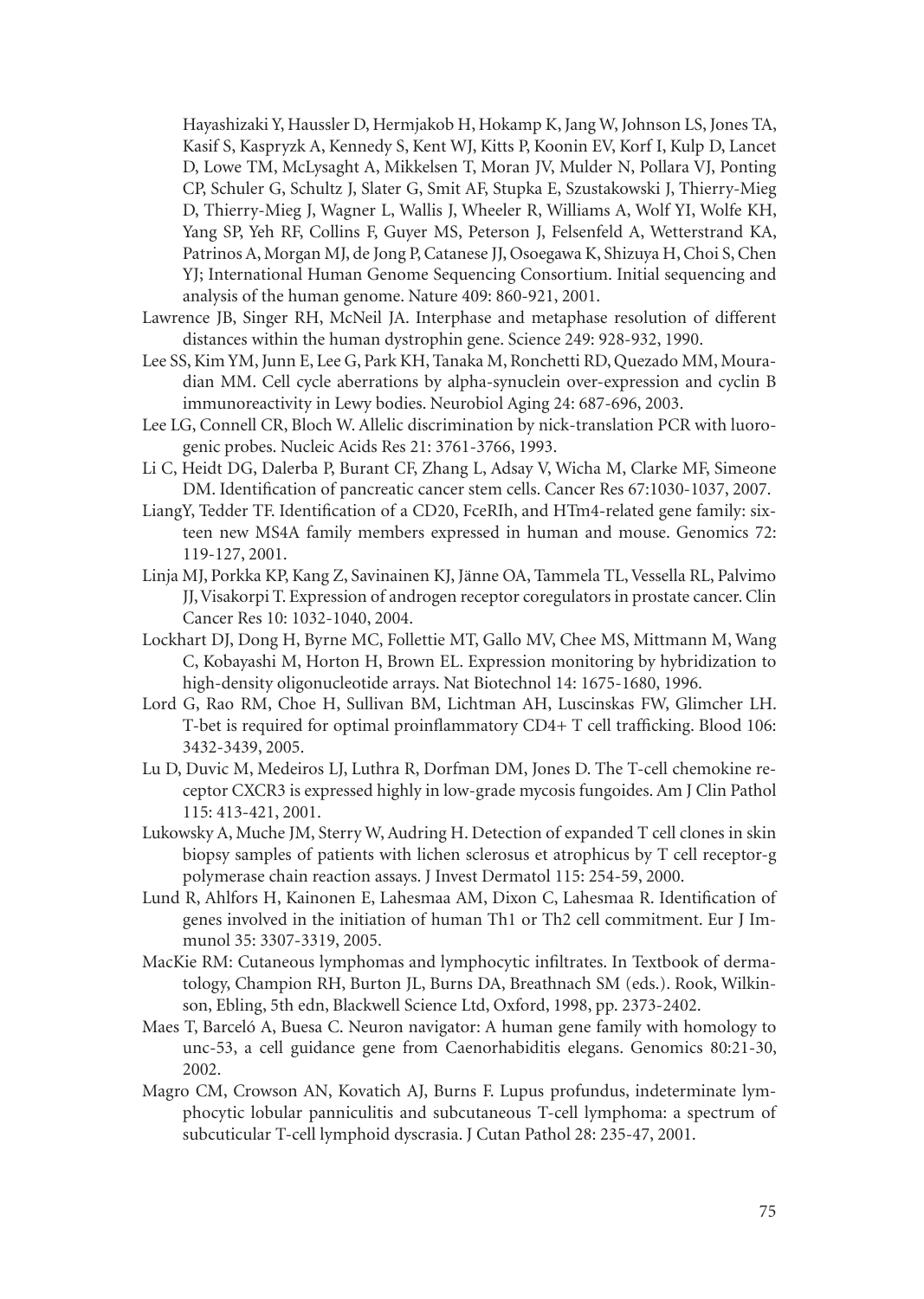- Mann BS, Johnson JR, Cohen MH, Justice R, Pazdur R. FDA approval summary: vorinostat for treatment of advanced primary cutaneous T-cell lymphoma. Oncologist 12: 1247-1252, 2007.
- Mao X, Lillington D, Scarisbrick JJ, Mitchell T, Czepulkowski B, Russell-Jones R, Young B, Whittaker SJ. Molecular cytogenetic analysis of cutaneous T-cell lymphomas: identification of common genetic alterations in Sézary syndrome and mycosis fungoides. Br J Dermatol 147: 464-75, 2002.
- Mao X, Lillington DM, Czepulkowski B, Russell-Jones R, Young BD, Whittaker S. Molecular cytogenetic characterization of Sézary syndrome. Genes Chromosomes Cancer 36: 250-260, 2003.
- Mao X, Orchard G, Lillington DM, Child FJ, Vonderheid EC, Nowell PC, Bagot M, Bensussan A, Russell-Jones R, Young BD, Whittaker SJ. BCL2 and JUNB abnormalities in primary cutaneous lymphomas. Br J Dermatol 151: 546-556, 2004.
- Mao X, Orchard G, Lillington DM, Russell-Jones R, Young BD, Whittaker SJ. Amplification and overexpression of JUNB is associated with primary cutaneous T-cell lymphomas. Blood 101: 1513-1519, 2003.
- Maraskovsky E, Teepe M, Morrissey PJ, Braddy S, Miller RE, Lynch DH, Peschon JJ. Impaired survival and proliferation in IL-7 receptor-deficient peripheral T cells. J Immunol 157: 5315-5323, 1996.
- Marie-Cardine A, Huet D, Ortonne N, Remtoula N, Le Gouvello S, Bagot M, Bensussan A. Killer cell Ig-like receptors CD158a and CD158b display a coactivatory function, involving the c-Jun NH2-terminal protein kinase signaling pathway, when expressed on malignant CD4+ T cells from a patient with Sezary syndrome. Blood 109: 5064- 5065, 2007.
- Marshall E. Getting the noise out of gene arrays. Science 306:630-1, 2004.
- Marzano AV, Berti E, Paulli M, Caputo R. Cytophagic histiocytic panniculitis and subcutaneous panniculitis-like T-cell lymphoma: report of 7 cases. Arch Dermatol 136: 889-896, 2000.
- Massone C, Chott A, Metze D, Kerl K, Citarella L, Vale E, Kerl H, Cerroni L. Subcutaneous, blastic natural killer (NK), NK/T-cell, and other cytotoxic lymphomas of the skin: a morphologic, immunophenotypic, and molecular study of 50 patients. Am J Surg Pathol 28: 719-735, 2004.
- Massone C, Kodama K, Salmhofer W, Abe R, Shimizu H, Parodi A, Kerl H, Cerroni L. Lupus erythematosus panniculitis (lupus profundus): clinical, histopathological, and molecular analysis of nine cases. J Cutan Pathol 32: 396-404, 2005.
- McGregor JM, Crook T, Fraser-Andrews EA, Rozycka M, Crossland S, Brooks L, Whittaker SJ. Spectrum of p53 gene mutations suggests a possible role for ultraviolet radiation in the pathogenesis of advanced cutaneous lymphomas. J Invest Dermatol 112: 317- 21, 1999.
- Meijer CJLM, Beljaards F, Horst E. Differences in antigen expression between primary cutaneous and node-based T-cell lymphomas. Abstract. J Invest Dermatol 92: 479; 1989.
- Merrill RA, Plum LA, Kaiser ME, Clagett-Dame M. A mammalian homolog of unc-53 is regulated by all-trans retinoic acid in neuroblastoma cells and embryos. Proc Natl Acad Sci U S A 99:3422-7, 2002.
- Meuwissen R, Linn SC, Linnoila RI, Zevenhoven J, Mooi WJ, Berns A. Induction of small cell lung cancer by somatic inactivation of both Trp53 and Rb1 in a conditional mouse model. Cancer Cell 4:181-189, 2003.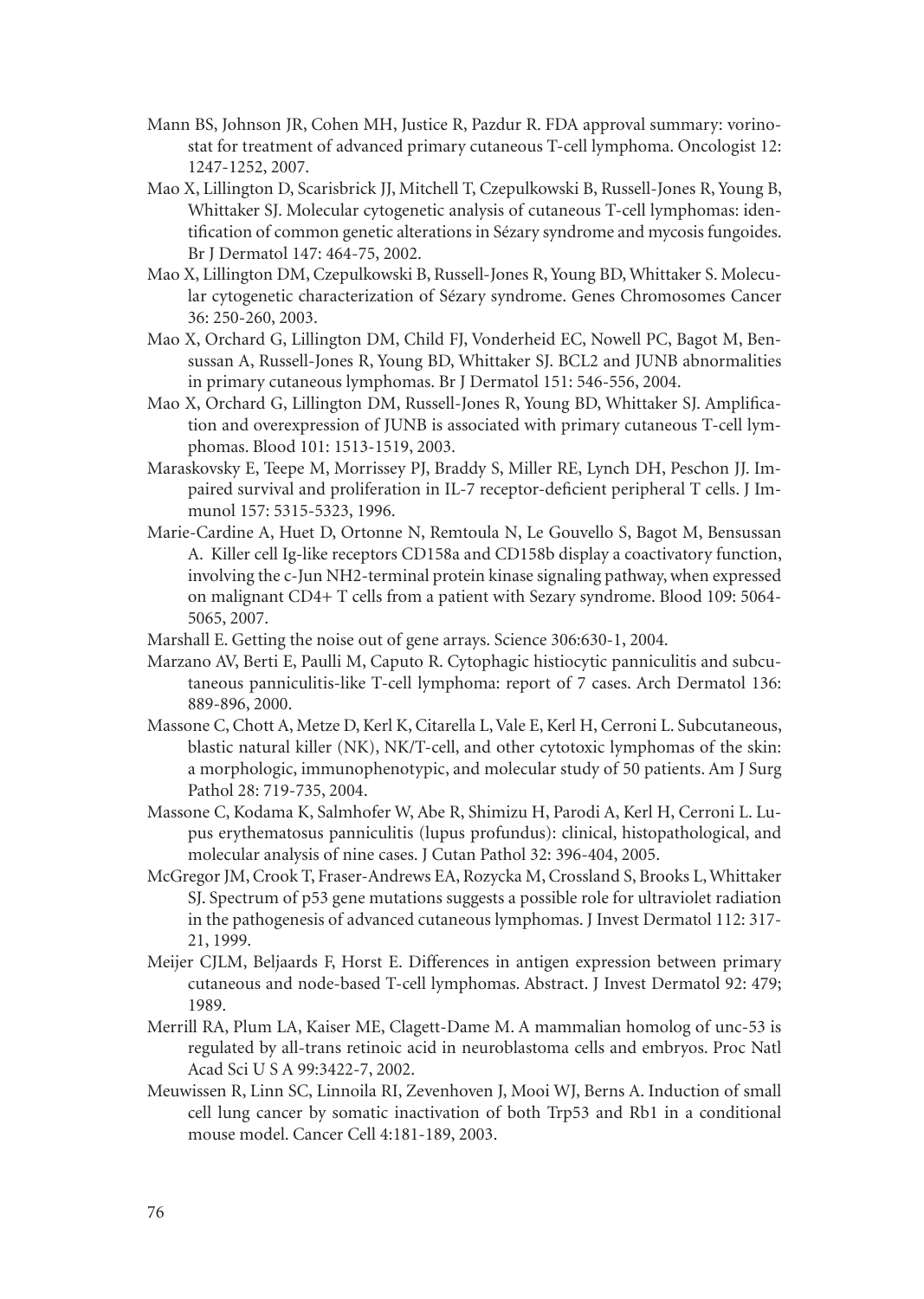- Mitchell TJ, Whittaker SJ, John S. Dysregulated expression of COOH-terminally truncated Stat5 and loss of IL2-inducible Stat5-dependent gene expression in Sezary syndrome. Cancer Res 63: 9048-9054, 2003.
- Möller P, Böhm M, Czarnetszki BM, Schadendorf D. Interleukin-7. Biology and implications for dermatology. Exp Dermatol 5: 129-37, 1996.
- Monni O, Barlund M, Mousses S, Kononen J, Sauter G, Heiskanen M, Paavola P, Avela K, Chen Y, Bittner ML, Kallioniemi A. Comprehensive copy number and gene expression profiling of the 17q23 amplicon in human breast cancer. Proc Natl Acad Sci U S A 98: 5711-5716, 2001.
- Moriggl R, Topham DJ, Teglund S, Sexl V, McKay C, Wang D, Hoffmeyer A, van Deursen J, Sangster MY, Bunting KD, Grosveld CG, Ihle JN. Stat 5 is required for IL-2-induced cell cycle progression of peripheral T cells. Immunity 10: 249-259, 1999.
- Morris RJ, Tryson KA, Wu KQ. Evidence that the epidermal targets of carcinogen action are found in the interfollicular epidermis of infundibulum as well as in the hair follicles. Cancer Res 60:226-229, 2000.
- Mosmann TR, Cherwinski H, Bond MW, Giedlin MA, Coffman RL. Two types of murine helper T cell clone. I. Definition according to profiles of lymphokine activities and secreted proteins. J Immunol 136: 2348-2357, 1986.
- Mosmann TR, Sad S. The expanding universe of T-cell subsets: Th1, Th2 and more. Immunol Today 17: 138-146, 1996. Review.
- Muche MJ, Karenko L, Gellrich S, Karhu R, Kytölä S, Kähkönen M, Lukowsky A, Sterry W, Ranki A. Cellular coincidence of clonal T cell receptor rearrangements and complex clonal chromosomal aberrations-a hallmark of malignancy in cutaneous T cell lymphoma. J Invest Dermatol 122: 574-8, 2004.
- Mullah B, Livak K, Andrus A, Kenney P. Efficient synthesis of double dye-labeled oligodeoxyribonucleotide probes and their application in a real time PCR assay. Nucleic Acids Res 26. 1026-1031, 1998.
- Müller S, Neusser M, Wienberg J. Towards unlimited colors for fluorescence in-situ hybridization (FISH). Chrom Res 10: 223-232, 2002.
- Müller S, O'Brien PCM, Ferguson-Smith MA, Wienberg J. Cross-species colour segmenting: A novel tool in human karyotype analysis. Cytometry 33: 445-452, 1998.
- Müller S, Rocchi M, Ferguson-Smith MA, Wienberg J. Toward a multicolor chromosome bar code for the entire human karyotype by fluorescence in situ hybridization. Hum Genet 100: 271-278, 1997.
- Nagai S, Hashimoto S, Yamashita T, Toyoda N, Satoh T, Suzuki T, Matsushima K. Comprehensive gene expression profile of human activated  $T(h)1$ - and  $T(h)2$ -polarized cells. Int Immunol 13: 367-376, 2001.
- Nagasawa T, Takakuwa T, Takayama H, Dong Z, Miyagawa S, Itami S, Yoshikawa K, Aozasa K. Fas gene mutations in mycosis fungoides: analysis of laser capture-microdissected specimens from cutaneous lesions. Oncology 67: 130-134, 2004.
- Nakamura H, Sudo T, Tsuiki H, Miyake H, Morisaki T, Sasaki J, Masuko N, Kochi M, Ushio Y, Saya H. Identification of a novel human homolog of the Drosophila dlg, P-dlg, specifically expressed in the gland tissues and interacting with p55. FEBS Lett 433: 63-67, 1998.
- Nakayama H. RecQ family helicases: roles as tumor suppressor proteins. Oncogene 21:9008-9021, 2002.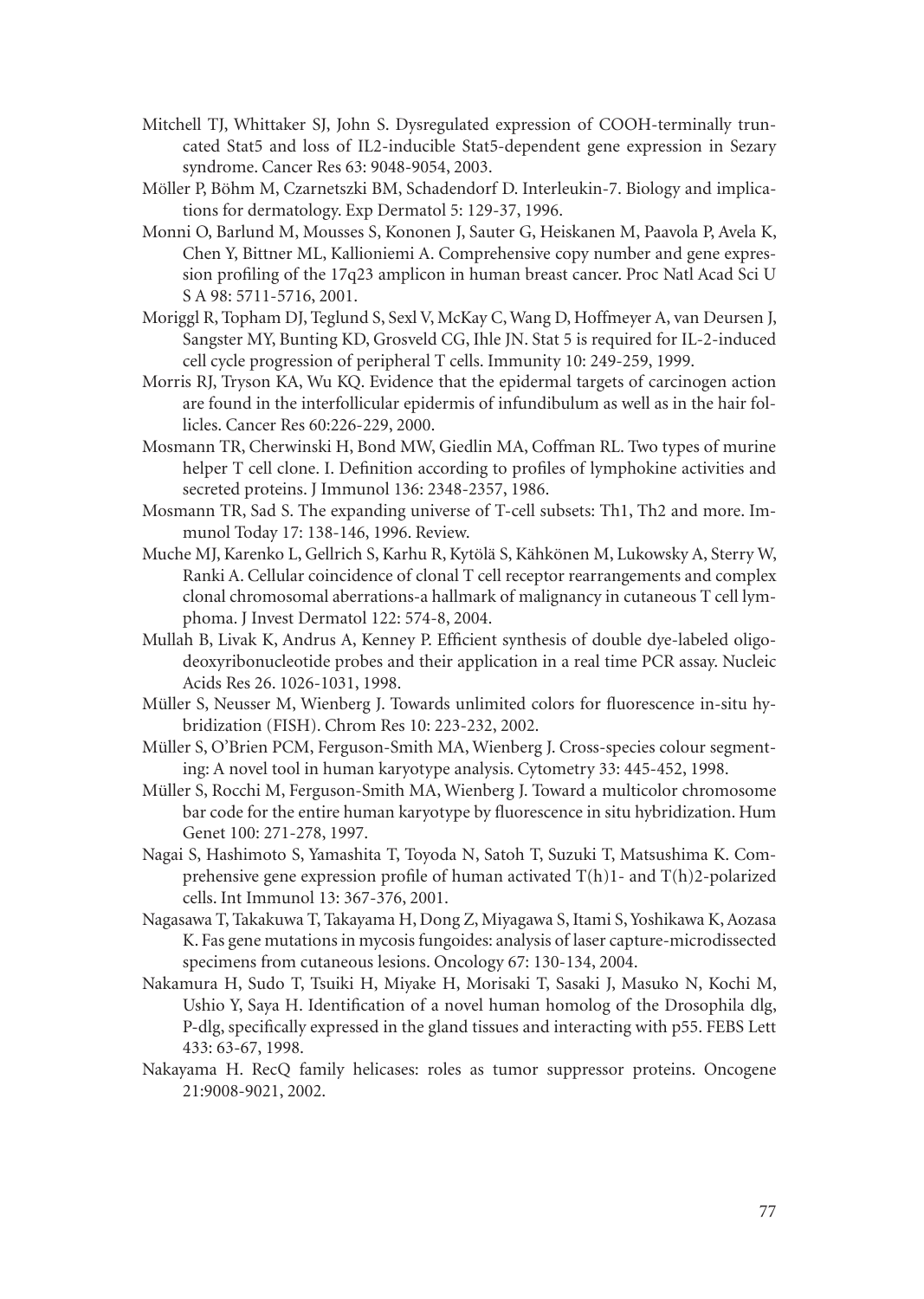- Narducci MG, Scala E, Bresin A, Caprini E, Picchio MC, Remotti D, Ragone G, Nasorri F, Frontani M, Arcelli D, Volinia S, Lombardo GA, Baliva G, Napolitano M, Russo G. Skin homing of Sézary cells involves SDF-1-CXCR4 signaling and down-regulation of CD26/dipeptidylpeptidase IV. Blood 107:1108-1115, 2006.
- Navas IC, Algara P, Mateo M, Martinez P, García C, Rodriguez JL, Vanaclocha F, Barrientos N, Iglesias L, Sánchez L, Piris MA, Ortiz-Romero P. P16INK4a is selectively silenced in the tumoral progression of mycosis fungoides. Lab Invest 82:123-132, 2002.
- Navas IC, Ortiz-Romero PL, Villuendas R, Martinez P, Garcia C, Gómez E, Rodriguez JL, Garcia D, Vanaclocha F, Iglesias L, Piris MA, Algara P. p16INK4a gene alterations are frequent in lesions of mycosis fungoides. Am J Pathol 156: 1565-1572, 2000.
- Nederlof PM, van der Flier S, Wiegant J, Raap AK, Tanke HJ, Ploem JS, van der Ploeg M. Multiple fluoresence in situ hybridization. Cytometry 11: 126-131, 1990.
- Nevala H, Karenko L, Ranki A. Proapoptotic and antiapoptotic markers in cutaneous Tcell lymphoma skin infiltrates and in comparison with lymphomatoid papulosis. Br J Dermatol 145: 928-937, 2001.
- Nikolova M, Tawab A, Marie-Cardine A, Bagot M, Boumsell L, Bensussan A. Increased expression of a novel early activation surface membrane receptor in cutaneous T cell lymphoma cells. J Invest Dermatol 116: 731-8, 2001.
- Notohamiprodjo M, Segerer S, Huss R, Hildebrandt B, Soler D, Djafarzadeh R, Buck W, Nelson PJ, von Luettichau I. CCR10 is expressed in cutaneous T-cell lymphoma. Int J Cancer 115: 641-647, 2005.
- Olsen E, Vonderheid E, Pimpinelli N, Willemze R, Kim Y, Knobler R, Zackheim H, Duvic M, Estrach T, Lamberg S, Wood G, Dummer R, Ranki A, Burg G, Heald P, Pittelkow M, Bernengo MG, Sterry W, Laroche L, Trautinger F, Whittaker S; ISCL/EORTC. Revisions to the staging and classification of mycosis fungoides and Sezary syndrome: a proposal of the International Society for Cutaneous Lymphomas (ISCL) and the cutaneous lymphoma task force of the European Organization of Research and Treatment of Cancer (EORTC). Blood 110: 1713-22, 2007.
- Ortonne N, Le Gouvello S, Mansour H, Poillet C, Martin N, Delfau-Larue MH, Leroy K, Farcet JP, Bagot M, Bensussan A. CD158K/KIR3DL2 Transcript Detection in Lesional Skin of Patients with Erythroderma Is a Tool for the Diagnosis of Sézary Syndrome. J Invest Dermatol Aug 16, 2007, epub.
- Ortonne N, Huet D, Gaudez C , Marie-Cardine A, Schiavon V, Bagot M, Musette P, Bensussan A. Significance of circulating T-cell clones in Sezary syndrome. Blood 107:4030-4038, 2006.
- Overall CM, López-Otín C. Strategies for MMP inhibition in cancer: innovations for the post-trial era. Nat Rev Cancer 2: 657-72, 2002.
- Pals ST, de Gorter DJ, Spaargaren M. Lymphoma dissemination: the other face of lymphocyte homing. Blood 110: 3102-3111, 2007.
- Parkin DM, Bray F, Ferlay J, Pisani P. Global cancer statistics, 2002. CA Cancer J Clin 55: 74-108, 2005.
- Passegué E, Jamieson CH, Ailles LE, Weissman IL. Normal and leukemic hematopoiesis: are leukemias a stem cell disorder or a reacquisition of stem cell characteristics? Proc Natl Acad Sci U S A 100: 11842-11849, 2003.
- Petrie HT. Cell migration and the control of post-natal T-cell lymphopoiesis in the thymus. Nat Rev Immunol 3: 859-366, 2003. Review.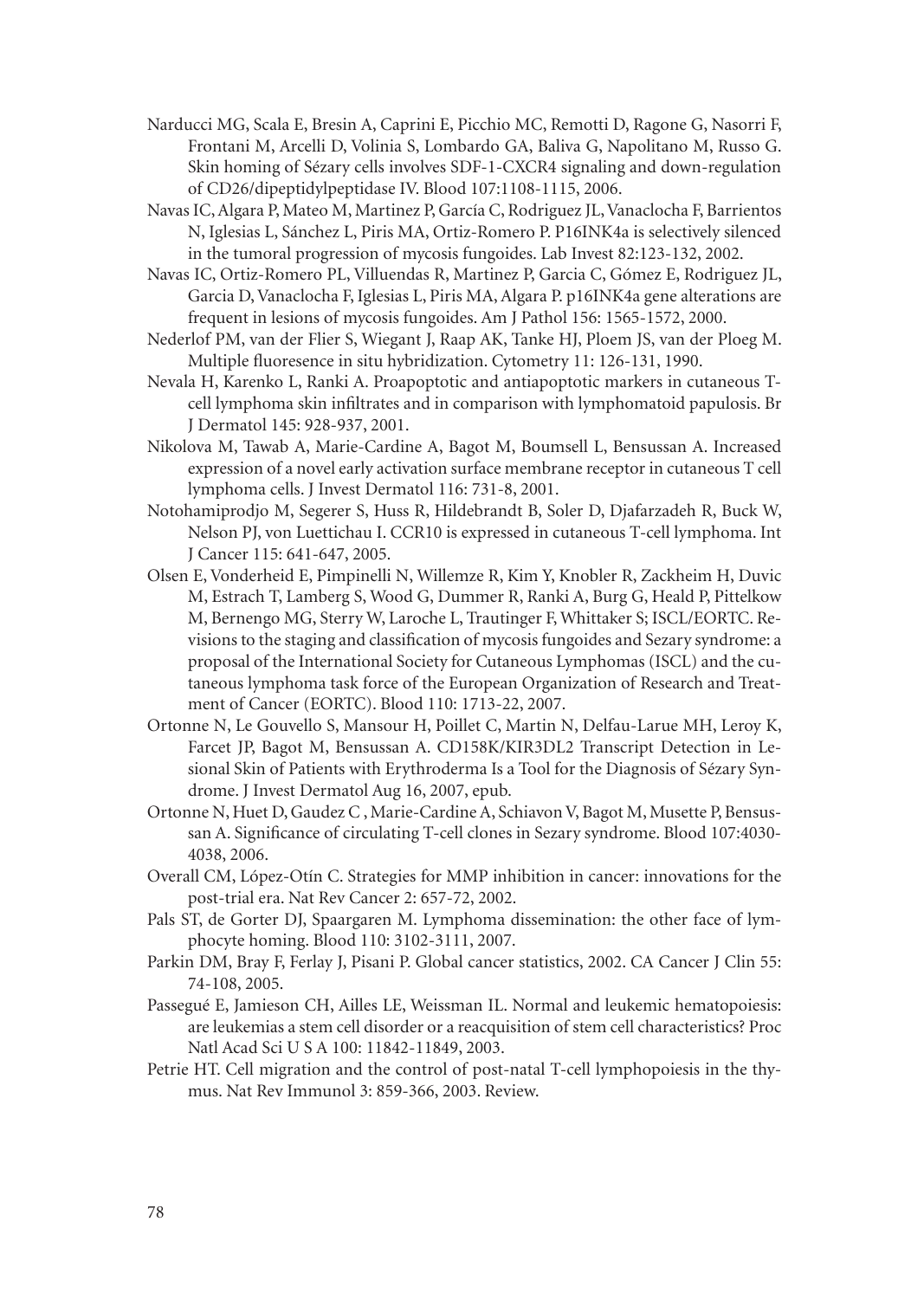- Picker LJ, Michie SA, Rott LS, Butcher EC. A unique phenotype of skin-associated lymphocytes in humans. Preferential expression of the HECA-452 epitope by benign and malignant T cells at cutaneous sites. Am J Pathol 136: 1053-1068, 1990.
- Piekarz RL, Robey RW, Zhan Z, Kayastha G, Sayah A, Abdeldaim AH, Torrico S, Bates SE. T-cell lymphoma as a model for the use of histone deacetylase inhibitors in cancer therapy: impact of depsipeptide on molecular markers, therapeutic targets, and mechanisms of resistance. Blood 103: 4636-4643, 2004.
- Pollack JR, Perou CM, Alizadeh AA, Eisen MB, Pergamenschikov A, Williams CF, Jeffrey SS, Botstein D, Brown PO. Genome-wide analysis of DNA copy-number changes using cDNA microarrays. Nat Genet 23: 41-46, 1999.
- Pollack JR, Sørlie T, Perou CM, Rees CA, Jeffrey SS, Lonning PE, Tibshirani R, Botstein D, Børresen-Dale AL, Brown PO. Microarray analysis reveals a major direct role of DNA copy number alteration in the transcriptional program of human breast tumors. Proc Natl Acad Sci U S A 99: 12963-8, 2002.
- Polyak K, Hahn WC. Roots and stems: stem cells in cancer. Nat Med 12: 296-300, 2006.
- Poszepczynska-Guigne E, Schiavon V, D'Incan M, Echchakir H, Musette P, Ortonne N, Boumsell L, Moretta A, Bensussan A, Bagot M. CD158k/KIR3DL2 is a new phenotypic marker of Sezary cells: relevance for the diagnosis and follow-up of Sezary syndrome. J Invest Dermatol 122: 820-823, 2004.
- Press OW, Appelbaum F, Ledbetter JA, Martin PJ, Zarling J, Kidd P, Thomas ED. Monoclonal antibody 1F5 (anti-CD20) serotherapy of human B cell lymphomas. Blood 69: 584-91, 1987.
- Qin JZ, Dummer R, Burg G, Döbbeling U. Constitutive and interleukin-7/Interleukin-15 stimulated DNA binding of myc, Jun, and novel myc-like proteins in cutaneous Tcell lymphoma cells. Blood 93: 260-267, 1999.
- Qin JZ, Kamarashev J, Zhang CL, Dummer R, Burg G, Döbbeling U. Constitutive and interleukin-7- and Interleukin-15-stimulated DNA binding of STAT and novel factors in cutaneous T-cell lymphoma cells. J Invest Dermatol 117: 583-589, 2001.
- Quon KC, Berns A. Haplo-insufficiency? Let me count the ways. Genes Dev 15: 2917-21, 2001.
- Rabbitts TH. Chromosomal translocations in human cancer. Nature 372:143, 1994.
- Rasheed S, Mao Z, Chan JM, Chan LS. Is Melanoma a stem cell tumor? Identification of neurogenic proteins in trans-differentiated cells. J Transl Med 3:14, 2005.
- Ravandi F and O'Brien S. Alemtuzumab. Expert Rev Anticancer Ther 5: 39-51, 2005.
- Ravandi F, O'brien S. Alemtuzumab in CLL and other lymphoid neoplasms. Cancer Invest 24: 718-725, 2006.
- Ray A, Cohn L. Th2 cells and GATA-3 in asthma: new insights into the regulation of airway inflammation. J Clin Invest 104: 985-993, 1999.
- Reiner SL. Development in motion: helper T cells at work. Cell 129: 33-36, 2007. Review.
- Rengarajan J, Szabo SJ, Glimcher LH. Transcriptional regulation of Th1/Th2 polarization. Immunol Today 21: 479-483, 2000.
- Ried T, Baldini A, Rand TC, Ward DC. Simultaneous visualization of seven different DNA probes by in situ hybridization using combinatorial fluorescence and digital imaging microscopy. Proc Natl Acad Sci USA 89: 1388-1392, 1992.
- Romagnani S. Th1 and Th2 in human diseases. Clin Immunol Immunopathol 80: 225- 235, 1996.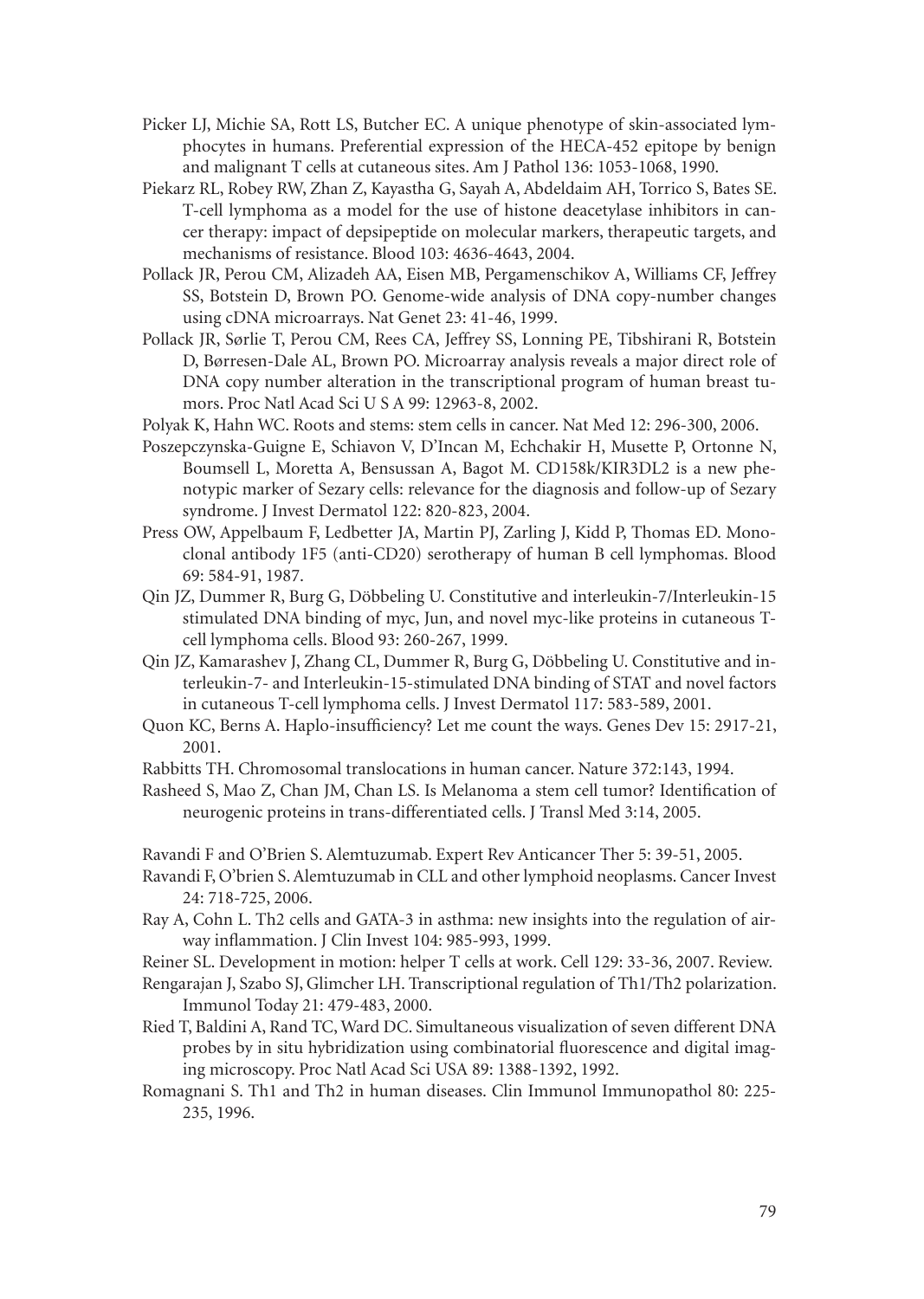- Rossi DJ, Ylikorkala A, Korsisaari N, Salovaara R, Luukko K, Launonen V, Henkemeyer M, Ristimaki A, Aaltonen LA, Makela TP. Induction of cyclooxygenase-2 in a mouse model of Peutz-Jeghers polyposis. Proc Natl Acad Sci U S A 99: 12327-12332, 2002.
- Rossi G, Cavazza A, Marchioni A, Longo L, Migaldi M, Sartori G, Bigiani N, Schirosi L, Casali C, Morandi U, Facciolongo N, Maiorana A, Bavieri M, Fabbri LM, Brambilla E. Role of chemotherapy and the receptor tyrosine kinases KIT, PDGFRα, PDGFRβ, and Met in large-cell neuroendocrine carcinoma of the lung. J Clin Oncol 23: 8774– 8785, 2005.
- Saarialho-Kere UK, Kovacs SO, Pentland AP, Olerud JE, Welgus HG, Parks WC. Cell-matrix interactions modulate interstitial collagenase expression by human keratinocytes actively involved in wound healing. J Clin Invest 92: 2858-2866, 1993.
- Saed G, Fivenson DP, Naidu Y, Nickoloff BJ. Mycosis fungoides exhibits a Th1-type cellmediated cytokine profile whereas Sezary syndrome expresses a Th2-type profile. J Invest Dermatol 103: 29-33, 1994.
- Sambrook J, Fritsch EF, Maniatis T. Molecular cloning: a laboratory manual, 2nd ed. Cold Spring Harbor, NY, Cold Spring Harbor Laboratory Press, 1989.
- Sato N, Fukushima N, Matsubayashi H, Goggins M. Identification of maspin and S100P as novel hypomethylation targets in pancreatic cancer using global gene expression profiling. Oncogene 23: 1531-1538, 2004.
- Sawabe T, Shiokawa S, Sugisaki K, Tsuda T, Yamamoto K. Accumulation of common clonal T cells in multiple lesions of sarcoidosis. Mol Med 9: 793-802, 2000.
- Scarisbrick JJ, Woolford AJ, Russell-Jones R, Whittaker SJ. Loss of heterozygosity on 10q and microsatellite instability in advanced stages of primary cutaneous T-cell lymphoma and possible association with homozygous deletion of PTEN. Blood 95: 2937-2942, 2000.
- Scarisbrick, JJ, Woolford AJ, Calonje E, Photiou A, Ferreira S, Orchard G, Russell-Jones R Whittaker SJ. Frequent abnormalities of the p15 and p16 genes in mycosis fungoides and Sezary syndrome. J Invest Dermatol 118: 493-499, 2002.
- Scarisbrick JJ, Mitchell TJ, Calonje E, Orchard G, Russell-Jones R, Whittaker SJ. Microsatellite instability is associated with hypermethylation of the hMLH1 gene and reduced gene expression in mycosis fungoides. J Invest Dermatol 121: 894-901, 2003.
- Schindler C, Kashleva H, Pernis A, Pine R, Rothman P. STF-IL-4: a novel IL-4-induced signal transducing factor. EMBO J 13: 1350-1356, 1994.
- Schön MP, Zollner TM, Boehncke W-H. The molecular basis of lymphocyte recruitment to the skin: Clues for pathogenesis and selective therapies of inflammatory disorders. J Invest Dermatol 121: 951-962, 2003.
- Schröck E, du Manoir S, Veldman T, Schoell B, Wienberg J, Ferguson-Smith MA, Ning Y, Ledbetter DH, Bar-Am I, Soenksen D, Garini Y, Ried T. Multicolor spectral karyotyping of human chromosomes. Science 273: 494-497, 1996.
- Seder RA, Paul WE. Acquisition of lymphokine-producing phenotype by CD4+ T cells. Annu Rev Immunol 12: 635-673, 1994.
- Sekido Y, Obata Y, Ueda R, Hida T, Suyama M, Shimokata K, Ariyoshi Y, Takahashi T. Preferential expression of c-kit protooncogene transcripts in small cell lung cancer. Cancer Res 51: 2416–2419, 1991.
- Sézary A, Bouvrain Y. Erythrodérmie avec présence de cellules monstrueuses dans le derme et le sang circulant. Bulletin de la Société francaise de dermatologie et de syphiligraphie, Paris 45: 254-260, 1938.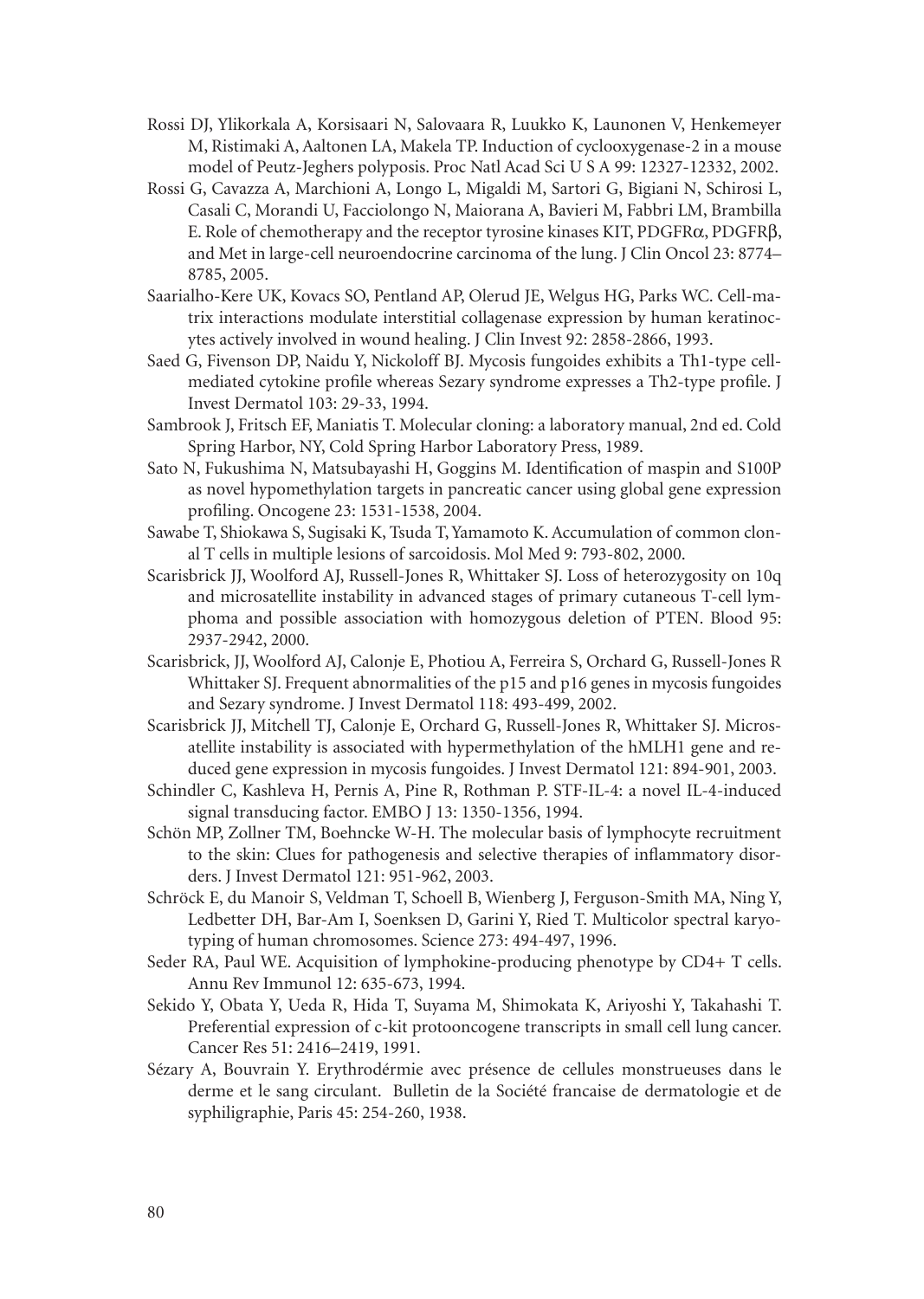Sher A, Coffman RL. Regulation of immunity to parasites by T cells and T cell-derived cytokines. Annu Rev Immunol 10: 385-409, 1992.

Sherr CJ. Principles of tumor suppression. Cell 116: 235-246, 2004.

- Showe LC, Fox FE, Williams D, Au K, Niu Z, Rook AH. Depressed IL-12-mediated signal transduction in T cells from patients with Sézary syndrome is associated with the absence of IL-12 receptor beta 2 mRNA and highly reduced levels of STAT4. J Immunol 163: 4073-9, 1999.
- Siegel RS, Pandolfino T, Guitart J, Rosen S, Kuzel T M. Primary cutaneous T-cell lymphoma: review and current concepts. J Clin Oncol 18: 2908-2925, 2000.
- Sihto H, Sarlomo-Rikala M, Tynninen O, Tanner M, Andersson LC, Franssila K, Nupponen NN, Joensuu H. KIT and platelet-derived growth factor receptor á tyrosine kinase gene mutations and KIT amplifications in human solid tumors. J Clin Oncol 23: 49–57, 2005.
- Sihto H, Tynninen O, Bützow R, Saarialho-Kere U, Joensuu H. Endothelial cell KIT expression in human tumours. J Pathol 211: 481-488, 2007.
- Singh D, Febbo PG, Ross K, Jackson DG, Manola J, Ladd C, Tamayo P, Renshaw AA, D'Amico AV, Richie JP, Lander ES, Loda M, Kantoff PW, Golub TR, Sellers WR. Gene expression correlates of clinical prostate cancer behavior. Cancer Cell 1: 203- 209, 2002.
- Singh SK, Clarke ID, Terasaki M, Bonn VE, Hawkins C, Squire J, Dirks PB. Identification of a cancer stem cell in human brain tumors. Cancer Res 63: 5821-5828, 2003.
- Singh VK, Mehrotra S, Agarwal SS. The paradigm of Th1 and Th2 cytokines: its relevance to autoimmunity and allergy. Immunol Res 20: 147-161, 1999.
- Sirard C, Lapidot T, Vormoor J, Cashman JD, Doedens M, Murdoch B, Jamal N, Messner H, Addey L, Minden M, Laraya P, Keating A, Eaves A, Lansdorp PM, Eaves CJ, Dick JE. Normal and leukemic SCID-repopulating cells (SRC) coexist in the bone marrow and peripheral blood from CML patients in chronic phase, whereas leukemic SRC are detected in blast crisis. Blood 87: 1539-48, 1996.
- Smyth GK. Linear models and empirical Bayes methods for assessing differential expression in microarray experiments. Statistical Applications in Genetics and Molecular Biology. 2004; 3: Article 3.
- Sokolowska-Wojdylo M, Wenzel J, Gaffal E, Steitz J, Roszkiewicz J, Bieber T, Tüting T. Absence of CD26 expression on skin-homing CLA+ CD4+ T lymphocytes in peripheral blood is a highly sensitive marker for early diagnosis and therapeutic monitoring of patients with Sézary syndrome. Clin Exp Dermatol 30: 702-706, 2005.
- Speicher MR, Gwyn Ballard S, Ward D.: Karyotyping human chromosomes by combinatorial multi-fluor FISH. Nat Genet 12: 368-375, 1996.
- Stoecklein NH, Erbersdobler A, Schmidt-Kittler O, Diebold J, Schardt JA, Izbicki JR, Klein CA. SCOMP is superior to degenerated oligonucleotide primed-polymerase chain reaction for global amplification of minute amounts of DNA from microdissected archival tissue samples. Am J Pathol 161:43–51, 2002.
- Storz M, Zepter K, Kamarashev J, Dummer R, Burg G, Häffner AC. Coexpression of CD40 and CD40 ligand in cutaneous T-cell lymphoma (mycosis fungoides). Cancer Res 61: 452-454, 2001.
- Stringham E, Pujol N, Vandekerchove J, Bogaert T. Unc-53 controls longitudinal migration in C. elegans. Development 129:3367-3379, 2002.
- Su MW, Dorocicz I, Dragowska WH, Ho V, Li G, Voss N, Gascoyne R, Zhou Y. Aberrant expression of T-plastin in Sezary cells. Cancer Res 63: 7122-7127, 2003.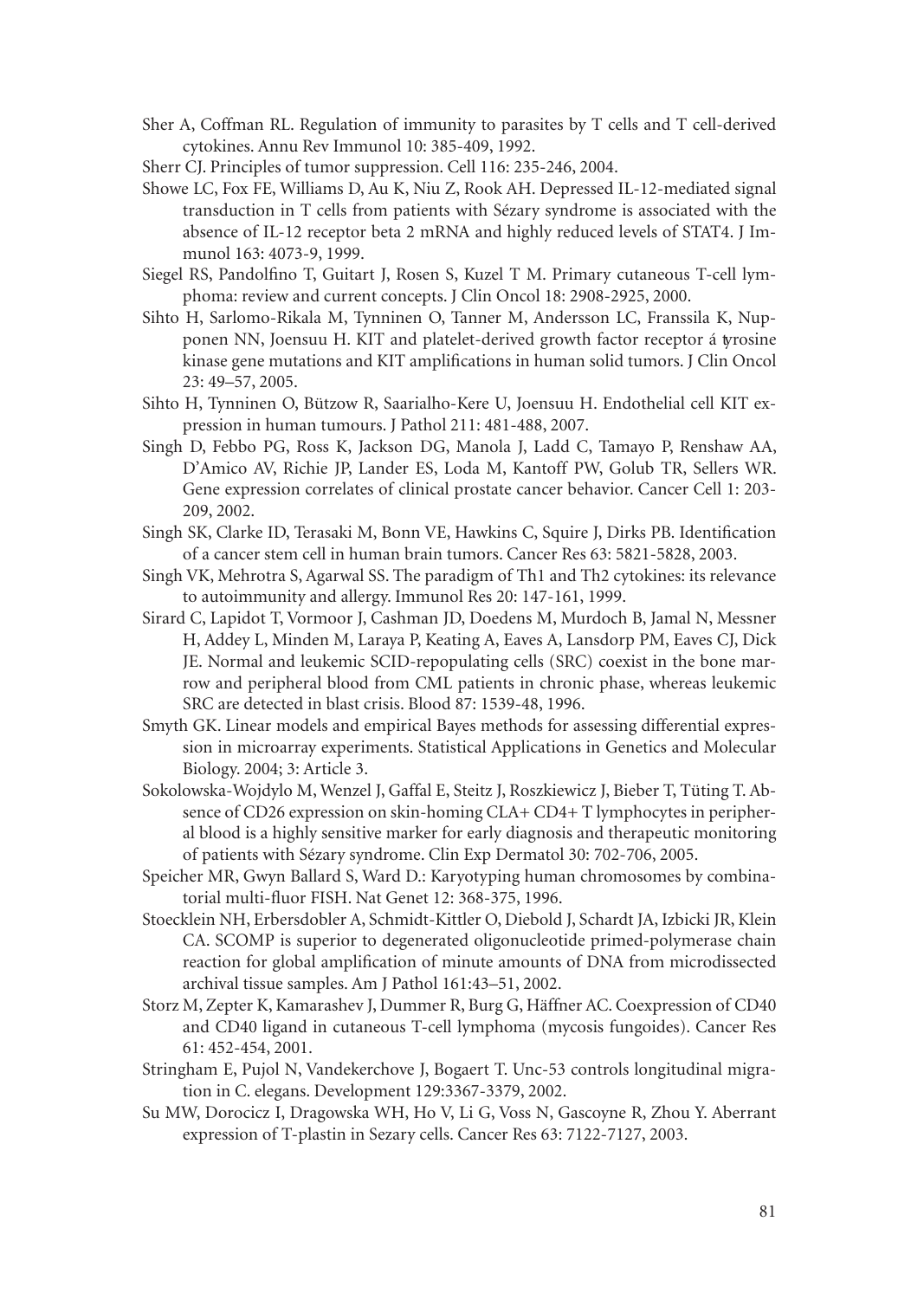- Szabo SJ, Kim ST, Costa GL, Zhang X, Fathman CG, Glimcher LH. A novel transcription factor, T-bet, directs Th1 lineage commitment. Cell 100: 655-669, 2000.
- Takahama Y. Journey through the thymus: stromal guides for T-cell development and selection. Nat Rev Immunol 6: 127-135, 2006. Review.
- Taniuchi K, Nakagawa H, Nakamura T, Eguchi H, Ohigashi H, Ishikawa O, Katagiri T, Nakamura Y. Down-regulation of RAB6KIFL/KIF20A, a kinesin involved with membrane trafficking of discs large homologue 5, can attenuate growth of pancreatic cancer cell. Cancer Res 65: 105-112, 2005.
- Taniwaki M, Daigo Y, Ishikawa N, Takano A, Tsunoda T, Yasui W, Inai K, Kohno N, Nakamura Y. Gene expression profiles of small-cell lung cancers: molecular signatures of lung cancer. Int J Oncol 29: 567-575, 2006.
- Tanke HJ, Wiegant J, van Gijlswijk RPM, Bezrookove V, Pattenier H, Heetebrij RJ, Talman EG, Raap AK, Vrolijk J. New strategy for multi-colour fluorescence in situ hybridisation: COBRA: COmbined Binary RAtio labelling. Eur J Hum Genet 7:2-11, 1999.
- Teixeira MR, Micci F, Dietrich CU, Heim S. Detailed genome-wide screening for interand intrachromosomal abnormaliti es by sequential G-banding and Rx-FISH color banding of the same metaphase cells. Cancer Genet Cytogenet 119: 94-101, 2000.
- Tiemessen MM, Mitchell TJ, Hendry L, Whittaker SJ, Taams LS, John S. Lack of suppressive CD4+CD25+FOXP3+ T cells in advanced stages of primary cutaneous T-cell lymphoma. J Invest Dermatol 126: 2217-2223, 2006.
- Tomlinson IPM, Roylance R, Houlston RS. Two hits revisited again. J Med Genet 38: 81- 85, 2001.
- Tracey L, Villuendas R, Dotor AM, Spiteri I, Ortiz P, Garcia JF, Peralto JL, Lawler M, Piris MA. Mycosis fungoides shows concurrent deregulation of multiple genes involved in the TNF signaling pathway: an expression profile study. Blood 102: 1042-1050, 2003.
- Tracey L, Villuendas R, Ortiz P, Dopazo A, Spiteri I, Lombardia L, Rodríguez-Peralto JL, Fernández-Herrera J, Hernández A, Fraga J, Dominguez O, Herrero J, Alonso MA, Dopazo J, Piris MA. Identification of genes involved in resistance to interferon-alpha in cutaneous T-cell lymphoma. Am J Pathol 161:1 825-837, 2002.
- Trask BJ. DNA sequence localization in metaphase and interphase cells by fluorescence in situ hybridization. Methods Cell Biol 35: 3-35, 1991.
- Trautinger F, Knobler R, Willemze R, Peris K, Stadler R, Laroche L, D'Incan M, Ranki A, Pimpinelli N, Ortiz-Romero P, Dummer, R, Estrach T, Whittaker S. EORTC consensus recommendations for the treatment of mycosis fungoides/Sézary syndrome, Eur J Cancer 42: 1014-30, 2006.
- Trotman LC, Niki M, Dotan ZA, Koutcher JA, Di Cristofano A, Xiao A, Khoo AS, Roy-Burman P, Greenberg NM, Van Dyke T, Cordon-Cardo C, Pandolfi PP. Pten dose dictates cancer progression in the prostate. PLoS Biol 1: E59, 2003.
- Tumbar T, Guasch G, Greco V, Blanpain C, Lowry WE, Rendl M, Fuchs E. Defining the epithelial stem cell niche in skin. Science 303: 359-363, 2004.
- Turman MA, Yabe T, McSherry C, Bach FH, Houchins JP. Characterization of a novel gene (NKG7) on human chromosome 19 that is expressed in natural killer cells and T cells. Hum Immunol 36: 34-40, 1993.
- Vacca A, Moretti S, Ribatti D, Pellegrino A, Pimpinelli N, Bianchi B, Bonifazi E, Ria R, Serio G, Dammacco F. Progression of mycosis fungoides is associated with changes in angiogenesis and expression of the matrix metalloproteinases 2 and 9. Eur J Cancer 33: 1685-1692, 1997.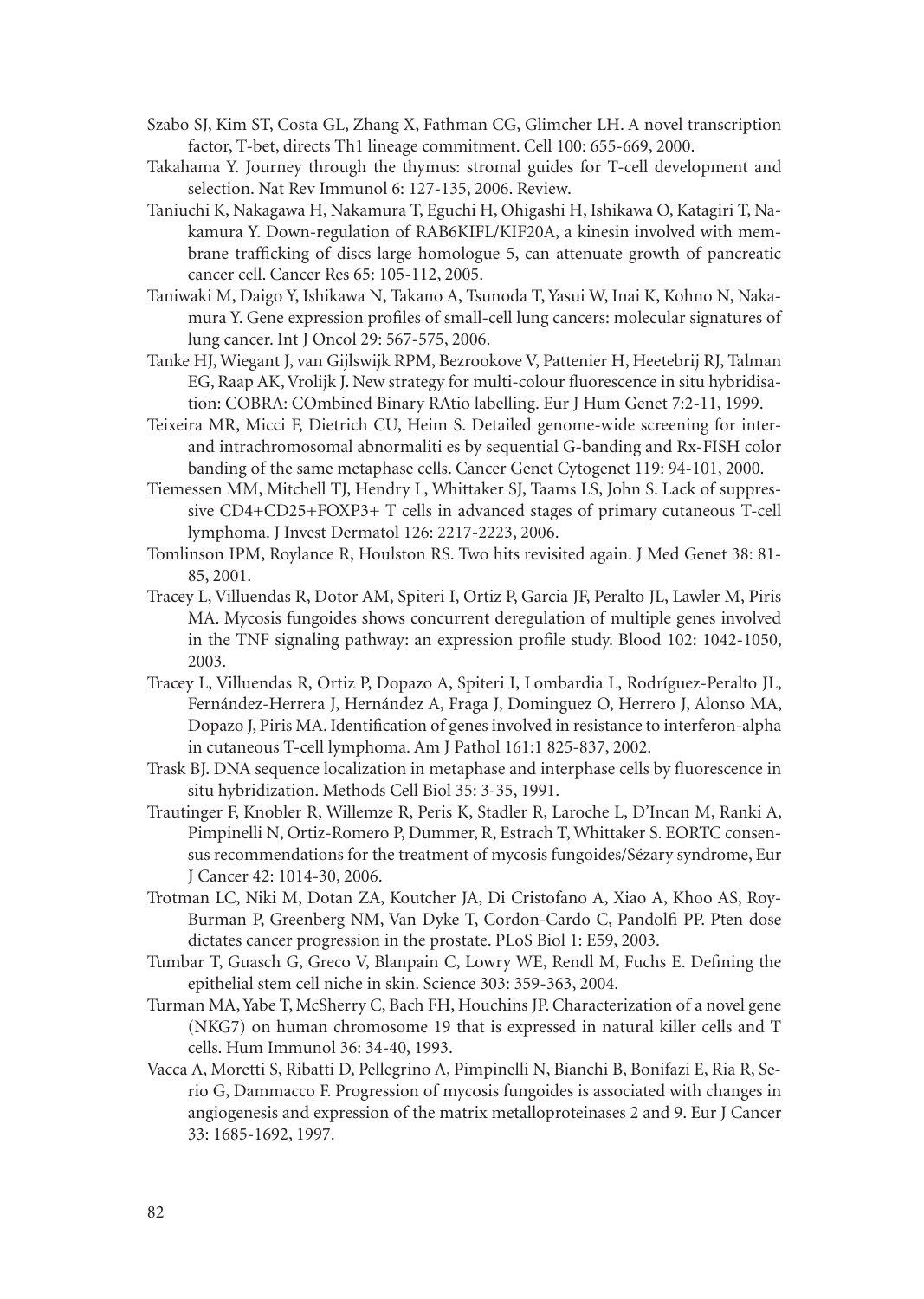- Väkevä L, Pukkala E, Ranki A. Increased risk of secondary cancers in patients with primary cutaneous T cell lymphoma. J Invest Dermatol 115: 62-65, 2000.
- van Doorn R, Dijkman R, Vermeer MH, Out-Luiting JJ, van der Raaij-Helmer EM, Willemze R, Tensen CP. Aberrantexp ression of the tyrosine kinase receptor EphA4 and the transcription factor twist in Sezary syndrome identified by gene expression analysis. Cancer Res 64: 5578-5586, 2004.
- van Doorn R, Van Haselen CW, van Voorst Vader PC, Geerts ML, Heule F, de Rie M, Steijlen PM, Dekker SK, van Vloten WA, Willemze R. Mycosis fungoides: disease evolution and prognosis of 309 Dutch patients. Arch Dermatol 136: 504-10, 2000.
- Van Doorn R, Zoutman WH, Dijkman R, de Menezes RX, Commandeur S, Mulder AA, van der Velden PA, Vermeer MH, Willemze R, Yan PS, Huang TH, Tensen CP. Epigenetic profiling of cutaneous T-cell lymphoma: Promoter hypermethylation of multiple tumor suppressor genes including BCL7a, PTPRG, and p73. J Clin Oncol 23: 3886-3896, 2005.
- Wang E, Voiculescu S, Le Poole IC, El-Gamil M, Li X, Sabatino M, Robbins PF, Nickoloff BJ, Marincola FM. Clonal persistence and evolution during a decade of recurrent melanoma. J Invest Dermatol 126: 1372-1377, 2006.
- Watkins DN, Berman DM, Burkholder SG, Wang B, Beachy PA, Baylin SB. Hedgehog signalling within airway epithelial progenitors and in small-cell lung cancer. Nature 422:313-317, 2003.
- Weaver CT, Harrington LE, Mangan PR, Gavrieli M, Murphy KM. Th17: an effector CD4 T cell lineage with regulatory T cell ties. Immunity 24: 677-688, 2006. Review.
- Veelken H, Wood GS, Sklar J. Molecular staging of cutaneous T-cell lymphoma: Evidence for systemic involvement in early disease. J Invest Dermatol 104: 889-894, 1995.
- Weinstock MA, Horm JW. Mycosis fungoides in the United States. Increasing incidence and descriptive epidemiology. JAMA 260: 42-46, 1988.
- Venkatachalam S, Shi YP, Jones SN, Vogel H, Bradley A, Pinkel D, Donehower LA. Retention of wild-type p53 in tumors from p53 heterozygous mice: reduction of p53 dosage can promote cancer formation. EMBO J 17: 4657-4667, 1998.
- Venter JC, Adams MD, Myers EW, Li PW, Mural RJ, Sutton GG, Smith HO, Yandell M, Evans CA, Holt RA, Gocayne JD, Amanatides P, Ballew RM, Huson DH, Wortman JR, Zhang Q, Kodira CD, Zheng XH, Chen L, Skupski M, Subramanian G, Thomas PD, Zhang J, Gabor Miklos GL, Nelson C, Broder S, Clark AG, Nadeau J, McKusick VA, Zinder N, Levine AJ, Roberts RJ, Simon M, Slayman C, Hunkapiller M, Bolanos R, Delcher A, Dew I, Fasulo D, Flanigan M, Florea L, Halpern A, Hannenhalli S, Kravitz S, Levy S, Mobarry C, Reinert K, Remington K, Abu-Threideh J, Beasley E, Biddick K, Bonazzi V, Brandon R, Cargill M, Chandramouliswaran I, Charlab R, Chaturvedi K, Deng Z, Di Francesco V, Dunn P, Eilbeck K, Evangelista C, Gabrielian AE, Gan W, Ge W, Gong F, Gu Z, Guan P, Heiman TJ, Higgins ME, Ji RR, Ke Z, Ketchum KA, Lai Z, Lei Y, Li Z, Li J, Liang Y, Lin X, Lu F, Merkulov GV, Milshina N, Moore HM, Naik AK, Narayan VA, Neelam B, Nusskern D, Rusch DB, Salzberg S, Shao W, Shue B, Sun J, Wang Z, Wang A, Wang X, Wang J, Wei M, Wides R, Xiao C, Yan C, Yao A, Ye J, Zhan M, Zhang W, Zhang H, Zhao Q, Zheng L, Zhong F, Zhong W, Zhu S, Zhao S, Gilbert D, Baumhueter S, Spier G, Carter C, Cravchik A, Woodage T, Ali F, An H, Awe A, Baldwin D, Baden H, Barnstead M, Barrow I, Beeson K, Busam D, Carver A, Center A, Cheng ML, Curry L, Danaher S, Davenport L, Desilets R, Dietz S, Dodson K, Doup L, Ferriera S, Garg N, Gluecksmann A, Hart B, Haynes J, Haynes C, Heiner C, Hladun S, Hostin D, Houck J, Howland T, Ibegwam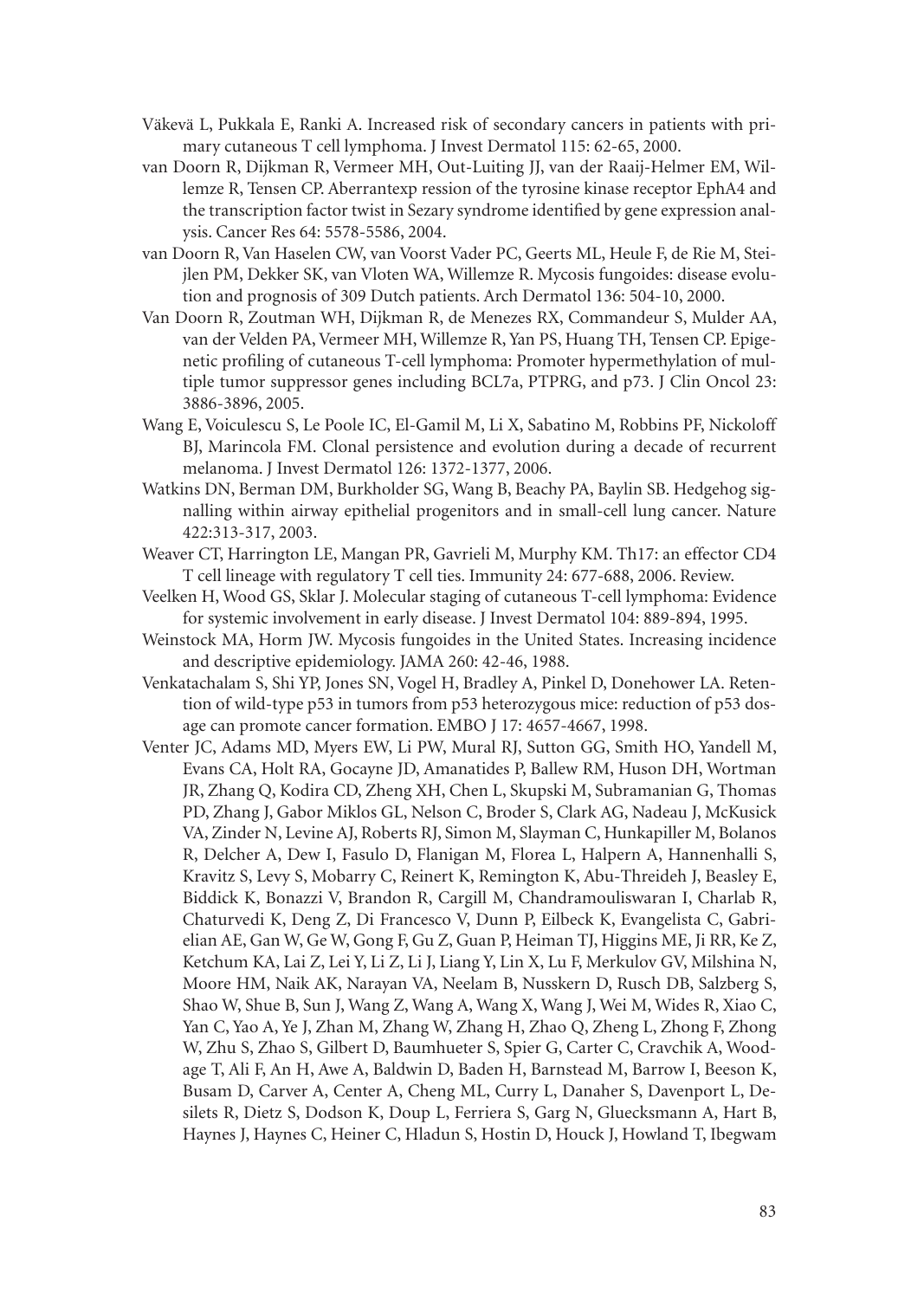C, Johnson J, Kalush F, Kline L, Koduru S, Love A, Mann F, May D, McCawley S, McIntosh T, McMullen I, Moy M, Moy L, Murphy B, Nelson K, Pfannkoch C, Pratts E, Puri V, Qureshi H, Reardon M, Rodriguez R, Rogers YH, Romblad D, Ruhfel B, Scott R, Sitter C, Smallwood M, Stewart E, Strong R, Suh E, Thomas R, Tint NN, Tse S, Vech C, Wang G, Wetter J, Williams S, Williams M, Windsor S, Winn-Deen E, Wolfe K, Zaveri J, Zaveri K, Abril JF, Guigó R, Campbell MJ, Sjolander KV, Karlak B, Kejariwal A, Mi H, Lazareva B, Hatton T, Narechania A, Diemer K, Muruganujan A, Guo N, Sato S, Bafna V, Istrail S, Lippert R, Schwartz R, Walenz B, Yooseph S, Allen D, Basu A, Baxendale J, Blick L, Caminha M, Carnes-Stine J, Caulk P, Chiang YH, Coyne M, Dahlke C, Mays A, Dombroski M, Donnelly M, Ely D, Esparham S, Fosler C, Gire H, Glanowski S, Glasser K, Glodek A, Gorokhov M, Graham K, Gropman B, Harris M, Heil J, Henderson S, Hoover J, Jennings D, Jordan C, Jordan J, Kasha J, Kagan L, Kraft C, Levitsky A, Lewis M, Liu X, Lopez J, Ma D, Majoros W, McDaniel J, Murphy S, Newman M, Nguyen T, Nguyen N, Nodell M, Pan S, Peck J, Peterson M, Rowe W, Sanders R, Scott J, Simpson M, Smith T, Sprague A, Stockwell T, Turner R, Venter E, Wang M, Wen M, Wu D, Wu M, Xia A, Zandieh A, Zhu X. The sequence of the human genome. Science 291: 1304-51, 2001.

- Wenzel J, Gütgemann I, Distelmaier M, Uerlich M, Mikus S, Bieber T, Tüting T. The role of cytotoxic skin-homing CD8+ lymphocytes in cutaneous cytotoxic T-cell lymphoma and pityriasis lichenoides. J Am Acad Dermatol 53: 422-427, 2005.
- Vermeer MH, Dijkman R, Mao X, Doorn R, Whittaker S, Gellrich S, Geerts ML, Szuhai K, Willwmze R, Tensen CP. Array CGH and COBRA-FISH reveal recurrent genetic alterations in Sézary syndrome. J Invest Dermatol 126: 46, abstract 259, 2006.
- West AB, Dawson VL, Dawson TM. To die or grow: Parkinson's disease and cancer. Trends Neurosci 28: 348-352, 2005.
- Whang-Peng J, Bunn PA, Knutsen T, Matthews MJ, Schechter G, Minna JD. Clinical Implications of Cytogenetic Studies in Cutaneous T-Cell Lymphoma (CTCL). Cancer 50: 1539-1553, 1982.
- Whang-Peng J, Bunn P, Knutsen T, Schechter GP, Gazdar AF, Matthews MJ, Minna JD. Cytogenetic abnormalities in patients with cutaneous T-cell lymphomas. Cancer Treat Rep 63: 575-580, 1979.
- Whittaker SJ, Marsden JR, Spittle M, Russell Jones R; British Association of Dermatologists; U.K. Cutaneous Lymphoma Group. Joint British Association of Dermatologists and U.K. Cutaneous Lymphoma Group guidelines for the management of primary cutaneous T-cell lymphomas. Br J Dermatol 149: 1095-1107, 2003.
- Willemze R, Jaffe ES, Burg G, Cerroni L, Berti E, Swerdlow SH, Ralfkiaer E, Chimenti S, Diaz-Perez JL, Duncan LM, Grange F, Harris NL, Kempf W, Kerl H, Kurrer M, Knobler R, Pimpinelli N, Sander C, Santucci M, Sterry W, Vermeer MH, Wechsler J, Whittaker S, Meijer CJ. WHO-EORTC classification for cutaneous lymphomas. Blood 105: 3768-85, 2005.
- Willemze R, Jansen PM, Cerroni L, Berti E, Santucci M, Assaf C, Canninga-van Dijk MR, Carlotti A, Geerts ML, Hahtola S, Hummel M, Jeskanen L, Kempf W, Massone C, Ortiz-Romero PL, Paulli M, Petrella T, Ranki A, Rodriguez Peralto JL, Robson A, Senff NJ, Vermeer MH, Wechsler J, Whittaker S, Meijer CJ. Subcutaneous panniculitis-like T-cell lymphoma: definition, classification and prognostic factors. An EORTC Cutaneous Lymphoma Group study of 83 cases. Blood, Oct 12, 2007, epub.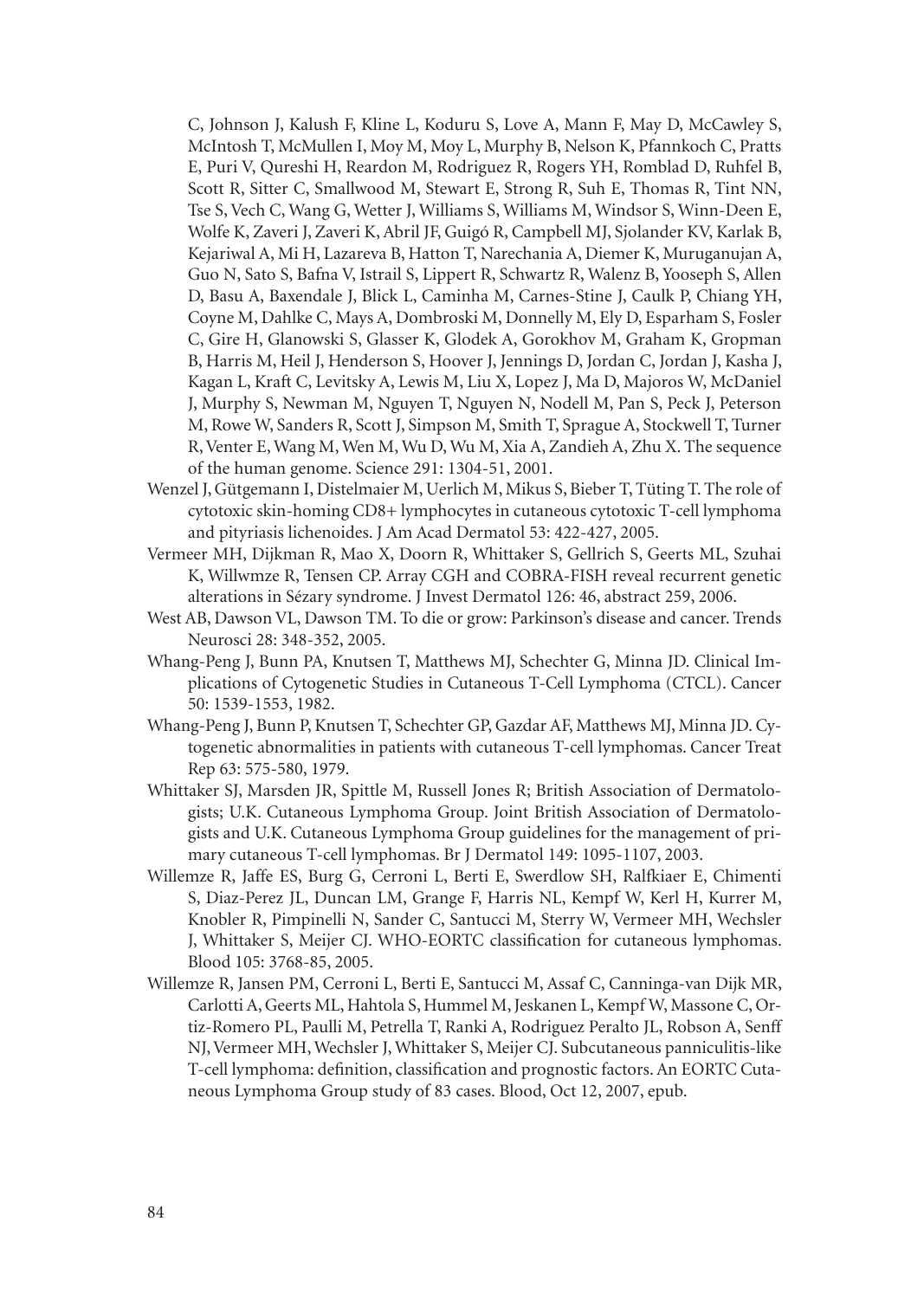- Willemze R, Kerl H, Sterry W, Berti E, Cerroni L, Chimenti S, Diaz-Peréz JL, Geerts ML, Goos M, Knobler R, Ralfkiaer E, Santucci M, Smith N, Wechsler J, van Vloten WA, Meijer CJ. EORTC classification for primary cutaneous lymphomas: a proposal from the Cutaneous Lymphoma Study Group of the European Organization for Research and Treatment of Cancer. Blood 90: 354-71, 1997.
- Williams IR, Rawson EA, Manning L, Karaoli T, Rich BE, Kupper TS. IL-7 overexpression in transgenic mouse keratinocytes causes a lymphoproliferative skin disease dominated by intermediate TCR cells: evidence for a hierarchy in IL-7 responsiveness among cutaneous T cells. J Immunol 159: 3044-56, 1997.
- Wills-Karp M. Immunologic basis of antigen-induced airway hyperresponsiveness. Annu Rev Immunol 17: 255-281, 1999.
- Wistuba II, Gazdar AF, Minna JD. Molecular genetics of small cell lung carcinoma. Semin Oncol 28: 3-13, 2001.
- Wittwer CT, Herrmann MG, Moss AA, Rasmussen RP. Continuous fluorescence monitoring of rapid cycle DNA amplification. Biotechniques 22: 130-131, 134-138, 1997.
- Wodicka L, Dong H, Mittmann M, Ho MH, Lockhart DJ. Genome-wide expression monitoring in Saccharomyces cerevisiae. Nat Biotechnol 15:1359-1367, 1997.
- Vogelstein B and Kinzler KW. Cancer genes and the pathways they control. Nature medicine 10: 789-799, 2004.
- Wolfe KQ, Herrington CS. Interphase cytogenetics and pathology: a tool for diagnosis and research. J Pathol 181: 359-361, 1997.
- Vonderheid EC, Bernengo MG, Burg G, Duvic M, Heald P, Laroche L, Olsen E, Pittelkow M, Russell-Jones R, Takigawa M, Willemze R; ISCL. Update on erythrodermic cutaneous T-cell lymphoma: report of the International Society for Cutaneous Lymphomas. J Am Acad Dermatol 46: 95-106, 2002.
- Wood GS. cDNA microarrays and cutaneous oncology. Arch Dermatol 141: 632, 2005.
- Wood GS, Edinger A, Hoppe RT, Warnke RA. Mycosis fungoides skin lesions contain CD8+ tumor-infiltrating lymphocytes expressing an activated, MHC-restricted cytotoxic T-lymphocyte phenotype. J Cutan Pathol 21:151-156, 1994.
- Woods DF and Bryant PJ. Molecular cloning of the lethal(1)discs large-1 oncogene of Drosophila. Dev Biol 134: 222-235, 1989.
- Woods DF and Bryant PJ. ZO-1, DlgA and PSD-95/SAP90: homologous proteins in tight, septate and synaptic cell junctions. Mech Dev 44: 85-89, 1993.
- Woods DF, Hough C, Peel D, Callaini G, Bryant PJ. Dlg protein is required for junction structure, cell polarity, and proliferation control in Drosophila epithelia. J Cell Biol 134:1469-1482, 1996.
- Worden FP, Kalemkerian GP. Therapeutic advances in small cell lung cancer. Expert Opin Investig Drugs 9: 565-579, 2000.
- Vowels BR, Cassin M, Vonderheid EC, Rook AH. Aberrant cytokine production by Sezary syndrome patients: cytokine secretion pattern resembles murine Th2 cells. J Invest Dermatol 99: 90-94, 1992.
- Vowels BR, Lessin SR, Cassin M, Jaworsky C, Benoit B, Wolfe JT, Rook AH. Th2 cytokine mRNA expression in skin in cutaneous T-cell lymphoma. J Invest Dermatol 103: 669-673, 1994.
- Wu Z, Irizarry RA, Gentleman R, Martinez-Murillo, F, Spencer F. A model based background adjustment for oligonucleotide expression arrays. Journal of the American Statistical Association 99: 909-917, 2004.